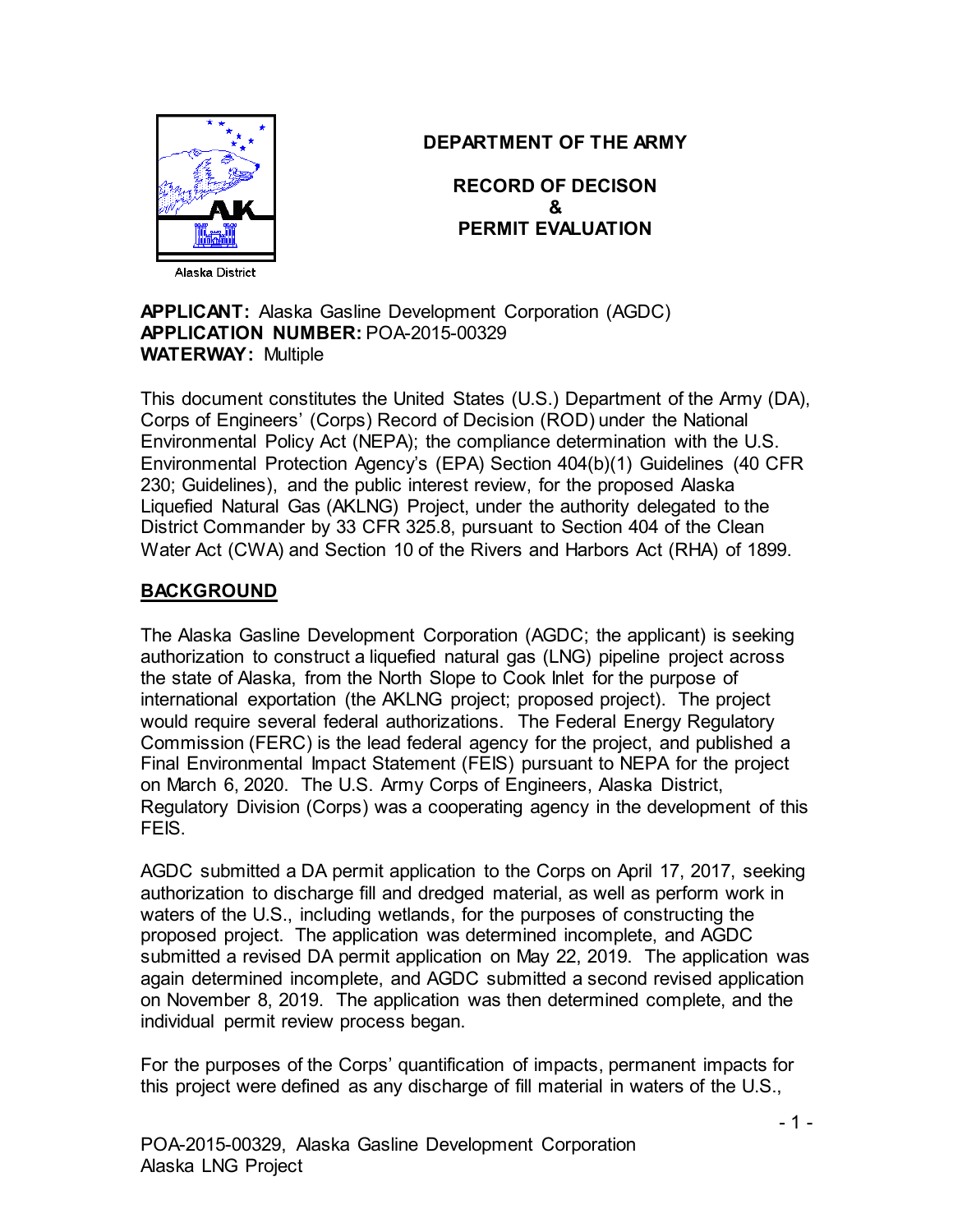including wetlands, which would be left in place for five or more years. All other impacts are considered to be temporary.

# **AUTHORITY**

I have independently reviewed and evaluated the information in the FEIS, including all supplemental data subsequently provided, in accordance with 40 CFR 1506.3 and 40 CFR Part 230, and have found them to be sufficient and accurate assessments, and therefore appropriate for the purposes of the public interest review and alternatives analysis required by 33 CFR 320.4(b)(4) and 40 CFR 230.10. The Corps hereby adopts the FEIS for the AKLNG Project, (available on the FERC eLibrary at

http://elibrary.FERC.gov/idmws/file\_list.asp?accession\_num=20200306-3098).

# **1.0 SUMMARY OF DECISION**

I have decided, in light of the overall public interest, to issue a permit pursuant to Section 10 of the Rivers and Harbors Act of 1899 (33 U.S.C. 403), and pursuant to Section 404 of the Clean Water Act (33 U.S.C. 1344) for the applicant's proposed project as described in section 2.1 of this document. The proposed project incorporates all practicable avoidance and minimization measures. This permit would authorize the permanent discharge of fill and dredged material into material into 10,446 acres of waters of the U.S., including wetlands, as well as temporarily discharge fill and dredged material into 6,677 acres of waters of the U.S., including wetlands.

Principal impacts resulting from work in, and the placement of fill in waters of the U.S., including wetlands, are described in Section 6.0 of this document, and Section 4.0 of the FEIS. This authorization also requires compensatory mitigation for the direct, indirect and secondary impacts to waters of the U.S., including wetlands, as described in Section 5.0 of this document, and Special Conditions 27 a through c.

The authorization will include special conditions to avoid and minimize potential adverse impacts and to compensate for unavoidable adverse impacts to the aquatic ecosystem, and to ensure that the project would not be contrary to the public interest.

All work will be performed in accordance with the attached plans, sheets 1 – 195, dated September 1, 2018, and December 1 and 9, 2019.

# **2.0 PROPOSED PROJECT**

# **2.1 Project Description:**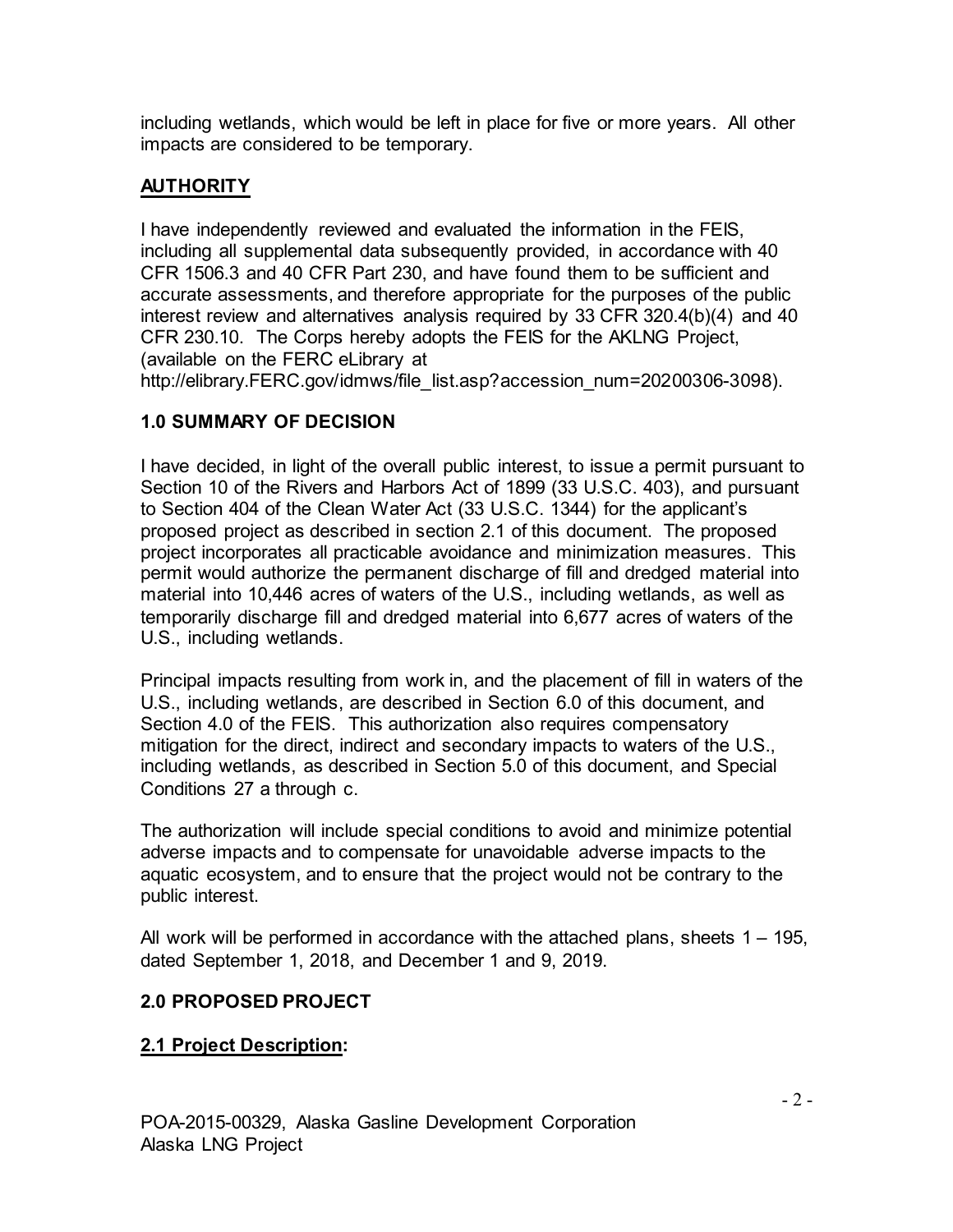AGDC proposes to permanently discharge fill and dredged material into 10,446 acres of waters of the U.S., including wetlands, as well as temporarily discharge fill and dredged material into 6,677 acres of waters of the U.S., including wetlands, in order to construct an integrated LNG project that includes a new Gas Treatment Plant (GTP) on Alaska's North Slope and an approximately 807 mile long natural gas pipeline to a new Liquefaction Facility on Cook Inlet, near Nikiski.

The proposed project would be constructed in accordance with the following plans:

- Project Plans, sheets 1 195, dated September 1, 2018, and December 1 and 9, 2019;
- Project Camps and Yards Layouts and Locations, sheets 1 64, dated March 2018, and November 2019;
- Site Specific Waterbody Crossing Plans, sheets 1 30, dated November 8, 2019;
- Point Thomson Transmission Line Rev D Route Maps, sheets 1 12, dated May 30, 2018; and
- Waters of the U.S., including wetlands, impact tables, dated April 20, 2020. It should be noted that acreages in these tables will appear different than what is stated below. This is due to how acreages are grouped in the tables versus how they are accounted for in the description below. All acreages stated in the description below were ascertained from these impacts tables.

The proposed project would include the following jurisdictional activities:

#### Gas Treatment Plant: West Dock Modification and Dock Head 4 (DH4) **Construction**

The GTP is to be constructed using large modules which would be barged to the North Slope and received at West Dock in Prudhoe Bay. In order for West Dock to receive those modules and those modules then to be transported to the GTP site, West Dock would require modification, and DH4 would need to be constructed.

A total of 32.76 acres of waters of the U.S. would be permanently impacted for the modification of West Dock and construction of DH4. Another 13.7 acres would be temporarily impacted. Specifically, West Dock modification and DH4 construction would include:

- Sheet pile installation and the placement of fill behind the sheet pile to construct DH4;
- Installation of mooring dolphins;
- Screeding at the barge berths of DH4;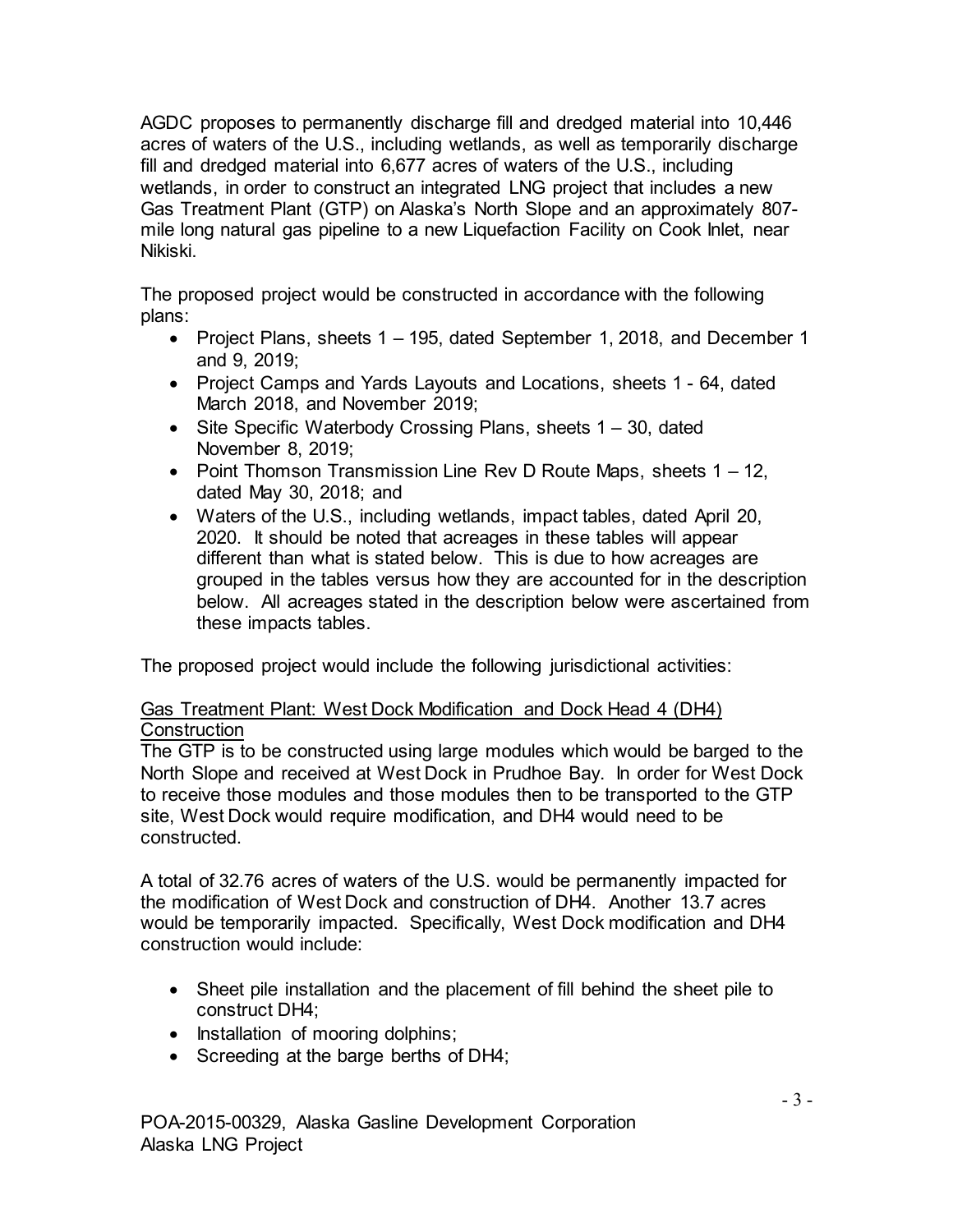- Construction of a new staging area south of the existing West Dock staging area;
- Installation of a temporary barge bridge within the West Dock causeway, consisting of two barges ballasted to the sea floor, and involving placement of gabion mattresses as bedding for the bridge; and
- Placement of fill material for widening the West Dock causeway.

## GTP and Aboveground Facilities

A total of 673.16 acres of waters of the U.S., including wetlands, would be permanently impacted for the construction of the GTP and its aboveground facilities. In addition, 57.71 acres would be temporarily impacted. Specifically, GTP and above ground facilities construction would include:

- Construction of a module haul road from West Dock to the GTP facility location;
- Construction of a module staging pad;
- Construction of an Operations Center pad;
- Construction of a GTP pad;
- Installation of four associated transfer pipes (fuel gas, propane, and two water lines) on vertical support members (VSMs);
- Construction of a GTP access road;
- Construction of a GTP emergency egress road to the Prudhoe Bay Unit Central Gas Facility (CGF);
- Construction of an access road connecting the GTP to the water reservoir and material mine;
- Construction of a material mine; and
- Construction of a water reservoir.

## Prudhoe Bay Gas Transmission Line (PBTL)

Natural gas would be supplied to the GTP from two gas facilities, one of which is the Prudhoe Bay Unit CGF. Less than one-tenth of an acre of waters of the U.S., including wetlands (0.003-acre; reported as 0.00-acre on impact tables due to rounding) would be permanently impacted by the construction of this transmission line on VSMs.

## Point Thomson Transmission Line (PTTL)

The PTTL would be the second line which would supply natural gas to the GTP. Up to 0.44-acre of waters of the U.S., including wetlands, would be permanently impacted by the construction of this transmission line on VSMs. The following facilities would also be constructed in support of PTTL construction and operations, and would result in the permanent impact of 110.17 acres of waters of the U.S., including wetlands:

• Construction camp pad;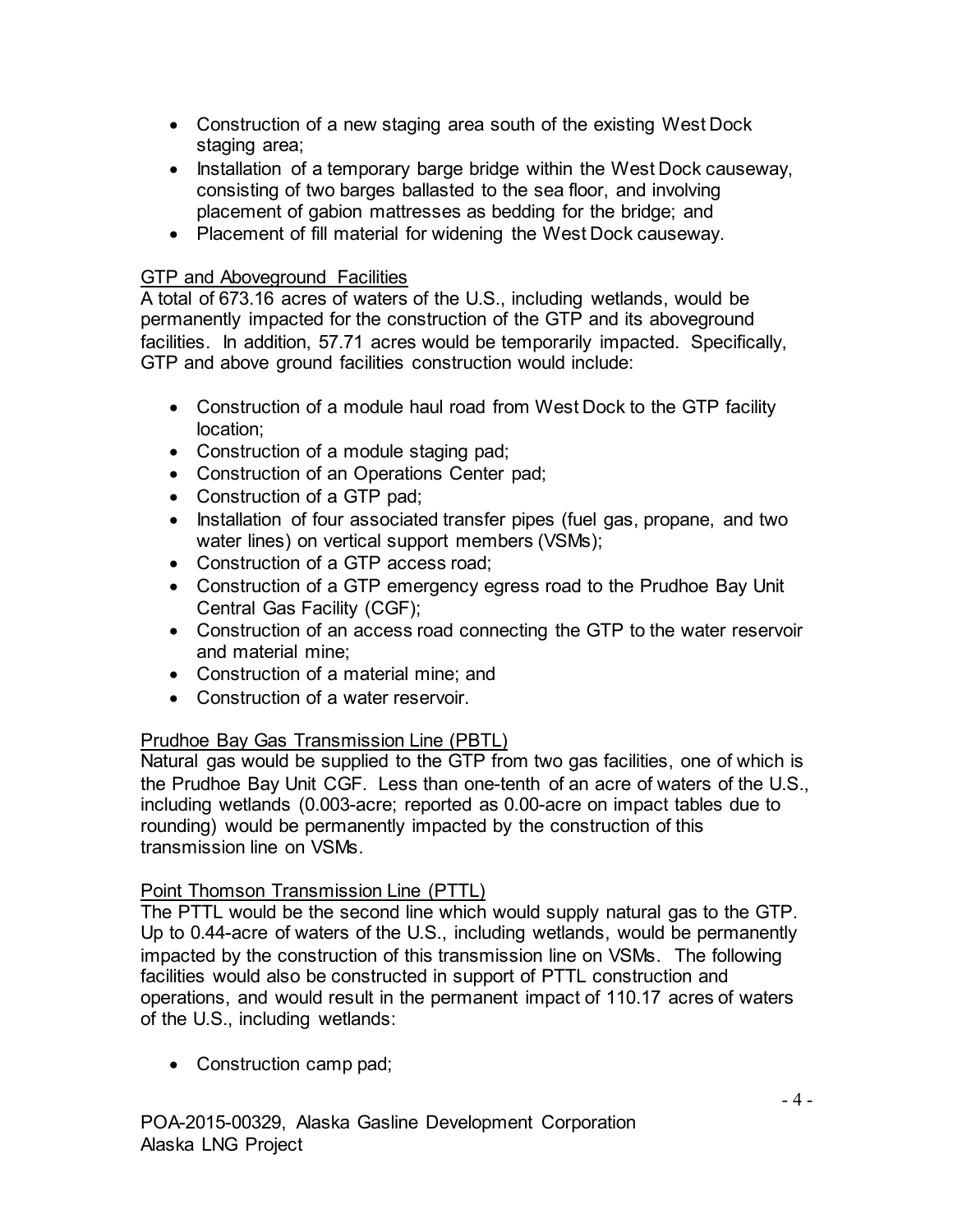- Helicopter pad; and
- Pipe storage yard pad.

## Mainline Pipeline

The GTP would supply natural gas to the mainline pipeline, which would travel from the North Slope to Cook Inlet. The mainline pipeline would be buried for its entire onshore length, with the exception of two major water crossings, and active fault crossings. The construction of the mainline pipeline would result in 5,354.6 acres of permanent impacts, and 1,063.92 acres of temporary impacts to waters of the U.S., including wetlands. Depending on the location and terrain, the mainline pipeline would be constructed using a variety of construction modes, as detailed in project plans.

In support of construction of the mainline pipeline, the following facilities would be constructed, and would result in 3,520.79 acres of permanent impacts and 484.42 acres of temporary impacts to waters of the U.S., including wetlands:

- Access roads;
- Additional temporary workspace pads;
- Construction camp pads;
- Disposal sites;
- Double joining yard pads;
- Helicopter pads;
- Material sites:
- Pipe storage yard pads; and
- Railroad spurs and work pads.

In support of operation of the mainline pipeline, the following facilities would be constructed, resulting in 108.88 acres of permanent impacts to waters of the U.S., including wetlands:

- Compressor station pads at Coldfoot, Galbraith Lake, Healy, Honolulu Creek, Rabideux Creek, Ray River, and Sagwon;
- A heater station pad at Theodore River; and
- Mainline block valve pads.

Once at Cook Inlet, near Beluga, the mainline pipeline would cross Cook Inlet, landing near Nikiski. The offshore pipeline construction would result in 64.11 acres of permanent impacts and 5,057.6 acres of temporary impacts to waters of the U.S., including wetlands. The offshore mainline pipeline would be laid on the seafloor of Cook Inlet, and buried at the shore on either side of Cook Inlet.

## Marine Offloading Facilities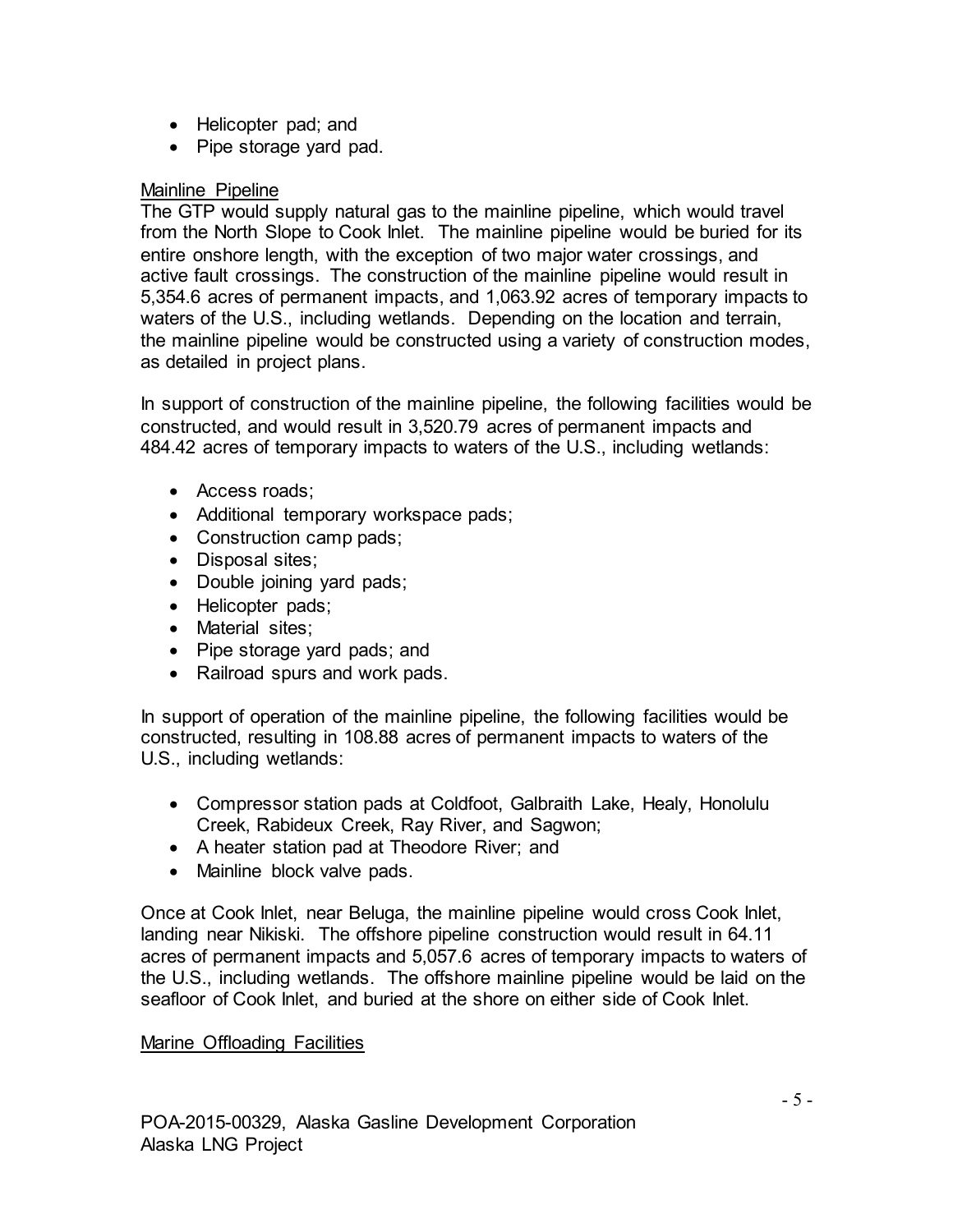In support of the construction of the mainline pipeline Cook Inlet crossing, as well as other onshore mainline facilities, two marine offloading facilities (MOFs) would be constructed. A total of 5.04 acres of waters of the U.S., including wetlands, would be permanently impacted for the construction of the mainline MOF on the west side of Cook Inlet, near Beluga. Specifically, this MOF construction would include:

- Construction of access roads; and
- Sheet pile installation and the placement of fill behind the sheet piles.

On the eastern side of Cook Inlet, near Nikiski, a second MOF would be constructed at the marine terminal site. A total of 538.96 acres of waters of the U.S., including wetlands would be permanently impacted for the direct construction of the marine terminal MOF. The marine terminal MOF would be removed, and the site restored after it is no longer required for construction support. It would likely be in place for up to ten years, therefore impacts to waters of the U.S. are considered permanent. Specifically, the marine terminal MOF construction would include:

- Sheet pile installation and the placement of fill behind the sheet piles;
- Dredging the seafloor directly adjacent to the MOF to -32 feet Mean Lower Low Water (MLLW) up to three times during the life of the MOF;
- Disposal of the dredged material at a designated disposal area in Cook Inlet; and
- Shoreline protection.

# Marine Terminal and Liquefaction Facility

Near Nikiski, where the mainline pipeline lands after crossing Cook Inlet, a liquefaction facility and product loading facility (PLF) would be constructed. A total of 36.9 acres of waters of the U.S., including wetlands would be permanently impacted for the construction of these facilities. Construction of the PLF would consist of installation of pile-supported structures allowing for the berthing and loading of LNG carriers (LNGCs), and personnel access to and from the LNGCs. Jurisdictional construction components of the liquefaction facility would consist of a fill pad for the LNG plant.

# **2.2 Project Design Revisions:**

After publication of the proposed project's Public Notice (PN) on December 30, 2019, AGDC submitted revised impact tables. The PN stated that the proposed project would result in a total of 10,323.78 acres of permanently impacted waters of the U.S., including wetlands, as well as temporarily impacting 8,730.26 acres. AGDC's most recent impact tables list that permanent impacts would be 10,445.83 acres to (10,445 acres, rounded) waters of the U.S.,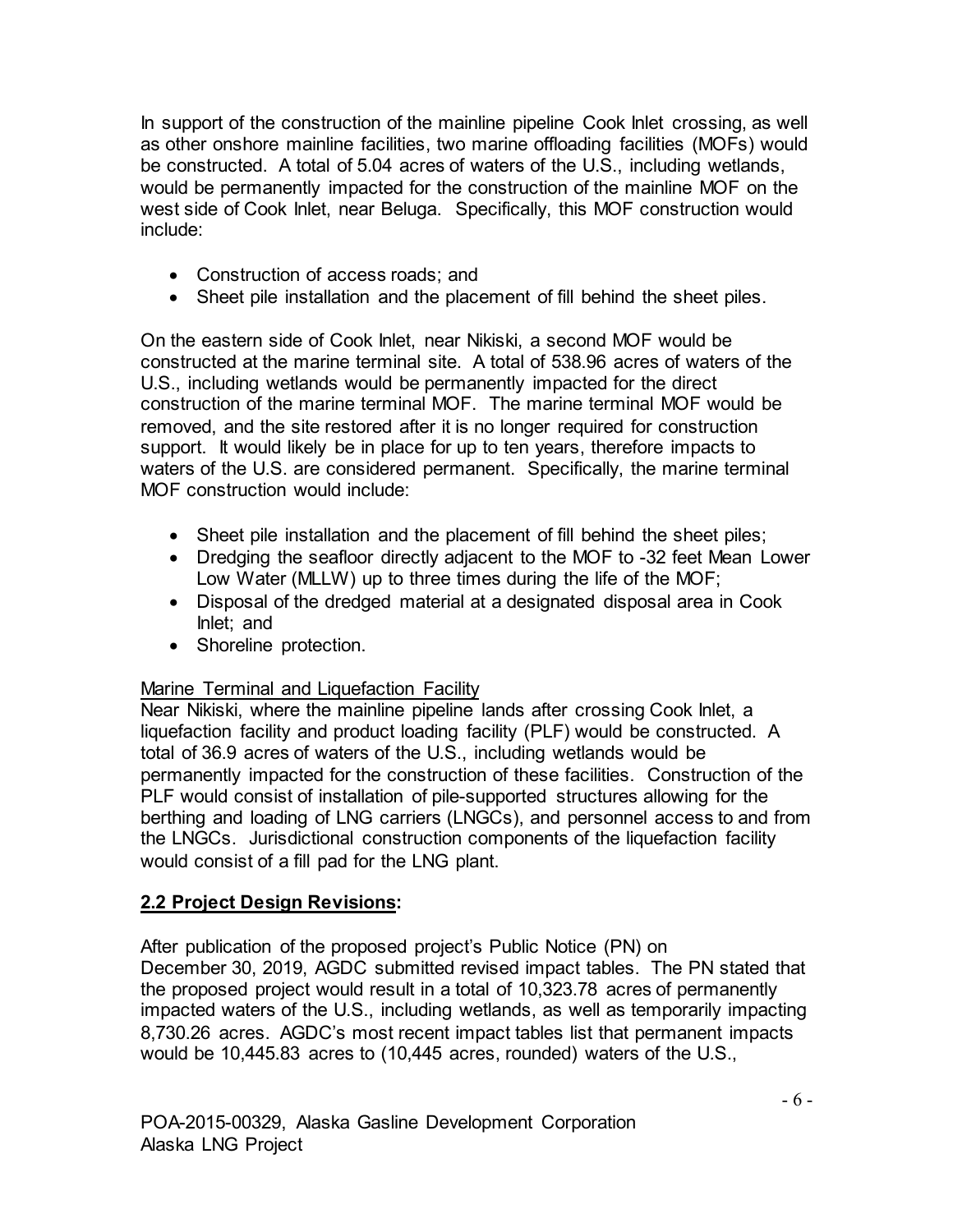including wetlands, and temporary impacts would be 6,677.49 (6,677 acres, rounded) acres.

The acreages of impacts changed because the original acreages included nonjurisdictional project components, such as ice roads and ice pads. Additionally, discrepancies between reported impact acreages in the FERC draft EIS (DEIS) and the DA permit application prompted AGDC to evaluate the acreages closely, which led to finding and correcting some errors.

# **2.3 Project Purpose**:

*Applicant's Purpose and Need*: As described in the proposed project's DA permit application, the applicant's stated purpose is to commercialize the natural gas resources on Alaska's North Slope during the economic life of the Prudhoe Bay and Point Thomson Units, by converting the available natural gas supply to LNG for export to foreign markets and to provide opportunities for in-state use.

*Basic Project Purpose:* The Corps has determined that the basic project purpose [40 CFR 230.10(a)(3)] is to construct a natural gas pipeline. Where the activity associated with the placement of fill material in a special aquatic site does not require access or proximity to or locating within the special aquatic site in order to fulfill its basic purpose (i.e., the activity is not water dependent) the Guidelines pose two rebuttable presumptions: 1) practicable alternatives not involving special aquatic sites are presumed to be available, and 2) practicable alternatives not involving discharges to special aquatic sites are presumed to have less adverse impact on the aquatic ecosystem. It is the applicant's responsibility to clearly rebut the presumptions for non-water dependent projects [40 CFR 230.10(a)(3)].

As discussed further below in Section 3.0 of this document, the Corps has determined that the project is not water dependent, but that practicable alternatives not involving special aquatic sites are not available.

*Overall Project Purpose:* The overall project purpose is used in the determination of practicable alternatives and determination of the Least Environmentally Damaging Practicable Alternative in compliance with the Guidelines. The Guidelines define practicable to mean: "available and capable of being done after taking into consideration cost, existing technology, and logistics in light of the *overall project purpose*" [40 CFR 230.10(a)(2)]. While the determination of a project's overall project purpose is the Corps' responsibility, it must take into consideration the applicant's stated need for the project and the type of project being proposed. The overall project purpose should be specific enough to define the applicant's needs, but not so restrictive as to constrain the range of alternatives that must be considered under the Guidelines.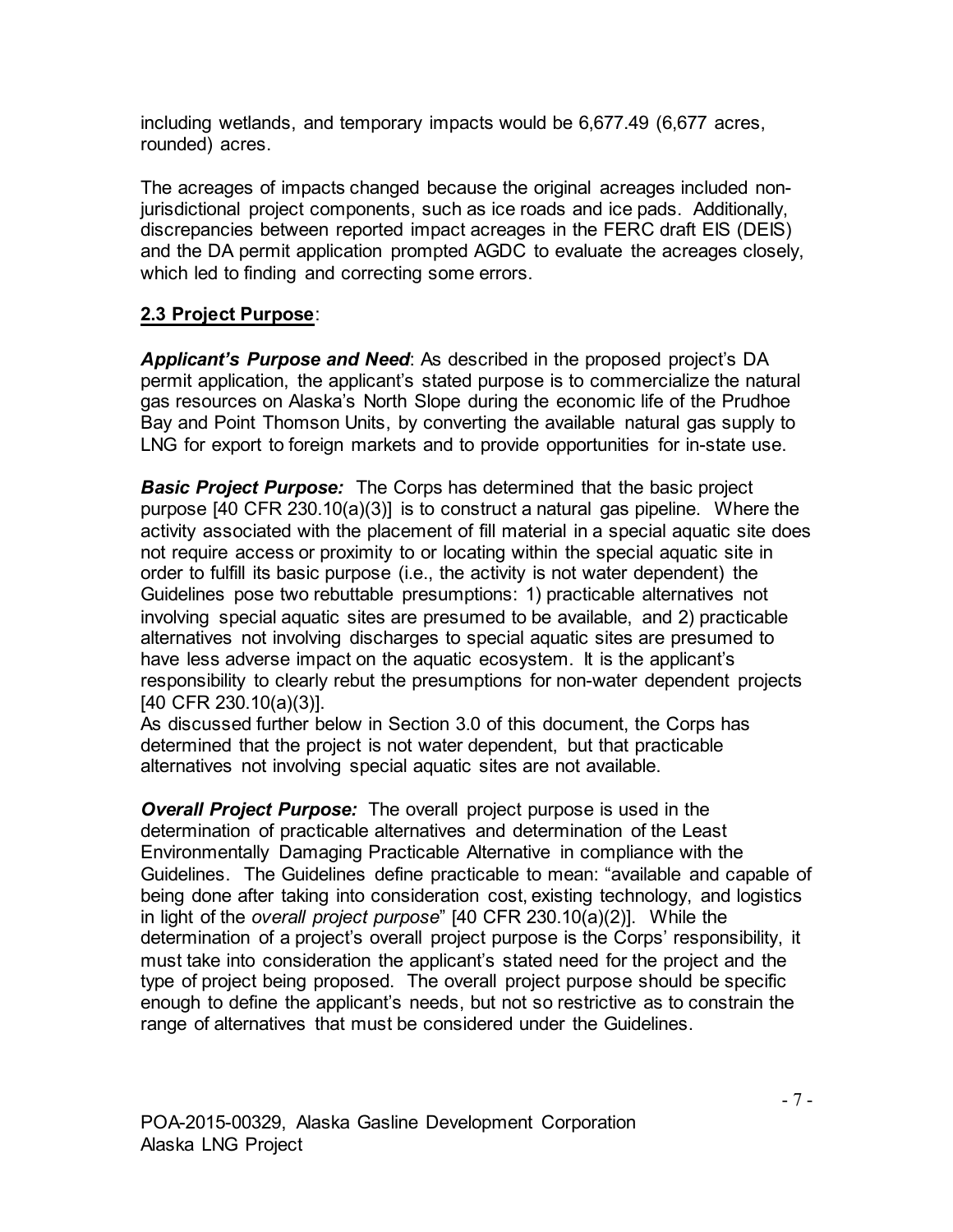The Corps agrees with FERC's defined project objective, as stated in Section 3.0 (Alternatives) of the FEIS, and is adopting it as the overall project purpose. The overall project purpose is to commercialize North Slope natural gas reserves by treating and liquefying the gas and then exporting it to foreign markets while also providing for in-state deliveries. The three identified delivery points are Fairbanks, south-central Alaska, and the Kenai Peninsula.

Failure to demonstrate compliance with the Guidelines would require permit denial, regardless of whether a lead federal agency other than the Corps has selected a preferred alternative as part of the NEPA process. Stated another way, if the permit application for the applicant's preferred alternative is denied by the Corps, that alternative shall not be built. This underscores the critical distinctions between "purpose and need" under NEPA, and "overall project purpose" under the Guidelines; and between "agency's preferred alternative" under NEPA, and "least environmentally damaging practicable alternative" (LEDPA) under the Guidelines. The Corps does not independently determine an "agency's preferred alternative" as part of the NEPA process; as The Corps is neither a proponent nor opponent of any individual permit application. As a result, development of such an alternative by another agency as part of the NEPA process does not impact the Corps' permit evaluation under the Guidelines. The Guidelines impose a substantive regulatory requirement that prohibits the discharge of dredged and/or fill material where there is a practicable alternative that would have less adverse impact on the aquatic environment.

## **2.4 Scope of Analysis:**

The Corps' scope of analysis involves determining the Federal action area by evaluating those direct and indirect project impacts which are subject to federal control and responsibility under the Corps' authorities. The extent of cumulative Federal control and responsibility is sufficient to make the entire project a Federal action.

The FERC is the federal agency which evaluates and authorizes projects which would export LNG to foreign markets. Under NEPA, the FERC is the lead federal agency, and has federalized the entire proposed project. As stated in Section 1.0 of this document, the Corps has adopted the FERC's FEIS for the proposed project.

The FERC is the lead federal agency, as well, for demonstrating the proposed project's compliance with the National Historic Preservation Act (NHPA), the Endangered Species Act (ESA), and the Magnuson-Stevens Fisheries Conservation and Management Act (EFH). The Corps' scope of analyses under these acts would be limited by the Corps' jurisdictional authorities under Section 404 of the Clean Water Act (33 U.S.C. 1344) and Section 10 of the Rivers and Harbors Act of 1899 (33 U.S.C. 403). The Corps has reviewed the FERC's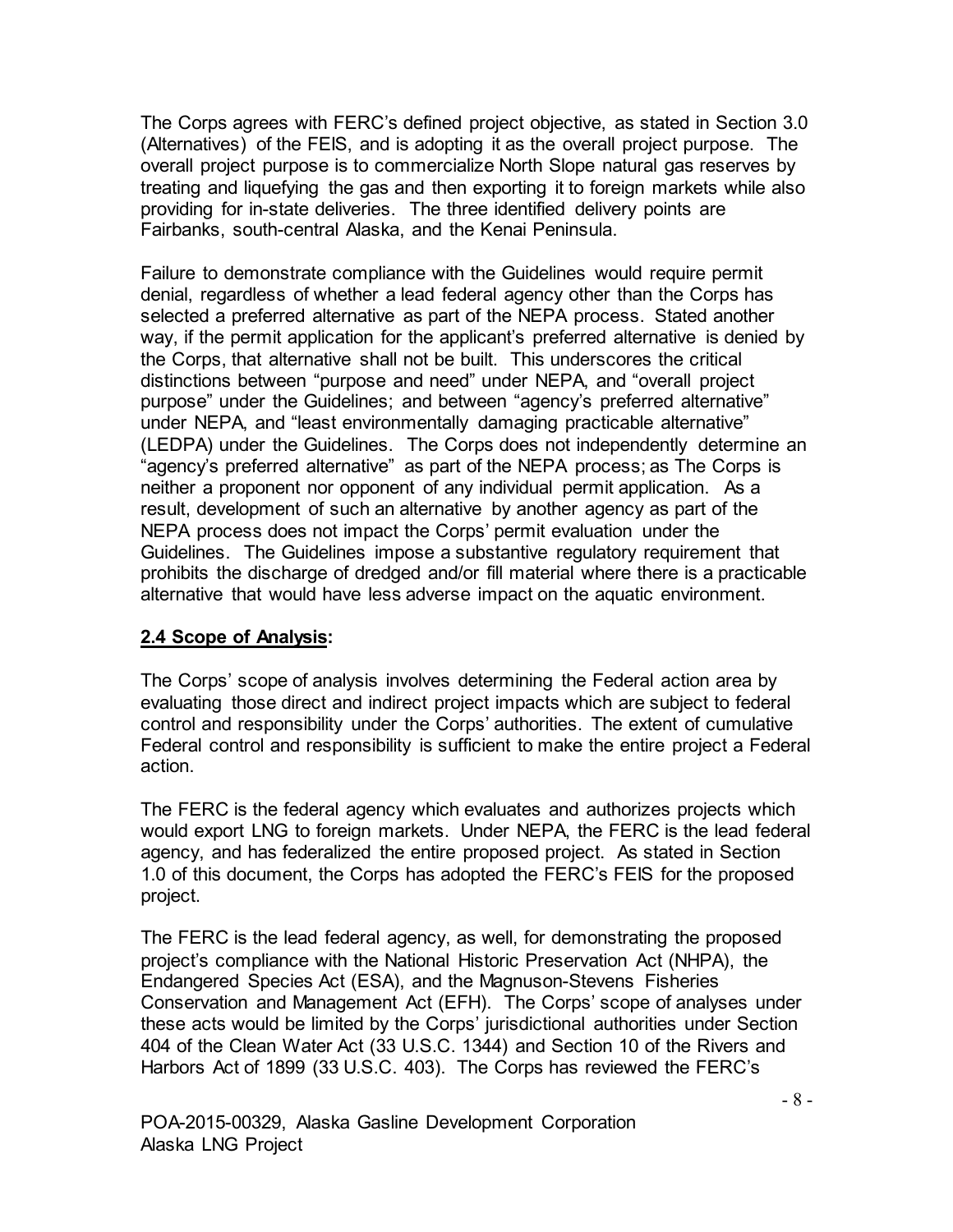evaluations of the proposed project and determined that they are sufficient for the purposes of the Corps' evaluation of project impacts under these jurisdictional authorities.

## **3.0 ALTERNATIVES**

#### **3.1 Summary of FEIS Alternatives Analysis:**

Section 3.0 of the FEIS identifies the proposed project alternatives. The FEIS evaluated several alternatives, grouped into the following categories: System Alternatives; Gas Treatment Facility Alternatives; PTTL Alternatives; PBTL Alternatives; Mainline Pipeline Route Alternatives; Mainline Pipeline Aboveground Facilities Alternatives; Liquefaction Facility Alternatives; and Additional Work Area Alternatives. In addition, the FEIS evaluated the No Action Alternative, as required by NEPA. Except as noted below, the Corps concurs with and makes reference to the FEIS, Section 3.0 for this document's alternatives analysis, and has determined that the evaluated alternatives either would not meet the overall project purpose, are not practicable, and/or are not less environmentally damaging when compared to the proposed project. Below, the Corps has expanded on specific alternatives where warranted.

#### *Liquefaction Facility Alternatives: Port MacKenzie Alternative*

The FEIS evaluates locating the proposed liquefaction facility at Port MacKenzie in the Matanuska Susitna Borough (MSB) rather than near Nikiski on the Kenai Peninsula. This alternative would eliminate the need for the mainline pipeline to cross Cook Inlet, and is estimated to reduce wetland impacts by more than 300 acres as compared with the proposed project. For a comparison of estimated impacts, see FEIS Table 3.8.1-1. This alternative would result in a substantial reduction in impacts to waters of the U.S., including wetlands, which warrants a thorough analysis in order to determine if it is the LEDPA.

The FEIS states the following of the Port MacKenzie Alternative: "The alternative mainline pipeline to the Port MacKenzie site would, like the Project, connect to ENSTAR's distribution system, which serves the Municipality of Anchorage as well as the MSB and Kenai Peninsula Borough. Unlike the proposed Project, the Port MacKenzie Alternative would not allow for a future interconnect with an existing ENSTAR pipeline at the southern end of the system near MP 806 for gas delivery nearer to the Kenai Peninsula area. The Kenai Peninsula interconnect is one of three future delivery points that have been identified as an objective of the Project (see section 1.1)." Further, in the conclusion of why this alternative does not offer significant environmental advantages over the proposed site, the FEIS states, "Moreover, the Port MacKenzie Alternative would provide for only two of the three delivery points proposed by the Project."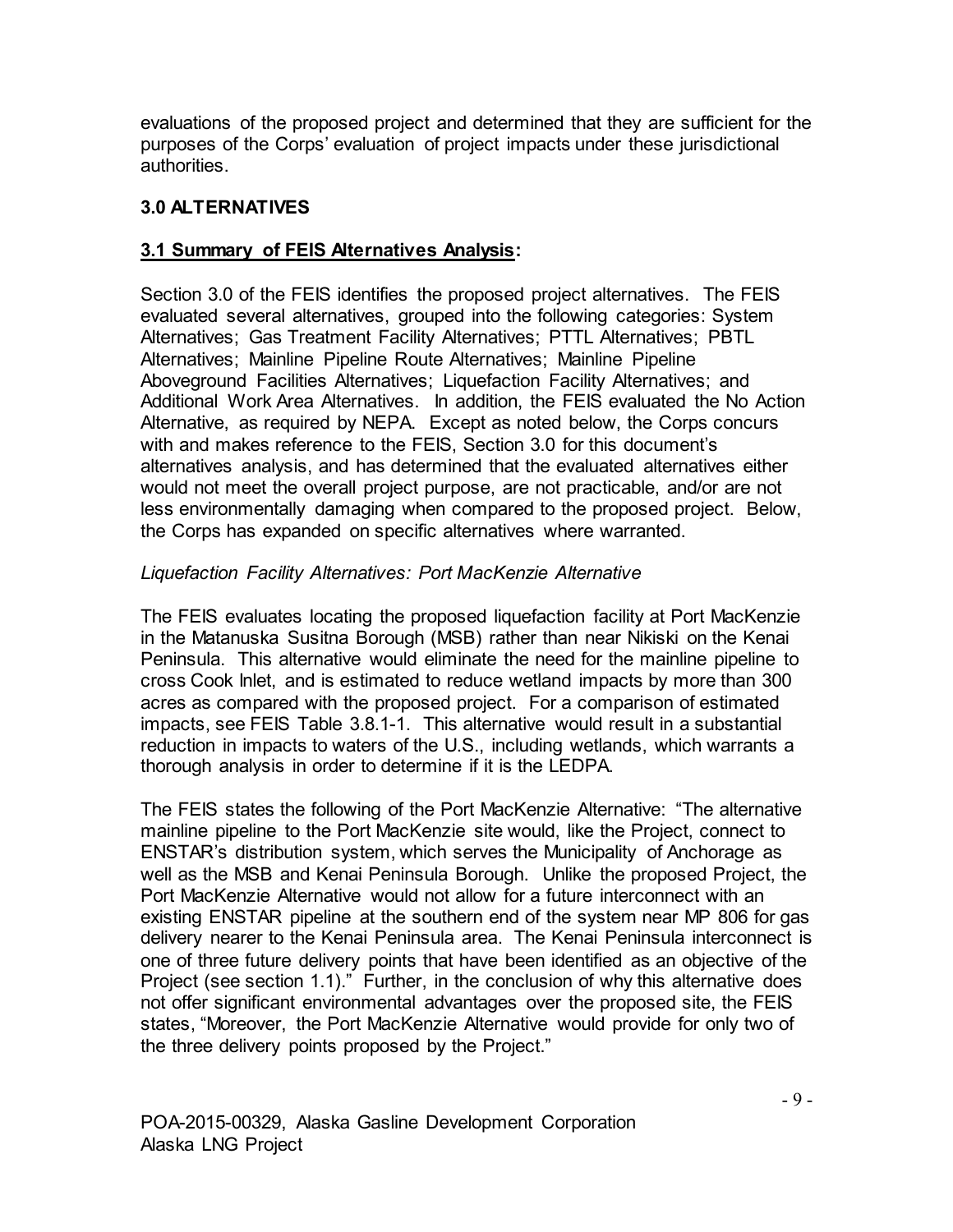The Corps disagrees with that statement. The proposed project objective states only that the project should provide delivery to the three locations: Fairbanks, southcentral Alaska, and the Kenai Peninsula. The project objective does not state where interties should be located for the project nor the extent of supply to communities on the Kenai Peninsula or other locations. Given the established natural gas pipeline system operated by ENSTAR (see map below) and other private companies on the Kenai Peninsula, it is reasonable to expect that an LNG plant located at Port MacKenzie could supply the Kenai Peninsula. The Port MacKenzie Alternative would meet the project objective and overall project purpose.



Source: ENSTAR Natural Gas Company News, February 2015

Much of the Port MacKenzie Alternative analysis in the FEIS focuses on the increased risks to the endangered Cook Inlet beluga whale. The Corps recognizes that this alternative would result in greater risks to the species, mainly through an increased risk of vessel strikes due to increased traffic in this part of the inlet, than the proposed project. However, as stated in the FEIS, there have been no confirmed vessel strikes of Cook Inlet beluga whales and only two instances of suspected strikes. The Corps believes that under Section 7 of the ESA, and through the Marine Mammal Protection Act (MMPA), minimization measures or incidental take or harassment authorizations could potentially be put in place to mitigate impacts to the species if this alternative were to be proposed.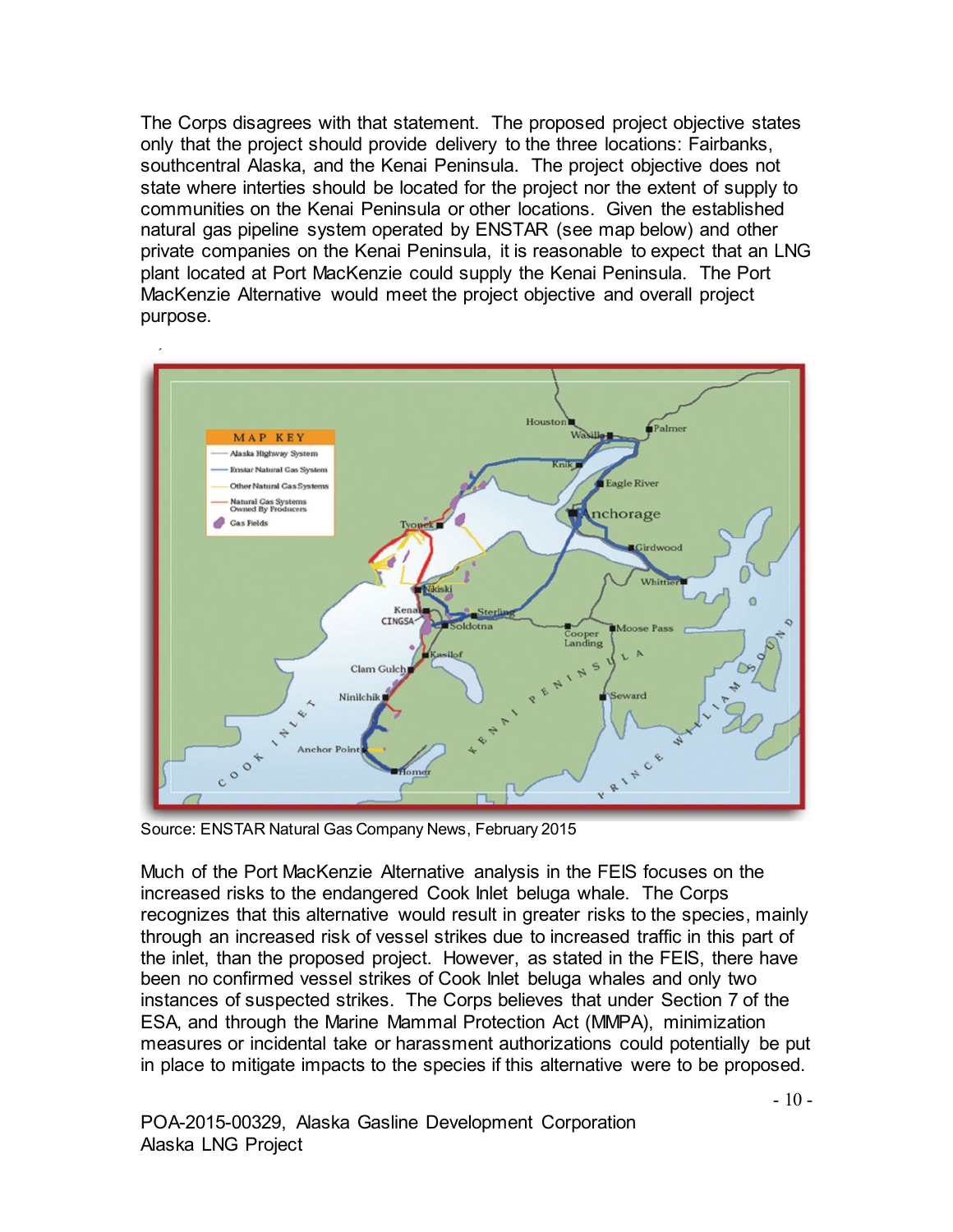The Corps does not believe the FEIS demonstrates that the increased risk to Cook Inlet beluga whales is solely enough to dismiss the Port MacKenzie Alternative. However, the estimated impacts to the species is taken into consideration in our overall analysis of the alternative.

The FEIS touched on the strong tidal current in upper Cook Inlet near Port MacKenzie, but didn't adequately discuss the safety and logistical concerns with operating a liquefaction facility in such environmental conditions. The Corps discussed this alternative at length with the applicant in April 2019.

According to the applicant, in order to access Port MacKenzie, LNGCs would need to cross Knik Shoal at high tide to maintain a 10-foot clearance beneath the carrier. The carrier would come in just as the tide is coming to its maximum, which would mean the current is at the most slack water, allowing the carrier to swing 360 degrees around and make fast along the dock. This maneuver is necessary to allow the carrier to face outward so that in an emergency, the carrier could leave the dock quickly. If an emergency requiring the carrier to leave the dock were to occur during low tide, it is possible that the carrier could get caught in the Cook Inlet basin. This potential situation could be dangerous, as even a partially full carrier presents a danger to the nearby Port of Alaska. A carrier in this situation could block or interfere with other navigation to and from the Port of Alaska, which is critical state infrastructure and a designated strategic military seaport. The applicant stated that it is not possible to anchor in the Cook Inlet basin, so it may not be possible to keep the carrier away from other navigation. Considering the proximity to the Port of Alaska, as well as Joint Base Elmendorf-Richardson, a stranded LNGC would present a very real danger to port operations, and potentially, to national security.

When docked during a high tidal current, LNGCs would likely need to keep their main engines on in order to keep alongside the dock. The use of tugs may also be necessary to keep the carrier in place. Fighting against a high tidal current during loading operations increases the risk of spills. If efforts to keep the carrier in place fail, LNG could spill into the environment, although at ambient temperature, it would evaporate quickly. The use of tugs and main engines remaining on during loading operations is not common practice at other LNG loading facilities in the nation, but the applicant would expect it to be a normal, required practice if the liquefaction facility was located at Port MacKenzie. The applicant stated that if circumstances were such that it were necessary to use tugs and main engines during loading operations at other LNG facilities, it would warrant halting those operations. Given high tidal currents are very common at Port MacKenzie, halting operations during them would present logistical challenges to operations of the project.

In the FEIS, FERC discussed, but declined to take into consideration, potential dredging requirements that the Port MacKenzie Alternative would have, as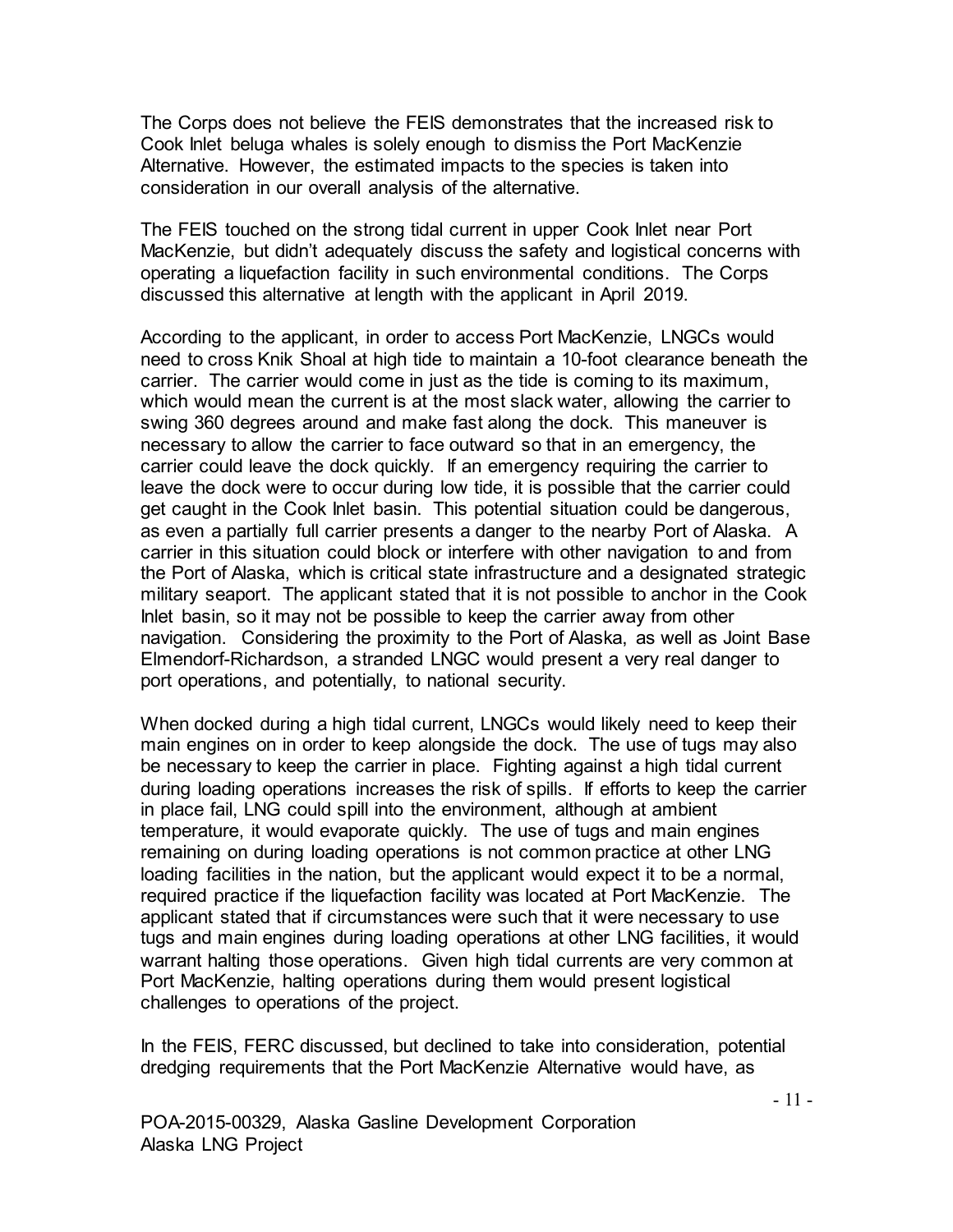dredging estimates provided by both the applicant and the Matanuska Susitna Borough (MSB) have been widely varied and dredging impacts are temporary in nature. However, in making determinations of practicability, the Corps considers cost, logistics, and existing technology to complete the alternative. Dredging is an action that could be completed using existing technology and would not present a logistical challenge. However, according to the applicant, dredging required for this alternative would cost around a billion dollars more for the life of the project. In addition to the high cost of dredging, the applicant stated that the increased travel distance to Port MacKenzie would require additional tankers, which cost around \$250 million dollars each.

Taking into account the increased risks to the endangered Cook Inlet beluga whale and potential impacts to their designated critical habitat, as well as the high costs of dredging and extra LNGCs, with the safety risks and logistical challenges this location would present, the Corps has determined that the alternative is not practicable, and therefore not the LEDPA.

#### *Liquefaction Facility Alternatives: North Foreland Alternative*

The FEIS states, "Because of the shorter mainline pipeline length, the North Foreland alternative would affect about 355 fewer acres of wetlands than the proposed site, although the permanent loss of wetlands at the North Foreland liquefaction site itself would be about 261 acres greater than the proposed site." FERC did not update the acreages in this section of the FEIS from the DEIS, resulting in a misleading analysis of impacts to wetlands. Comparing Table 3.8.1-1 in both the DEIS and FEIS reveals that the acreage for the proposed site's "NWI-mapped wetlands affected by the mainline pipeline, Livengood to liquefaction site (acres)" was revised from 1,618 acres to 1,487.8 acres. The proposed project would still affect 224.8 acres more wetlands for this stretch of mainline pipeline than the North Forelands Alternative, according to the FEIS. However, when combined with the acreage of waters of the U.S. within the LNG plant site, the North Foreland Alternative would result in more impacts to waters of the U.S., for a total of 1,538 acres. The proposed project would impact a total of 50.2 acres less than the North Foreland Alternative. Therefore, the Corps has determined that the North Foreland Alternative is not the LEDPA.

#### *No Action Alternative*

The "no action alternative" is defined as permit denial as stated at 33 CFR 325, App B(7)(a). The no action alternative would result in either the proposed project not being constructed, or a project design that does not require a DA permit for construction. In either case, no impacts to waters of the U.S., including wetlands, would occur. Taking into consideration the scale of the proposed project, and the extensive amount of waters of the U.S., including wetlands, in Alaska, no alternative exists in which jurisdictional impacts to waters, including wetlands,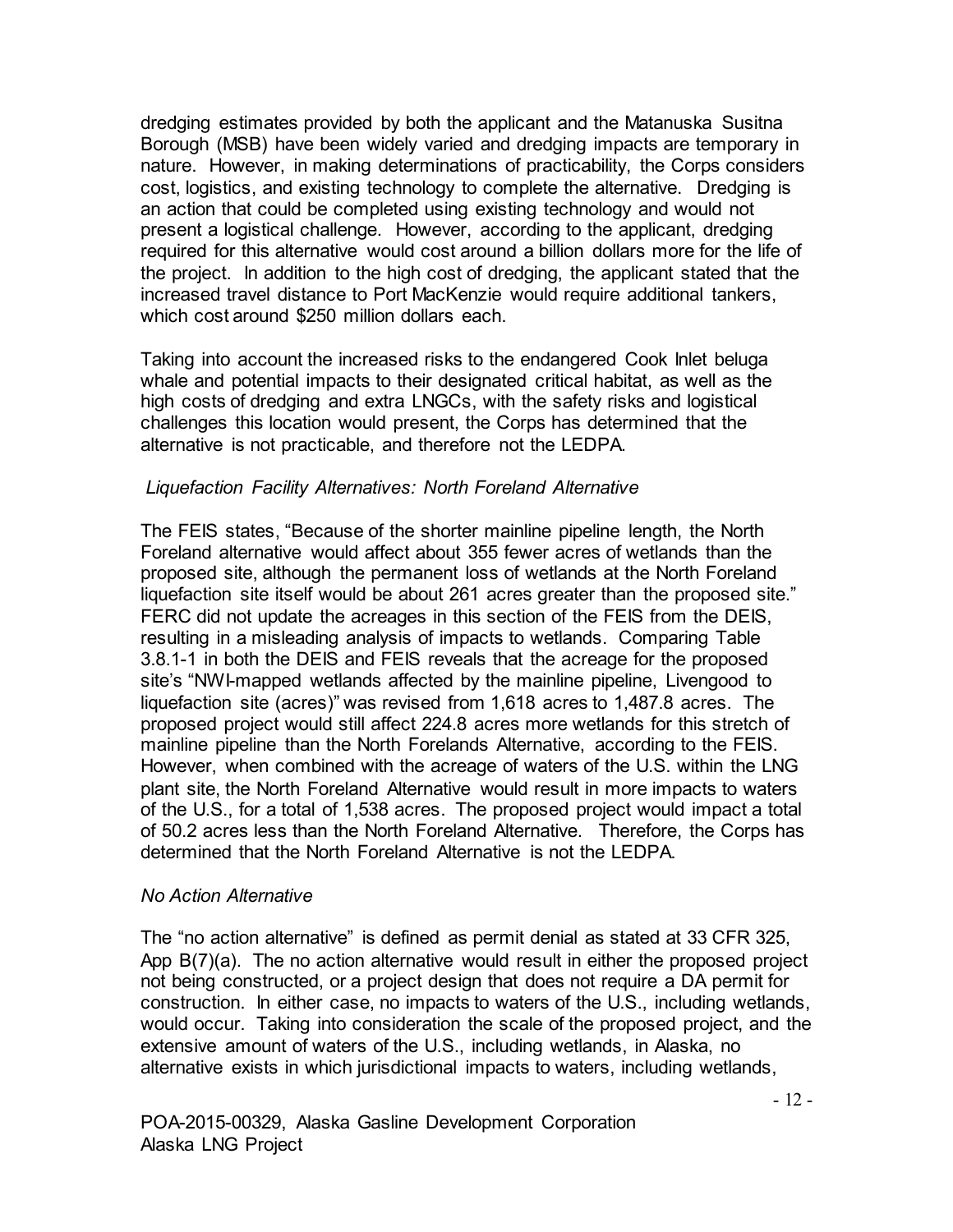could be completely avoided. Therefore, the no action alternative would not meet the overall project purpose. Additional discussion of the no action alternative can be found in Section 3.1 of the FEIS.

#### **3.2 Determination of the Least Environmentally Damaging Practicable**

**Alternative:** Based on the analysis in the FEIS and within this document, including the 404(b)(1) Guidelines analysis and Public Interest Review, the Corps has determined that the LEDPA is the applicant's proposed project with the inclusion of FERC recommended mitigation measures, special conditions of the DA permit for the project, and required compensatory mitigation. The proposed project, with these inclusions, is the only alternative that would meet the overall project purpose, is practicable, and would have the least amount of impacts to waters of the U.S., including wetlands.

#### **4.0 PUBLIC INVOLVEMENT**

The Corps published a PN for the proposed project on December 30, 2019, with a 60 day comment period ending February 28, 2020. With the PN, the Corps included six attachments of the supplemental permit application information submitted by the applicant. Some PN reviewers requested all supplemental permit application information. Complete supplemental permit application information materials were provided to the following individuals or agencies: U.S. Fish and Wildlife Service, Earthjustice, Ms. Pamela Miller, and Chickaloon Village Traditional Council. Below is a summary of the comments which were received in response to the PN.

## **4.1 Federal Agencies:**

#### Environmental Protection Agency (EPA); Mr. Daniel D. Opalski, Director

The EPA submitted a 404(q)(3)(a) letter to the Corps on February 28, 2020. In the letter, the EPA identified wetlands within the Sagavanirktok and Nenana watersheds as Aquatic Resources of National Importance (ARNI). On March 24, 2020, the EPA notified the Corps that they would not be sending a follow up 3(b) letter.

**EPA1**: The EPA expressed concern that there are large discrepancies in the quantification of impacts to aquatic resources within the PN, the EIS, and the draft Wetland Compensatory Mitigation Plan.

*Applicant Response*: The Corps did not request that the applicant address this comment; nor was it voluntarily addressed by the applicant.

*Corps Response*: Prior to receiving EPA's comments, the Corps also noted the apparent discrepancies and requested clarification from both FERC and the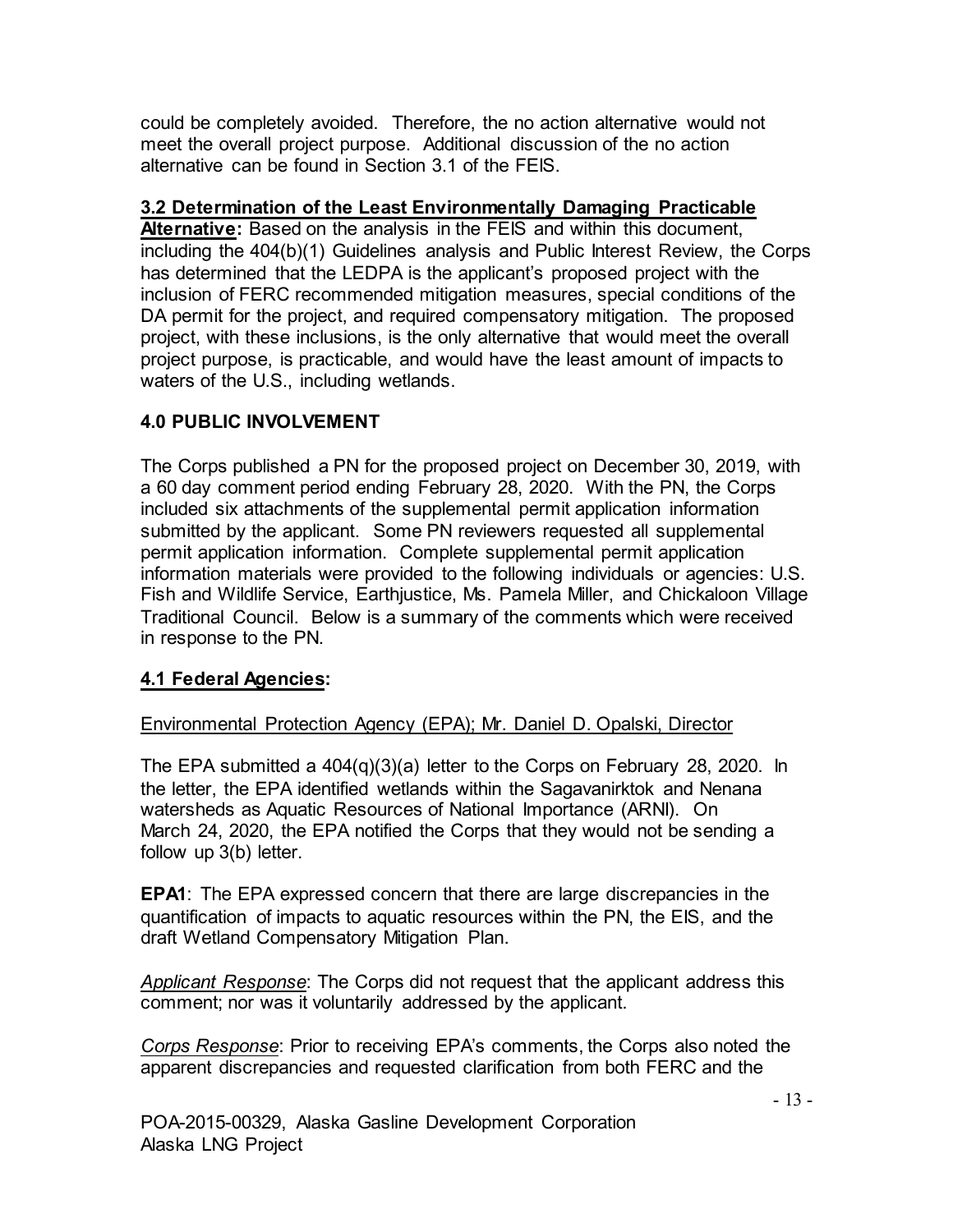applicant regarding the reported acreages between the DEIS and the DA permit application. FERC's analysis of wetlands is specific to only wetlands, and doesn't include other waters of the U.S., as the Corps' analysis does. Therefore, the reported acreages of impacted wetlands in the DEIS and subsequent FEIS appear to be much less than what is listed in the permit application materials. This is because the Corps requires estimated impacts to all waters of the U.S., not just wetlands. The applicant was able to compare the acreages in the FEIS and the permit application materials, and rectify the two numbers. All acreages in the Wetlands Compensatory Mitigation Plan are based on the proposed project's wetland impacts as stated in the DA permit application.

**EPA2**: EPA recommends "…that the nature and extent of secondary impacts to wetlands…also be discussed and quantified."

*Applicant Response*: The Corps did not request that the applicant address this comment; nor was it voluntarily addressed by the applicant.

*Corps Response*: Secondary impact to wetlands are discussed throughout Section 4.4 of the FEIS. The Corps has reviewed this section of the FEIS and concurs with its analysis. Secondary impacts to wetlands are also discussed in Sections 6.1.7 and 6.3.2 of this document. A DA permit, if issued, would be special conditioned to minimize secondary impacts such as those identified in EPA's comment. A secondary impact such as fragmentation can be easily seen by the pipeline trench, or a road, etc., but quantifying the effects of such an impact is difficult. There is not a reliable way to know what distance fragmentation impacts would be apparent in a specific ecosystem, or to know how many species which utilize the ecosystem would be affected. The applicant would be required to minimize secondary impacts associated with fugitive dust. The applicant has developed a fugitive dust plan, and thermal modeling information is included in Section 4.2.5.2 of the FEIS.

**EPA3**: EPA recommends that, "If the permanent placement of fill is demonstrated to be the only practicable construction option in permafrost-supported wetlands, then…enough insulating foam material should be placed between the granular fill material and the surface of the wetland to insulate the underlying permafrost. The foam material should be closed-cell extruded polystyrene or other closed cell foams rather than non-extruded expanded polystyrene."

*Applicant Response*: The applicant acknowledges that foam material would, "…decrease the rate of heat energy transfer to the subsurface…" but not, "....completely eliminate this heat transfer." Furthermore, the applicant states that insulation would restrict the downward flow of water from the surface which could increase erosion of the fill pad or road. Erosion could then expose the foam to environmental variables (wind, rain, etc.) degrading it and causing it to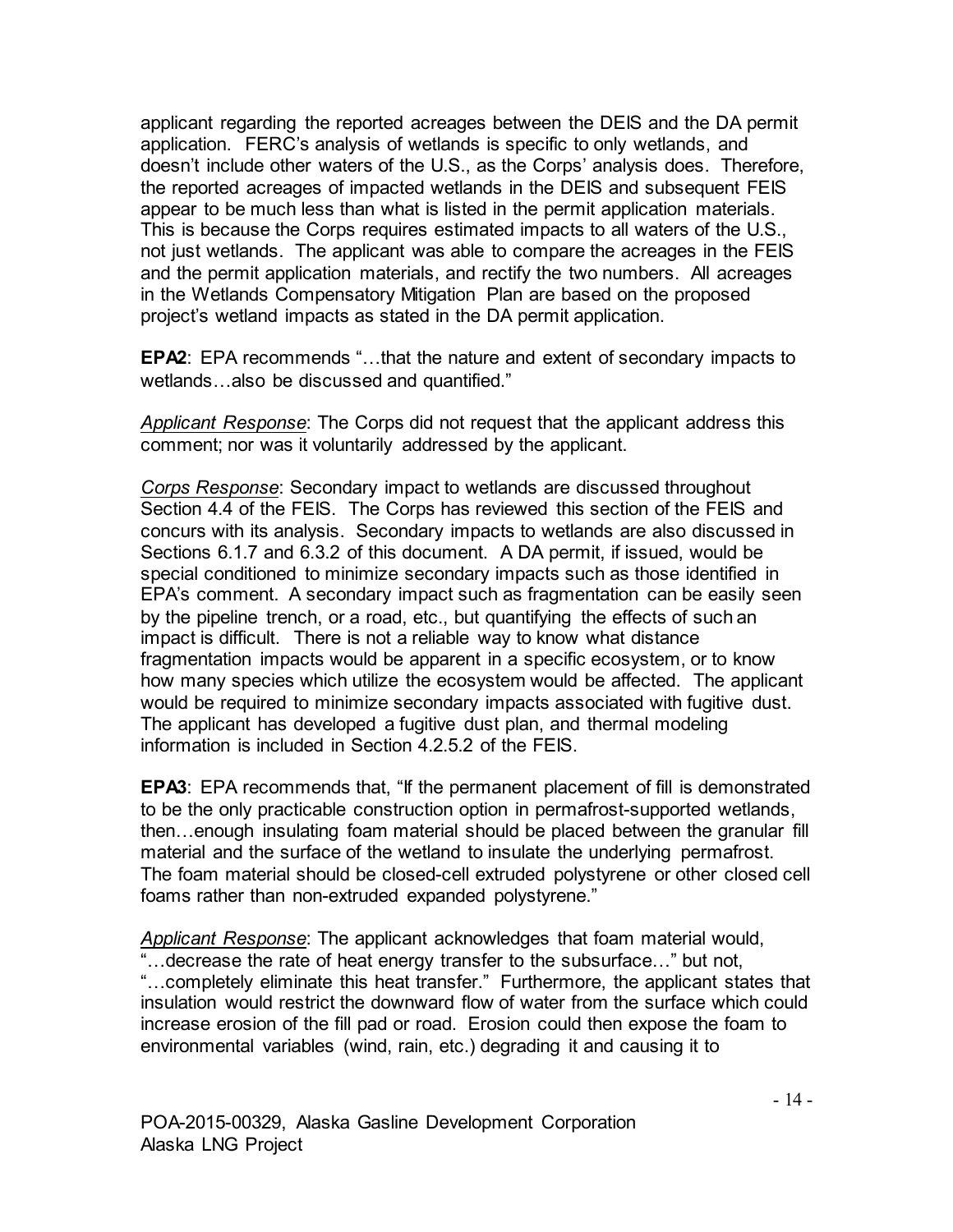breakdown, and potentially be spread throughout the environment, potentially causing a greater environmental impact.

*Corps Response*: The Corps requested that the applicant address this recommendation specifically. The applicant's response is essentially that the potential for foam litter is a more detrimental impact than permafrost thaw. However, the Corps disagrees with this conclusion. Per General Condition number 2 of a DA permit (33 CFR 325, Appendix A), the applicant would be required to maintain fill such that it does not erode at any point. Erosion, even after the use of the fills ceases, is unacceptable, and the applicant would be required to stabilize the fill. If foam breakdown and subsequent litter were to occur because of eroding fill, the applicant would be required to remove any foam from adjacent areas. The Corps will require the applicant to prevent thaw and subsequent thermokarsting in permafrost wetlands, but will not prescribe insulation methods.

**EPA4**: EPA suggests that proposed impacts in the Nenana River watersheds could be avoided by constructing during winter months via ice roads, and utilizing equipment matting during summer construction, as these watersheds are low slope and lack large trees. In addition, EPA states, "…48% of the proposed Mode 4 fill placement in wetlands is within wetlands with less than 2% slopes. Thirty-eight percent (111.7 miles) of the Mode 4 construction is currently proposed to occur during the winter." Winter construction on 2% slopes could occur using construction Modes 1 (ice work pad) and 2 (winter frost pack) rather than Mode 4.

*Applicant Response*: The applicant reiterated their commitment to evaluate whether there are more areas along the pipeline route in which winter construction may be possible during final design of the proposed project, and stated that the construction in the Nenana watersheds is 106 miles long, 60 miles of which are planned for winter construction. Of those 60 miles, 30 would be through wetlands. Of the 46 miles slated for summer construction, 17 would be through wetlands. The applicant determines if Mode 2 construction is feasible based on ground slope, water availability, and climate conditions. Ice roads/pads can only be used in areas with cross slopes less than 2%, that are in close proximity to a winter water source, and are in an area which experiences sufficient freezing days and frozen soil depths to support heavy equipment. Of those wetland areas slated for Modes 4 and 5A (graded) in the Nenana watersheds, 15.8 miles satisfy this list set of requirements. In order to construct ice roads/pads along this 15.8 miles, the proposed project would require 39.5 million gallons of water. The applicant evaluated water sources in the area and found 8 potential locations from five rivers which may accommodate ice road/pad construction. Three of these (Bear Creek, Panguingue Creek, and Dry Creek) were identified only as summer water sources, and have unconfirmed winter flow. Of the remaining sources (Tanana River, Nenana River Reaches A, B, and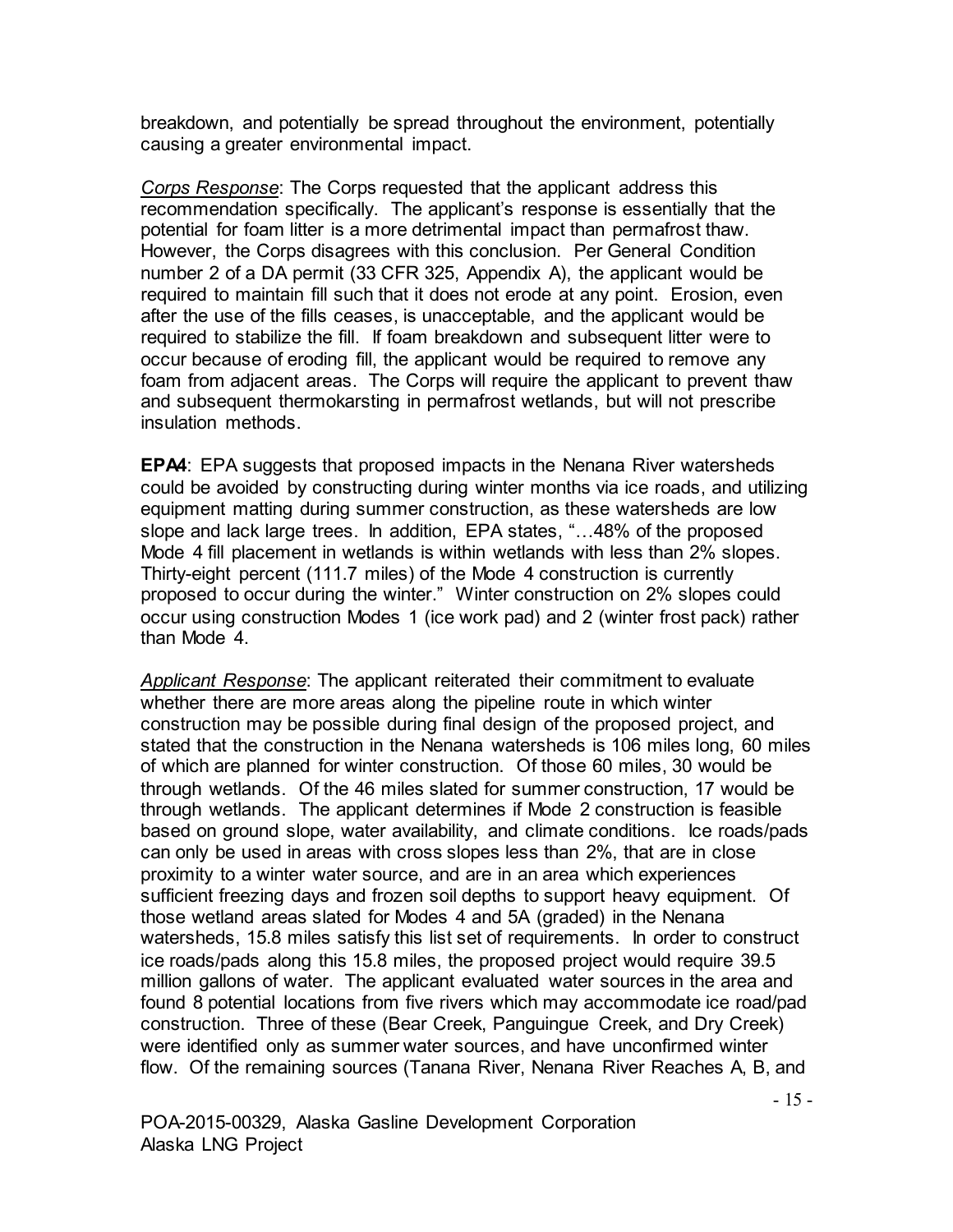C, and Nenana River at mainline pipeline mile point (MP) 489.2), four have committed water rights to the ADF&G. ADF&G's water rights for Nenana River Reaches A, B, and C, and the Tanana River during the months of January and February, when ice road/pad construction would take place, exceed the minimum flow rate of the rivers. Therefore, even if the river locations were flowing higher than minimal during those two months, it would be likely that ADF&G would still have rights for the entire flow. Therefore, it is likely not practicable to construct ice roads/pads with water from these sources during those months.

The water source location at Nenana River near MP 489.2 was determined to potentially accommodate ice road/pad construction from MP 473.8 to MP 489.4. In that construction spread there would be a total of 8.42 miles of wetland construction. The applicant has not committed to changing their proposed project to construct ice roads/pad through this construction spread, as they still would need to confirm with more detailed information that the spread is conducive to ice road/pad construction. However, the applicant has committed to finalizing this determination of practicability during their final design and in accordance with FERC Staff's Recommendation Number 19.

*Corps Response*: The Corps requested that the applicant address this recommendation specifically. The Corps believes the applicant has sufficiently explained why winter construction for more of these watersheds is not practicable. The Corps will require that the applicant provide their analysis of additional winter and matted construction areas as required by FERC to the Corps before construction of the proposed project would begin. The Corps will require the applicant to use ice roads and pads to the maximum extent practicable to minimize impacts to aquatic resources, including the identified 15.8 miles in Modes 4 and 5A, unless the applicant can clearly demonstrate impracticability.

**EPA5**: EPA recommends that, "Gravel fill used to support summer construction in wetlands should have geotextile underneath it to prevent water and fines from the subgrade from pumping into the gravel, weakening the fill material and resulting in an unstable, undrainable fill pad. Geogrid could also be used over geotextile to provide lateral stability and prevent displacement of the select material."

*Applicant Response*: The applicant responded that geotextile would be utilized for temporary and permanent use access roads, and that their project plans (sheet 53 of 195) specify using geotextile/geogrid in built up right-of-way Mode 4 pad areas for stabilization.

*Corps Response*: The Corps requested that the applicant address this recommendation specifically. The Corps believes that the applicant has sufficiently addressed this comment.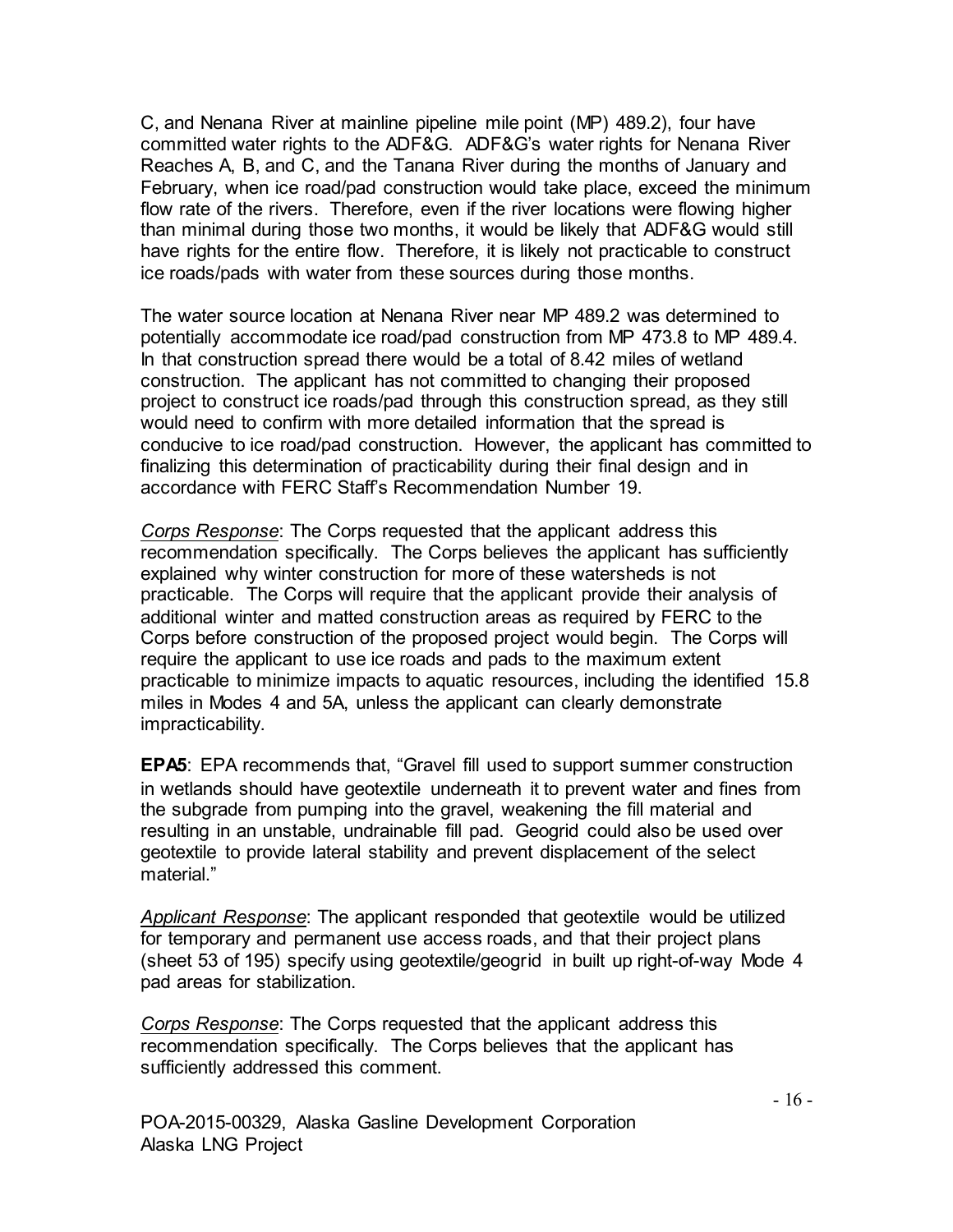**EPA6**: Using Mode 3 construction (matting) may be practicable in both summer and winter, as 48% of the proposed Mode 4 construction would be within wetlands with less than a 2% slope. EPA states, "Composite mats such as GeoTerra and Dura-Base systems have advantages over wooden mats and provide greater stability and load bearing capacity than gravel. According to the manufacturer, GeoTerra mats provide support equivalent to 12 inches of gravel over geotextile. Composite mats are available from local companies that will deliver mats to the job site and can also install and remove them."

*Applicant Response*: The applicant reiterated their commitment to evaluate whether there are more areas along the pipeline route in which winter construction may be possible during final design of the proposed project, and stated that feasibility of mat usage is dependent on conditions at the site. Factors contributing to feasibility include: a safe, level surface; presence of permafrost; and the area of work. The applicant states that if the surface is not already level enough, surface preparation would be required for matting, which would defeat the purpose of using mats. Matting applied to permafrost wetlands during the summer season, could result in compression of the surface organics, and lead to an increase in active layer thaw. And lastly, if the area in which matting would be feasible is short, the logistics and costs associated with switching construction methods may make it become not practicable.

In addition to these considerations, cranes lifting a string of pipe would, "…easily exceed 100,000 pounds, and may approach or exceed 200,000 pounds…", at which point they would exceed the maximum rating of composite mats. This heavy equipment, loaded with a string of pipe, would likely be working at the edge of the mat, compressing the mat's edge into the organic surface of the wetland, causing potential thermokarst to form after removal of the mats. Lastly, edge instability of mats can cause them to de-couple and tilt or tip forward towards the trench, which would create an unsafe situation. This could be avoided by placing multiple layers of mats (cross-wise, length-wise, cross-wise) to provide a stable work surface, which would significantly increase the number of mats required.

*Corps Response*: The Corps requested that the applicant address this recommendation specifically. The Corps does not consider the potential for matting to cause permafrost thaw and thermokarst impacts reason enough to dismiss this construction alternative, as the proposed methodology (fill placement) would definitely cause permafrost thaw and thermokarst impacts. However, the Corps does believe the applicant has responded to this comment sufficiently, as additional costs and logistics incurred by changing construction methodologies for short distances, as well as by requiring more mats to create safe working situations would make the methodology, in some cases, not practicable. The Corps will require that the applicant provide their findings of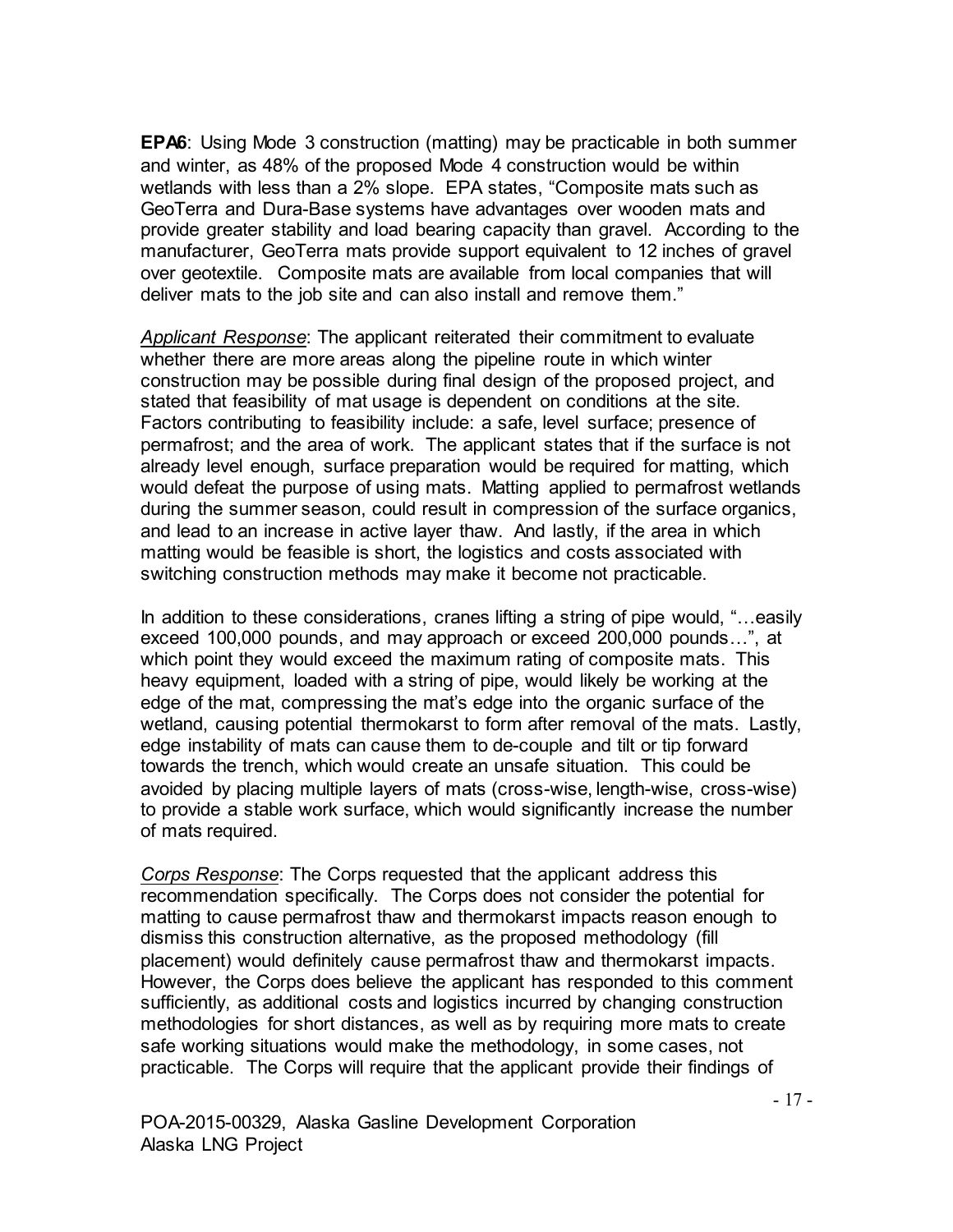where additional matting could occur before construction of the proposed project would begin.

**EPA7**: EPA suggests that fill material for the proposed temporary use fill pads could be removed and re-used, if underlain by geotextile material, thus reducing permanent impacts to waters of the U.S., as well as the extent of material site developments.

*Applicant Response*: The applicant states that geotextile materials used for separation and subgrade stability are susceptible to puncturing and ripping due to void spaces, sharp objects, and heavy equipment tracks and/or blades, making large scale removal of the fill difficult. Damage to the subgrade would be likely. This would be compounded by the confined right-of-way area, as large excavators and dump trucks would be required for such an effort. In addition, removal and reuse of fill material would require the expansion of the right-of-way so that travel and sequencing of pipe staging, welding, and lay operations would not be impacted. Also, not all fill could be removed, as the gravel fill will extend over the pipeline trench. There are federal regulations which require a minimum cover of material over a buried pipeline. The fill placed would help to meet this requirement.

*Corps Response*: The Corps requested that the applicant address this recommendation specifically. The Corps has determined the applicant has demonstrated that removal and reuse of fill material is not practicable due to logistics.

**EPA8**: EPA states, "The proposed compensation would not offset the lost acreage at a minimum one-to-one compensation ratio, nor would it fully replace the aquatic resource functions that would be lost from the proposed project." The EPA is also concerned with the methodology used which proposes compensatory mitigation in only those watersheds which have or would have a 5% cumulative disturbance after project completion. EPA states that functional capacity is conducted at the site scale rather than the watershed scale, and states that, "The Guidelines identify that functional or condition assessment methods should be used where practicable to measure changes in aquatic resource functional capacity, and 'determine how much compensatory mitigation is required.'"

*Applicant Response*: The Corps did not request that the applicant address this comment; nor was it voluntarily addressed by the applicant.

*Corps Response*: See Section 5 of this document for information regarding the Corps' rationale as to how compensatory mitigation requirements have been determined. The Corps acknowledges that in most cases, site specific functional or condition assessments are beneficial for determining functional loss and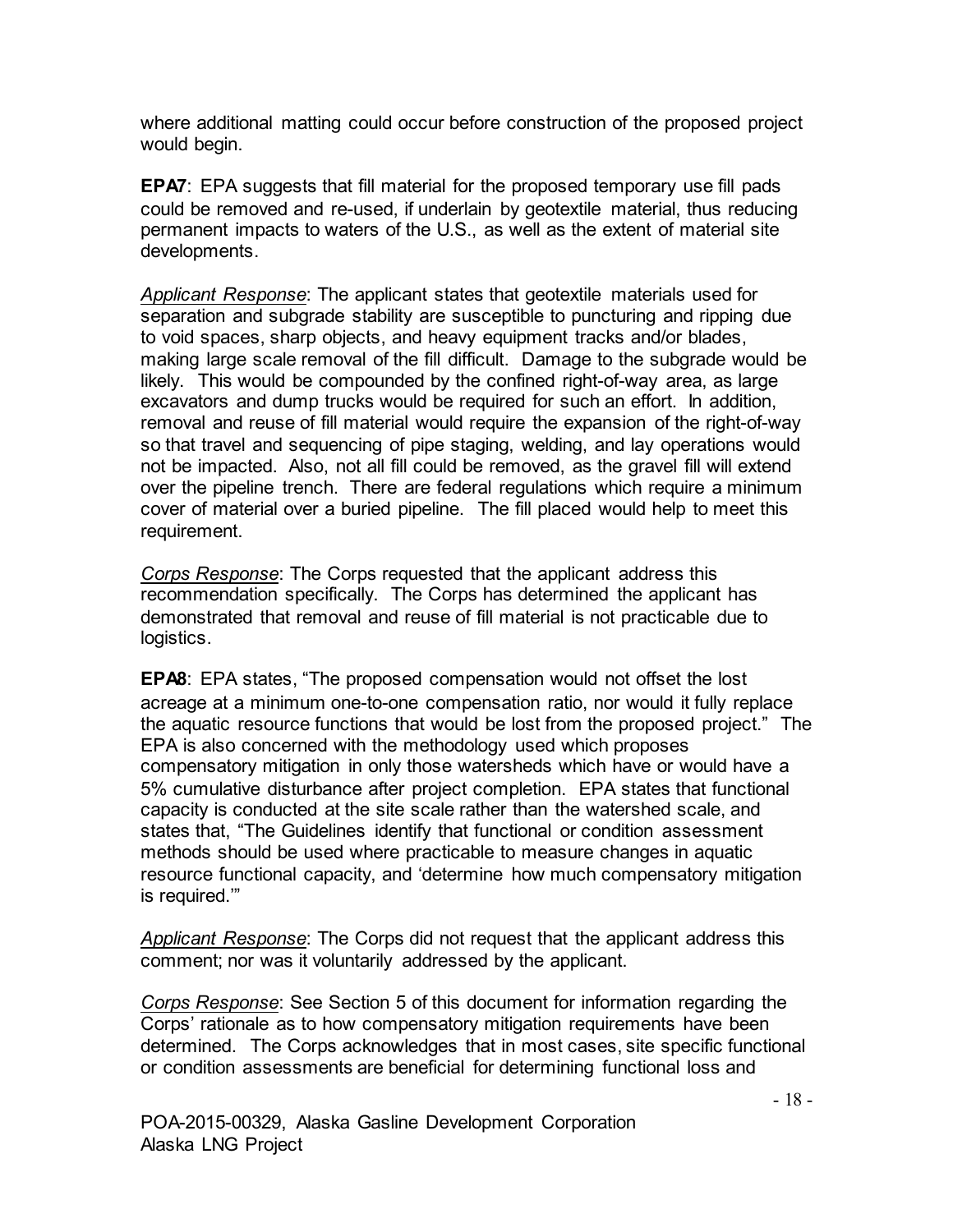subsequent compensatory mitigation requirements. However, there are no regulations requiring that such assessments be completed for such purposes, and functional assessments do not exist for some areas of the proposed project's large span. For a project of this scale performing functional or condition assessments prior to construction would be difficult given the remoteness of much of the project area. Remoteness of much of the project area is also why field wetland delineations did not occur for the entire project route. In addition, the proposed project spans multiple different ecoregions, and not one functional or condition assessment would be appropriate for the entire project area, adding to the complexity. With remoteness of the project area in mind, it should also be taken into consideration, that much of the proposed project has little to no anthropogenic impacts, therefore, if an assessment was completed, the functional capacity index (FCI) or equivalent would likely equal one or close to one, meaning the aquatic resource is functioning at its highest potential. Although the remote, pristine aquatic resources would be impacted by the proposed project, and a loss of resource function would occur, due to the remoteness, lack of surrounding development, and linear nature of the proposed project, it would be expected that the FCI would still, in many cases, reveal a highly functioning aquatic resource, and may not indicate a significant degradation.

**EPA9**: EPA states, "…AGDC's compensation proposal is not based on the impracticability of providing compensation and the analysis and proposed approach are inconsistent with the Guidelines."

*Applicant Response*: The Corps did not request that the applicant address this comment; nor was it voluntarily addressed by the applicant.

*Corps Response*: The compensatory mitigation plan is based on compensatory mitigation required by the Corps and mitigation opportunities that are available and practicable. The Corps has determined that the Wetlands Compensatory Mitigation Plan is consistent with 2018 Joint Corps/EPA mitigation MOA and the Guidelines to the extent practicable. See Section 5.0 of this document for more information.

#### U.S. Fish and Wildlife Service (USFWS); Ms. Karen Clark, Regional Director

The USFWS submitted comments on April 10, 2020, well after the comment period for the PN closed. However, the comments were received in enough time to include and consider them in this document.

**USFWS1**: The Migratory Bird Conservation Plan developed for the proposed project should, "…be expanded to discuss all bird species protected under the Migratory Bird Treaty Act."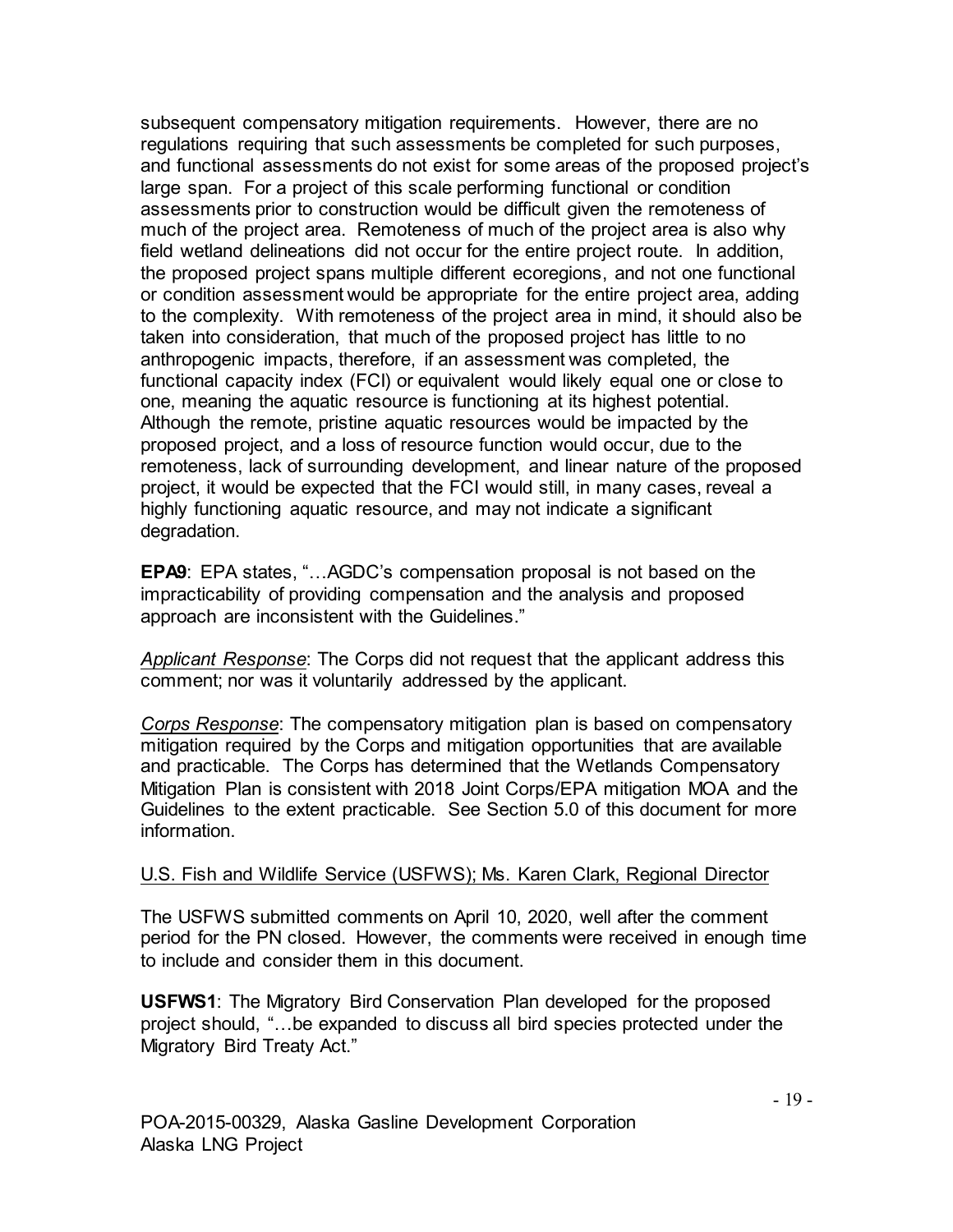*Applicant Response*: The Corps did not request that the applicant address this comment; nor was it voluntarily addressed by the applicant.

*Corps Response*: The Corps has no authority under the Migratory Bird Treaty Act, and cannot request or require the applicant to make amendments to their Migratory Bird Conservation Plan. Compliance with this act is solely the responsibility of the applicant. Also, as stated in the FEIS (Section 4.6.2.3) the applicant has a Migratory Bird Conservation Plan, and will address outstanding issues regarding timing of vegetation clearing and mowing (FEIS, Appendix X, Recommendation Number 48). In addition, vegetation clearing or fill placement would take place outside of the nesting season (FEIS, Appendix X, Recommendation Number 49).

**USFWS2**: The applicant should, "…reconsider their proposal to not remove fill placed in wetlands for temporary Project needs, and reclaim wetland functions whenever practicable. An alternative to reclamation would be to acknowledge the temporary work pads as permanent."

*Applicant Response*: The Corps did not request that the applicant address this comment; nor was it voluntarily addressed by the applicant.

*Corps Response*: The removal of fills for temporary uses has been discussed at length with the applicant. There are many challenges in removing fills for a project of this scale. Such challenges are the potential damage fill removal could cause to the underlying ground, costs of removal, and disposal sites may be difficult to find. Many material sites will not accept fill material back, as it can no longer be guaranteed clean (i.e. free of contaminants and invasive species). In the DA permit application, all fills for temporary uses are referred to as "temporary use" fills, and it is acknowledged that these would be permanent fills. Temporary use fill acreages are listed under "Permanent" impacts in the Wetland Impact Tables. The Corps understands the language is confusing. Mitigation requirements are assessed with these impacts acknowledged as permanent.

**USFWS3**: Relatively warm hydrostatic test water discharged onto permafrost supported wetlands could "…cause thermal erosion or thermokarsting of the frozen soils, impacting wildlife habitat." It's been documented that ground thawed with water remains thawed indefinitely. The USFWS recommends additional mitigation measures to avoid these impacts, including the reuse of test water to minimize the number of discharges required, and avoiding hydrostatic test water discharge onto land during the bird-nesting season.

*Applicant Response*: The Corps did not request that the applicant address this comment; nor was it voluntarily addressed by the applicant.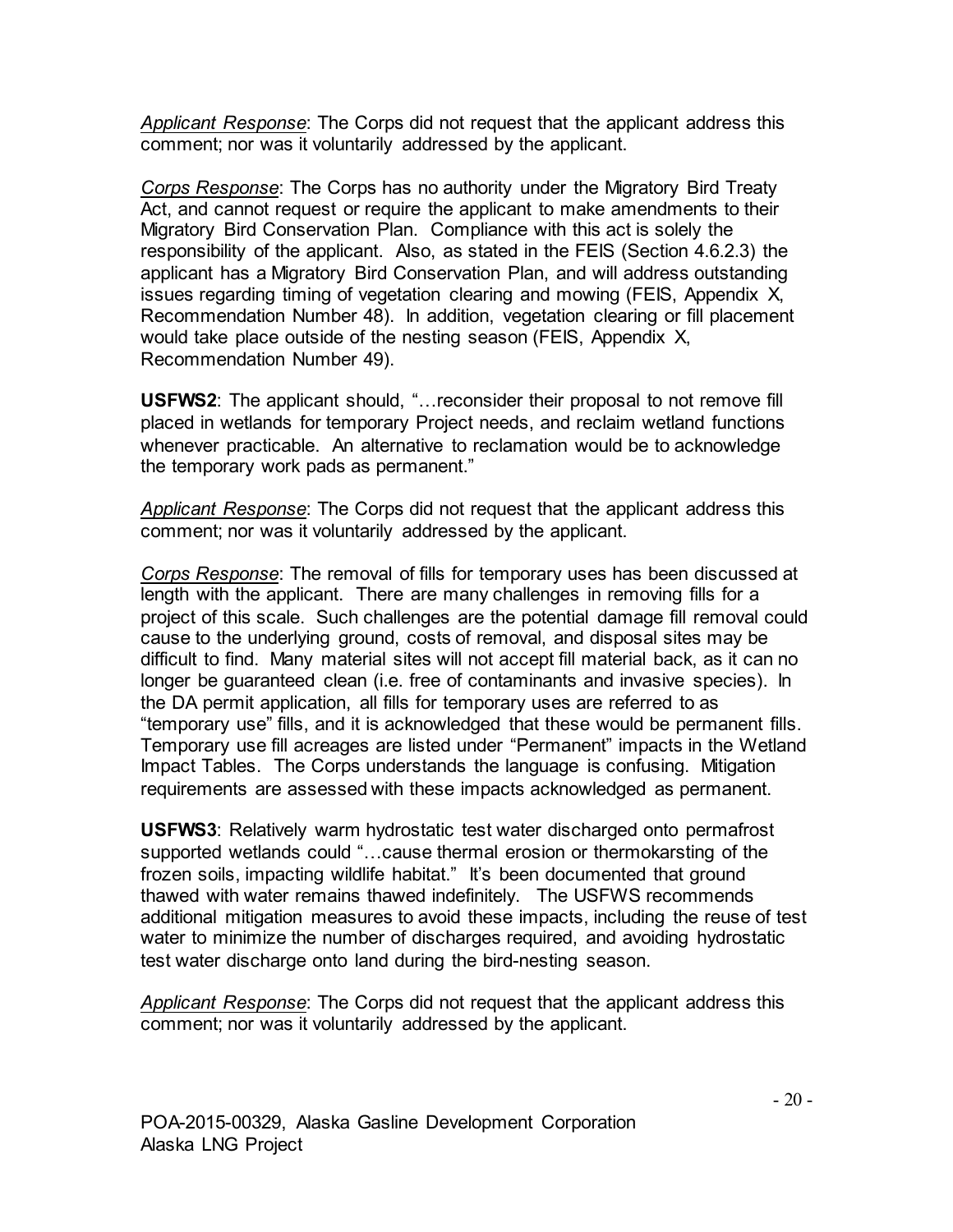*Corps Response*: The Corps has no regulatory authority over the discharge of water into wetlands or any other water of the U.S. Although the Corps acknowledges the potential impacts which could occur from hydrostatic test water discharge into wetlands, this comment may be better addressed through the State of Alaska's Department of Environmental Conservation (ADEC) and EPA's CWA Section 401 review.

**USFWS4**: For construction of the mainline pipeline, the applicant proposes to impact less than three acres of rare string bog habitat. As these bogs develop over thousands of years, impacts would not be restorable, and the USFWS recommends avoiding these wetlands by choosing a different route, or by using vertical support members to elevate the pipeline.

*Applicant Response*: The Corps requested that the applicant provide information as to whether it would be practicable for the mainline pipeline to be elevated on VSMs for these portions of the route. The applicant explained that less than one mile of the mainline pipeline would cross string bogs. This one mile would be, "…distributed across 94 miles of the pipeline footprint, in 19 separate locations…"; it would not be a continuous one mile stretch. Each individual crossing of string bogs would vary in length, ranging from 52.8 feet to 844.8 feet long. It would not be practicable to switch installation methods for such short stretches. In addition, constructing the mainline pipeline on VSMs would be problematic for operations. A liquefied natural gas pipeline situated above ground would be more susceptible to condensation of the gas stream occurring in the pipeline. In addition, VSMs require the support of continuous permafrost. String bogs typically consist of saturated organics that can be up to nine meters in depth, and installation of VSMs would require deeper pile foundations installed with additional heavy equipment, increasing the construction footprint and duration of activities within the string bog wetlands.

*Corps Response*: The Corps requested the applicant address this comment specifically. In consideration of the information in Section 4.4.3.2 of the FEIS, with the information additionally provided by the applicant, the Corps has determined the applicant has sufficiently addressed why it is not practicable to elevate the pipeline through string bog wetlands.

**USFWS5**: The USFWS recommends ground truthing the proposed project area to determine where moss-lichen wetlands may occur. Moss-lichen wetlands are an important winter forage for caribou, and the proposed project may impact about 3.7 acres of such wetlands. The USFWS recommends avoiding disturbance to these wetlands once identified, if practicable.

*Applicant Response*: The Corps requested that the applicant state whether or not they could identify these specific wetlands when they are identifying wetland boundaries per FERC requirements, and to state whether or not they could avoid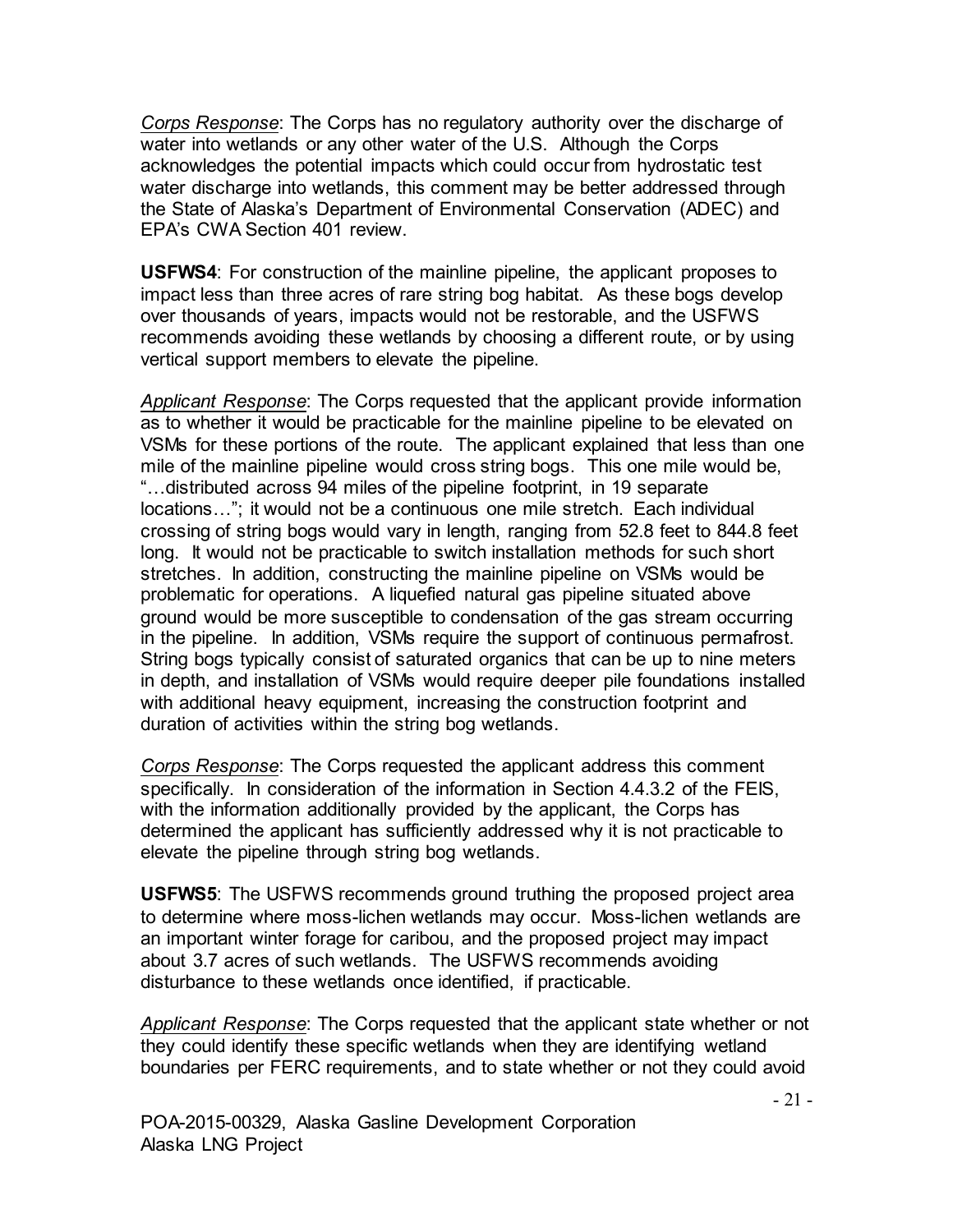such wetlands. In their response, the applicant outlined their measures to avoid moss-lichen wetlands using desktop resources. The applicant then stated that during the wetland delineations required by FERC Staff's Recommendation Numbers 38 and 39, they would identify moss-lichen wetlands as well as wetlands containing *Arctophila fulva*, and "…evaluate the potential for avoidance."

*Corps Response*: The Corps has determined the applicant has sufficiently addressed this comment.

**USFWS6**: The USFWS recommends ground truthing the proposed project area to determine where wetlands containing pendant grass (*Arctophila fulva*) are located, and avoiding disturbance to these wetlands once identified, if practicable.

*Applicant Response*: The Corps requested that the applicant state whether or not they could identify these specific wetlands when they are identifying wetland boundaries per FERC requirements, and to state whether or not they could avoid such wetlands. See "Applicant Response" to USFWS5.

*Corps Response*: See "Corps Response" to USFWS5.

**USFWS7**: The USFWS recommends that culverts be designed not only in consideration of hydraulics and fish passage, but also in consideration of floodplain integrity both up and downstream of the crossing. The USFWS references the FERC recommendation of the applicant developing a Culvert Design and Maintenance Plan.

*Applicant Response*: The Corps did not request that the applicant address this comment; nor was it voluntarily addressed by the applicant.

*Corps Response*: The Corps concurs with this recommendation. As the referenced plan would be a result of a FERC recommendation, the Corps has no authority to require specifics to be included in the plan. The Corps will include a special condition that culverts be sized and installed properly to maintain floodplain connectivity.

**USFWS8**: The USFWS recommends that similar mitigation measures for vertical scour potential be applied for areas where channel migration could occur to protect the pipeline from riverbank erosion and channel migration across the floodplain. The USFWS recommends burying the pipeline 5-feet deep throughout the meander belt of a floodplain.

*Applicant Response*: The Corps requested that the applicant state whether they could implement this suggested measure. The applicant responded that for all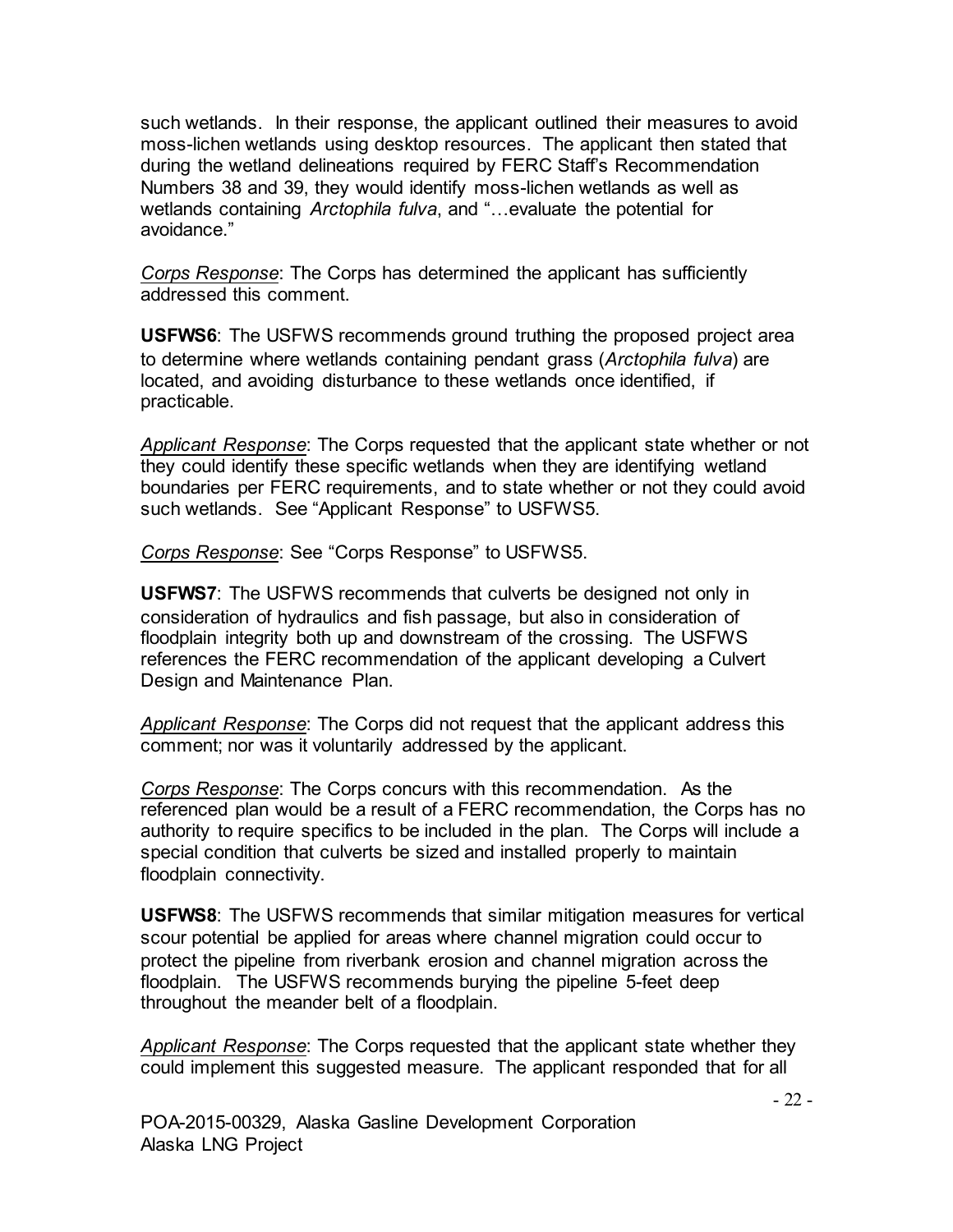waterbody crossings to be completed via open-cut, project plans specify a minimum 5-foot burial depth below the stream channel, and that where applicable, the 5-foot burial minimum depth would include multiple channels within a meander belt. The applicant stated that they could implement the requested minimization measure.

*Corps Response*: The Corps has determined the applicant has sufficiently addressed the comment.

**USFWS9**: The USFWS recommends expanding the Spill Prevention, Control, and Countermeasure Plan (SPCCP) and Project Procedures and Waste Management Plan, "…to include measures to respond, contain, control, and clean up a spill in sea ice conditions."

*Applicant Response*: The Corps did not request that the applicant address this comment; nor was it voluntarily addressed by the applicant.

*Corps Response*: The Corps has no authority to require changes to these plans, although the Corps acknowledges the legitimacy of the USFWS's concern regarding spills in sea ice conditions.

**USFWS10**: The USFWS states that they believe salvaging frozen topsoil is practicable as technology is available, and has been used for more than a decade by the pipeline industry in western Canada.

*Applicant Response*: The Corps did not request that the applicant address this comment; nor was it voluntarily addressed by the applicant.

*Corps Response*: The Corps agrees with the USFWS, and will require that topsoils be segregated and stockpiled separately for use in reclamation. See Section 5.3 of this document.

**USFWS11**: For areas outside the North Slope, the USFWS recommended specific slopes to reclaim material sites in order to create suitable bird habitat. For reclamation of material sites on the North Slope, the USFWS recommended the following: "1) Salvaging the active organic topsoil layer…and stockpile on an adjacent ice pad/pad. 2) Removing the remaining inorganic/mineral overburden from the cell and stockpiling it separately from the organic topsoil on an adjacent ice pad/pad. 3) Placing a berm of inorganic overburden around the outside edge of the cell as insulation to prevent thermokarsting and erosion of the cell sidewalls. 4) As a safety precaution, constructing side slopes of the cell no steeper than 2H:1V (preferably 3H:1V). 5) Placing the inorganic/mineral overburden back into the cell when mining is complete to create 3H:1V side slopes if possible. 6) Using organic topsoil to stabilize the top edges of the side slopes of the mined cell, to reclaim the adjacent tundra disturbed by mining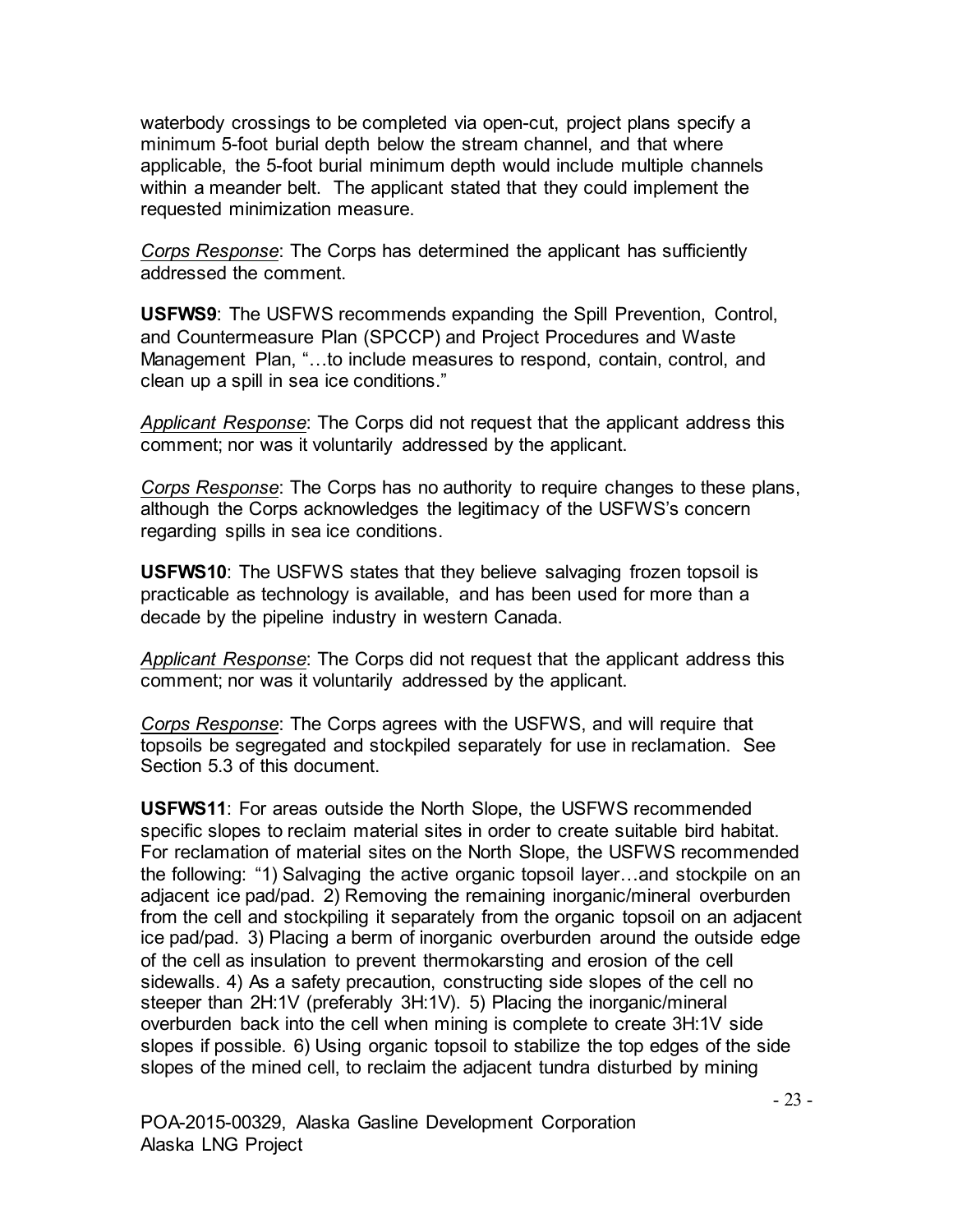operations, and/or to use in other reclamation sites. 7) Keeping the berm surrounding the pit in place as a safety precaution until the pit has completely filled with water, at which point the berm can be removed (e.g., pushed into the water filled pit)."

*Applicant Response*: The Corps did not request that the applicant address this comment; nor was it voluntarily addressed by the applicant.

*Corps Response*: In general, the Corps concurs with the USFWS's recommendations, but will not require specific side slopes for reclamation of material sites. Rather, side slopes, similar to other fills, would be required to be stabilized and not erodible. However, the Corps will require segregation of top soils to be used in reclamation, and that a berm to be constructed around a material site. See Section 5.3 of this document.

**USFWS12**: The USFWS recommends prohibiting the use of synthetic monofilament mesh/netted erosion control materials along the entire proposed project footprint, as they pose a significant threat to wildlife through ingestion and strangulation.

*Applicant Response*: The Corps did not request that the applicant address this comment; nor was it voluntarily addressed by the applicant.

*Corps Response*: The Corps concurs with the USFWS's recommendation, but declines to prescribe specific erosion prevention measures. The Corps' special conditions to the DA permit would only require that the applicant use erosion prevention measures and that those measures be successful. See Section 5.3 of this document.

**USFWS13**: The USFWS states their disagreement with using a threshold of watershed disturbances in the large HUC12 watersheds the proposed project would impact, as the studies which support the threshold of watershed disturbances were in much smaller watersheds. The USFWS states that watershed degradation could occur before thresholds are reached, as degradation is dependent on locations and circumstances. The USFWS recommends requiring compensatory mitigation for wetland functional losses, but not limiting required compensation to watersheds exceeding a certain threshold.

*Applicant Response*: The Corps did not request that the applicant address this comment; nor was it voluntarily addressed by the applicant.

*Corps Response*: The Corps acknowledges the USFWS's comment. See Section 5.1.3 of this document for a discussion of compensatory mitigation requirements.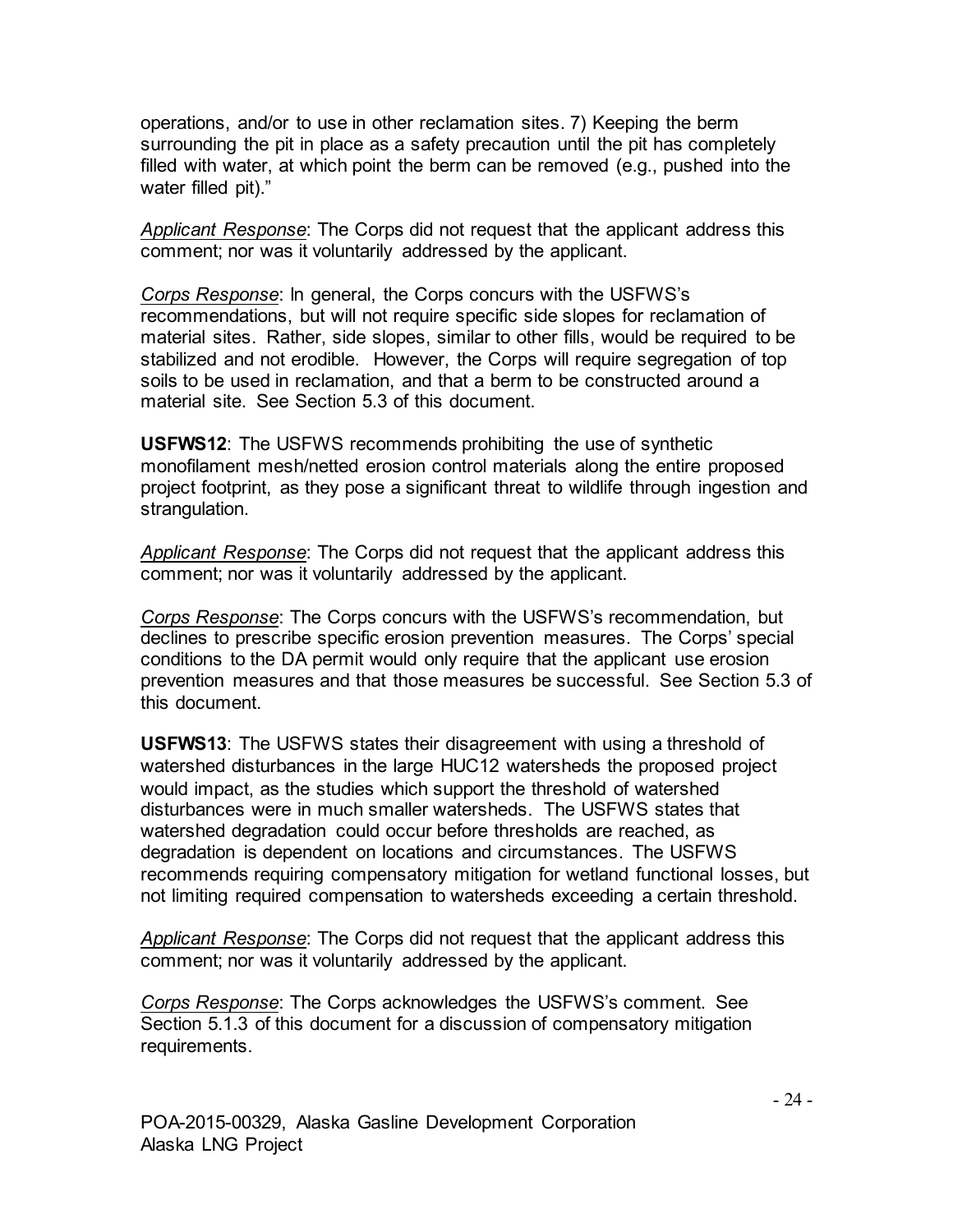**USFWS14**: The USFWS states that rare and difficult to replace wetlands should be mitigated for, including avoidance, minimization, and compensation.

*Applicant Response*: The Corps did not request that the applicant address this comment; nor was it voluntarily addressed by the applicant.

*Corps Response*: The Corps concurs with the USFWS.

**USFWS15**: The USFWS requested the following conditions be made a part of the DA permit, if issued: (responses below each proposed condition)

"1. A final mitigation plan shall be approved by the USACE in consultation with the Service before work commences in waters of the U.S., including wetlands. Unavoidable direct, indirect, and temporal (e.g., >3 years) project impacts to wetlands shall be compensated with at least equal-functioning wetlands."

*Applicant Response*: The Corps did not request that the applicant address this comment; nor was it voluntarily addressed by the applicant.

*Corps Response*: A final mitigation plan has been approved by the Corps. Due to considerations of construction timing, site specific permittee responsible mitigation plan(s) will be refined and approved prior to commencement of construction activities. The Corps declines to include the Service as part of the mitigation project approval process. The Corps, at their discretion, will request input from resource agencies as needed during the review process(es) of mitigation project plan(s).

"2. A buffer of one hundred feet of undisturbed vegetation shall be maintained along any ponds, lakes, creeks, rivers, or higher-value wetlands (e.g., emergent wetlands, string bogs, moss-lichen wetlands). The buffer width shall start from the edge of the riparian area associated with waterbodies or from the edge of higher-value wetlands."

*Applicant Response*: The Corps did not request that the applicant address this comment; nor was it voluntarily addressed by the applicant.

*Corps Response*: The Corps agrees with this special condition and will include it with modification. See Section 5.3 of this document.

"3. Disturbance to uncommon wetlands, such as string bogs, moss-lichen wetlands, or *Arctophila* wetlands shall be avoided to the maximum extent practicable. Any unavoidable wetland-function impacts shall be compensated."

*Applicant Response*: The Corps did not request that the applicant address this comment; nor was it voluntarily addressed by the applicant.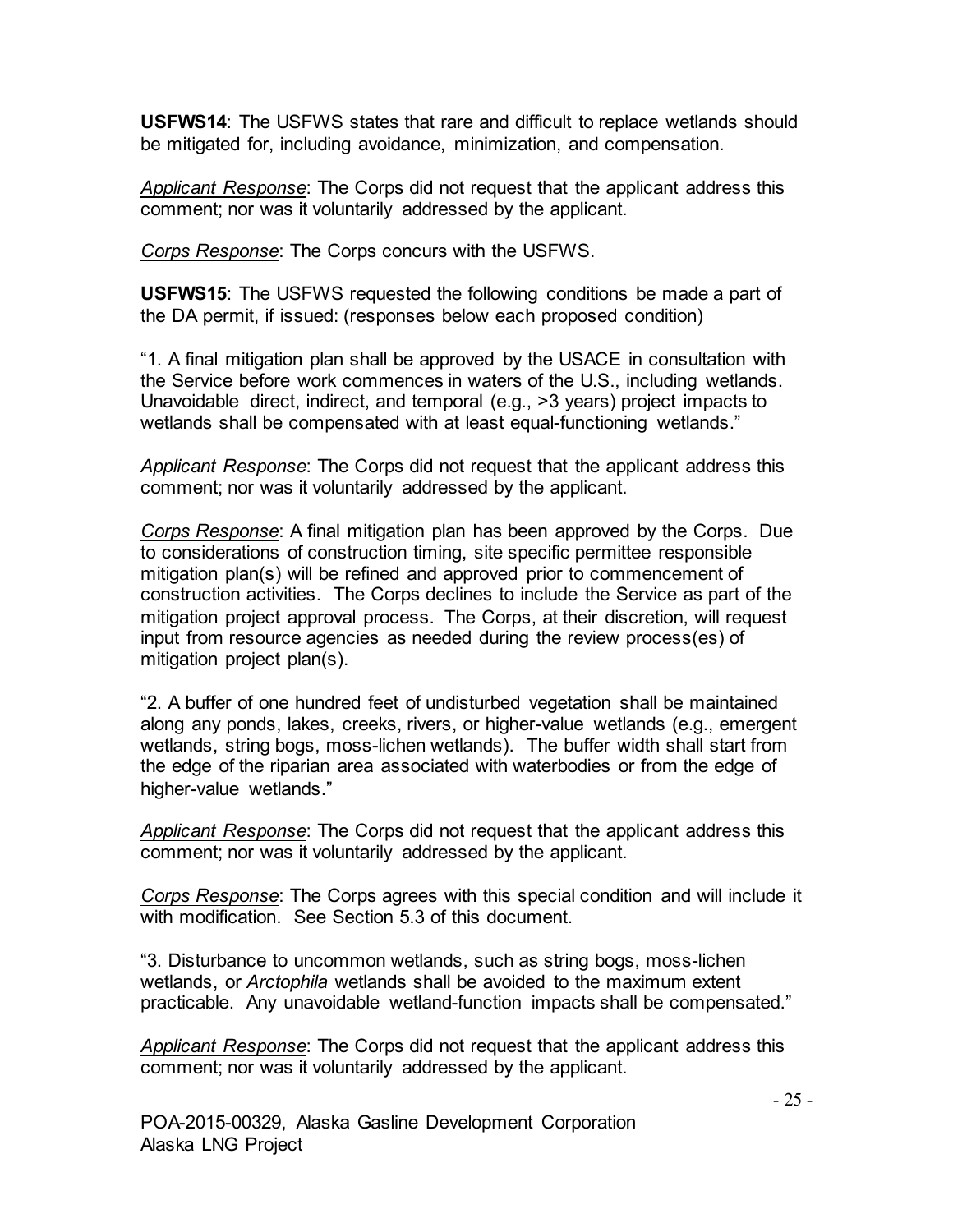*Corps Response*: Impacts to these wetland types have been minimized to the extent practicable. See the applicant's response to USFWS5 and USFWS6. Compensatory mitigation requirements are discussed in Section 5.1.3 of this document.

"4. All fish-bearing stream crossings shall include natural channel designs (e.g., USFWS [2020] Culvert Design Guidelines for Ecological Function) to facilitate fish passage for all life stages."

*Applicant Response*: The Corps did not request that the applicant address this comment; nor was it voluntarily addressed by the applicant.

*Corps Response*: Per AS 16.05.841, the applicant would be required to obtain fish habitat permits for all fish-bearing stream crossings from the Alaska Department of Fish and Game (ADF&G). ADF&G is the more appropriate authority to determine and regulate appropriate stream crossings for the proposed project. Therefore, the Corps declines to adopt this condition.

"5. Stream crossings shall preserve floodplain connectivity to the greatest extent possible, including setting the invert for overflow culverts at the same grade level as the floodplain, and distributing the overflow culverts to match flood-flow patterns in the floodplain. These culverts would be in addition to the elevated culverts intended to account for aufeis overflow, which would not support floodplain connectivity because they are elevated."

*Applicant Response*: The Corps did not request that the applicant address this comment; nor was it voluntarily addressed by the applicant.

*Corps Response*: The Corps will adopt this special condition, with modifications. See Section 5.3 of this document.

"6. Culverts installed for sheet-flow connectivity shall be marked in such a way they can be routinely inspected to ensure their intended function is not limited by debris clogging the inlet, or by the culverts subsiding below the land surface."

*Applicant Response*: The Corps did not request that the applicant address this comment; nor was it voluntarily addressed by the applicant.

*Corps Response*: All culverts will be required to be maintained in good working condition for whichever purpose they serve, as per General Condition 2 of a DA permit (33 CFR 325, Appendix A). The Corps declines to adopt this special condition.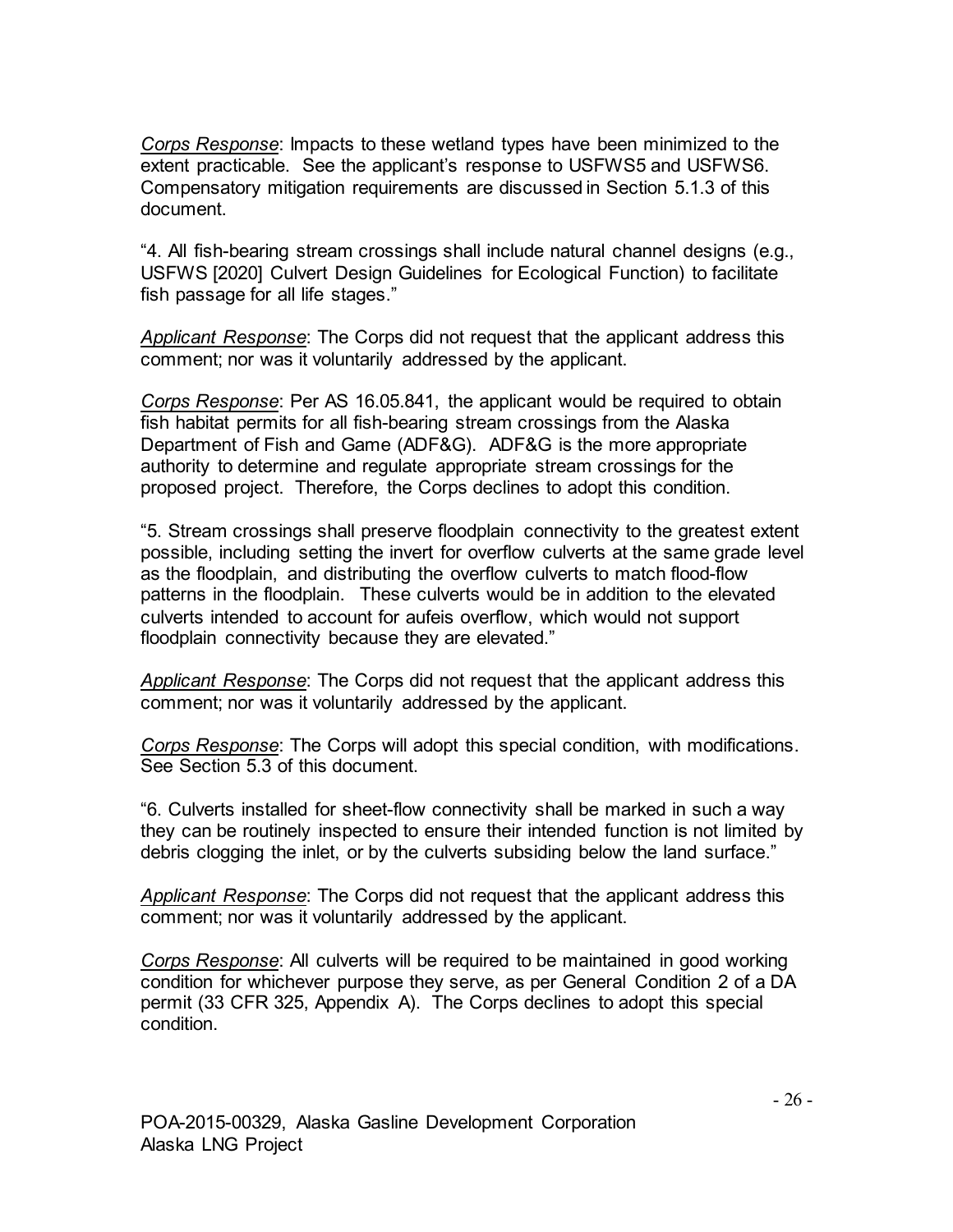"7. The pipeline shall be buried in the meander belt of the floodplain at the same elevation as the depth under the river or stream (e.g., at least 5 feet below the expected maximum-scour depth elevation), and include the same scour protection measures as under the stream or riverbed."

*Applicant Response*: See response to USFWS8.

*Corps Response*: The applicant stated they could implement this measure, and that their project plans specify a 5-foot depth for open waterway crossings, which may extend into the meander belt of a waterway. As such, the Corps will not include this as a special condition.

"8. The uppermost soil layer (~6-12 inches) containing seeds, plants propagules, roots, organic matter, and soil microbes excavated for trenching and other activities shall be salvaged for the entire Project footprint, handled and stockpiled separated, and later used in reclamation to enhance the revegatation process with locally adapted native plant species."

*Applicant Response*: The Corps did not request that the applicant address this comment; nor was it voluntarily addressed by the applicant.

*Corps Response*: The Corps will include a special condition regarding topsoil segregation. See Section 5.3 of this document.

"9. Material sites shall be reclaimed in accordance with a plan approved by the USACE in consultation with the Service. Reclamation shall be accomplished within 3 years on any portion of the material site that has been inactive (abandoned) for 3 years, or where the material source is no longer practical or economically feasible to extract."

*Applicant Response*: The Corps did not request that the applicant address this comment; nor was it voluntarily addressed by the applicant.

*Corps Response*: The Corps will require reclamation of material sites in accordance with the applicant's reclamation plan. The Corps declines to include the Service as part of the approval plan. The Corps, at their discretion, will request input from resource agencies as needed.

"10. To minimize wildlife entanglement and inadvertent ingestion, as well as plastic debris pollution, erosion and sediment control products shall be plasticfree, such as netting manufactured from 100 percent biodegradable, non-plastic materials like jute, sisal, or coir fiber."

*Applicant Response*: The Corps did not request that the applicant address this comment; nor was it voluntarily addressed by the applicant.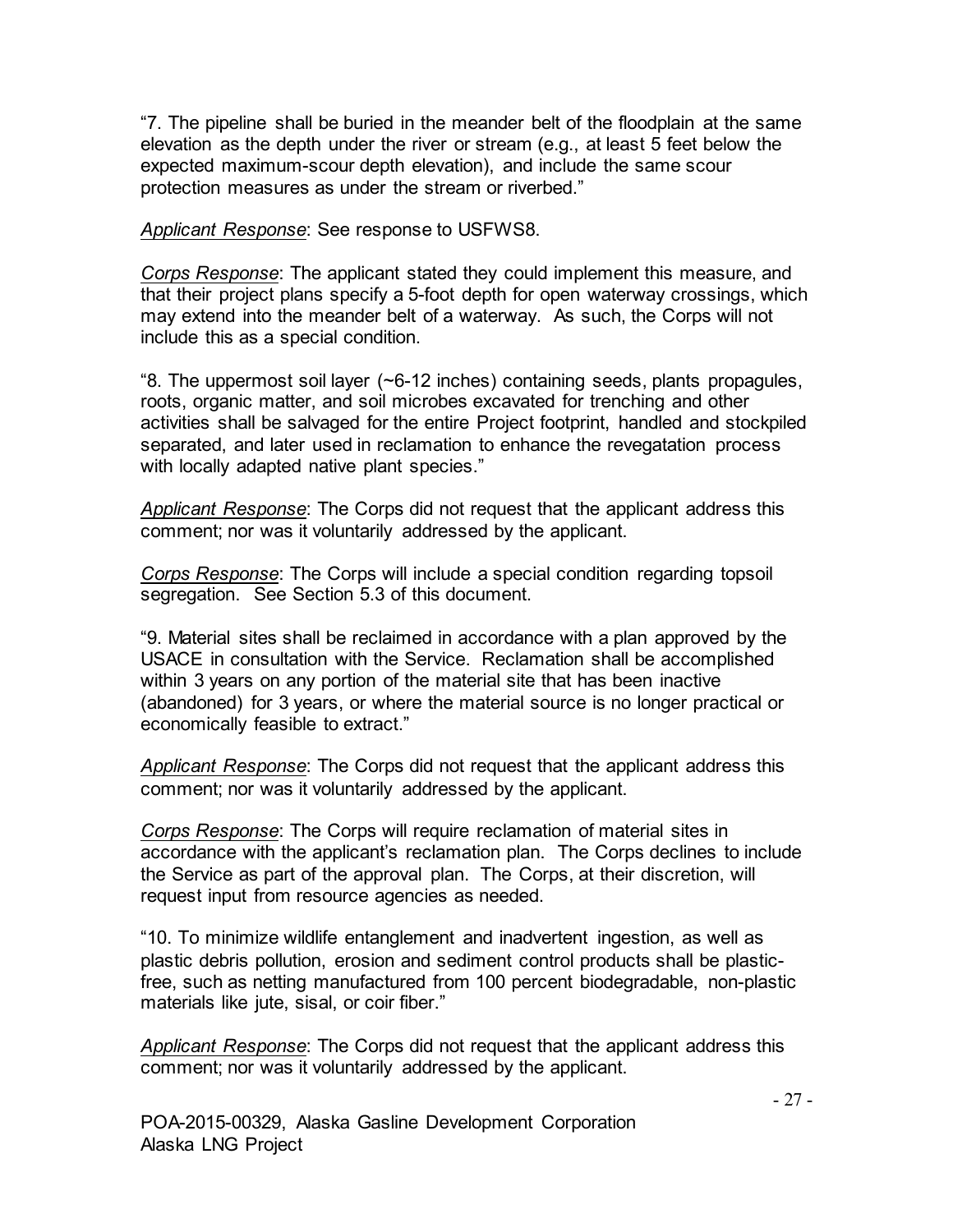*Corps Response*: See response to USFWS10.

"11. Natural drainage patterns shall be maintained to the extent practicable by the installation of culverts or bridges in sufficient number and size under access roads and trails to prevent ponding, diversion, or concentrated runoff that would result in adverse impacts to adjacent wetlands and other fish and wildlife habitats."

*Applicant Response*: The Corps did not request that the applicant address this comment; nor was it voluntarily addressed by the applicant.

*Corps Response*: The Corps will require maintenance of hydrology throughout the proposed project area. See Section 5.3 of this document.

"12. All disturbed, stockpile, and fill areas shall be stabilized to prevent erosion. Increased water turbidity and accumulation of sediment in drainages, sloughs, and other wetlands shall be evidence of insufficient stabilization."

*Applicant Response*: The Corps did not request that the applicant address this comment; nor was it voluntarily addressed by the applicant.

*Corps Response*: The Corps will require sufficient erosion and sediment control measures. See Section 5.3 of this document.

"13. The boundaries of all construction areas shall be staked or flagged prior to construction to prevent inadvertent encroachment outside the permitted construction area. No fill, equipment, or construction materials shall be stockpiled or stored on wetlands that do not have authorization from the DA for those activities."

*Applicant Response*: The Corps did not request that the applicant address this comment; nor was it voluntarily addressed by the applicant.

*Corps Response*: The Corps will require the applicant mark the boundaries of the proposed project footprint. See Section 5.3 of this document.

"14. When Project improvements (e.g., infrastructure, roadbed, pads) are no longer required, end-of-project reclamation shall include removing fill placed on wetlands, and restoring the original contour of the landscape to return the land to its original condition for fish and wildlife habitat."

*Applicant Response*: The Corps did not request that the applicant address this comment; nor was it voluntarily addressed by the applicant.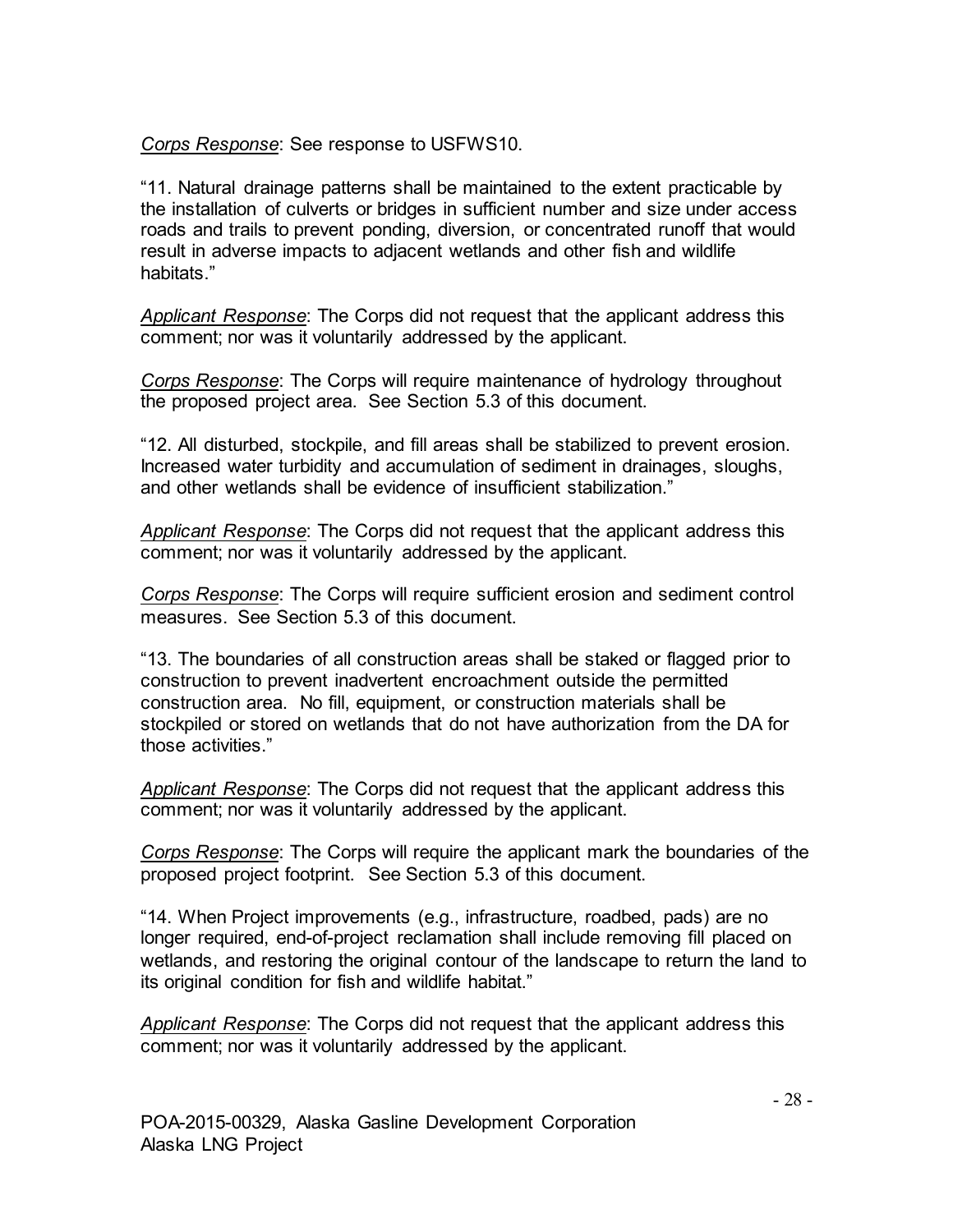*Corps Response*: See response to USFWS2.

Military Aviation and Installation Assurance Siting Clearinghouse (Military Clearinghouse); Mr. Steven J. Sample, Deputy Director

The Military Clearinghouse submitted comments on April 13, 2020, well after the comment period for the PN closed. However, the comments were received in enough time to include and consider them in this document.

**Military Clearinghouse1**: Construction activities may impact U.S. Air Force lowlevel flight operations out of Joint Base Elmendorf-Richardson in areas from 64°05.17' N., 149°31.27' W to 64°08.12' N, 148°31.55' W. The applicant should contact the 11th Air Force's Airspace Management Team at ALASKAMILITARYAIRSPACE@us.af.mil.

**Military Clearinghouse2**: "The proposed route also passes under restricted airspace operated by the U.S. Space Force." The applicant should contact Ms. Martha Wilkinson at martha.wilkinson.1@us.af.mil to discuss the restrictions.

**Military Clearinghouse3**: "…ongoing radar improvements at Clear Air Force Station are leading to an expansion of restricted airspace, which may impact aircraft surveys and helicopter operations for this project." The applicant should contact Mr. Frank Pichler at frank.pichler.FFRDC@mda.mil to discuss and facilitate a plan to coordinate operations.

*Applicant Response*: The applicant reviewed the identified airspace relative to the pipeline route and determined that all facilities and work would be less than 100 feet high, and should not interfere with the airspace.

*Corps Response*: The applicant's review of the airspace was only the area specifically identified by the Military Clearinghouse; the other two airspaces were only generally referenced, which would require the applicant to contact those named points of contact specifically. The Corps forwarded the provided information to the Military Clearinghouse, and will add a special condition to the permit requiring the applicant to contact those named in the Military Clearinghouse's letter to coordinate construction operations prior to construction occurring in all referenced areas.

## **4.2 Local Agencies:**

Fairbanks North Star Borough (FNSB); Ms. Nancy Durham, Flood Plain **Administrator**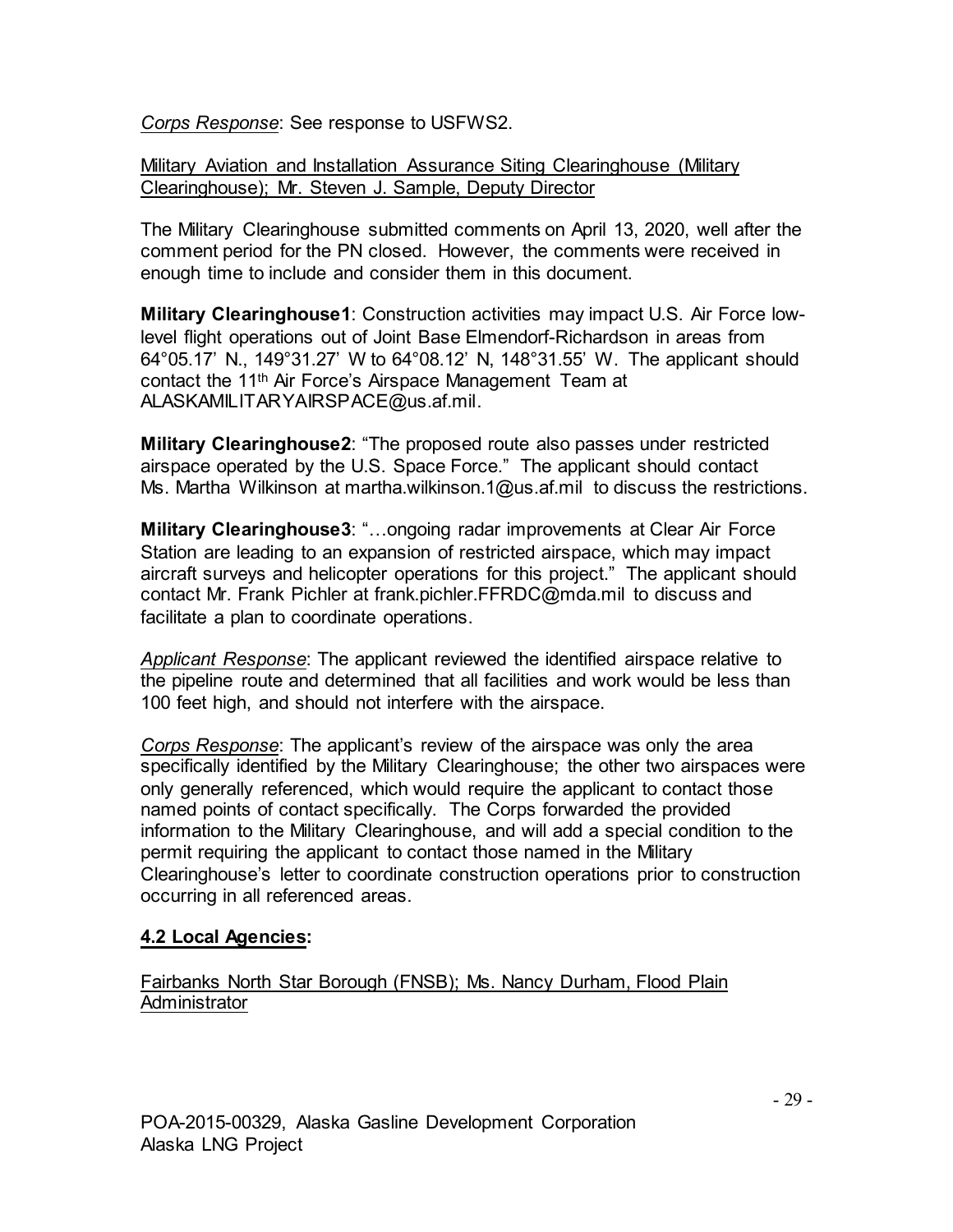**FSNB1**: The proposed project would require a floodplain permit for any work conducted in Flood Zone A. The comment also identified project areas where a zoning permit would be required.

*Applicant Response*: The applicant acknowledged receipt of the comment, and stated that prior to initiating work in the FNSB area they will obtain all appropriate zoning and floodplain permits.

*Corps Response*: The Corps will take into consideration that within the FNSB floodplain permits are required, which would ensure minimal impacts to such features.

#### Alyeska Pipeline Service Company (Alyeska); Mr. Peter Nagel, Lands Manager

**Alyeska1**: The proposed mainline pipeline route would incorporate 12 crossings with the Trans Alaska Pipeline System (TAPS) and five fuel gas line crossings. Alyeska states that the proximity to TAPS exposes it to a substantial risk, and Alyeska would like to see the number of crossings reduced, if possible.

*Applicant Response*: The 2016 TAPS Engineering Impact Study referenced by Alyeska in their comments, included the analysis of many safety concerns, including TAPS facility crossings by the mainline pipeline. Through this, the applicant minimized crossings to the greatest extent possible. Currently, 14 crossings of TAPS facilities are proposed. Two crossings were added to mitigate geohazard concerns of slope failure events, which would have an increased risk to TAPS. Site specific crossing plans were provided to FERC during the NEPA review process, and the applicant has committed to developing those specific plans further with Alyeska during detailed final design. The FEIS concluded that the mainline pipeline would meet design and safety requirements at these crossings.

*Corps Response*: The Corps requested that the applicant provide a response describing the measures they have implemented, or would implement, in order to mitigate and minimize the safety concerns presented by Alyeska. The Corps has determined that the applicant has adequately addressed this comment.

**Alyeska2**: Outside of the crossings of TAPS facilities, the proposed mainline pipeline would encroach within 200 feet of the TAPS mainline 17 times over seven miles. In that seven miles, two are only at 40 feet of separation from TAPS. In addition, the proposed mainline pipeline would encroach fuel gas lines nine time along 14 miles. In that 14 miles, nine are only at 90 feet of separation. Alyeska states that the encroachments, "…may expose TAPS to unacceptable risks, particularly at pump stations driveways, stream crossings, and unstable slopes."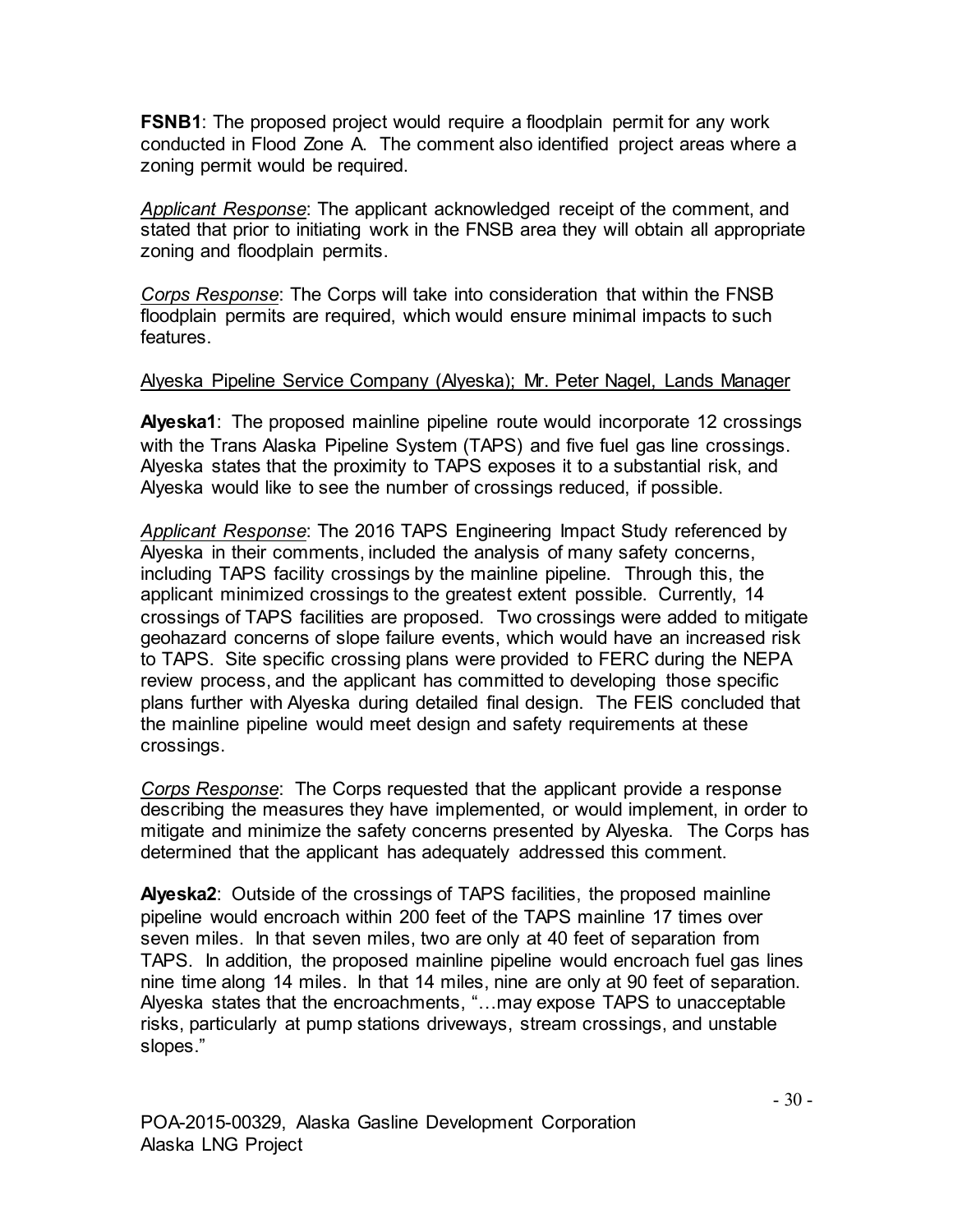*Applicant Response*: The applicant corrected this comment, stating that the current mainline pipeline route is within 200 feet of TAPS a total of 17 times within the 400 miles that it is in proximity to TAPS. Six of those are within the constricted and geographically constrained Atigun Pass; four are within another geographically constrained area alongside the Koyukuk River; and the remaining seven occur variously between MP 193 and 397 of the mainline pipeline, where the route is confined between TAPS and the Dalton Highway. The applicant has committed to further refining these during final detailed design to further minimize the location and length.

*Corps Response*: The Corps has determined that the applicant has adequately addressed this comment.

**Alyeska3**: Although the current proposed project plan would have the mainline pipeline cross the Yukon River separately from the E.L. Patton bridge, Alyeska emphasized the need for the individual crossing. The consequences of a failure if collocated on this bridge are extremely high.

*Applicant Response*: The applicant did not directly address this comment; however, the applicant did state that the 2016 TAPS Engineering Impact Study contained a detailed crossing method analysis for the Yukon River crossing near the E.L. Patton bridge.

*Corps Response*: The Corps determined that this comment did not require a response from the applicant, as the statement seemed to just reiterate Alyeska's concerns of collocation on the bridge. The proposed project does not collocate the mainline pipeline on the E.L. Patton bridge.

**Alyeska4**: Alyeska recommends, "Any proposed access road which would intersect the [TAPS] pipeline…should be relocated to a below-ground TAPS segments..."

*Applicant Response*: The applicant responded directly to Alyeska that the general approach for access roads would be to cross at below-ground TAPS segments, and only one access road is planned at an aboveground TAPS location near the Dietrich Camp and Pipe Storage Yard.

*Corps Response*: The Corps has determined that the applicant has adequately addressed this comment.

**Alyeska5**: Alyeska requests involvement in the applicant's planning for mineral material resource use, noting discrepancies between how many TAPS authorizations were listed in the permit application materials and how many Alyeska understands there to be.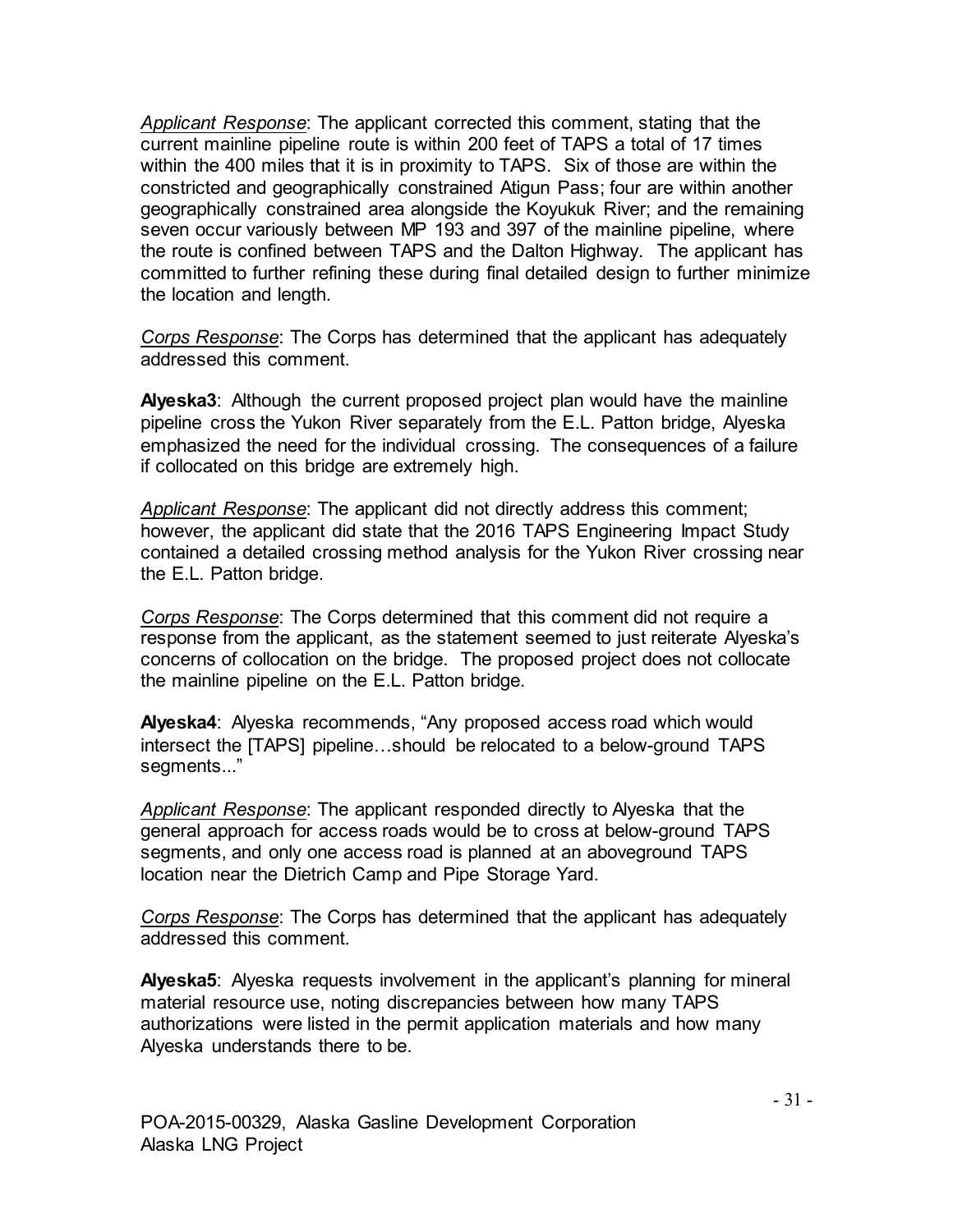*Applicant Response*: The applicant stated that in their meeting with Alyeska, Alyeska clarified that this comment should have been deleted, and that no discrepancies existing between the number of mineral material sites listed in the permit application materials and TAPS authorizations.

*Corps Response*: The Corps has determined that the applicant has adequately addressed this comment.

#### Chugach Electric Association (CEA); Ms. Karen Keesecker, Manager – Land Services

**CEA1**: CEA has no objections to the proposed project, but wanted to make the applicant aware that the proposed mainline route would cross under CEA overhead electrical distribution lines at two points, approximately at MP 764.2 and MP 765. CEA states that coordination with their engineering department during the design and construction phase is necessary.

*Applicant Response*: The Corps did not request that the applicant address this comment; nor was it voluntarily addressed by the applicant.

*Corps Response*: The Corps forwarded the comments to the applicant, but did not require a response.

Earthjustice, Center for Biological Diversity, Chickaloon Village Traditional Council, Cook Inletkeeper, Natural Resources Defense Council, Northern Alaska Environmental Center, and Sierra Club (Earthjustice); Ms. Sarah Saunders – Paralegal

**Earthjustice1**: The Corps, ADEC, and EPA should deny the proposed project a DA permit on the grounds that the proposed project, "...undercuts public participation by forcing the public to choose between losing the chance to comment on a proposal that would have significant adverse environmental effects spanning the entire state, and poring over reams of confusing, inaccurate, incomplete information about a project that may never be built in any form."

*Applicant Response*: The Corps did not request that the applicant address this comment; nor was it voluntarily addressed by the applicant.

*Corps Response*: The Corps cannot deny a permit on the basis of how confusing or complex a project may be. The proposed project has been reviewed in accordance with typical permit evaluation procedures for an application for an individual permit, and included a 60-day comment period. The PN for the proposed project directly notified numerous individual adjacent property owners, state, federal, and local agencies, as well as those who have requested to be notified of all Corps, Alaska District public notices, in addition to being posted on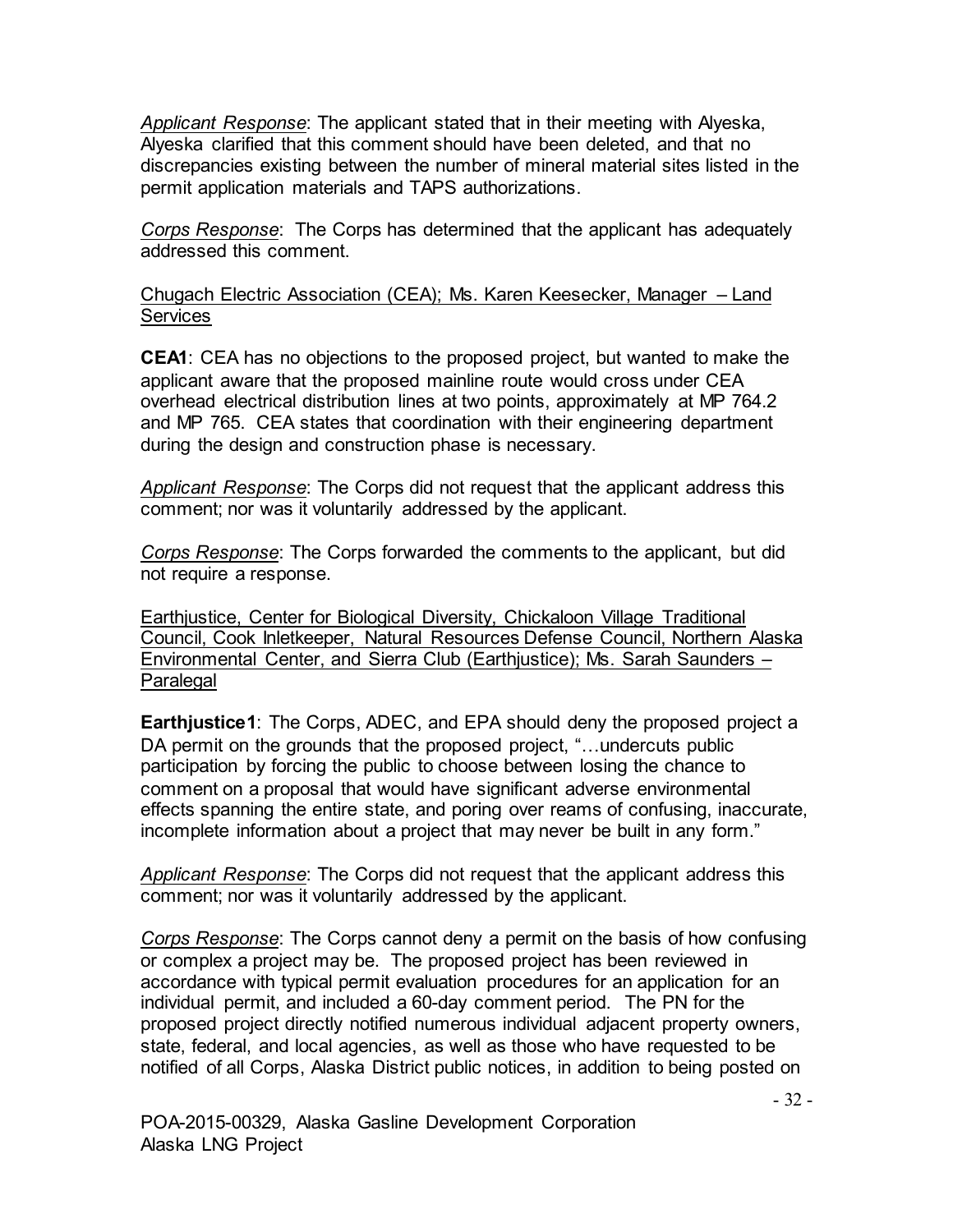the Corps, Alaska District's website. Comments received during the PN comment period were minimal. Typically, the Corps treats the receipt of no comments from any individual or agency as that they have no objection to the proposed project (33 CFR 325.5(d)(3)). The minimal amount of comments received in response to the proposed project's PN indicates that the public has no substantial objection.

**Earthjustice2**: The Corps may not adopt FERC's DEIS for the proposed project as it does not fully "…address the full scope of alternatives or direct and indirect environmental effects from the Corps' permitting action..."

*Applicant Response*: The Corps did not request that the applicant address this comment; nor was it voluntarily addressed by the applicant.

*Corps Response*: The Corps agrees that it would not be able to rely on the DEIS for the proposed project to support a permitting decision. However, the Corps has reviewed FERC's FEIS and determined it is adequate to meet the Corps' NEPA requirements. Any supplemental information which may be needed to support the Corps' decision making process that isn't included in the FEIS is included in this document. Any supplemental information which may be required is not at a level such that it would require a supplemental EIS.

**Earthjustice3**: "The Corps must deny the permit because the proposed discharge does not comply with the Clean Water Act's Section 404(b)(1) guidelines." The DEIS and the DA permit application fail to demonstrate that the proposed project would comply with the Guidelines.

*Applicant Response*: The Corps did not request that the applicant address this comment; nor was it voluntarily addressed by the applicant.

*Corps Response*: EISs are documents required under NEPA, and an EIS for any project is not required to include a Section 404(b)(1) Guidelines analysis. DA permit applications also do not require such an analysis to be included. The Guidelines analysis is required to be included in decision documents, and such analysis for the proposed project is found in Section 6.0 of this document and is supported by the information in the FEIS.

**Earthjustice4**: The DEIS does not support a finding that the proposed action is the LEDPA. The Corps cannot adopt the alternatives analysis in the DEIS because it fails to adequately assess the impacts of the use of LNG terminals in British Columbia or other LNG export facilities on the west coast. The alternatives analysis in the DEIS also does not offer any analysis to support the statement that the additional 37.5 miles of mainline pipeline required for the Fairbanks Alternative would not be outweighed by the benefits of avoiding Minto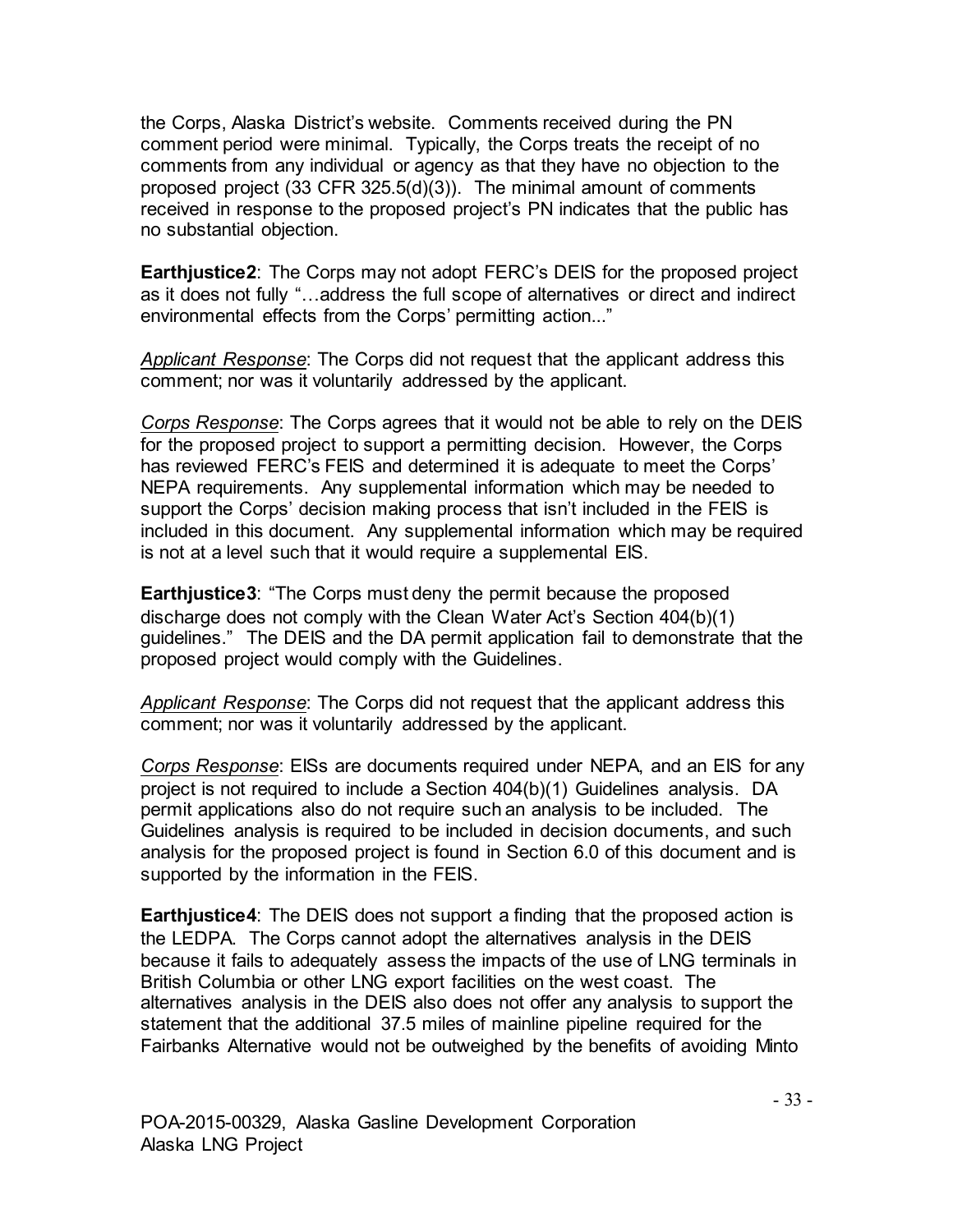Flats State Game Refuge and decreasing a future lateral pipeline to Fairbanks by 23 miles.

*Applicant Response*: The Corps did not request that the applicant address this comment; nor was it voluntarily addressed by the applicant.

*Corps Response:* The Corps has reviewed FERC's alternatives analysis in the FEIS and agrees with the conclusions therein, and has expanded on the analysis where necessary (see Section 3.0 of this document).

**Earthjustice5**: The proposed project cannot be the LEDPA because the applicant has not sufficiently explained its choice of construction modes for roads and work pads in wetlands. Earthjustice refers to the Corps' and EPA's comments regarding the usage of mats instead of fill, and foam insulation in fills.

*Applicant Response*: The Corps did not request that the applicant address this comment; nor was it voluntarily addressed by the applicant.

*Corps Response*: The Corps requested that the applicant more thoroughly address these issues in response to comments from the EPA. See response to comment EPA3 for additional information.

**Earthjustice6**: Earthjustice makes the point that the applicant has stated they plan to use millions of gallons of water for hydrostatic testing of the pipeline from sources which occur along the mainline pipeline route. However, the applicant has also stated that there is not enough water along the pipeline route to construct ice roads and pads for winter construction.

*Applicant Response*: The applicant explained that the construction of more ice roads and pads would require a significantly larger amount of water than is necessary for hydrostatic testing of the pipeline. Hydrostatic testing would require 298 million gallons of water, while constructing ice roads and/or pads in areas slated for Mode 4 construction with a slope of less than 2% would require around 475 million gallons of water. Also, not all terrain is suitable for ice road and pad construction. In addition, hydrostatic testing would be completed in the summer months because the sources and methods of water withdrawal are not restricted or prohibited due to overwinter fish habitat by the ADF&G. During winter, when ice roads and pads would be constructed, those restrictions would apply.

*Corps Response*: The Corps requested that the applicant address this recommendation specifically. The Corps believes that the applicant has sufficiently addressed this comment.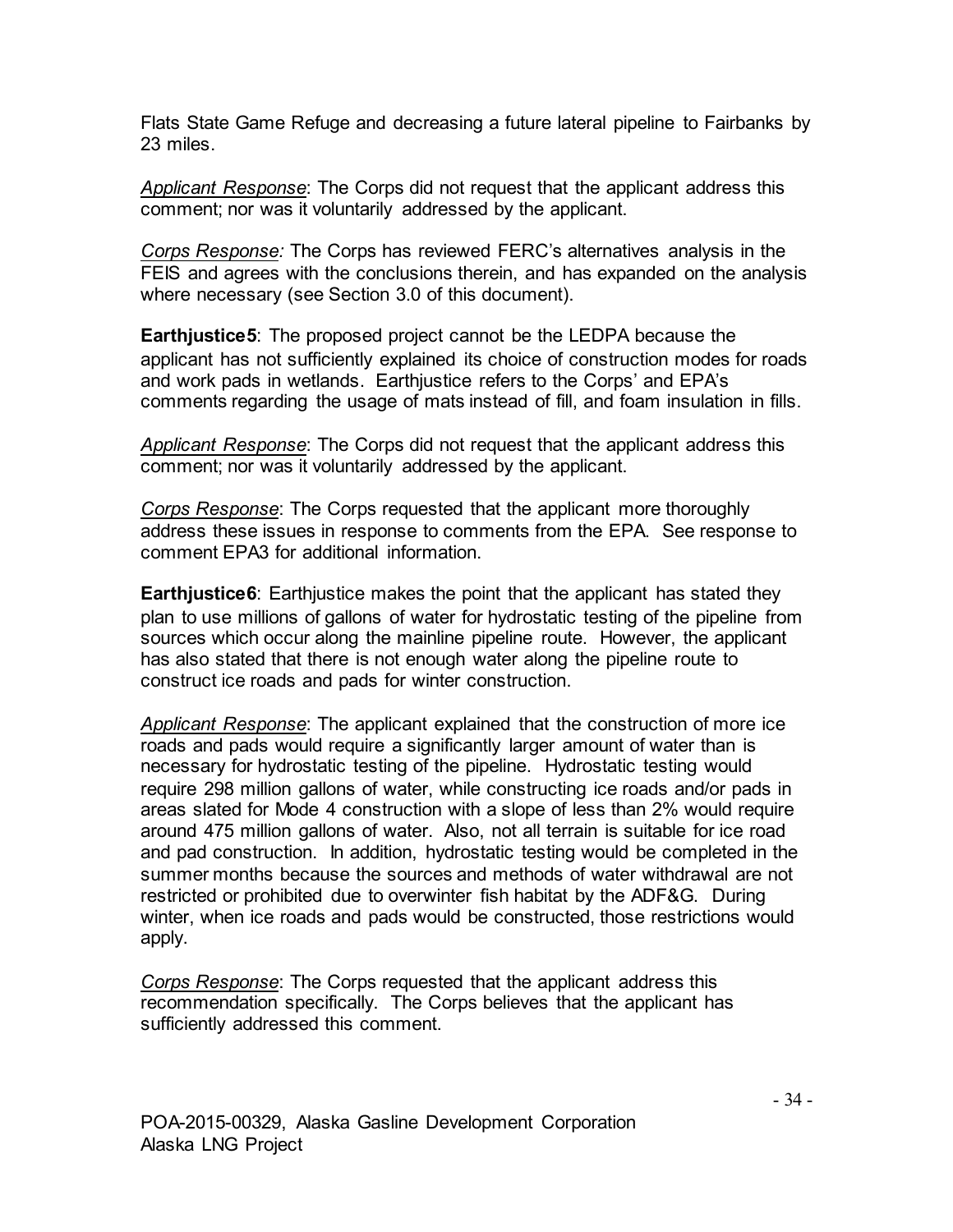**Earthjustice7**: The DEIS must determine whether any alternatives, including the proposed project are practicable. "There have been many failed attempts to build a gas pipeline in the past due to the economic constraints, and this particular project would rely on the highly uncertain development of offshore gas fields to generate sufficient quantities of gas over the 30-year period…Moreover, AGDC's President has stated publicly that the Project described in this application costs too much to be viable."

*Applicant Response*: The Corps did not request that the applicant address this comment; nor was it voluntarily addressed by the applicant.

*Corps Response*: None of the alternatives evaluated were dismissed due to economic constraints. The Corps' additional discussion of the Port MacKenzie Alternative does touch on the cost of potential required dredging, but costs were not the sole reason the alternative was dismissed. Per 33 CFR 320.4(q), the Corps generally assumes "…that appropriate economic evaluations have been completed, the proposal is economically viable, and is needed in the market place." The Corps can take into consideration cost to evaluate the practicability of an alternative and require information to support decision making, but that is not typically necessary unless an applicant states that cost alone is the reason they cannot adopt the alternative. In this case, the applicant has never stated to the Corps that the proposed project is not economically viable. Furthermore, no regulation exists which states that a permit can be denied or that a permit application should be withdrawn if a proposed project is shown to not be economically viable.

**Earthjustice8**: The DEIS is lacking information for "…over half of the waterbodies that the Mainline Pipeline would cross and for 69 percent of the waterbodies that the PTTL would cross." Additionally, it "...fails to appropriately identify the effects of wetland loss and fails to explain how proposed mitigation would avoid significant degradation of the aquatic ecosystems."

*Applicant Response*: The Corps did not request that the applicant address this comment; nor was it voluntarily addressed by the applicant.

*Corps Response*: The Corps has reviewed the pertinent sections of the FEIS, and has found them to be adequate for the Corps' purposes.

**Earthjustice9**: The proposed project "…would destroy important habitat for Cook Inlet belugas and otherwise adversely affect these whales and their prey."

*Applicant Response*: The Corps did not request that the applicant address this comment; nor was it voluntarily addressed by the applicant.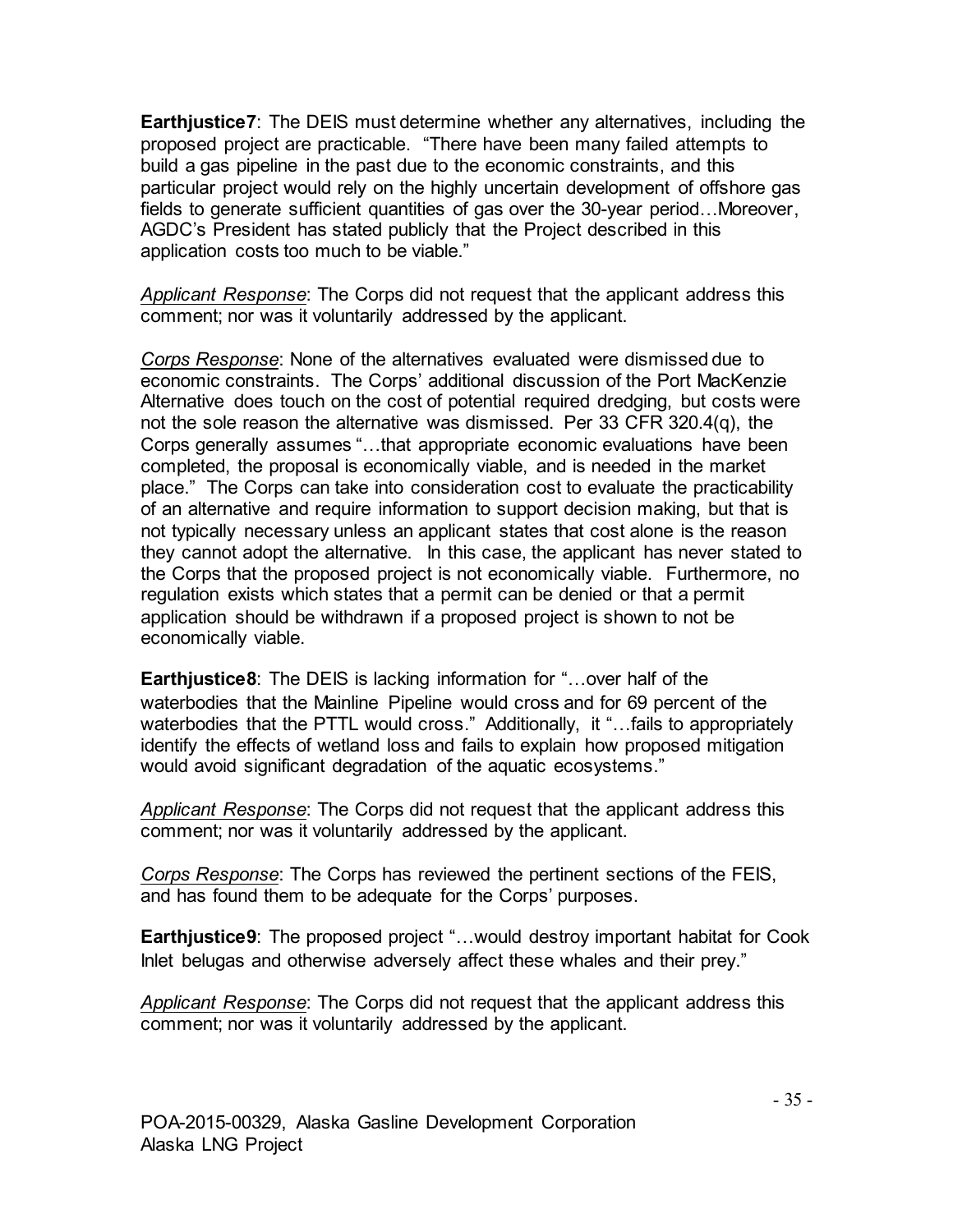*Corps Response*: As the lead federal agency, FERC is conducting formal consultation under Section 7 of the ESA for proposed impacts to listed species, including the Cook Inlet beluga whale. On June 3, 2020, the National Marine Fisheries Service (NMFS) issued a biological opinion (BO) to FERC in which they determined, "…the proposed action is not likely to jeopardize the continued existence of…endangered Cook Inlet beluga whales…" and, "…the proposed action is not likely to destroy or adversely modify the designated critical habitat for Cook Inlet beluga whales." The Corps reviewed FERC's biological assessment (BA) and NMFS's subsequent BO and determined it was sufficient for the Corps' purposes.

**Earthjustice10**: Mainline pipeline construction across Cook Inlet "…would occur during the salmon and eulachon runs, risking harm to the fish through increased turbidity and potential exposure to toxins from suspended particles..." "Dredging could also interfere with spawning and egg and fish survival, as eggs and fish can be killed by entrainment in suction-type dredge equipment."

*Applicant Response*: The Corps did not request that the applicant address this comment; nor was it voluntarily addressed by the applicant.

*Corps Response*: Impacts to marine fish species which may be affected during dredging operations are discussed in Section 4.7.1.7 of the FEIS. The Corps has reviewed this section of the FEIS and concurs with its analysis.

**Earthjustice11**: There are large discrepancies between the DEIS and the 404 permit application materials regarding wetland impact totals.

*Applicant Response*: The Corps did not request that the applicant address this comment; nor was it voluntarily addressed by the applicant.

*Corps Response*: See response to EPA1.

**Earthjustice12**: The proposed project "…does not include all appropriate and practicable measures to minimize impacts to the aquatic ecosystem." The DEIS fails to adequately assess mitigation options and describe how mitigation would be effective, while relying on FERC recommended measures as well as "…hypothetical and unproven mitigation measures..."

*Applicant Response*: The Corps did not request that the applicant address this comment; nor was it voluntarily addressed by the applicant.

*Corps Response*: Minimization measures for impacts to waters of the U.S., including wetlands, are discussed in Section 5 of this document. The Corps has reviewed the FEIS and concurred with its analysis. The minimization measures discussed, including FERC recommendations, are adequately included and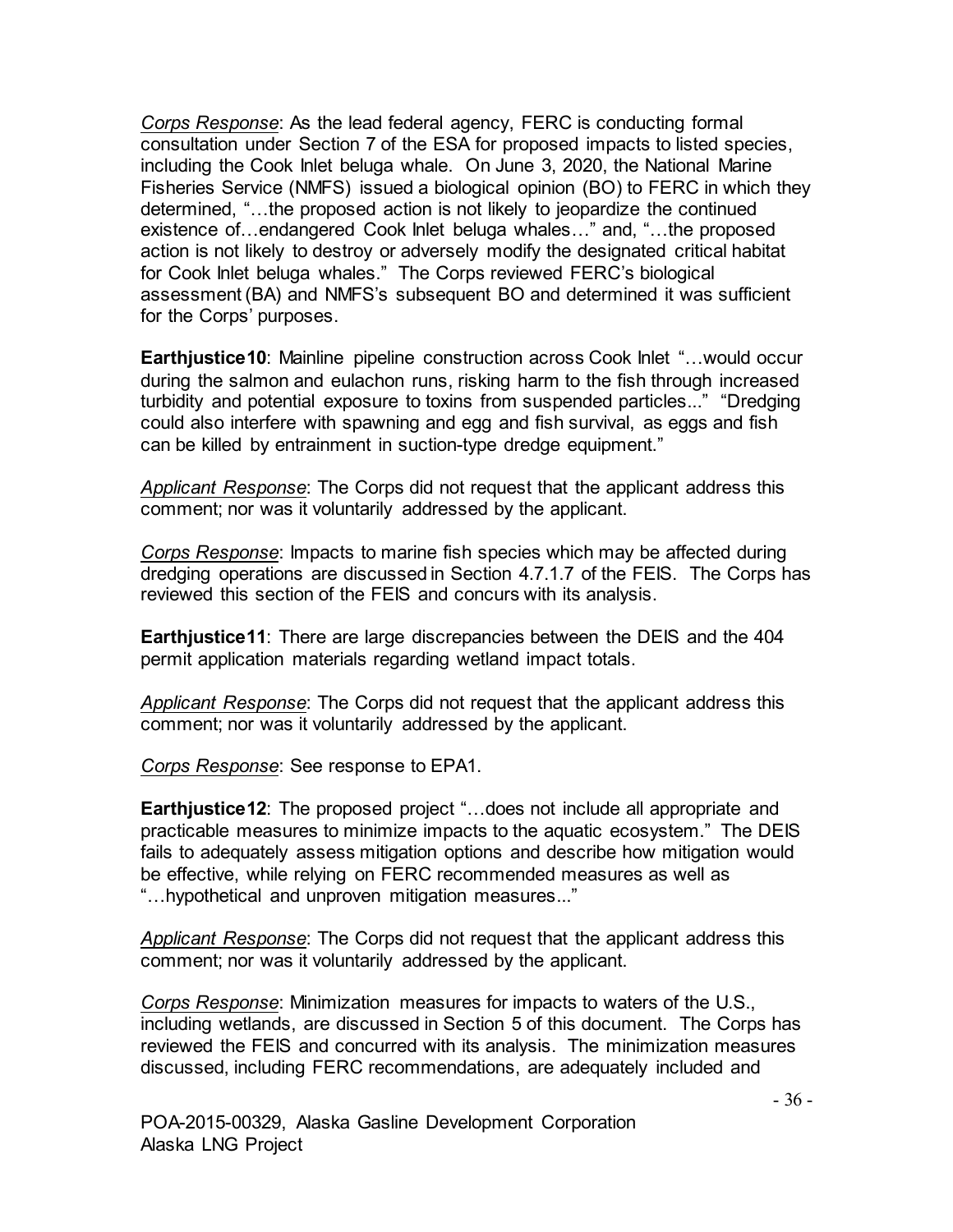appropriate. The minimization measures included would be typical measures and are not considered hypothetical or unproven.

**Earthjustice13**: The proposed project's compensatory mitigation plan is inadequate. "The plan fails to identify the extent of wetland function loss or timing of full or partial recovery for specific wetlands..." No compensatory mitigation is proposed for temporary impacts such as those which would occur from ice roads and pads and their construction.

*Applicant Response*: The Corps did not request that the applicant address this comment; nor was it voluntarily addressed by the applicant.

*Corps Response*: Compensatory mitigation is discussed in Section 5.0 of this document. The Corps has determined that the applicant's compensatory mitigation plan would sufficiently offset unavoidable losses to the extent required and practicable. The Corps does not have jurisdictional authority to regulate ice roads, pads, or the withdrawal of water from waterbodies in order to make such features. Therefore, the Corps cannot require compensatory mitigation to offset those features' impacts.

**Earthjustice14**: "The Corps cannot approve the proposed project because it cannot ensure the discharges will not jeopardize ESA-protected species or adversely modify their critical habitat."

*Applicant Response*: The Corps did not request that the applicant address this comment; nor was it voluntarily addressed by the applicant.

*Corps Response*: FERC is the lead federal agency with the responsibility for ensuring compliance of the proposed project under the ESA. See the Corps' response to comment Earthjustice9, above.

**Earthjustice15**: "The Corps cannot approve the proposed project because it would violate the State of Alaska's Water Quality Standards."

*Applicant Response*: The Corps did not request that the applicant address this comment; nor was it voluntarily addressed by the applicant.

*Corps Response*: The ADEC is responsible for determining whether or not the proposed project would violate the state's Water Quality Standards, then waive, issue, or deny certification thereof. The Corps cannot issue a permit if the ADEC denies certification. In such case, a DA permit would be denied without prejudice. See Section 8.1 of this document.

**Earthjustice16**: "The Corps must deny the permit because the proposed project is not in the public interest," as it would "…exacerbate the effects of climate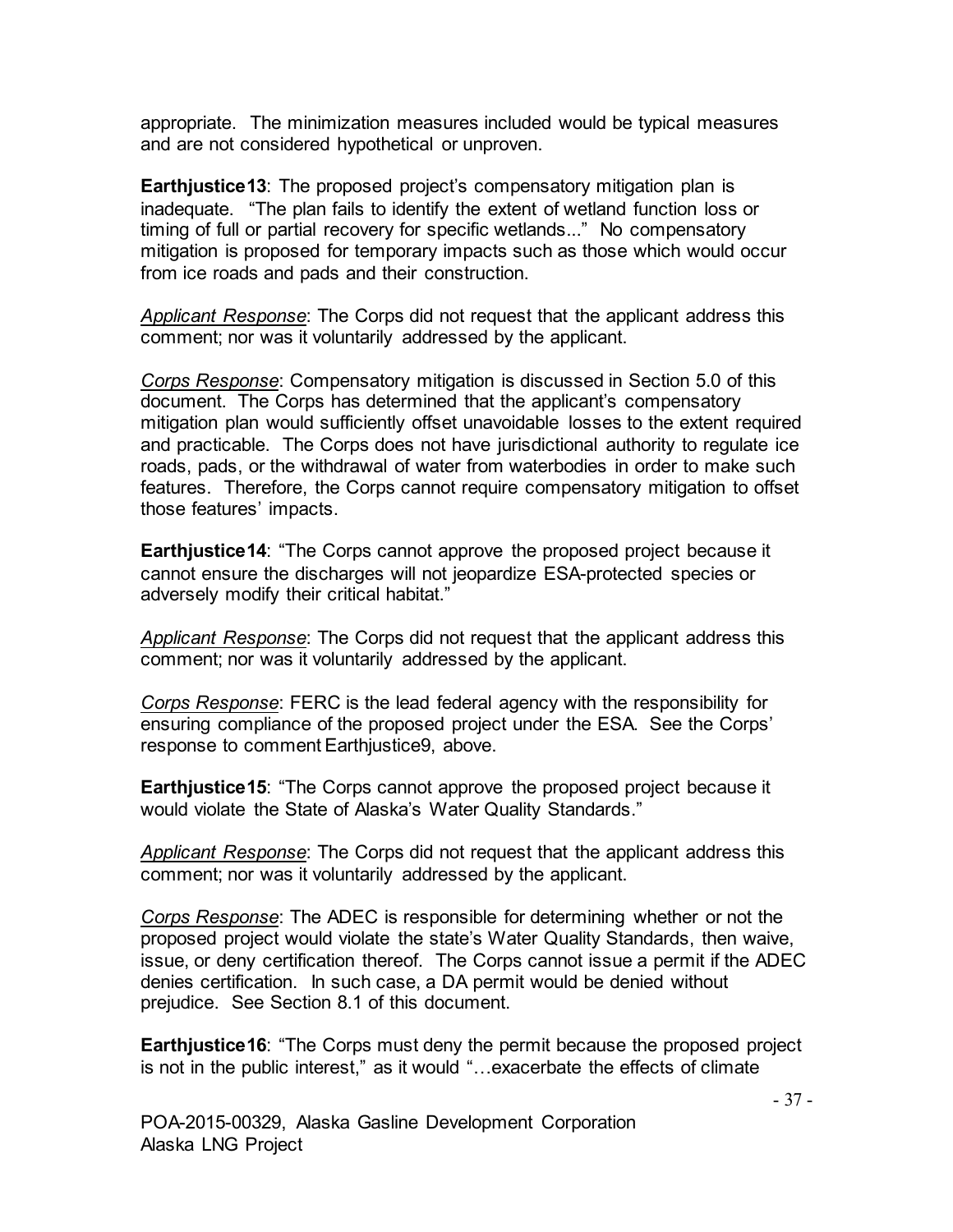change." The DEIS does not provide information necessary for the Corps to meaningfully consider the proposed project's contribution to climate change, and it fails "…to estimate the likely enormous downstream emissions from burning gas delivered to market as a result..." of this proposed project.

*Applicant Response*: The Corps did not request that the applicant address this comment; nor was it voluntarily addressed by the applicant.

*Corps Response*: The Corps has reviewed the discussion of climate change in the FEIS, Section 4.19.4.18 and concurs with the discussion. Climate change is also discussed in Section 7.1.3 of this document.

**Earthjustice17**: The proposed project risks dangerous spills and leaks in sensitive environments. Earthjustice cited data that show new pipelines carry a high risk of spills mostly because of faulty design or construction.

*Applicant Response*: The Corps did not request that the applicant address this comment; nor was it voluntarily addressed by the applicant.

*Corps Response*: The Pipeline Hazardous Materials Safety Administration (PHMSA) is the federal agency tasked with ensuring the safe design of the proposed project. PHMSA, as of March 24, 2020, has issued multiple permits to the applicant for the proposed project. The Corps assumes that if the proposed project receives all required PHMSA permits, that it complies with all pertinent safety regulations.

#### **4.3 Individuals:**

#### Mr. Jim McCall

**McCall1**: On January 8, 2020, Mr. Jim McCall called after receiving notification of the PN's availability. Mr. McCall owns a 46 acre parcel that may be affected by the proposed project, and would like to sell the parcel to the applicant.

*Applicant Response:* Not applicable. The comment was not forwarded to the applicant. See Corps' response below.

*Corps Response:* The Corps provided Mr. McCall with the applicant's phone number so that he could contact them directly about his real estate concerns.

#### Mr. Ward Grant

**Grant1**: On January 15, 2020, Mr. Ward Grant submitted comments to the Corps via email. Mr. Grant's family owns properties located immediately adjacent to the proposed project's mainline pipeline location near Beluga, along Cook Inlet.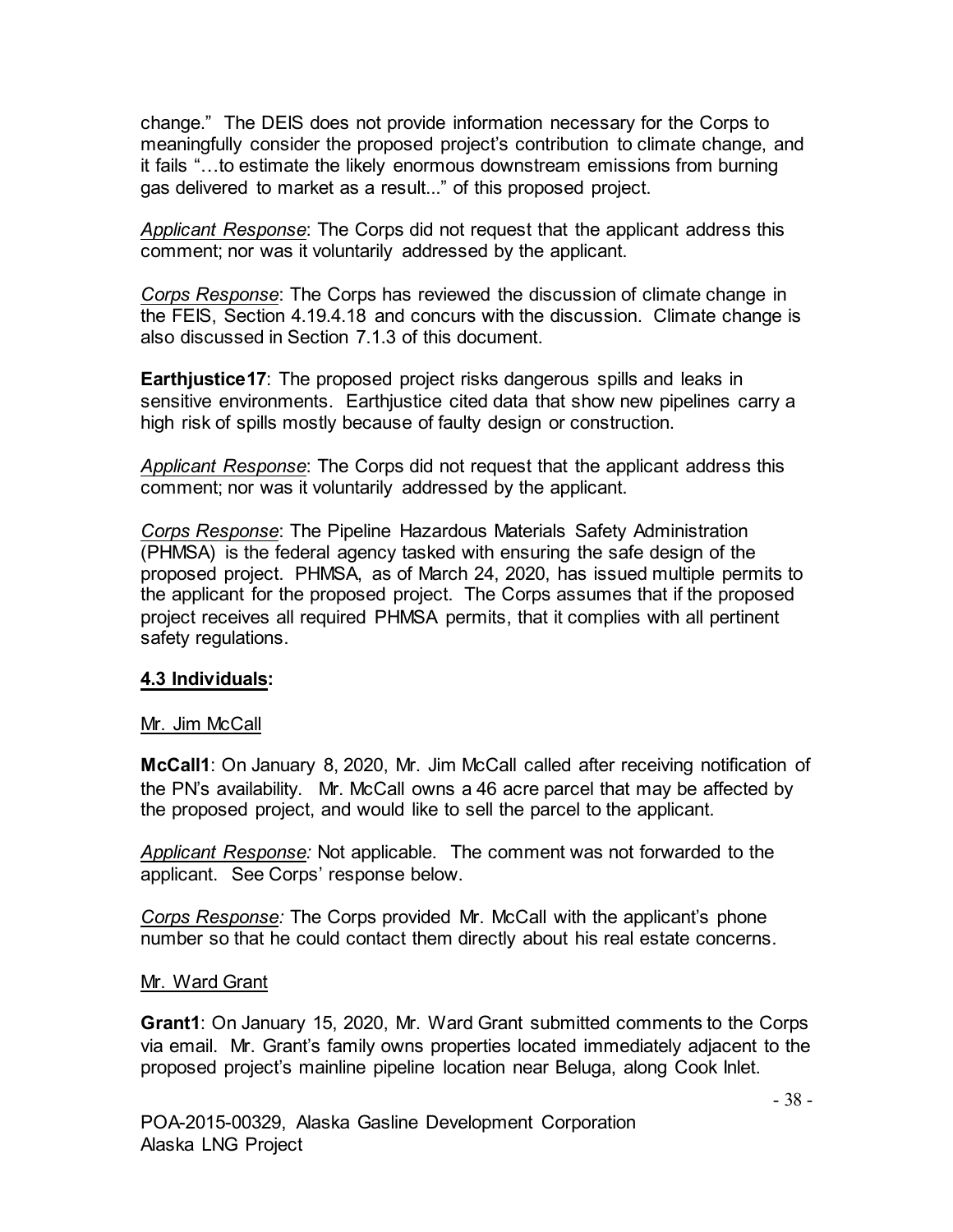Mr. Grant's family uses these properties for recreational and commercial fishing purposes. According to Mr. Grant, the properties also provide for the operation of the only barge landing in the area. Mr. Grant is concerned that impacts related to noise, dust, and vehicle traffic could result in damage to his family's properties, and that construction operations would result in a complete cessation of their family's commercial fishing activities, resulting in financial hardship.

**Grant2**: Construction of the proposed project may result in the interruption of his family's right of way, ingress and egress, to the Beluga Highway, which would interfere with operations at the existing barge landing.

**Grant3**: The pipeline may obstruct vessels from landing at the existing barge landing. Mr. Grant states that this may not occur after construction, depending on the depth of the pipe below the seafloor, but that during construction, barges may not be able to navigate and land, again resulting in cessation of his commercial activities and loss of revenue.

**Grant4**: The location of the Beluga MOF is such that it would impair the fishing rights for the tidal area, and would impact Mr. Ward's nephew and sister, along with others who lease the nearby fishing areas.

**Grant5**: The construction of the pipeline would impact the movement of salmon as they migrate along the tidal area of Three Mile Beach towards their spawning rivers. These salmon are pushed and pulled by the tide, and Mr. Ward's family fishes both the incoming and outgoing tide, within an allotted 12 hour time period. If interfering construction is occurring during that 12 hours, it could impede or stop their fishing.

**Grant6**: The proposed MOF is in an area of strong ebb and flow of the tide, which when out leaves soft, quicksand-like mud. It is also in a fairly shallow area. The existing barge landing is located in a deeper area, but barges can still only get in during high tide, and must leave again within a half hour to avoid becoming stranded. This barge landing must be constantly maintained, according to Mr. Ward, due to things such as erosion from the strong tides, gale force winds, underground springs and occasional seismic activity. Mr. Ward believes this location will prove to be problematic for the proposed project, and that it would extend the construction period, furthering the length of time his family's fishing operations would be impacted.

*Applicant Response*: The applicant replied to Mr. Grant directly and stated that upon his return to Alaska, they would schedule a meeting with him and other interested local residents to discuss the specifics of the proposed project construction in this location. The applicant also stated that they would be negotiating with each leaseholder to reach an amicable financial solution should there be any disruptions to commercial activity.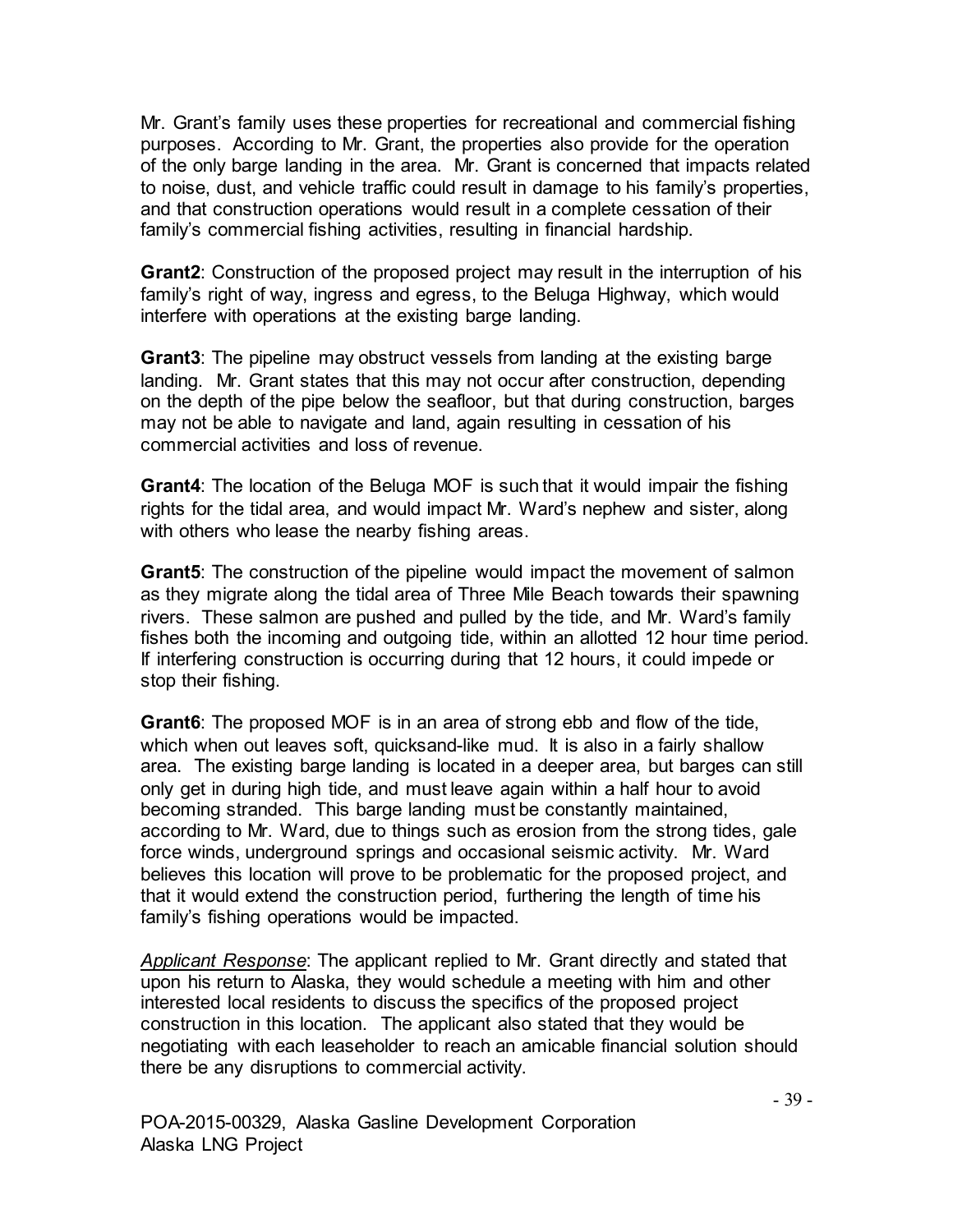*Corps Response*: As Mr. Grant's comments were all related to impacts to his and his family's commercial fishing business and potential loss of revenue, the Corps has determined applicant's response is adequate.

**5.0 MEANS TO MINIMIZE OR AVOID ADVERSE ENVIRONMENTAL IMPACT TO AQUATIC RESOURCES** (40 CFR 230.70, Subpart H; 40 CFR 1505.2(c); 40 CFR 1505.3)

# **5.1 Mitigation:**

5.1.1 Avoidance: The proposed project spans the entire state of Alaska, beginning off the North Slope of Alaska in the Beaufort Sea, ending near Nikiski along the coast of Cook Inlet. Due to the extent of waters of the U.S., including wetlands, across the state of Alaska, complete avoidance is not practicable.

5.1.2 Minimization: The applicant has committed to minimizing both direct and indirect impacts to waters of the U.S., including wetlands. Direct impacts would be minimized mostly by routing and locating the mainline pipeline and attendant features of the proposed project to impact the least amount of waters of the U.S., including wetlands, to the extent practicable. The applicant has made numerous minor adjustments to the proposed project in an effort to achieve this goal. One of the largest alignment adjustments the applicant made to minimize acreages of impacts to waters of the U.S., including wetlands, was by routing the mainline pipeline through Denali National Park and Preserve (DNPP).

In addition, the PTTL and the PBTL would both be constructed completely on vertical support members, rather than buried. The proposed project design was also changed such that all major river crossings by the PTTL would be completed via aerial span, rather than open trench crossing. Those aerial spans would avoid impacts to 2,400 feet of open water impacts.

In addition the applicant has stated they would adhere to following measures to minimize direct impacts to waters of the U.S., including wetlands, as described in their Wetlands Compensatory Mitigation Plan (2020):

- 1. Scheduling pipeline construction across wetlands during the winter to the maximum extent practicable.
- 2. Committing to determining whether more winter construction (rather than Mode 4 construction) is practicable during final design of the project.
- 3. Avoiding and minimizing ground disturbing activity in wetland habitats.
- 4. Maintaining existing hydrologic systems by use of appropriate ditching, culverts, etc. to avoid ponding or drying.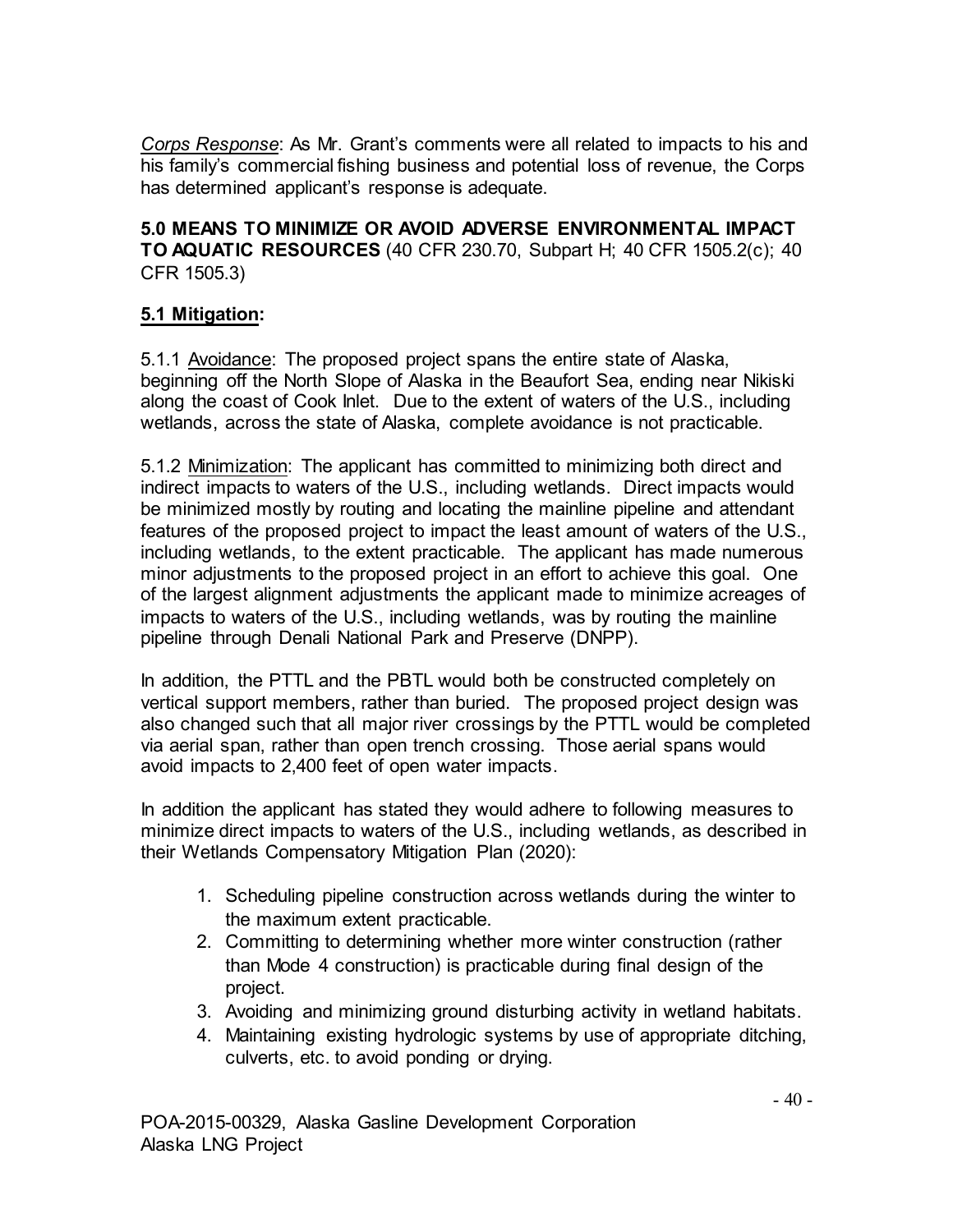- 5. Re-establishing vegetation that is typical of the general area.
- 6. Using existing bridges and trenchless technology.
- 7. Minimizing temporary impact areas disturbed during construction activities where reasonably possible.
- 8. Favoring upland sites for permanent facilities and material sites where practicable. Strategic material source siting would minimize impacts to waters of the U.S., including wetlands, by 3,824.5 acres.
- 9. Utilizing previously disturbed areas for siting larger facilities (i.e., camps, pipe storage yards, operations and maintenance facilities, etc.). In combination with utilizing uplands, these measures would reduce impacts to waters of the U.S., including wetlands by 13,425 acres.
- 10. Ice roads would be utilized in the Northern Ecoregion to avoid disturbing or filling wetlands. The use of ice roads would reduce impacts to waters of the U.S., including wetlands, by 640.7 acres.
- 11. Ice pads and snow packing would be utilized during the trenching and burying of the mainline pipeline in the Northern Ecoregion. The use of ice pads and snow packing would reduce impacts to waters of the U.S., including wetlands, by 2,794.5 acres.
- 12. Excess spoil material, including vegetation, trees, and roots would be removed and placed in upland areas for disposal or removal.
- 13. Pipeline waterbody crossings would minimize impacts by using trenchless technology (directional micro-tunneling; DMT) or aerial crossing structures.
- 14. Existing material sources and access roads would be used to the extent practicable.
- 15. Facilities such as camps and pipe storage yards would be collocated when practicable.
- 16. In inundated wetlands, the mainline pipeline would be installed using a push-pull technique from mats, rather than from a filled pad.
- 17. The mainline pipeline trench would be restored by crowning (to account for settlement of backfilled material), re-contouring the soils, and revegetation.
- 18. Revegetation procedures would be implemented after construction to stabilize areas and prevent erosion.
- 19. Restoration of the GTP mine site and reservoir (after the life of the project) would be completed by using overburden from the sites to shape and contour the sites, resulting in ponded wetlands.

The applicant has stated that they would adhere to the following measures to minimize potential indirect impacts to waters of the U.S., including wetlands, as described in their Wetlands Compensatory Mitigation Plan (2020):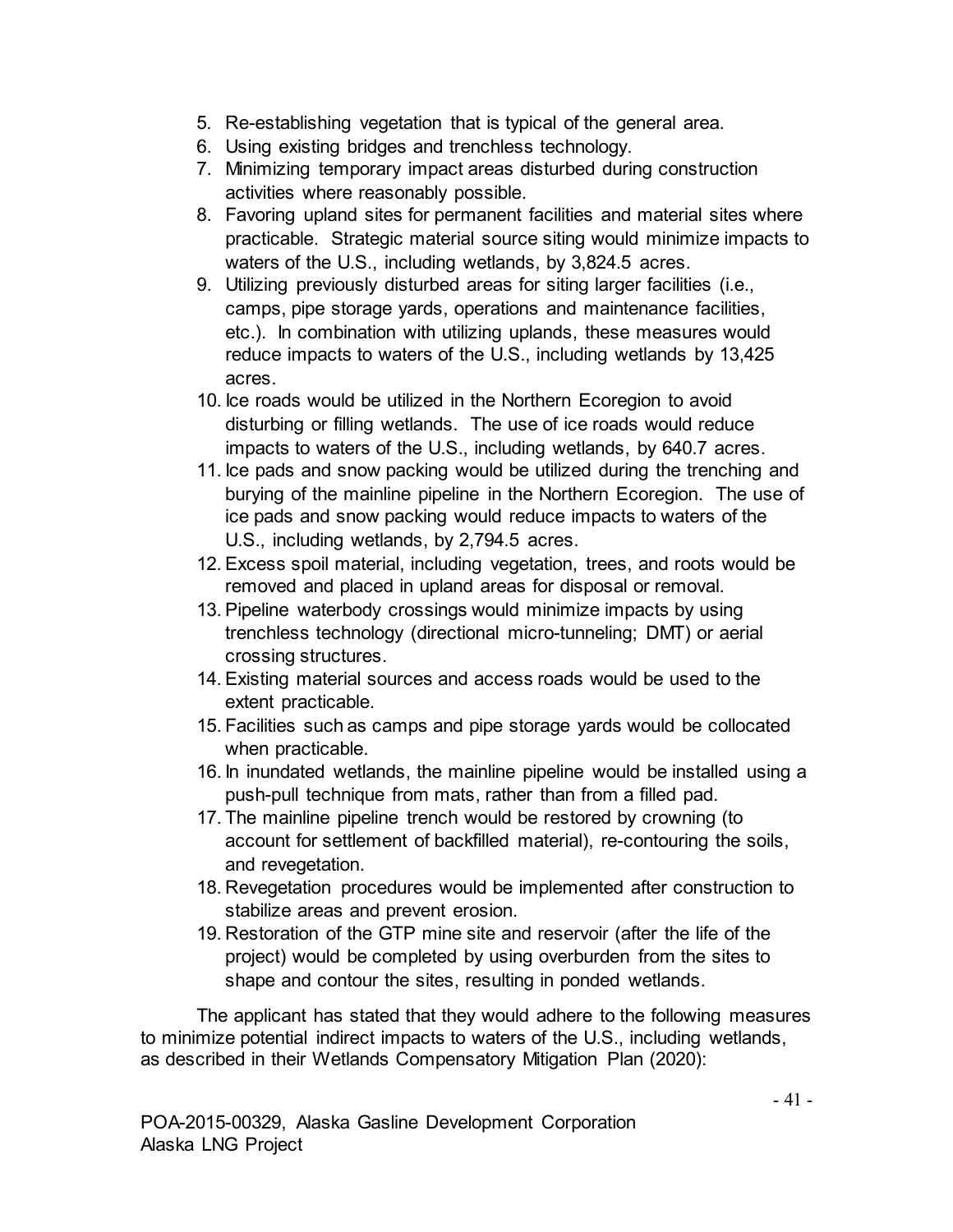- 1. Providing secondary containment for fuel and lubricant stations in wetland areas with sufficient capacity to prevent release outside the station area.
- 2. Implementing procedures to minimize fuel and lubricant spills during construction.
- 3. Implementing procedures to limit the spread of non-native invasive plants.
- 4. Implementing dust abatement measures during construction to minimize dust deposition in wetlands.
- 5. Implementing a storm water pollution prevention plan and an erosion and sediment control plan to prevent sediment deposition into adjacent wetlands.

In addition to these measures listed above, the FEIS describes additional minimization measures the applicant has committed to, as well as those that FERC recommends and would likely require. Such measures can be found throughout the discussions in Sections 4 and 5.2 of the FEIS, as well as within Appendix X of the FEIS.

5.1.3 Compensatory Mitigation: The applicant has avoided and minimized impacts to waters of the U.S., including wetlands, to the maximum extent practicable. 33 CFR 320.4(r)(2) states that "All compensatory mitigation will be for significant resource losses which are specifically identifiable, reasonably likely to occur, and of importance to the human or aquatic environment." The Corps determination of appropriate and practicable compensatory mitigation requirements for unavoidable losses of aquatic resources was based on a watershed-level analysis consistent with federal regulations and the 2018 Joint USACE-EPA Memorandum of Agreement.

The proposed project would result in temporary impacts to 6,677 acres of waters of the U.S., including wetlands. Areas temporarily impacted would be expected to return to baseline, or similar, conditions within five years of the impact occurring, thus resulting in no permanent, significant resource losses of waters of the U.S., including wetlands. Therefore, compensatory mitigation will not be required for temporary impacts.

The proposed project would result in the permanent impact of 10,446 acres of waters of the U.S., including wetlands. As stated in Section 1.0 of this document, permanent impacts was defined as discharges of dredged and or fill material in waters of the U.S., including wetlands, which would remain in place for greater than or equal to five years. Of the disclosed permanent impacts of the proposed project, the majority of the total acreage would include both the permanent and temporary use pads and roads. Temporary use pads and roads would be scarified across the landscape to promote eventual natural revegetation. These

POA-2015-00329, Alaska Gasline Development Corporation Alaska LNG Project

 $-42-$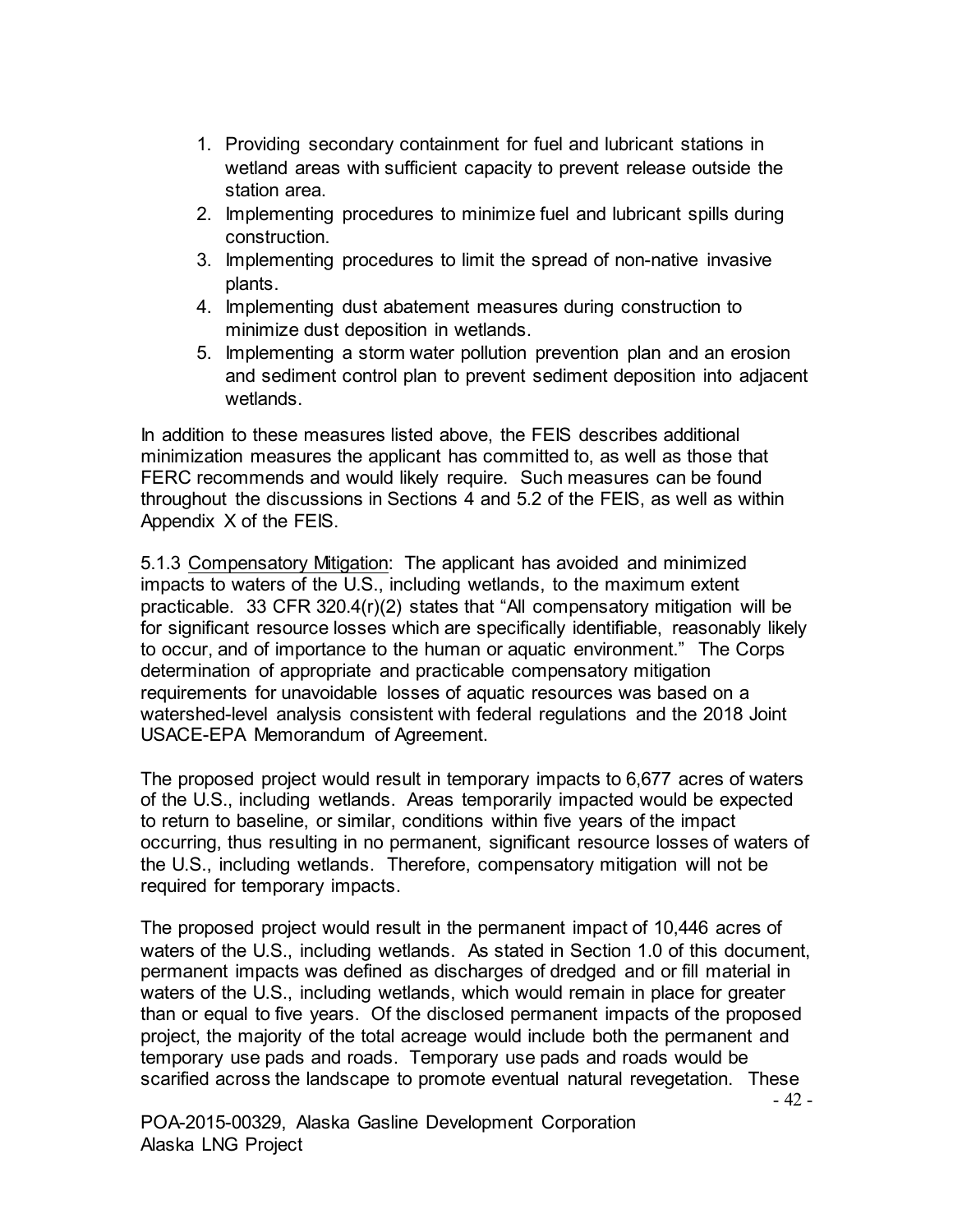areas are expected to continue, to varying degrees and temporal lag, to contribute to the functional capacity of the affected watersheds. Considering that there will be no DA requirement for applicant to ensure restoration of these features to pre-disturbance levels, the impacts are considered permanent.

The impacts would not be concentrated in one specific area. Rather, permanent impacts would span the entire state of Alaska, crossing many watersheds over the 807-mile length of the proposed pipeline, most of which are remote with little to no human development, relatively unaltered hydrology, and few impervious or compacted surfaces. 33 CFR 332.3(c)(1) states, "The district engineer must use a watershed approach to establish compensatory mitigation requirements in DA permits to the extent appropriate and practicable." Therefore, compensatory mitigation must be required for watersheds in which proposed permanent impacts would be considered significant. 33 CFR 332 doesn't prescribe which watershed level the Corps should evaluate proposed impacts and compensatory mitigation, but the Alaska District Corps typically begins analysis at the HUC 10 level. HUC 10 watersheds in Alaska tend to be very large, and due to the vast remoteness of a majority of the state, and the relatively small population, percentages of anthropogenic impacts within a HUC 10 watershed tend to be very small, which may result in an analysis which concludes that impacts are not significant when looking at the watershed as a whole. For a proposed project which traverses the entire state, and where many of the proposed impacts would be in remote areas, a watershed approach at the HUC 10 level would not be appropriate, and could result in a determination of potentially significant impacts as not requiring compensatory mitigation. Therefore, for the proposed project, the Corps evaluated the impacts at the HUC 12 watershed level.

The Section 404(b)(1) Guideline analysis in Section 6.0 of this document identifies that the following factors would be permanently and adversely impacted by the proposed project: physical substrates, aquatic ecosystem and organisms, other wildlife, and wetlands. For a linear project at this scale, it is difficult to evaluate where waters of the U.S., including wetlands, would be impacted at a significant level that compensatory mitigation would be required. In order to simplify the matter, and create a predictable and clear determination as to which losses would be considered significant and require compensatory mitigation, the Corps considered the magnitude of anthropogenic impacts in the affected watersheds, including impervious cover, fill, agriculture, mining, etc.

The Impervious Cover Model (ICM), first proposed in 1994, states that as impervious cover reaches 10% in a subwatershed (1,235.5 acres to 12,355.3 acres), stream health shows a measurable decline (hydrology, habitat, water quality, and/or biota are measurably impacted). A study completed by Schueler, T., et al. (2009) of scientific literature that tested the ICM found that it was a reliable model in 69% of the cases. Schueler, T., et al. did acknowledge, however, that most of the studies reviewed streams in subwatersheds larger than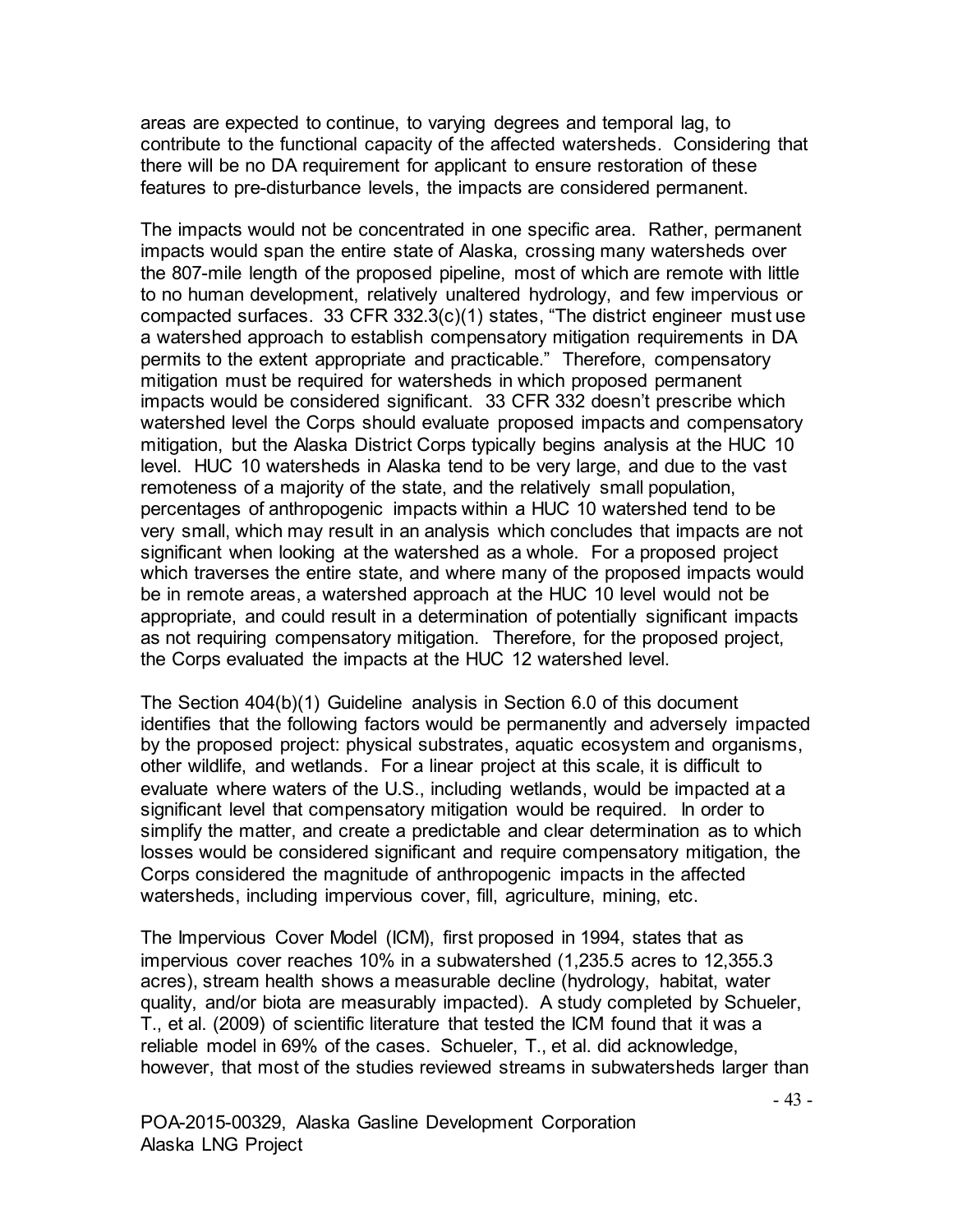the ICM defined subwatershed size. Schueler, T., et al, concluded their review by proposing a modification to the ICM, giving it more of a sliding scale to account for the different variables which may impact stream health outside of impervious cover, such as deforestation, acid mine drainage, and riparian cover removal. The modified ICM also acknowledges a transition between stream quality classifications, with the lowest threshold of being "impacted" at 5% impervious cover.



\*Schueler, T.R., Fraley-McNeal, L., and Cappiella, K. (2009) "*Is Impervious Cover Still Important? Review of Recent Research*." Journal of Hydrologic Engineering. 309-315.

For the proposed project, our analysis follows the basis of the ICM, but provides augmentation to account for the limitations we have as a result of the proposed project's large size and the lack of available data. The HUC 12 watersheds crossed by the proposed project vary in size, but are typically much larger than the subwatershed size prescribed in the ICM. The smallest HUC 12 watershed that the proposed project would cross is 7,103.44 acres. Also, the ICM is specifically for predicting stream health. The Corps is extrapolating that the correlation of increased impervious coverage to poor stream health is also an indicator of the overall watershed health. Also, the percentage of impervious cover in a watershed is typically data collected from the National Land Cover Dataset (NLCD). The NLCD, however, is not current, and is at a resolution that does not detect smaller impacts. Therefore, the Corps is conservatively considering any anthropogenic disturbance as impervious cover, including mining, agriculture, etc. In addition, the Corps is adding DA permitted impacts to the NLCD data, retrieved from the Corps' ORM2 database. The Corps is also using a lower percentage threshold level for land disturbance than the ICM's lowest threshold for impacted streams. A review of multiple research articles

POA-2015-00329, Alaska Gasline Development Corporation Alaska LNG Project

- 44 -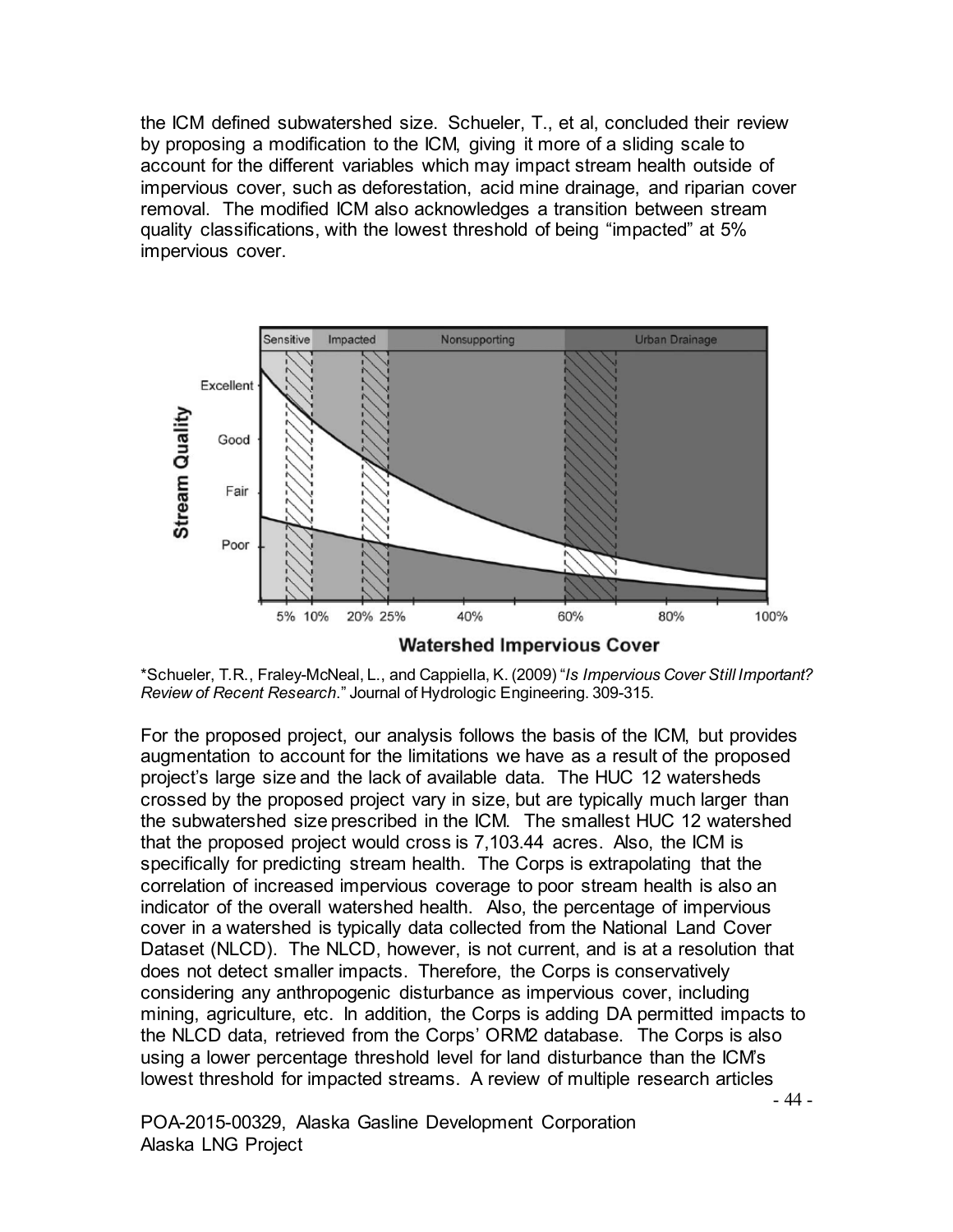found the lowest percentage of impervious cover which also had a measureable impact to stream health was 4.4% (Ourso,R.T., and Frenzen, S.A. (2003) "Identification of linear and threshold responses in streams along a gradient of urbanization in Anchorage, Alaska." Hydrobiologia 501. 117-131). Therefore, the Corps will require compensatory mitigation for all proposed permanent impacts to waters of the U.S., including wetlands, which would occur within HUC 12 watersheds that would cumulatively have 4.4% or greater anthropogenic disturbance (i.e., where a potential for measurable changes in functional capacity may occur) following the proposed project's construction.

The Corps required that the applicant provide an analysis of HUC 12 watershed permanent land disturbance impacts. Proposed project features would be constructed within 184 individual HUC 12 watersheds (referred to as the "project watersheds"). Table 1, below, lists the project watersheds which are already impacted at a level greater than 4.4% or would be after proposed project completion. The total acreage of permanent impacts proposed to occur in these watersheds is 362.59 acres. These impacts require compensatory mitigation. A table evaluating impacts across all HUC 12 watersheds is available in the administrative record.

| <b>HUC 12</b> | Watershed<br><b>Name</b>                             | <b>Proposed</b><br>Acreage of<br>Impacts in<br>Watershed | % Land<br><b>Disturbance</b><br><b>Post Project</b> |
|---------------|------------------------------------------------------|----------------------------------------------------------|-----------------------------------------------------|
| 190203021906  | <b>Salamatof Creek-</b><br><b>Frontal Cook Inlet</b> | 8.711                                                    | 16.58%                                              |
| 190203021908  | <b>Island Lake-</b><br>Frontal Cook Inlet            | 2.302                                                    | 5.29%                                               |
| 190604010104  | Prudhoe Bay-<br><b>Frontal Beaufort</b><br>Sea       | 308.94                                                   | 5.63%                                               |
| 190803060907  | <b>Chena River</b>                                   | 42.64                                                    | 42.86%                                              |
|               | Total                                                | 362.59                                                   |                                                     |

**Table 1. Project Watersheds with Land Disturbance ≥ 4.4%**

The proposed project also would cross numerous anadromous waterways, important State aquatic resources. Each crossing of an anadromous waterway would require a State of Alaska Fish Habitat permit to ensure impacts to each waterway are minimal. However, the proposed project would result in indirect impacts to the anadromous waterways due to proximate filling of waters of the U.S., including wetlands. These indirect impacts could include erosion and sedimentation into the waterway, incidental runoff of equipment hydrocarbons into the waterway, and deposition of fugitive dust into the waterway. To maintain the biological integrity of important fishery resources to the State of Alaska, the Corps is requiring the applicant to compensate for all permanent losses of waters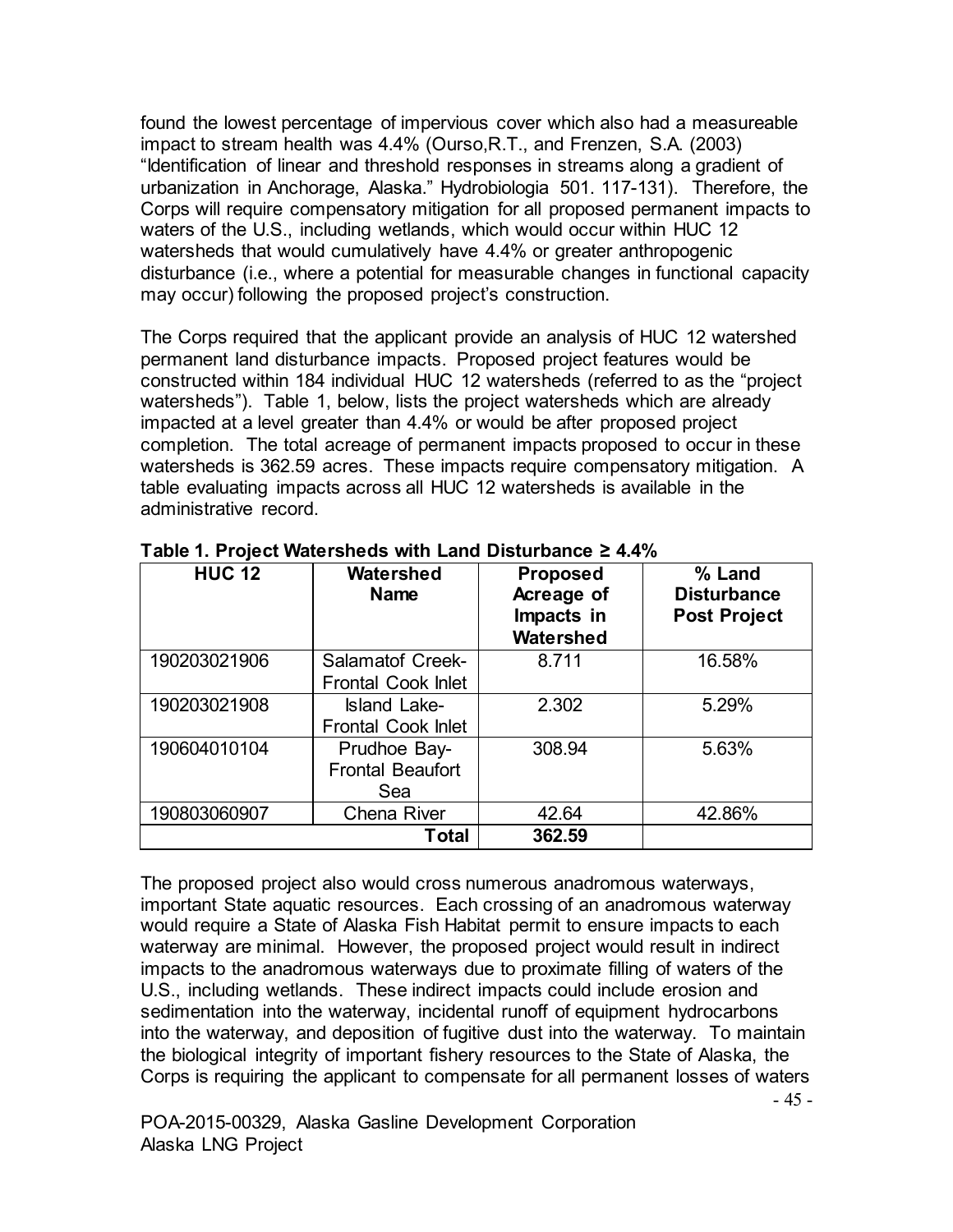of the U.S., including wetlands, within a 500 foot radius of each anadromous waterway within or near the proposed project area, regardless of the watershed's cumulative land disturbance. A total of 128.83 acres of permanent impacts to waters of the U.S., including wetlands, fall within this 500 foot radius. Total, the Corps is requiring the applicant to compensate for 491.42 acres of permanent impacts.

5.1.3.1 Determination of Appropriate Compensatory Mitigation: The applicant provided the Corps with a proposed Compensatory Mitigation Plan, dated June 2, 2020. In this plan, the applicant proposes to utilize a combination of third party mitigation providers and permittee responsible compensatory mitigation to offset the 491.42 acres of permanent impacts to waters of the U.S., including wetlands. The applicant's proposal is organized by ecoregions of Alaska where impacts requiring compensatory mitigation would occur: Northern, Interior, and Southcentral. The applicant's mitigation plan would provide appropriate and sufficient compensatory mitigation required to offset unavoidable losses to aquatic resources authorized by the DA permit.

#### **Northern**

In the northern ecoregion, 310.12 acres of waters of the U.S., including wetlands, would be permanently impacted and requires compensatory mitigation. Presently, no in-lieu fee programs or mitigation banks exist which serve the northern ecoregion. Therefore, the applicant is limited to providing permittee responsible compensatory mitigation (PRM) to offset these impacts. Using the "Alaska North Slope Region Rapid Wetland Assessment," the applicant determined the proposed project would result in 142.14 debits in this ecoregion. PRM projects that restore previously degraded areas, critical habitat, altered landscape hydrology, habitat segmentation, and/or improve degraded water quality conditions are environmentally preferable.

In order to fulfill required compensatory mitigation obligations, the applicant worked with the State of Alaska Department of Natural Resources (ADNR) to identify potential restoration or enhancement projects which may be available to complete. Through that process, four projects were identified (see Table 3 in the Draft Wetlands Compensatory Mitigation Plan). However, all four projects were dismissed from further consideration because there would be no way to demonstrate a functional gain (credits) to the aquatic resource (for example, performing surveys of old drill site reserve pits, or improvements would be to uplands), or because the project would include a high level of risk and time lag and not generate enough credits to offset proposed project impacts (gravel pad removal and restoration of wetland habitat).

The applicant proposes to work with ADEC to design and fund a Village Safe Water Program (VSWP) project and/or look for alternative projects within the Arctic Coastal Plain (ACP) to identify specific PRM proposals. In order for this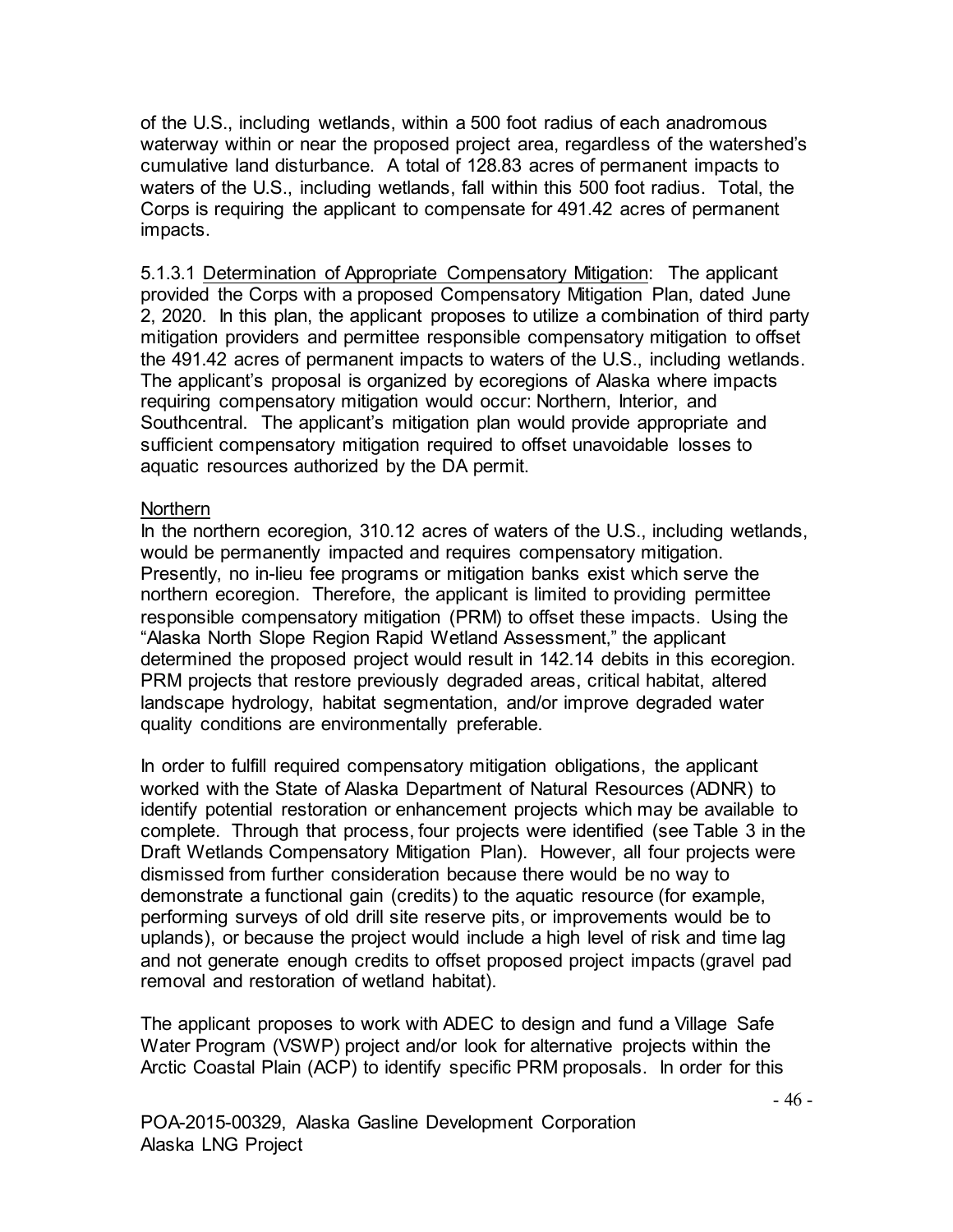proposed compensatory mitigation to be acceptable, the applicant would need to refine their mitigation plan to include specific project details to demonstrate the benefits (i.e., functional gain) to the aquatic resource(s) the project(s) would have. As of the date of this document, the project lacks funding for construction of either the proposed project or required mitigation projects. Therefore, it is most prudent to defer specific project submittals until such a time as construction funding is foreseeable to ensure that the most appropriate, environmentally preferable projects can be developed to sufficiently offset losses at the time. The ADEC maintains a list of priority VSWP projects updated frequently, and the applicant would not know which projects are a priority until closer to the actual construction of the proposed project. As compensatory mitigation must be completed prior to or concurrent with project construction, and project construction timing is not known at this time, the applicant cannot demonstrate which VSWP or other PRM projects would be available and environmentally preferable to complete.

The second guiding principal of the June 2018 "Memorandum of Agreement (MOA) between the Department of the Army and The Environmental Protection Agency Concerning Mitigation Sequence for Wetlands in Alaska under Section 404 of the Clean Water Act," is that "Restoring, enhancing, or establishing wetlands for compensatory mitigation may not be practicable due to limited availability of sites and/or technical or logistical limitations." In addition, the MOA states that compensatory mitigation is required only to the extent that it is appropriate and practicable. Due to the lack of mitigation banks, in-lieu fee programs, and traditional permittee responsible projects in the northern ecoregion, the Alaska District must be flexible in evaluating projects that may result in the most benefit to the aquatic resources, and environmental needs of affected watersheds, including non-traditional compensatory mitigation projects. The ACP comprises several watersheds that are hydrologically connected by nearly contiguous palustrine, lacustrine, and estuarine wetlands. Hydrologic functions across the ACP are connected due to minimal topographic relief. The key functions of ACP wetlands include nutrient cycling, waterfowl habitat, avian nesting and foraging, terrestrial mammal foraging, and carbon sequestration. Considering that watershed boundaries are not distinctly separated on the ACP, compensatory mitigation options can be expanded outside HUC 10 or 12 watershed boundaries and still appropriately offset aquatic resource functional losses. Expanding the analysis for compensatory mitigation opportunities outside of the HUC 10 or 12 watershed of the project impact area is consistent with the flexibilities identified in the 2018 EPA/DA MOA.

The applicant proposes, in the case that the Corps finds completion of a VSWP or other PRM project to not be sufficient compensatory mitigation, to preserve wetland parcels on the North Slope as a backup compensatory mitigation plan. The applicant proposes that they would preserve wetlands at Cape Halkett and Utquiagvik. These parcels are outside the proposed project's impacted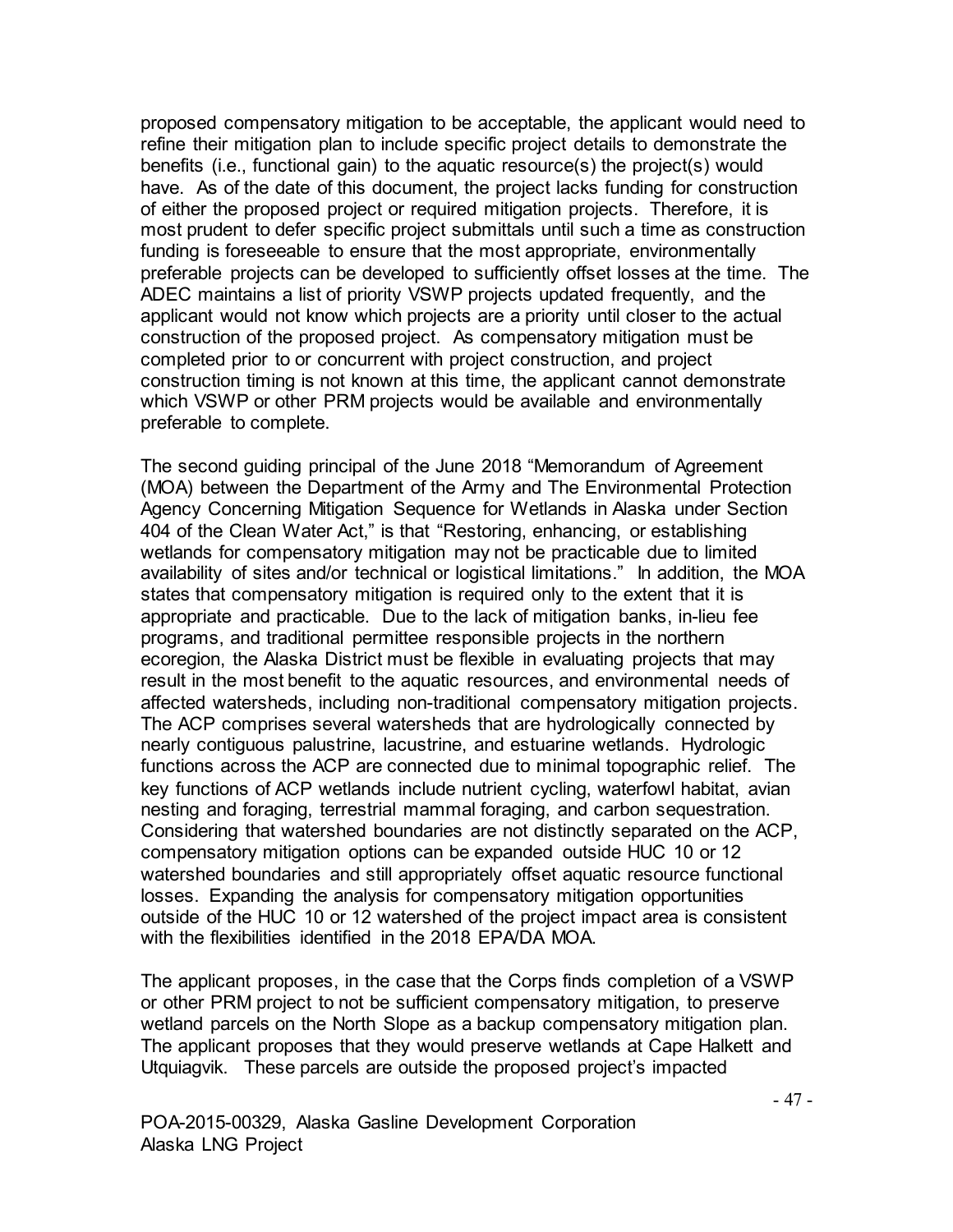watersheds, but are in the North Slope's ubiquitous wetland complex. The applicant states that these parcels are under threat of oil and gas project development, and are available for preservation.

The Utquiagvik parcel is owned by the Ukpeagvik Inupiat Corporation (UIC), and UIC has applied to the Corps to put this parcel into a mitigation bank. This indicates that this parcel is not currently available for preservation. Furthermore, on August 7, 2019, the Corps sent Ecosystem Investment Partners (working in cooperation with UIC) a letter stating that the mitigation bank prospectus for this parcel needs to include new or revised information regarding how the specific resources are under threat of destruction or adverse modifications. Threat to this parcel has not been demonstrated sufficiently at this time. The Cape Halkett parcel also lacks a clear demonstration of imminent threat of destruction or adverse modifications, however has been used in the past for compensatory mitigation (GMT 1). Considering the abundance of contiguous homogeneous wetlands on the ACP, preservation is generally a lower priority to offset aquatic resource functional losses. The Corps would not allow wetland credit types consisting of preservation to compensate for unavoidable losses to wetlands unless the applicant clearly demonstrates that appropriate aquatic restoration opportunities are not available at the time of proposed implementation.

#### Interior

In the interior ecoregion, 104.17 acres of waters of the U.S., including wetlands, would be permanently impacted and requires compensatory mitigation. The Corps has determined that purchasing in-kind  $3<sup>rd</sup>$  party mitigation bank or In-lieu Fee credits would appropriately offset unavoidable losses in the Interior Ecoregion. The applicant has proposed to purchase credits from the Tanana Watershed Umbrella Stream and Wetland Mitigation Bank. At a date closer to the commencement of construction within the interior ecoregion, the applicant will use the Alaska Wetlands Assessment Methodology to determine the amount of debits the proposed project would incur. Debit calculations must be provided and approved by the Corps prior securing the third party credits.

#### **Southcentral**

In the southcentral ecoregion, 77.16 acres of waters of the U.S., including wetlands would be permanently impacted and requires compensatory mitigation. The Corps has determined that purchasing in-kind 3<sup>rd</sup> party mitigation bank or Inlieu Fee credits would appropriately offset unavoidable losses in the Southcentral Ecoregion. The applicant has proposed to purchase credits from either the Su-Knik Mitigation Bank, or the Great Land Trust. At a date closer to the commencement of construction within the southcentral ecoregion, the applicant will use the HGM assessment methodology to determine the amount of debits the proposed project would incur within, and near the bank's and in-lieu fee's service areas. The Corps has determined it is acceptable for the applicant to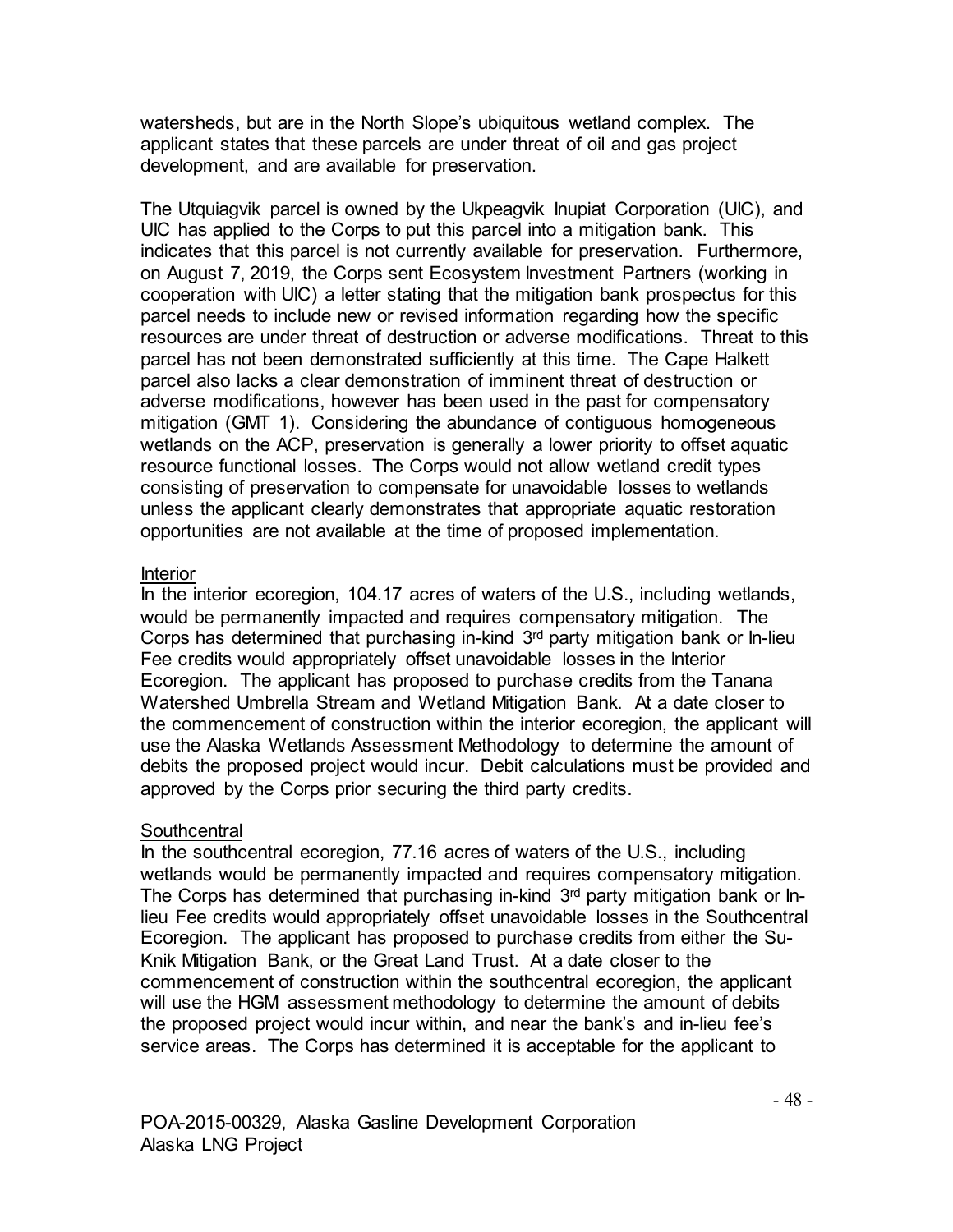purchase credits outside of a service area, as there is a lack of available compensatory mitigation options for the proposed impacts.

Purchase of mitigation bank credits in the interior and southcentral ecoregions of Alaska is an acceptable form of compensatory mitigation. Determining how many credits would need to be purchased to offset will be determined before proposed project construction in those ecoregions. The Corps has agreed with the applicant that compensatory mitigation requirements may be phased to align with project construction. Credit type and amount availability and debit/acre ratios may change by the time credit acquisition is needed. Therefore, determining how many credits would need to be purchased to offset the proposed project's debits is deferred until a time closer to when construction in the ecoregion would take place. As the project will take several years to be completed, it is possible that new, environmentally preferable, compensatory mitigation options may become available. The applicant will be required to submit to the Corps specific proposals for approval in each ecoregion in advance of construction.

The specific credit purchases and/or PRM projects for each ecoregion must be reviewed/approved prior to construction. If purchase of mitigation bank or in-lieu fee program credits is proposed, the applicant will use appropriate methodology or methodologies to determine project debits and credits using site specific information. If a permittee responsible project is proposed, the applicant will also use site specific information to determine generated credits.

5.1.4. Other Mitigative Actions (e.g. voluntary actions that exceed compensatory mitigation as needed to offset resource impacts): None.

#### **5.2 Mitigation Measures Required by State Agencies:**

ADEC's Certificate of Reasonable Assurance for the proposed action includes:

"1. Reasonable precautions and controls must be used to prevent incidental and accidental discharge of petroleum products or other hazardous substances. Fuel storage and handling activities for equipment must be sited and conducted so there is no petroleum contamination on the ground, subsurface, or surface waterbodies."

"2. During construction, spill response equipment and supplies such as sorbent pads shall be available and used immediately to contain and cleanup oil, fuel, hydraulic fluid, antifreeze, or other pollutant spills. Any spill amount must be reported in accordance with Discharge Notification and Reporting Requirements (AS 46.03.755 and 18 AAC 75 Article 3). The applicant must contact by telephone the DEC Area Response Team for Central Alaska at (907) 269-3063 or Northern Alaska at (907) 451-2121 during work hours or 1-800-478-9300 after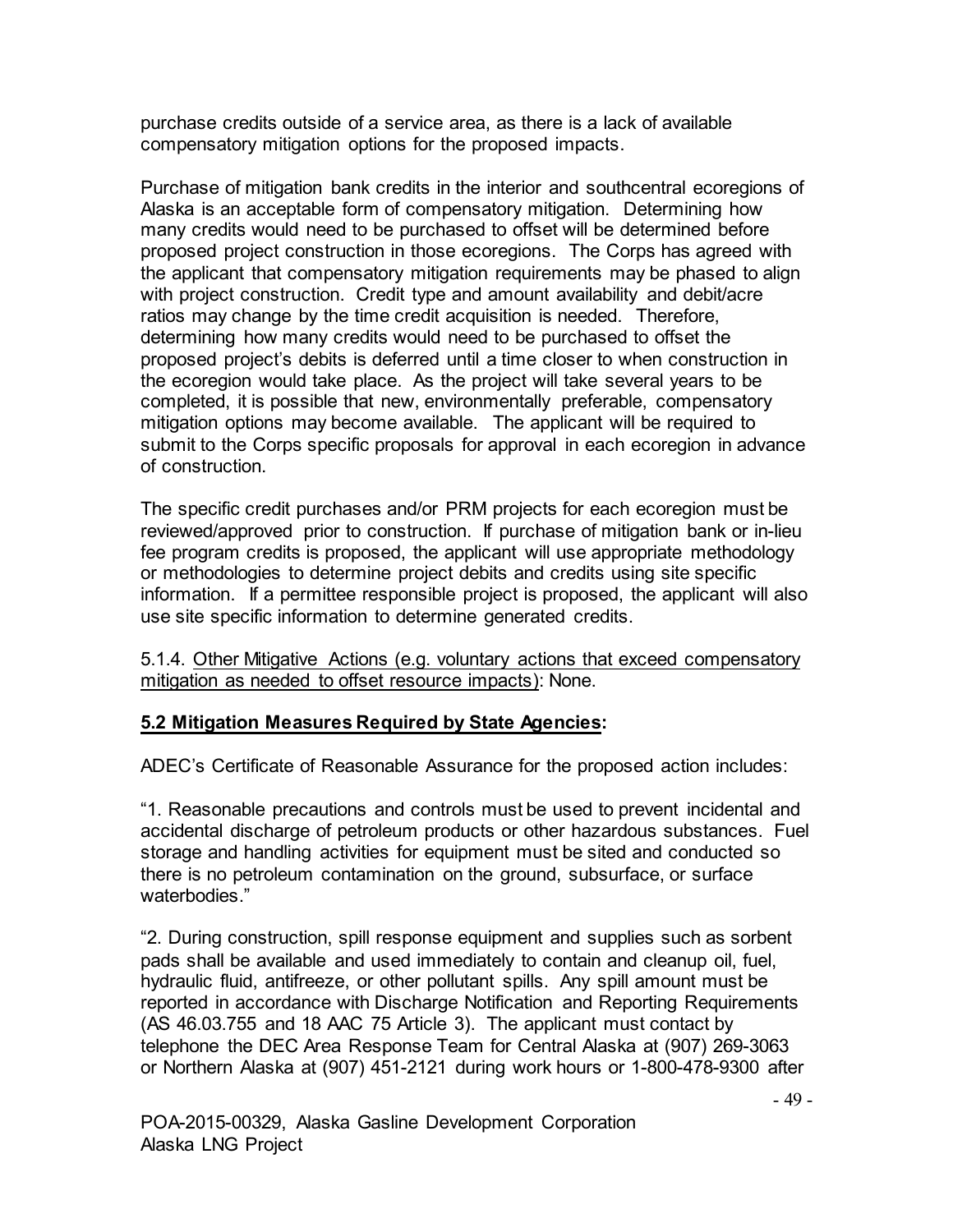hours. Also, the applicant must contact by telephone the National Response Center at 1-800-424-8802."

"3. Ensure soil thermal regime is protected from erosion or melt. Use BMP's; including timing, and engineering practices, to protect the permafrost and to maintain the soil temperature to minimize potential for thaw damage to the soils."

"4. Use of BMP's is required for all stream crossings to minimize the potential to spread sediment into the waterbodies."

"5. HDD cuttings will need to be properly disposed of and not allowed to impact any waterbodies."

"6. Low impact vehicles should be used when operating in wetland areas during non-frozen conditions to minimize long term impacts in wetland areas."

"7. Construction equipment shall not be operated below the ordinary high-water mark or high tide line if equipment is leaking fuel, oil, hydraulic fluid, or any other hazardous material. Equipment shall be inspected and recorded in a log daily for leaks. If leaks are found, the equipment shall not be used and pulled from service until the leak is repaired."

"8. All work areas, material access routes, and surrounding wetlands involved in the construction project shall be clearly delineated and marked in such a way that equipment operators do not operate outside of the marked areas."

"9. Natural drainage patterns shall be maintained, to the extent practicable, without introducing ponding or drying."

"10. Excavated or fill material, including overburden, shall be placed so that it is stable, meaning after placement the material does not show signs of excessive erosion. Indicators of excess erosion include: gullying, head cutting, caving, block slippage, material sloughing, etc. The material must be contained with siltation best management practices (BMPs) to preclude reentry into any waters of the U.S., which includes wetlands."

"11. Include the following BMPs to handle storm water and total storm water volume discharges as they apply to the site:

- a. Divert storm water from off-site around the site so that it does not flow onto the project site and cause erosion of exposed soils;
- b. Slow down or contain storm water that may collect and concentrate within a site and cause erosion of exposed soils;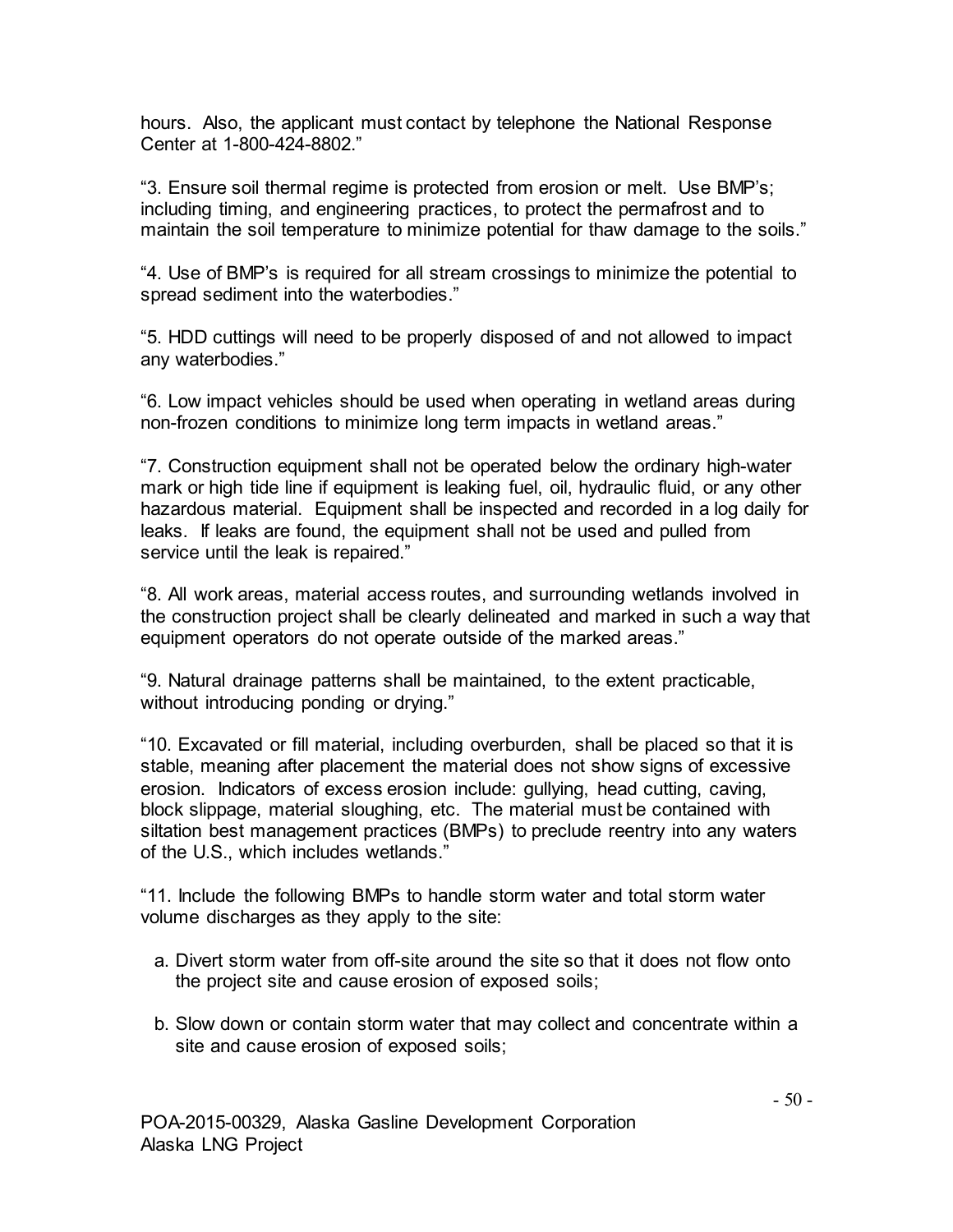c. Place velocity dissipation devices (e.g., check dams, sediment traps, or riprap) along the length of any conveyance channel to provide a non-erosive flow velocity. Also place velocity dissipation devices where discharges are from the conveyance channel or structure join a water course to prevent erosion and to protect the channel embankment, outlet, adjacent stream bank slopes, and downstream waters."

"12. Use of best management practices is required during crossing of impaired waterbodies (e.g. Goldstream Creek, impaired for sediment/turbidity. Note, that a specific pipeline crossing location is not within the impaired water zone for Goldstream Creek in the ADEC GIS mapping database.). A water is impaired for purposes of this permit if it has been identified by the State or Environmental Protection Agency (EPA) pursuant to Section 303(d) of the CWA as not meeting applicable State Water Quality Standards (these waters are called "water quality limited segments" under 40 CFR 30.2(j)). Impaired waters include both waters with approved or established Total Maximum Daily Load (TMDL), and those that a TMDL has not yet been approved or established. For further information on impaired waters and the most current approved 303(d) Listed Waterbodies see: dec.alaska.gov/water/water-quality/impaired-waters. A water is impaired for purposes of this permit if it has been identified by a State or Environmental Protection Agency (EPA) pursuant to Section 303(d) of the CWA as not meeting applicable State Water Quality Standards (these waters are called "water quality limited segments" under 40 CFR 30.2(j)). [sic]

- a. Discharging to a CWA §303(d)-Listed Waterbody (Category 5) (e.g., Turbidity or Sediment)
	- i. A permittee who places fill into a surface waterbody listed on the CWA §303(d) list for turbidity or sediment must monitor turbidity at the following locations to evaluate compliance with the turbidity Water Quality Standard when the activity occurs inside the riparian zone. The width of the riparian zone or areas are measured perpendicular to the ordinary high water mark on each bank of the watercourse and follow the shape of the channel. Width shall be at least: 50-feet wide on anadromous fish streams, and 25-feet wide on all other streams. Permittees shall consult the Alaska Department of Fish and Game (ADFG) or the state Anadromous Waters Catalog to determine fish status and appropriate riparian area width for streams at the site.
		- 1) The permittee must sample the upstream turbidity in the §303(d)-listed receiving waterbody at a representative location (up gradient) from the project activity (activity) into the §303(d)listed [sic] surface waterbody; and
		- 2) The permittee must sample the downstream turbidity at a representative location immediately downgradient from the activity in the §303(d)-listed surface waterbody, inside the area of influence of the activity.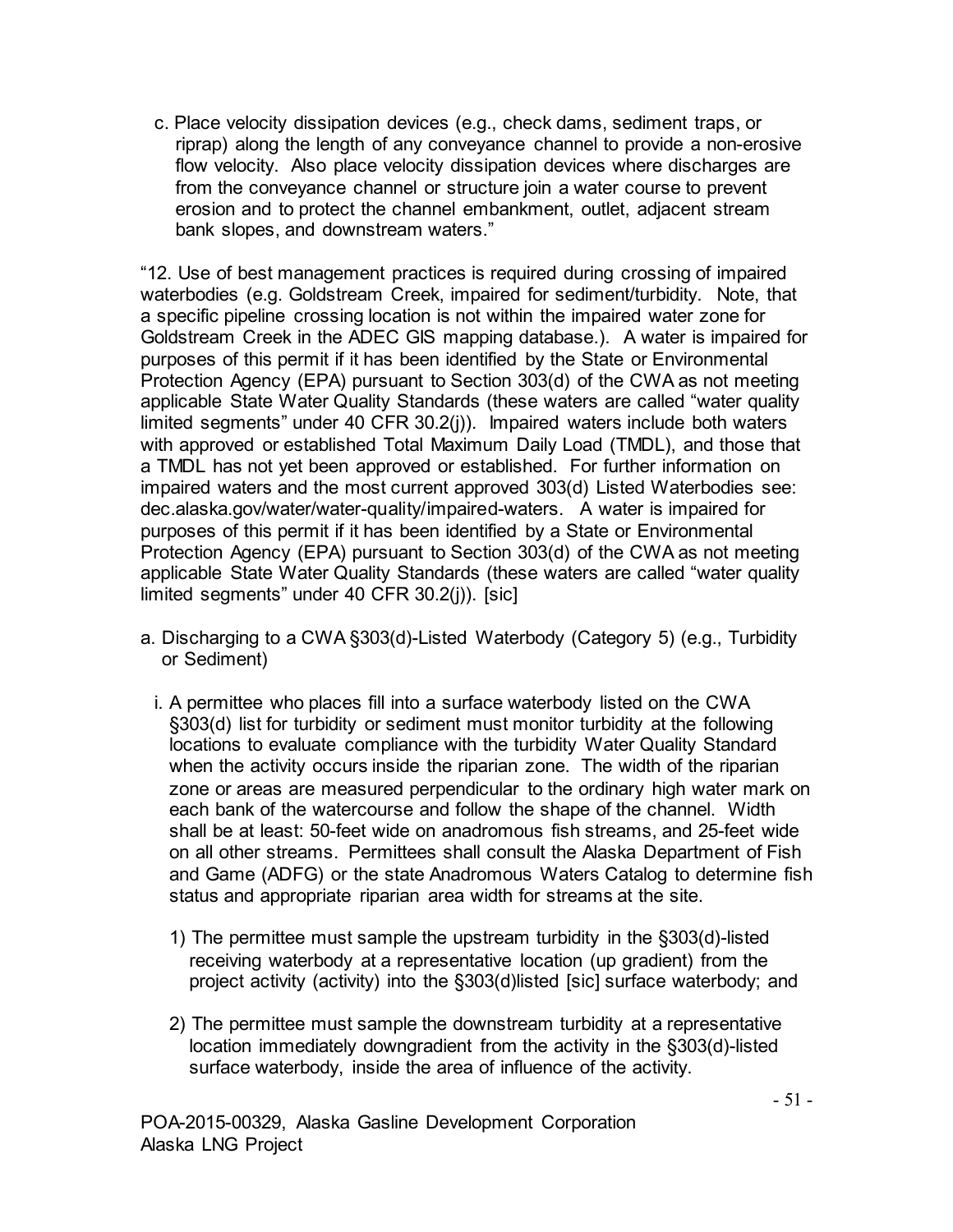- 3) Samples must be collected concurrently, or within a one-hour of each other.
- 4) Monitoring frequency shall be "three times per week" starting on either the first or second day of the week that activities commence with subsequent samples taken every other day thereafter until three samples are collected.
- 5) If a sample is not collected due to safety concerns or a situation beyond the permittee's control, the circumstances must be documented in a log and another sample must be collected as soon conditions allow.
- 6) Based on the sampling, the resulting water quality must meet the state Water Quality Standard for turbidity, as follows: the downstream sample may not exceed 5 nephelometric turbidity units (NTU) above the upstream sample when the upstream turbidity is 50 NTU or less, and may not have more than a 10% increase in turbidity when the upstream turbidity is more than 50 NTU, not to exceed a maximum increase of 25 NTU.
- 7) If the difference between the upstream and downstream sample exceeds the turbidity Water Quality Standard, the permittee must:
	- a. Review the pipeline site plan and the BMPs selected for the project phase and make appropriate improvements and corrections to the BMPs within seven (7) calendar days of the date the discharge exceeds the water quality standard;
	- b. Implement improvements and changes to the BMPs;
	- c. Continue to sample according to the frequency identified under stipulation number 12.a.i(4) of the certification.
- b. Discharging into a Surface Waterbody with an Approved or Established TMDL (Category 4a or 4b) (e.g., Turbidity or Sediment).
	- i. The permittee must review the status of the TMDL each year by reviewing the current status of Approved and Scheduled TMDL's which can be access at the following website: dec.alaska.gov/water/tmdl/tmdl\_index.htm.
	- ii. If the permittee discharges into a surface waterbody with an EPAestablished or approved TMDL, the permittee must implement measures to ensure that the discharge of pollutants from the site is consistent with the assumptions and requirements of the EPA-established or approved TMDL. This includes ensuring that the discharge does not exceed specific waste-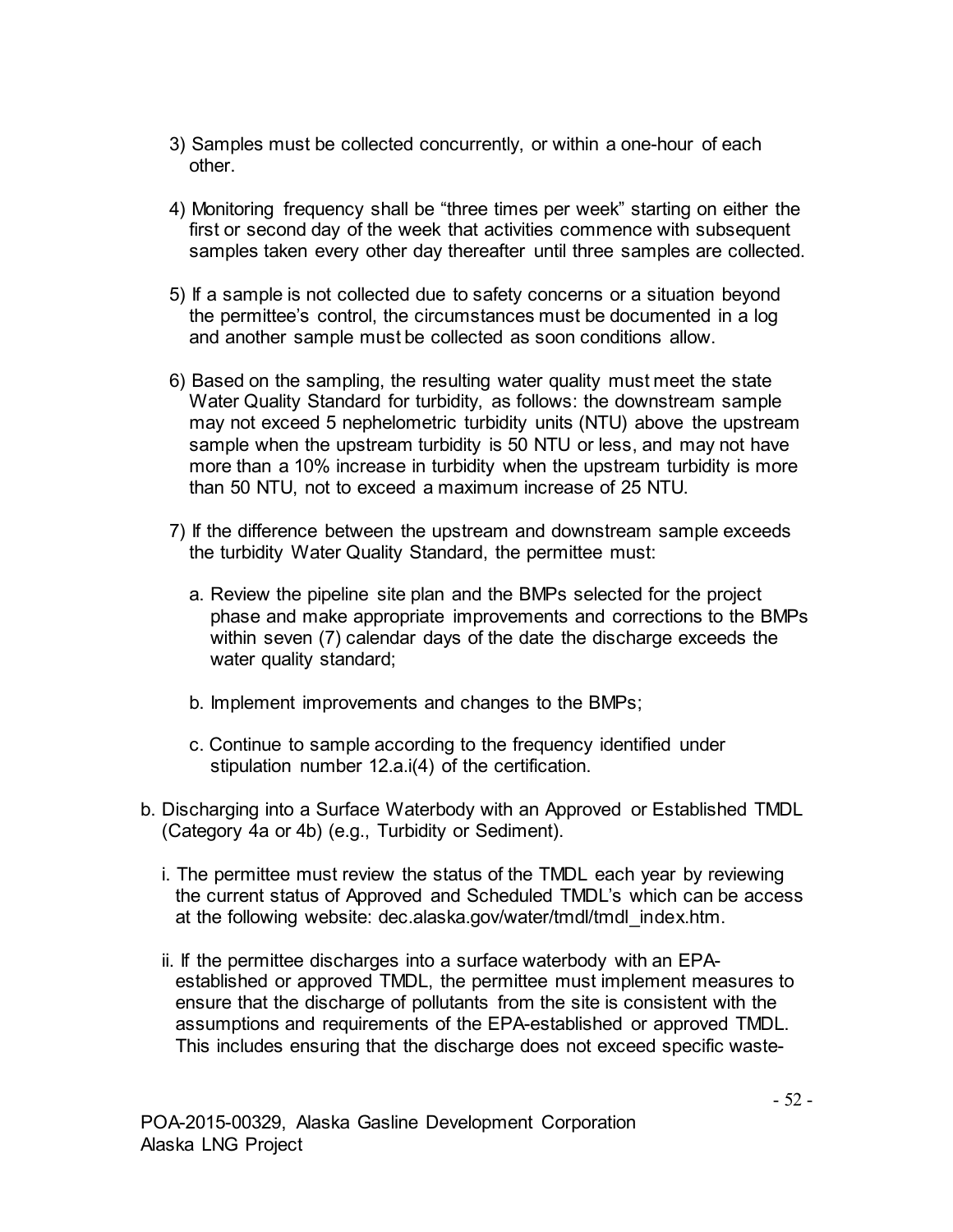load or load allocation that has been established that would apply to the discharge. The permittee must also evaluate the recommendations.

- c. Inspection Program. The permittee shall institute an inspection program. A daily visual inspection of the site must be conducted and documented in a log while on-site during the construction season, and include the following:
	- i. An evaluation of the condition of all water control devices such as diversion structures and berms and all solids retention structures including, but not limited to: berms, dikes, pond structures, and dams; and
	- ii. Visual monitoring for turbidity upstream of the site and at a point immediately downstream of the site.
	- iii. If during a daily visual inspection the receiving water downstream of the operation appears more turbid than upstream, the permittee must take measures to determine the source and ensure compliance with discharge limits in stipulation number 12.a.i.(6) of the certification and BMPs.
	- iv. Visual monitoring requirements do not apply when activity occurs outside the riparian zone. The width of the riparian zone or areas are measured perpendicular to the ordinary high water mark on each bank of the watercourse and follow the shape of the channel. Width shall be at least: 50 feet wide on anadromous fish streams, and 25-feet wide on all other streams. Operators shall consult the Alaska Department of Fish and Game (ADFG) or the state Anadromous Waters Catalog to determine fish status and appropriate riparian area width for streams at the site.
- d. Sampling and Analysis Methods
	- i. Turbidity analysis must be performed with a calibrated EPA-approved turbidimeter.
	- ii. Turbidity Sampling Protocol:
		- 1) Grab samples shall be collected in sterile polypropylene or glass containers.
		- 2) Samples must be cooled to 4 degrees Celsius / 39 degrees Farenheit (iced), if analysis is not performed immediately.
		- 3) Cooled samples must be analyzed within 48 hours of sample collection.
- e. Recordkeeping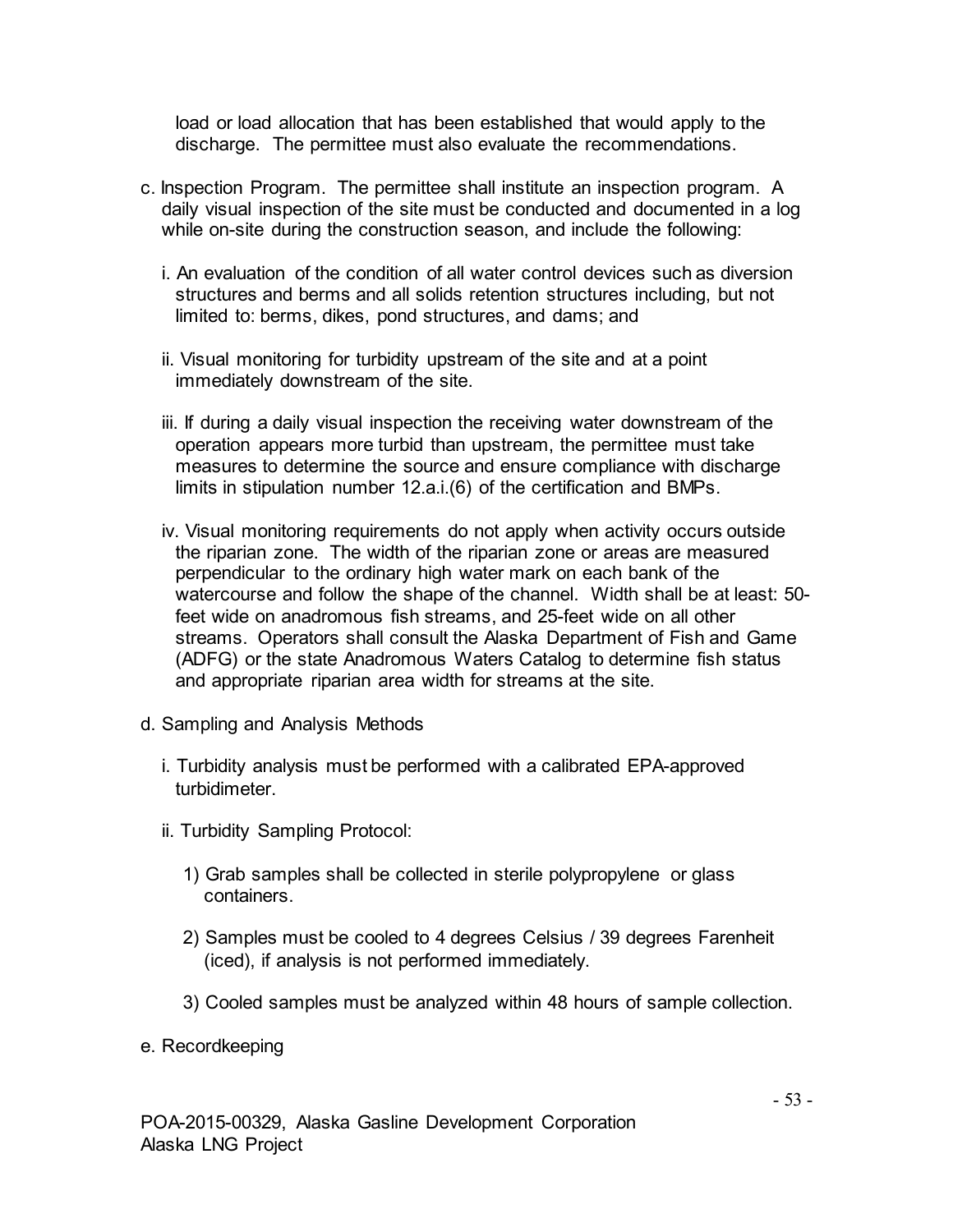- i. A permittee must retain records of all monitoring information, field logbooks, or visual monitoring logbooks for a minimum of three years from the time of measurement or observation.
- ii. For each sample collected, the permittee must record in a log the following:
	- 1) The date, monitoring location, method, and time of sampling;
	- 2) The name and title of the individual(s) who performed the sampling and analyses;
	- 3) The date(s) and time any analyses was performed;
	- 4) The analytical techniques or methods used; and
	- 5) The results of such analyses in nephelometric turbidity units (NTU) and all calibration and quality control information used to validate the measurement(s).
- f. Reporting: All monitoring information should be sent to Compliance and Enforcement Program, decwqreporting@alaska.gov, 555 Cordova Street, Anchorage, Alaska 99501 and to Water Quality Standards, Assessment and Restoration Program, Attention: Chandra McGee (Chandra.McGee@alaska.gov, 907-451-2140) at 610 University Avenue, Fairbanks, Alaska 99709."

"13. Fill placed during winter construction within wetlands that during the summer contain surface water that is connected to natural bodies of water, must be stabilized or contained in the spring prior to breakup. This action is to ensure that silts are not carried from the fill to the natural bodies of water in the spring and summer."

"14. Prior to fill placement in the spring or summer, a silt fence or similar structure shall be installed on a line parallel to and within five feet of the proposed fill toe of slope within all wetland areas that contain standing water that is connected to any natural body of water or where the fill toe is within 25 feet of such a water body. This structure shall remain in place until the fill has been stabilized or contained in another manner."

"15. The permittee must stabilize any dredged material (temporarily or permanently) stored on upland property to prevent erosion and subsequent sedimentation into jurisdictional waters of the United States. The material must be contained with siltation control measures to preclude reentry into any waters of the U.S., including wetlands."

"16. Fill material (including dredge material) must be clean sand, gravel or rock, free from petroleum products and toxic contaminants in toxic amounts."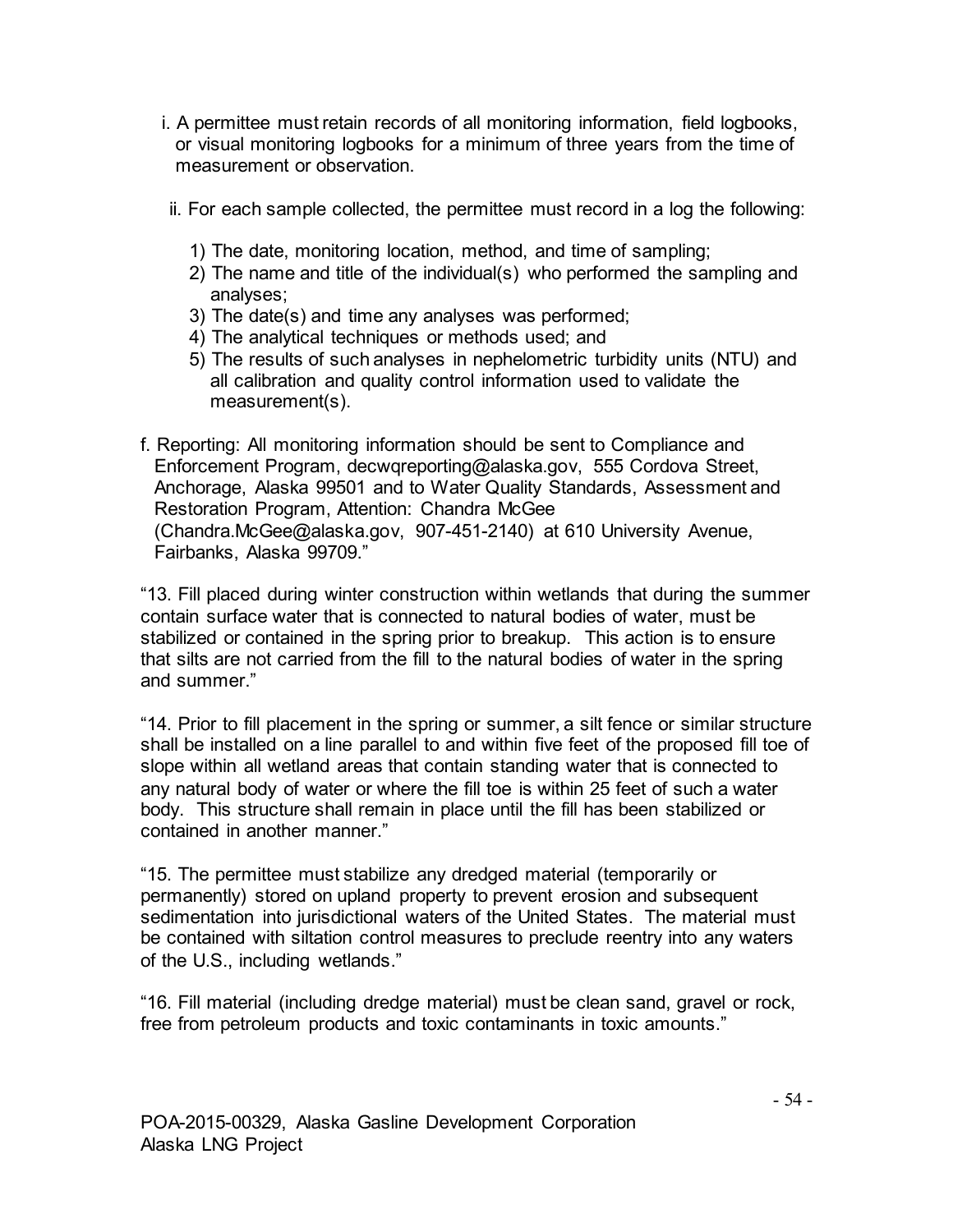"17. Any disturbed ground and exposed soil not covered with fill must be stabilized and re-vegetated with endemic species, grasses, or other suitable vegetation in an appropriate manner to minimize erosion and sedimentation, so that a durable vegetative cover is established in a timely manner."

"18. Additional Monitory Required by DEC. DEC may notify the permittee of additional discharge monitoring requirements. Any such notice will state the reasons for the requested monitoring locations, and parameters to be monitored, frequency and period of monitoring, sample types, and reporting requirements."

"19. DEC reserves the right to modify, amend, or revoke this certification if DEC determines that, due to changes in relevant circumstances – including without limitation, changes in project activities, the characteristics of receiving water bodies, or state water quality standards (WQS) – there is no longer reasonable assurance of compliance with WQS or other appropriate requirements of state law."

"20. If your project is not completed by the time limit specified under USACE Permit and will continue, or for modification of the USACE permit, you must submit an application for renewal of this certification at least 60 days before the expiration date or any deadline established by USACE for certification action on the modification, or 60 days before the proposed effective date of the modification, whichever is sooner."

# **5.3 Special Conditions of the DA Permit:**

In addition, in order to comply with the 404(b)(1) Guidelines, and to ensure the project is not contrary to the public interest, the following special conditions will be carried on the Department of the Army permit:

1. The permittee shall have available and maintain for review a copy of this permit and approved project plans at the construction site at all times. All contractors involved in this permitted activity shall be provided copies of this permit in its entirety prior to construction.

*Rationale: This condition is required to prevent adverse impacts to wetlands and other waters of the U.S. outside of the permitted project area (33 CFR 320.4(b) and (d), 40 CFR 230.21(b), and 40 CFR 230.73(c)).*

2. Project boundaries shall be staked, flagged, or otherwise clearly delineated prior to the commencement of any component of the authorized activity which involves the placement of fill. No fill, equipment, or construction materials shall be stockpiled or stored in wetlands that do not have authorization by this permit.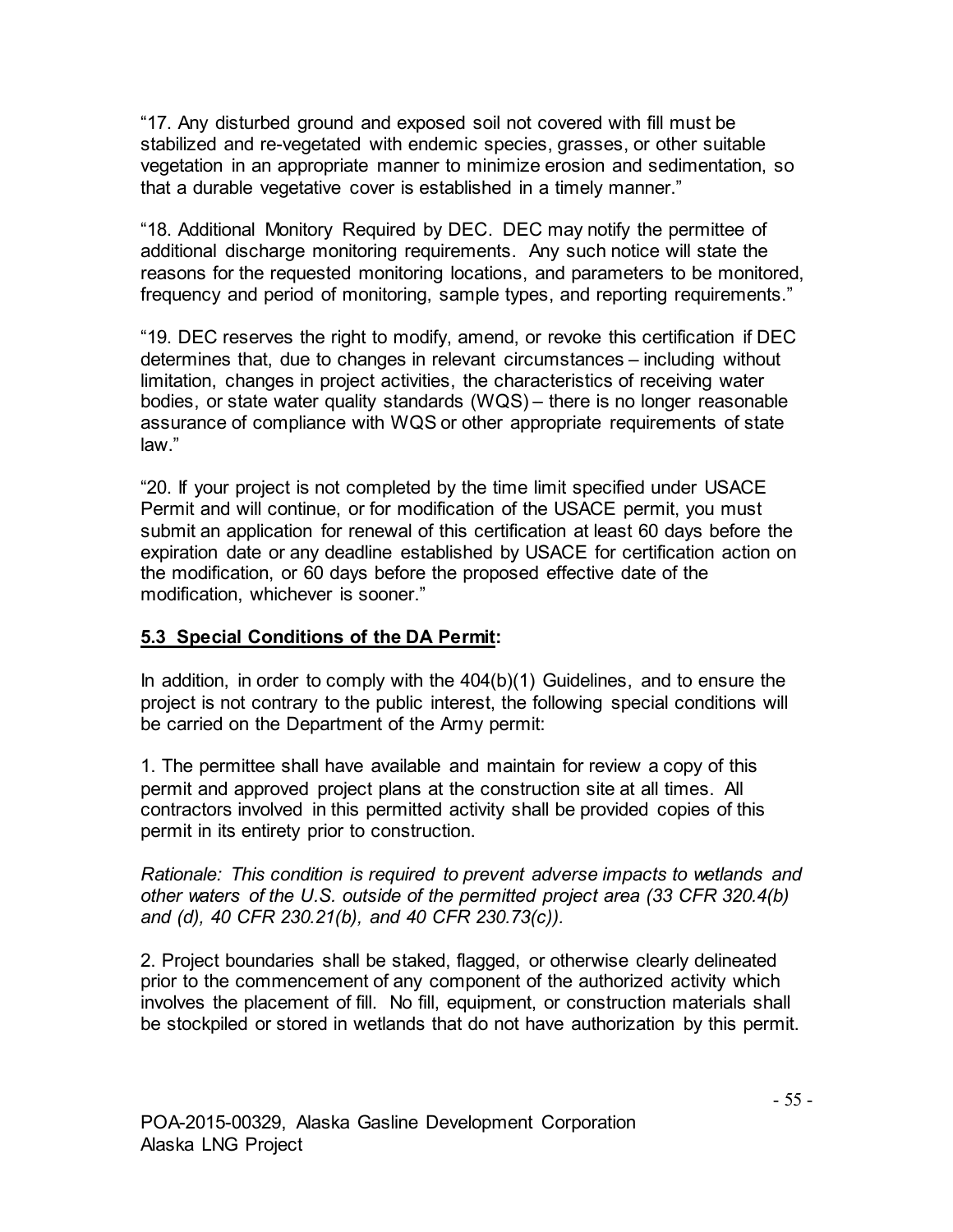*Rationale: This condition is required to prevent adverse impacts to wetlands and other waters of the U.S. outside of the permitted project area (33 CFR 320.4(b) and (d), 40 CFR 230.21(b), and 40 CFR 230.73(c)).*

3. In order to prevent sedimentation into adjacent waters of the U.S. outside of the authorized project footprint, the permittee shall install silt curtains or another type of turbidity barriers around all in-water work areas, including work areas adjacent to surface waters. The turbidity barriers shall remain in place, and be monitored for effectiveness and maintained until all authorized work in the area has been completed, and all suspended and erodible materials have been stabilized. Turbidity barriers shall be removed and disposed of properly upon stabilization of the work area.

*Rationale: This condition is required to prevent adverse impacts to wetlands and other waters of the U.S. outside of the permitted project area (33 CFR 320.4(b) and (d), 40 CFR 230.21(b), and 40 CFR 230.73(c)).*

4. Erosion control measures shall be installed along the perimeter of permitted discharges of fill to prevent the displacement of fill material outside of the authorized project footprint. The erosion control measures shall remain in place and be maintained until authorized work is completed and the work areas are stabilized. All graded land surfaces, slopes, and filled areas shall be stabilized to prevent erosion.

*Rationale: This condition is required to ensure that areas outside of the permitted area are protected from sediment caused by erosion, slumping, or lateral displacement of surrounding bottom deposits until the site is permanently stabilized (33 CFR 320.4(b), 40 CFR 230.20(b), 40 CFR 230.21, and 40 CFR 230.72(a)).*

5. The permittee shall use only clean fill material for this project. The fill material shall be free from items such as trash, debris, automotive parts, asphalt, construction materials, concrete blocks with exposed reinforcement bars, and soils contaminated with any toxic substances in toxic amounts in accordance with Section 307 of the Clean Water Act.

*Rationale: This condition is required to prevent adverse impacts to wetlands and other waters of the U.S. outside of the permitted project area (33 CFR 320.4(b) and (d), 40 CFR 230.11(c) and (d), and 40 CFR 230.60)).*

6. Where discharges of fill material are authorized to occur in permafrost supported wetlands, those discharges shall be constructed in such a manner to discourage permafrost thaw and subsequent thermokarsting, including around material site developments. Examples of measures to prevent such thaw from occurring include, but are not limited to, sufficient fill thickness, foam insulation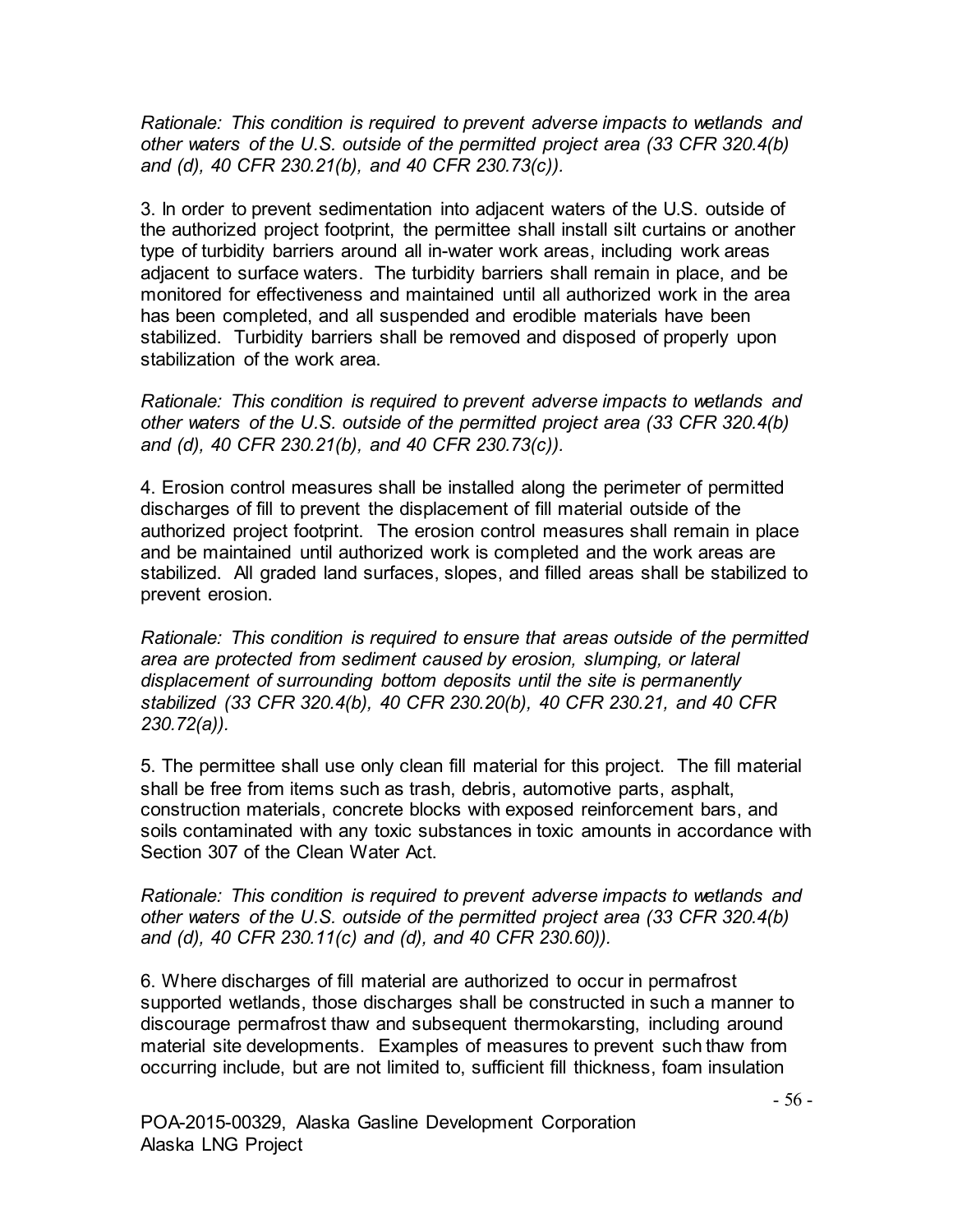installed between the wetland surface and fill, and berm construction along the perimeter of a material site. Ponding, sinking of ground and subsequent fill subsidence, etc. will be considered as evidence of noncompliance with this condition.

#### *Rationale: This condition is required to prevent and minimize adverse impacts to permafrost supported wetlands (33 CFR 320.4(b) and 40 CFR 230.41)*

7. A buffer of one hundred feet of undisturbed vegetation shall be maintained along any ponds, lakes, creeks, rivers, or higher-value wetlands (e.g., emergent wetlands, string bogs, moss-lichen wetlands) that are outside the project footprint. The buffer width shall start from the edge of the riparian area associated with waterbodies or from the boundary of higher-value wetlands.

*Rationale: This condition is required to prevent adverse impacts to wetlands and other waters of the U.S. outside of the permitted project area (33 CFR 320.4(b) and (d), 40 CFR 230.11(c) and (d), and 40 CFR 230.60)).*

8. Wetland areas affected by trenching, including those areas used to temporarily stockpile side-cast excavated material, must be restored to approximate preconstruction contours and elevations, unless otherwise reflected in the authorized project plans. To ensure a high likelihood for successful trench restoration, for all wetlands in the project area, topsoil excavated from the trench shall be removed first and stockpiled separately and used in trench restoration. This soil layer is the upper, outermost layer of soil, usually comprising the top 10 to 30 centimeter of the soil profile. When backfilling the trench, topsoil must be replaced as the uppermost layer to provide a seed bed for native species. This condition will not apply when soil segregation is not possible for reasons such as thin depth of topsoil, presence of boulders, standing water, or other similar circumstances.

*Rationale: This condition is required to ensure successful revegatation of the trench, help to prevent erosion of the backfilled trench, and successfully restore the impacted wetlands (33 CFR 320.4(b)(1), 40 CFR 230.41, and 40 CFR 230.75(d)).* 

9. The mainline pipeline trench shall not be constructed or backfilled in such a manner as to drain waters of the U.S., including wetlands.

*This condition is required to prevent adverse impacts to wetlands and other waters of the U.S. outside of the permitted project area (33 CFR 320.4(b) and (d), 40 CFR 230.11(c) and (d), and 40 CFR 230.60)).*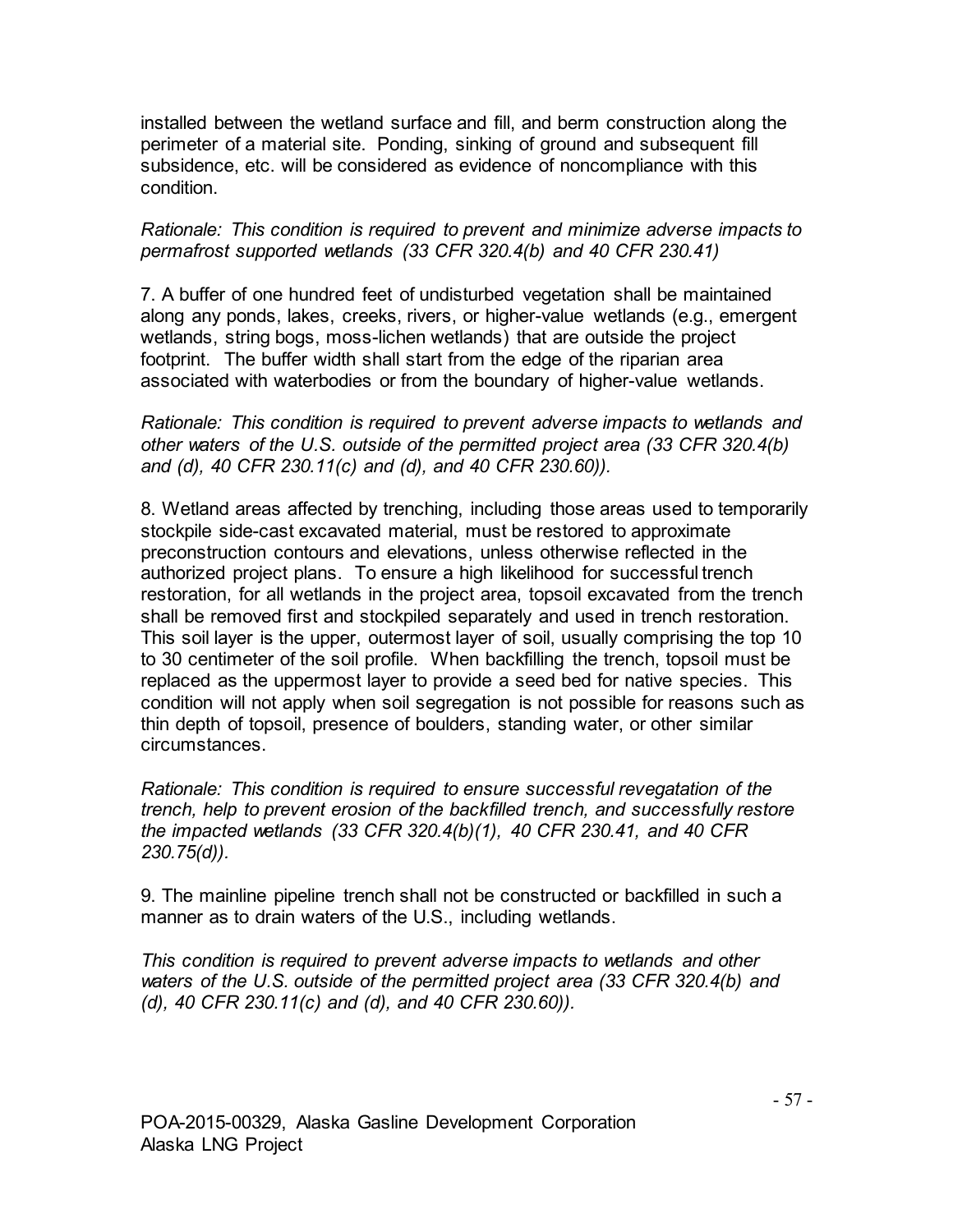10. All excavated material temporarily side-cast in wetlands shall be underlain with geotextile, packed snow, ice pads, or similar material to allow for removal of the material to the maximum extent practicable.

*Rationale: This condition is required to prevent adverse impacts to wetlands and other waters of the U.S. outside of the permitted project area (33 CFR 320.4(b) and (d), 40 CFR 230.11(c) and (d), and 40 CFR 230.60)).*

11. All excavated material that will not be used for backfilling the mainline pipeline trench, shall be disposed of at an appropriate upland location.

*Rationale: This condition is required to prevent adverse impacts to wetlands and other waters of the U.S. outside of the permitted project area (33 CFR 320.4(b) and (d), 40 CFR 230.21(b), and 40 CFR 230.73(c)).*

12. No stockpiling, outside of trench backfill material, shall occur in wetlands, or other waters of the U.S. that is not authorized by this permit.

*Rationale: This condition is required to avoid adverse impacts to adjacent wetlands as a result of the permitted project (33 CFR 320.4(b)(1), 33 CFR 320.4(r)(1), and 40 CFR 230.41).*

13. Along all access roads and the mainline pipeline trench (open and restored), natural drainage patterns shall be maintained using appropriate ditching, trench plugs, culverts, drainage systems, and other measures to ensure hydrology is not altered. If there is evidence of altered hydrology (such as excessive ponding, drying, channelization, etc.) the permittee shall be required to restore hydrology to preconstruction conditions.

*Rationale: This condition is required to minimize impacts to adjacent wetlands and other waters of the U.S. as a result of the permitted project (33 CFR 320.4(b) and (l) and 40 CFR 230.41).*

14. Revegetation shall begin as soon as site conditions allow and in the same growing season as the disturbance occurred unless climatic conditions warrant additional time. Revegetation shall follow all methods, monitoring, performance standards, and reporting outlined in the Project's FERC approved Revegetation Plan. All monitoring reports and surveys shall be provided to the Corps. If monitoring reveals that the Revegetation Plan's methods or performance standards are not accomplishing sufficient revegetation, then the plan will be revised to address insufficiencies and adaptive management will occur as necessary.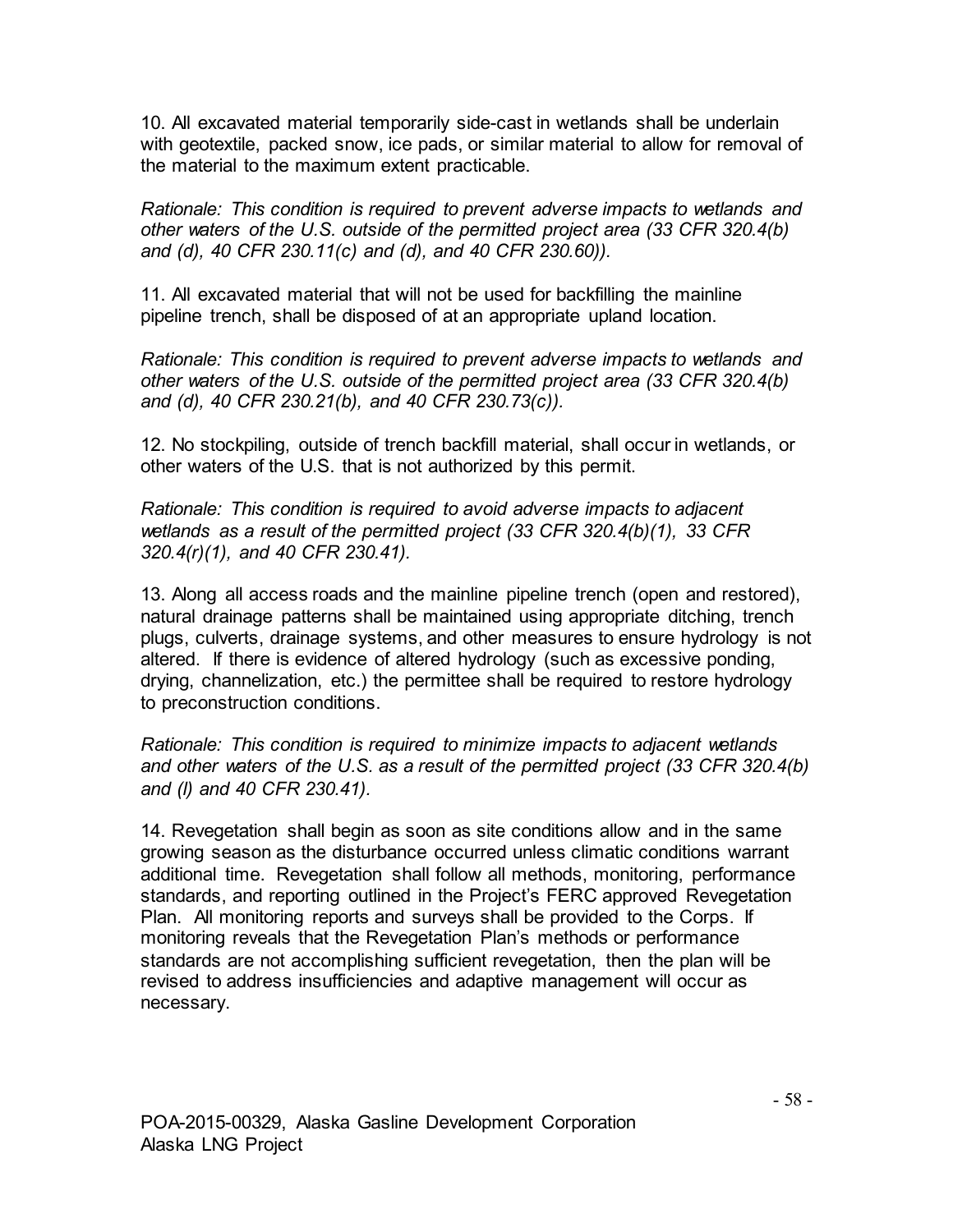*Rationale: This condition is required to ensure success restoration of disturbed wetlands not permanently filled (33 CFR 320.4(b)(1), 40 CFR 230.41, and 40 CFR 230.75(d)).* 

15. All material sites located in jurisdictional wetlands shall be reclaimed. The permittee shall submit to the Corps for review and approval a material site reclamation plan prior to commencement of authorized work.

*Rationale: This condition is required to ensure success restoration of disturbed wetlands not permanently filled (33 CFR 320.4(b)(1), 40 CFR 230.41, and 40 CFR 230.75(d)).* 

16. All temporary use access roads which cross open waterways with culverted crossings shall have those crossings removed and the beds and banks of the waterway restored appropriately once use of the access road is no longer required. Removed culverts and fill material shall be disposed of appropriately in an upland location. Culverts remaining in place after use of the road is complete, erosion of the stream bank, and/or fill mounds within the streambed will be evidence of noncompliance with this condition.

*Rationale: This condition is required to ensure maintenance of hydrology, restoration of stream impacts (including to fish habitat), and to maintain water quality (33 CFR 320.4(d), 40 CFR 230.23(b), and 40 CFR 230.31(b)).*

17. Stream crossings shall preserve floodplain connectivity to the greatest extent practicable, which could include setting the invert for overflow culverts at the same grade level as the floodplain, and distributing the overflow culverts to match flood-flow patterns in the floodplain.

*Rationale: This condition is required to minimize impacts to floodplains and was requested by the USFWS (33 CFR 320.4(l) and 33 CFR 320.4(c))*

18. The permittee shall take all prudent and practicable measures to prevent the spread of invasive species. In revegetated disturbed areas, invasive plant species shall not be the majority of growing vegetation.

*Rationale: This condition is required to ensure success restoration of disturbed wetlands not permanently filled and to prevent the spread of invasive plant species to adjacent wetlands (33 CFR 320.4(b)(1), 40 CFR 230.41, and 40 CFR 230.75(d)).* 

19. The usage of permitted project shall not interfere with the public's right to free navigation on all navigable waters of the U.S.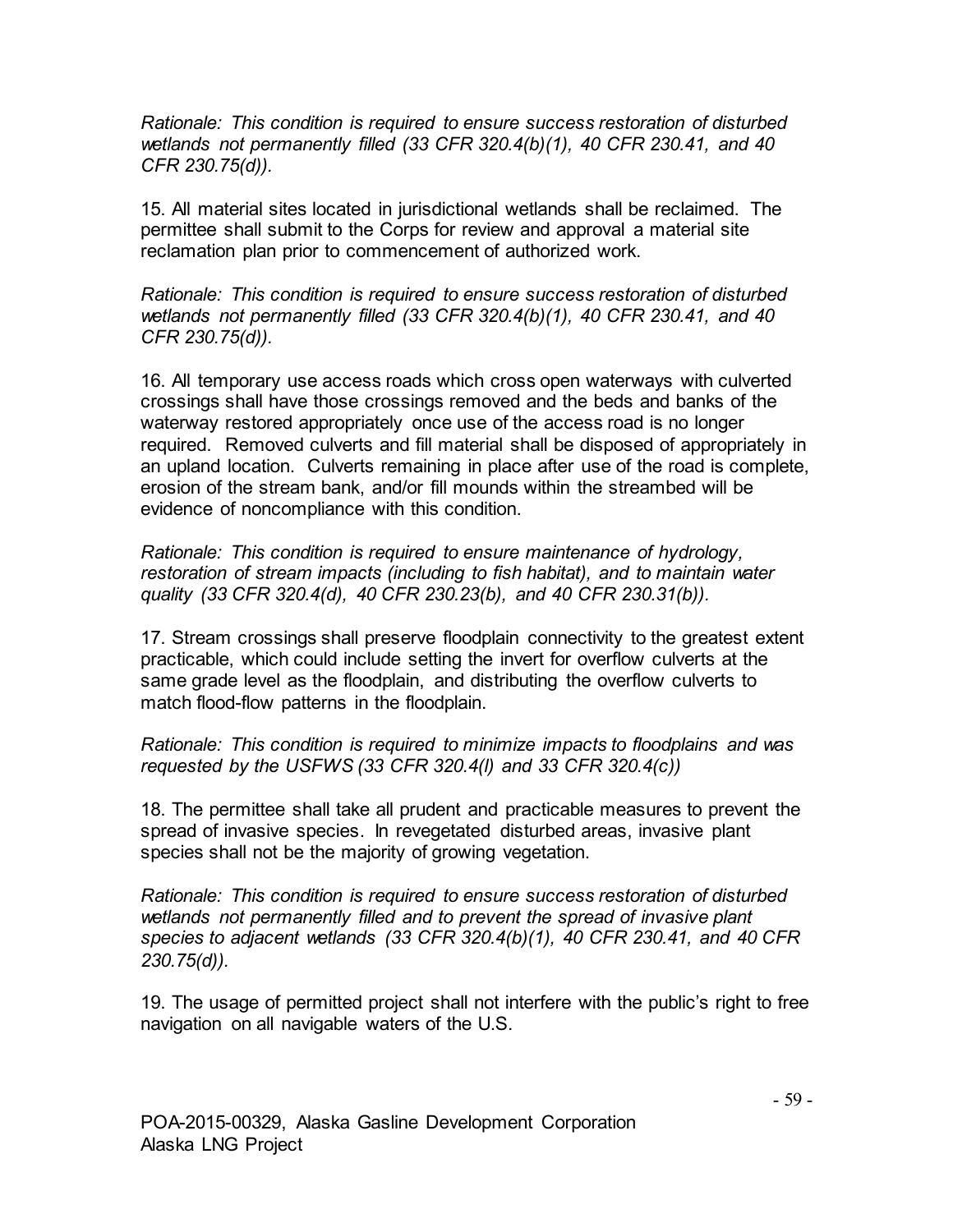*Rationale: Protection of navigation and the general public's right of navigation on the water surface is a primary concern of the federal government. This condition is required by regulation (33 CFR 320.4(o)(3)).*

20. You shall install and maintain, at your expense, any safety lights and signals prescribed by the U.S. Coast Guard (USCG), through regulations or otherwise, on your authorized facilities. The USCG may be reached at the following address and telephone number: Commander (oan), 17<sup>th</sup> Coast Guard District, P.O. Box 25517, Juneau, Alaska 99802; (907) 463-2272.

## *Rationale: The facility must be lighted to prevent navigation hazards and this condition is required by regulation (33 CFR 320.4(o)(3)).*

21. The permittee understands and agrees that, if future operations by the U.S. require the removal, relocation, or other alteration, of the structure or work herein authorized, or if, in the opinion of the Secretary of the Army or his authorized representative, said structure or work shall cause unreasonable obstruction to the free navigation of the navigable waters, the permittee will be required, upon due notice from the Corps of Engineers, to remove, relocate, or alter the structural work or obstructions caused thereby, without expense to the U.S. No claim shall be made against the U.S. on account of any such removal or alteration.

*Rationale: This condition is required by regulation to protect free navigation and the interests of the United States in existing or future federal projects (33 CFR 320.4(o)(3) and HQ memorandum).*

22. The National Oceanic and Atmospheric Administration, Office of Coast Survey, Marine Chart Division, National Ocean Service (NOS) has been notified of this authorization. You must notify NOS and this office in writing, at least two weeks before you begin and upon completion of the construction of the mainline pipeline's Cook Inlet crossing authorized by this permit. Your notification of completion must include a drawing which certifies the location and configuration of the completed crossing. Notifications to NOS will be sent to the following address: Nautical Data Branch, Attn: Mr. John Whiddon, N/CS261 Room 7220, 1315 East-West Highway, Silver Spring, Maryland 20910.

#### *Rationale: This condition is required by regulation (33 CFR Appendix A(B)).*

23. Prior to initiating work in navigable waters of the U.S., the permittee shall provide coordinates (latitude and longitude), dates of work, and other pertinent information to the USCG and request that a Local Notice to Mariners be issued. No authorized work may commence in navigable waters until the Local Notice to Mariners has been issued, identifying the location and schedule for commencement of the work. This written request can be submitted by email or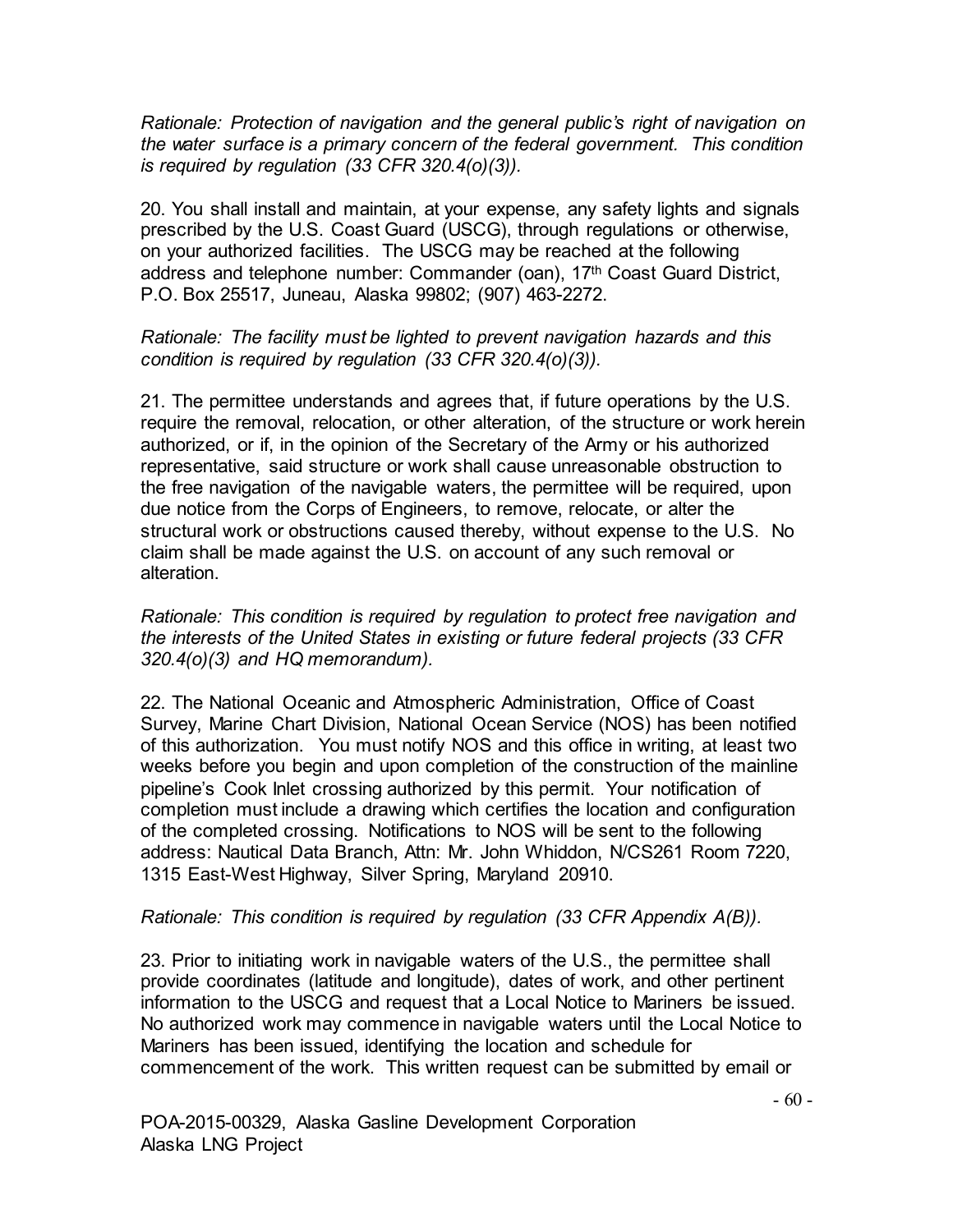letter to: Commander (DPW), Seventeenth Coast Guard District, P.O. Box 25517, Juneau, Alaska 99802-5517; (907) 463-2269, D17-PF-D17- LNM@uscg.mil.

*Rationale: This condition is necessary to avoid impacts to navigation (33 CFR 320.4(o)(3)).*

24. Prior to conducting any construction activities near military installations or air space, the permittee shall coordinate with the following points of contact in order to ensure construction activities will not interfere with U.S. military operations:

a. For construction activities between 64°05.17' N., 149°31.27' W., and 64°08.12' N., 148°31.55' W., the permittee shall contact the 11th Air Force's Airspace Management Team at ALASKAMILITARYAIRSPACE@us.af.mil;

b. For construction activities near restricted airspace operated by the U.S. Space Force, the permittee shall contact Ms. Martha Wilkinson at martha.wilkinson.1@us.af.mil; and

c. For construction activities near Clear Air Force Station airspace, the permittee shall contact Mr. Frank Pichler at Frank.Pichler.FFRDC@mda.mil.

*Rationale: This condition is required to satisfy the concerns outlined in the comment letter received from the Military Clearinghouse to prevent adverse impacts on Department of Defense operations.*

25. Within 10 days from the date of initiating work authorized by this permit, the permittee shall provide a written notification of the date of commencement of authorized work to the Corps. Separate notifications are required 10 days prior to the commencement of the following specific project components: West Dock modifications and Dock Head 4 construction, Cook Inlet mainline pipeline crossing, product loading facility dock construction, and Cook Inlet dredging. Notifications shall be sent via email to regpagemaster@usace.army.mil.

#### *Rationale: This special condition is necessary in order to efficiently plan compliance inspections and ensure compliance of the permitted project.*

26. Should any other agency require and/or approve changes to the work authorized or obligated by this permit, the permittee is advised that a modification to this permit may be required prior to initiation of those changes. It is the permittees's responsibility to request a modification of this permit. The Corps reserves the right to fully evaluate, amend, and approve or deny the request for modification of this permit.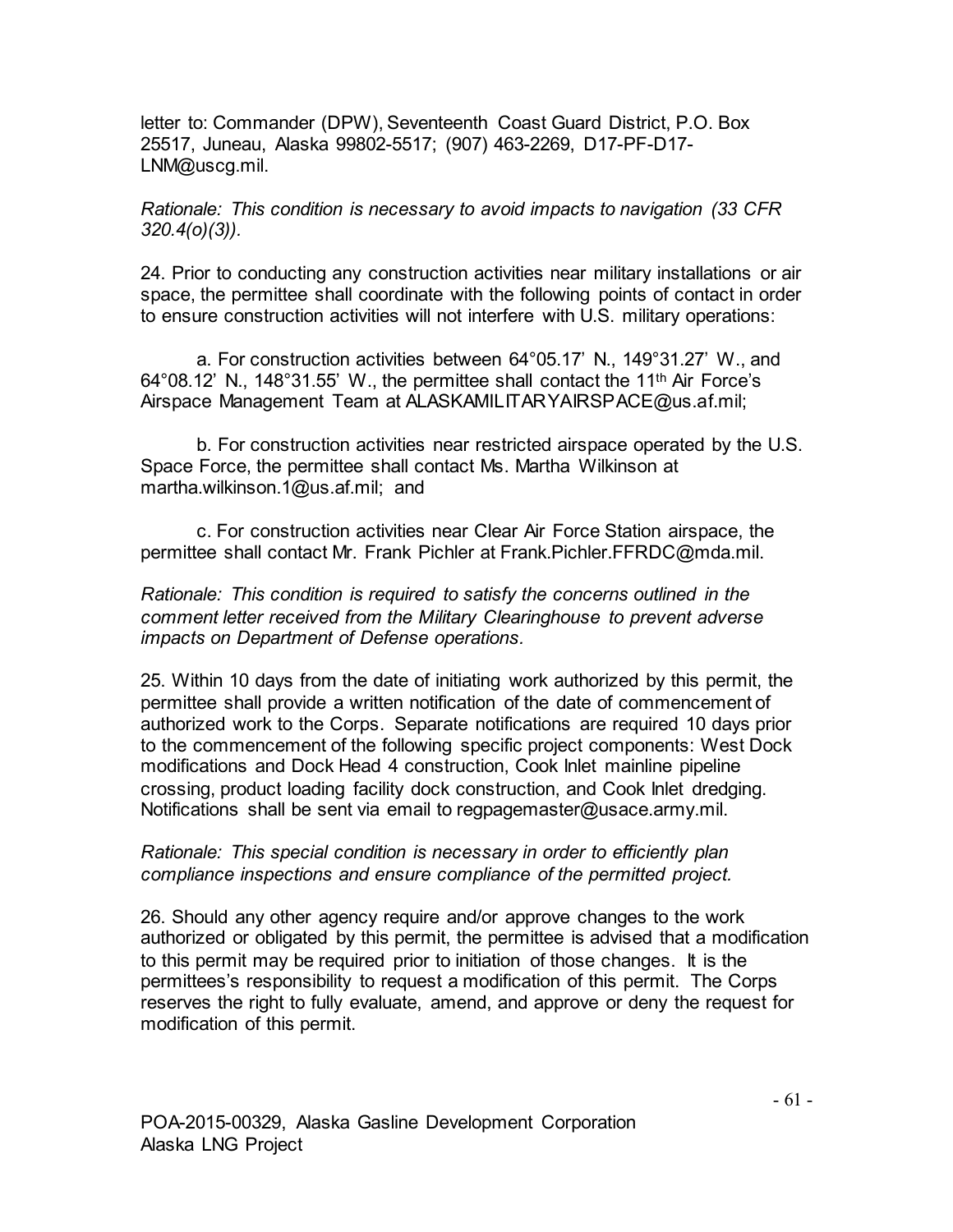*Rationale: This special condition is required to ensure compliance with the permit, and to minimize impacts to adjacent wetlands and other waters of the U.S. as a result of the permitted project (33 CFR 320.4(b) and 40 CFR 230.41).*

27. Prior to initiation of work authorized by this permit, the permittee shall implement the Compensatory Mitigation Plan (CMP), dated June 2, 2020, which is incorporated herein by reference. If conflicts occur between the mitigation plan and any permit conditions, the permit conditions shall prevail. Completion of mitigation may be phased with project construction phases (e.g., phased to be completed before or concurrent with each ecoregion).

a. Northern Ecoregion: Prior to construction in the Northern ecoregion, the permittee shall submit, for Corps' review and approval, specific permittee responsible or 3rd Party mitigation to appropriately and sufficiently offset the project's 142.17 debits in this ecoregion.

b. Interior Ecoregion: Prior to construction in the Interior ecoregion, the permittee shall submit, for Corps' review and approval, specific permittee responsible or 3rd Party mitigation to appropriately and sufficiently offset the required 104.17 acres of impacts to waters of the U.S., including wetlands requiring mitigation in this ecoregion. Should the permittee intend to purchase available 3rd Party Mitigation bank or ILF credits, all components must be approved by the Corps, including the debit/credit calculations, credit types (HGM or Cowardin), etc. Receipt of credit purchase must be received by the Corps prior to commencement of construction activities. The Permittee must email the signed credit transaction to mitigationmanager@usace.army.mil and to regpagemaster@usace.army.mil upon completion of the credit transaction.

c. Southcentral Ecoregion: Prior to construction in the Interior ecoregion, the permittee shall submit, for Corps' review and approval, specific permittee responsible or 3rd Party mitigation to appropriately and sufficiently offset the required 77.16 acres of impacts to waters of the U.S., including wetlands requiring mitigation in this ecoregion. Should the permittee intend to purchase available 3rd Party Mitigation bank or ILF credits, all components must be approved by the Corps, including the debit/credit calculations, credit types (HGM or Cowardin), etc. Receipt of credit purchase must be received by the Corps prior to commencement of construction activities. The Permittee must email the signed credit transaction to mitigationmanager@usace.army.mil and to regpagemaster@usace.army.mil upon completion of the credit transaction.

*Rationale: This condition is required to offset the project's authorized unavoidable impacts to waters of the U.S., including wetlands and to comply with the 404(b)(1) Guidelines and 33 CFR 320.4(r).*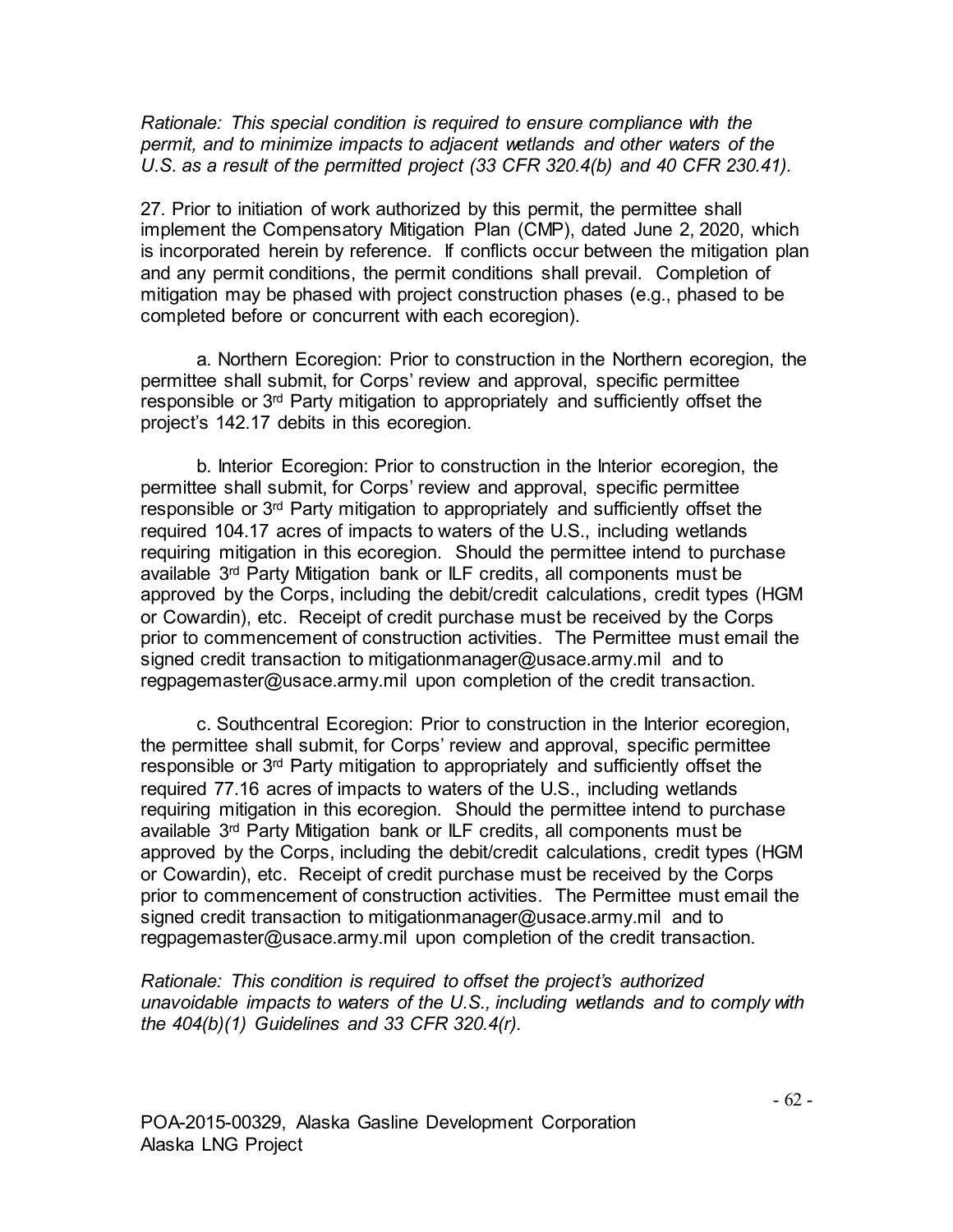28. The permittee shall provide the Corps with copies of all completed wetland delineations and the final wetland delineation report, including all information as required by the FERC (FEIS, Appendix X, Recommendation Numbers 38 and 39). If wetland delineations completed prior to project construction in any part of the project footprint reveal that project impacts would differ from what is authorized, the permittee shall contact the Corps to determine any required DA permit modifications.

*Rationale: This condition is required to prevent adverse impacts to wetlands and other waters of the U.S. outside of the permitted project area (33 CFR 320.4(b) and (d), 40 CFR 230.21(b), and 40 CFR 230.73(c)).*

29. The permittee shall provide the Corps with completed additional analysis of where proposed Mode 4 construction could be substituted with Mode 1, 2, or 3 construction prior to commencement of authorized work, in accordance with FERC Staff's Recommendation Number 19. The permittee shall specifically identify to the Corps their analysis of ice road/pad construction practicability for the construction spread identified as 3-E (mainline pipeline mile points 473.80 – 489.40). Changes in project impacts to waters of the U.S., including wetlands, may require modification of the authorized work and required compensatory mitigation.

*Rationale: This condition is required to ensure compliance with the 404(b)(1) Guidelines, and accurate requirements for compensatory mitigation.* 

## **6.0 EVALUATION OF THE DISCHARGE OF DREDGE AND FILL MATERIAL IN ACCORDANCE WITH 404(B)(1) GUIDELINES (40 CFR Section 230, Subparts B through F)**

# **6.1 SUBPART B- Compliance with the Guidelines and SUBPART C-Potential Impacts on Physical and Chemical Characteristics of the Aquatic**

**Ecosystem:** Findings of significant degradation related to the proposed discharge shall be based upon appropriate factual determinations, evaluation and tests required by subparts B and G, after consideration of subparts C through F, with special emphasis on the persistence and permanence of the effects outlined in those subparts (40 CFR 230.10(c)).

The determinations of potential short or long-term effects of proposed discharges of dredged or fill material on the physical, chemical, and biological components of the aquatic environment shall include the following:

## 6.1.1. Physical Substrate Determinations [40 CFR 230.11(a)] and Substrate [40 CFR 230.20]: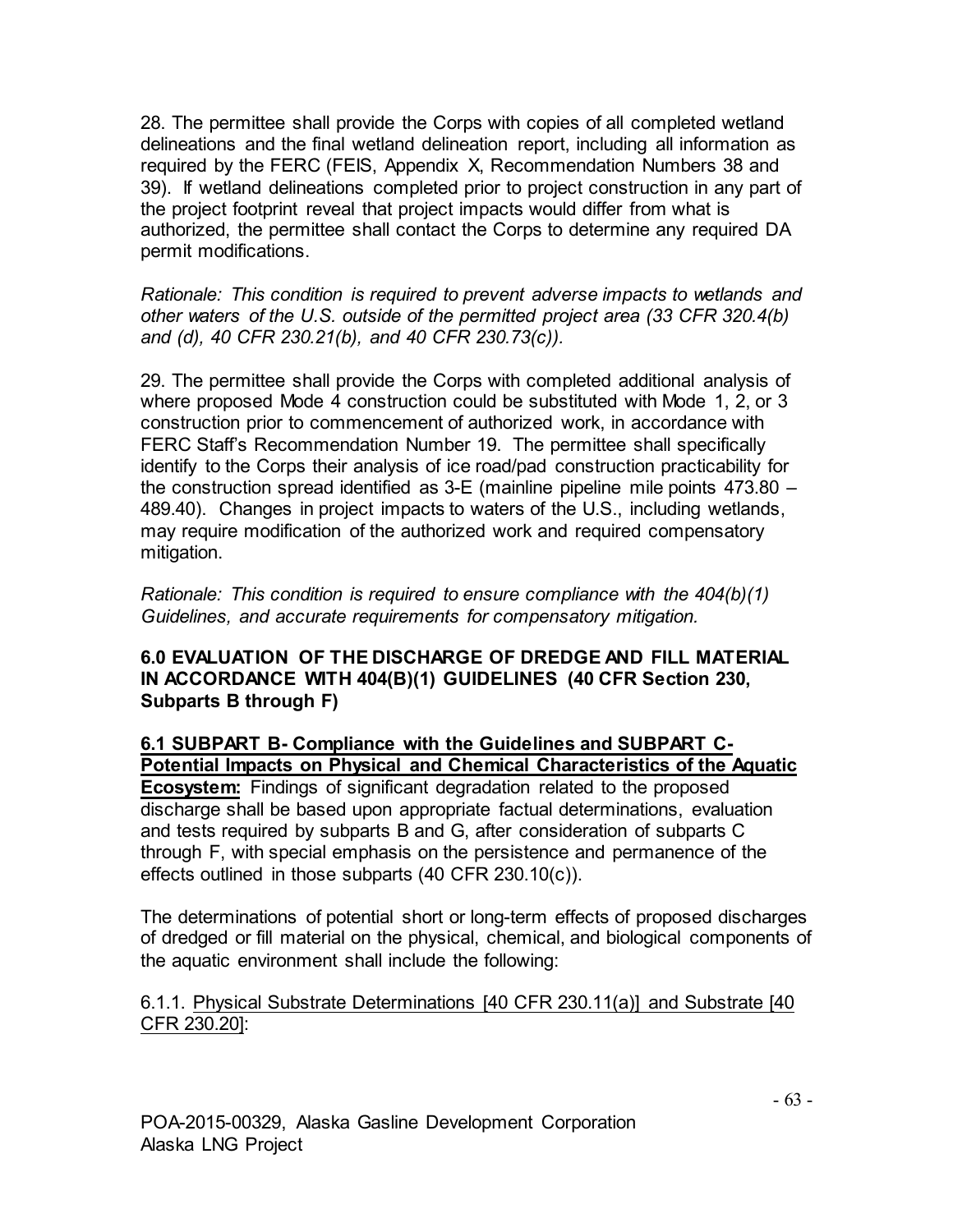References: Soils and sediments, including permafrost, are discussed in the FEIS Section 4.2. Marine substrates are discussed in FEIS Section 4.3.3.

The proposed project would have direct impacts on physical substrates in marine waters, open fresh waters, and wetlands. In all cases, direct impacts would include both permanent and temporary removal and replacement of native substrates, as well as smothering of native substrates. Recontouring of native substrates would also occur. In marine waters, direct disturbance of substrates would cause a temporary and localized increase in suspended sediment concentration that would likely return to background levels within hours. For open freshwaters, specifically waterway crossings, indirect impacts could include increased sedimentation and turbidity downstream of the crossing during wet ditch construction. Dry ditch and/or frozen cut methodology may result it in movement of stream bottom sediment during spring breakup and flood events. In wetlands, indirect impacts from permanent smothering or replacement of native substrates could include changes in wetland hydrology and water retention. In permafrost supported wetlands, indirect impacts could include warming of the substrates, leading to permafrost thaw in, and adjacent to, the project area. Direct and indirect impacts to wetlands is discussed in Section 6.4.2 of this document. All physical substrates located in waters of the U.S., including wetlands, and adjacent to proposed fill which would be traversed by vehicles would be subject to the deposition of fugitive dusts, as an indirect impact, as well.

The applicant would follow all avoidance and minimization measures outlined in Section 5.1 of this document. The applicant has also agreed to FERC Recommendation Numbers 38, 39, and 55 (FEIS Appendix X) which would minimize impacts to this factor. Impacts would also be minimized by FERC's recommendations, specifically numbers 19, 23, and 40 (FEIS Section 5.2).

In addition, the special conditions listed in Section 5.3 of this document would be made a part of the permit and lessen impacts to physical substrates. Compensatory mitigation would also be required to offset the permanent loss of the functions and values, including those provided by the physical substrates, of the impacted waters of the U.S., including wetlands. In consideration of all avoidance, minimization, and special conditions, the proposed project would comply with this factor of the Guidelines.

6.1.2 Water Quality, Circulation, Fluctuation and Salinity Determinations [40 CFR 230.11(b), Water [40 CFR 230.22], Current Patterns and Water Circulation [40 CFR 230.23], Normal Water Fluctuations [40 CFR 230.24], and Salinity Gradients [40 CFR 230.25]:

References: Water quality is discussed in the FEIS Sections 4.3.1 (groundwater), 4.3.2 (freshwater), and 4.3.3 (marine water).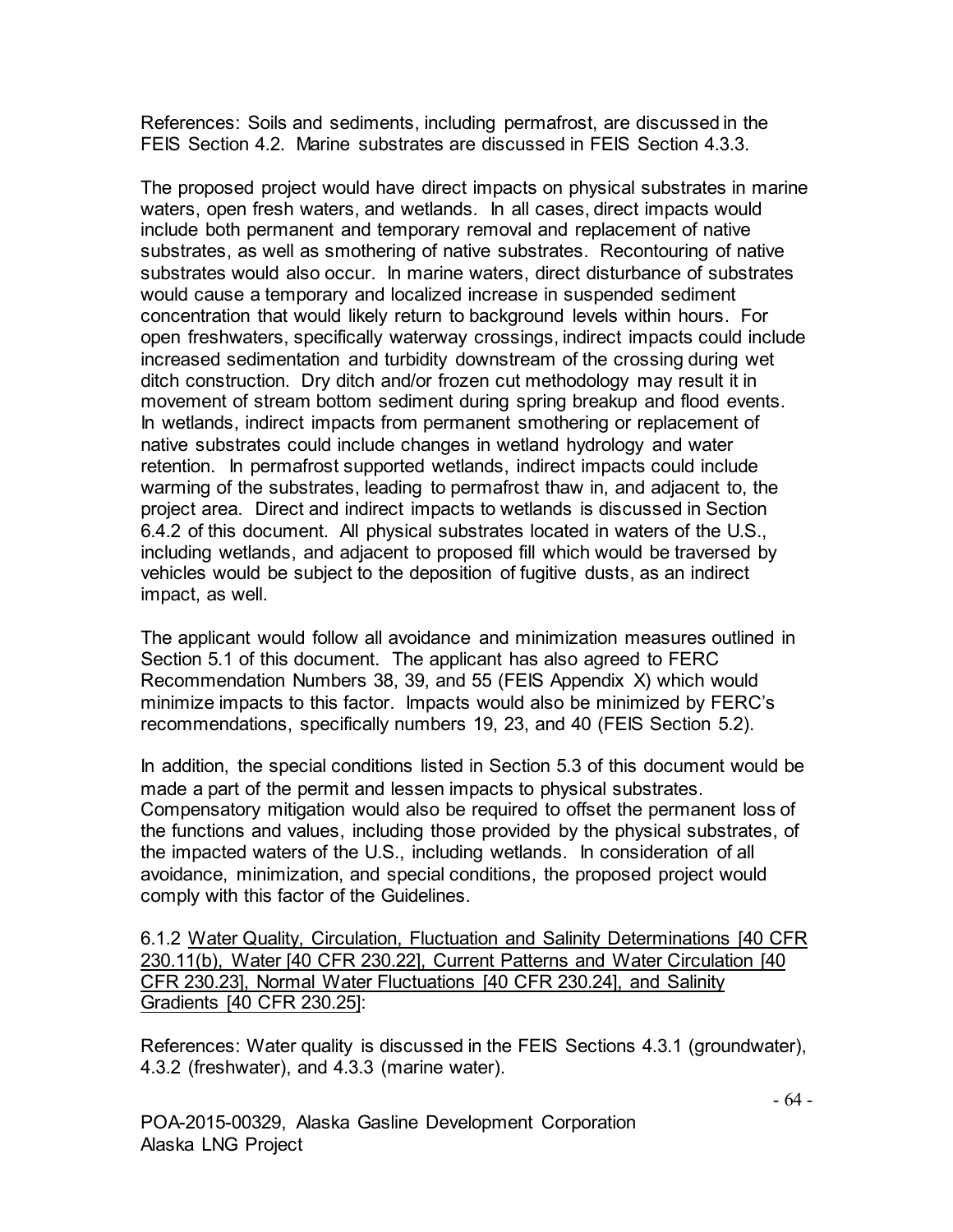The Corps cannot issue a permit without the project first obtaining CWA Section 401 Water Quality Certifications (WQC) for the proposed project, or a waiver of such certifications. The ADEC issued a WQC for the proposed project on June 19, 2020. The EPA issued a WQC for the proposed project on June 22, 2020. The issued WQCs would be incorporated into the DA permit, and the stipulations of the WQCs would help to avoid and minimize impacts to water quality. Further, any crossings of anadromous and resident fish streams would require a fish habitat permit from the ADF&G, which would also carry stipulations to minimize impacts to water quality and flow.

In marine waters, proposed fills which would extend the shoreline seaward could have localized impacts to currents in the vicinity of the fill, but these wouldn't be anticipated to have a measurable impact to overall current patterns nor water circulation. Specifically, the extension of the West Dock Causeway has the greatest likelihood of impacting currents, as well of salinity gradients; however, this extension would primarily involve widening the existing causeway and would not further obstruct water flow. Proposed fills within open freshwater bodies would be expected to have similar localized, minor impacts to currents.

Crossings of waterways by either access roads or mainline pipeline construction, would not be anticipated to have any permanent impacts to water fluctuation or flow, as the crossings would be required to maintain flow. During construction, however, flow may be diverted and temporarily impact water fluctuations. Temporary use access roads would be required to have all stream crossings removed and the waterway restored to preconstruction conditions. Stream crossings and marine facilities would not restrict flow nor increase flow of fresh or salt water and would not be anticipated to result in any impacts to salinity gradients.

The applicant would follow all avoidance and minimization measures outlined in Section 5.1 of this document. Impacts would also be minimized by FERC's recommendations, specifically numbers 17, 19, 23, and 40 (FEIS Section 5.2).

In addition, the special conditions listed in Section 5.3 of this document would be made a part of the permit and lessen impacts to water quality, etc. Compensatory mitigation would also be required to offset the permanent impacts of functions and services, including those provided by these factors, of certain impacted waters of the U.S., including wetlands. In consideration of all avoidance, minimization, and special conditions, the proposed project would comply with this factor of the Guidelines.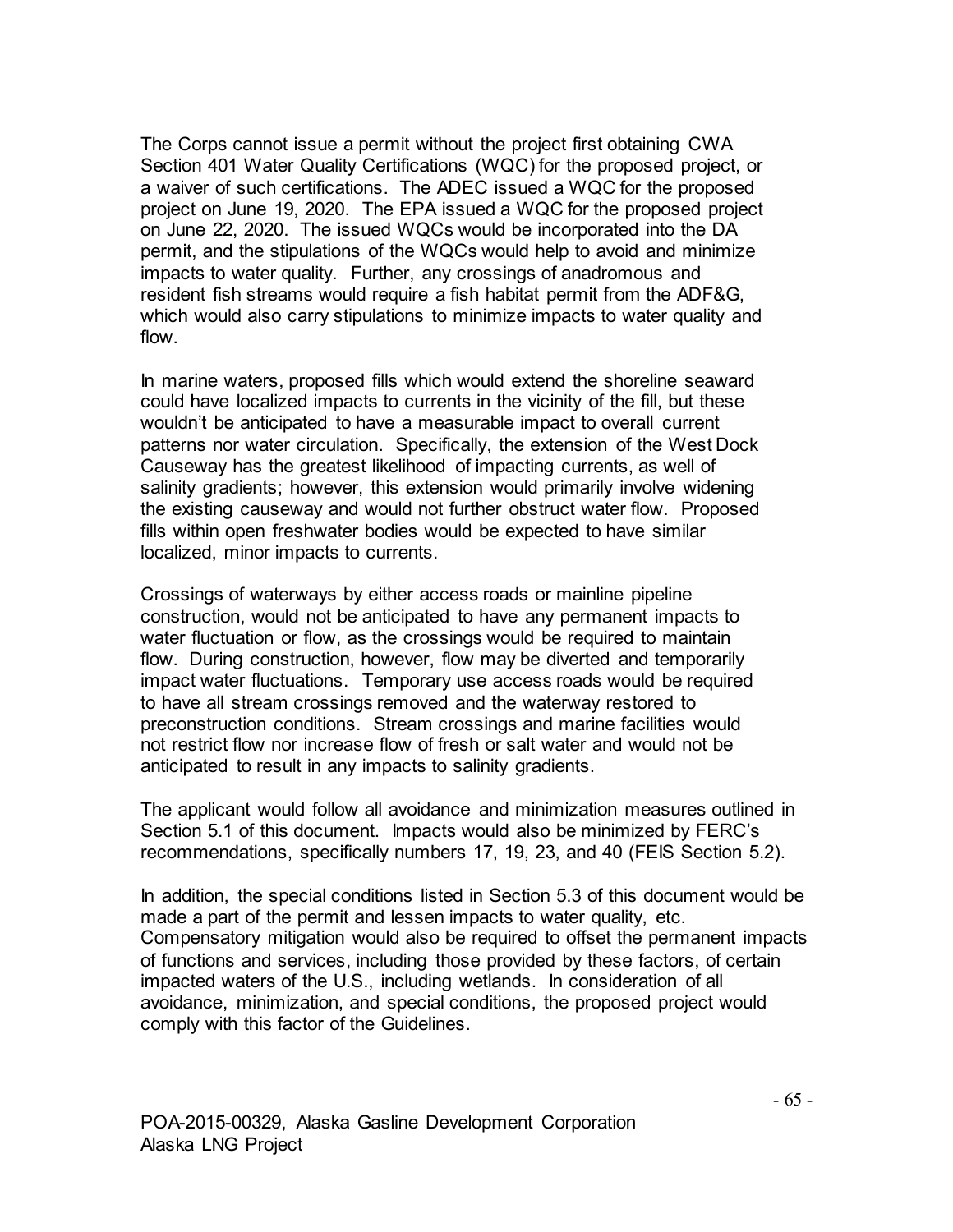#### 6.1.3 Suspended Particulate/Turbidity Determinations [40 CFR 230.11(c)] and Suspended Particulates/Turbidity [40 CFR 230.21]:

References: Suspended sediments and turbidity are discussed in the FEIS Sections 4.3.2 (freshwater), and 4.3.3 (marine water).

Proposed project construction activities which would temporarily increase suspended particulates and increase turbidity directly within waters of the U.S., including wetlands, includes the discharges of fill for waterbody crossings, mechanized land clearing, access road construction, work and building pad construction, etc., as well as temporary stockpiling of material for trench construction, screeding, and the disposal of dredged material in marine waters.

For all project components which would result in increased turbidity, impacts would be no more than minimal and temporary either in marine or freshwaters of the U.S., including wetlands. Shortly after completion of construction, turbidity levels would be anticipated to return to preconstruction levels.

The applicant would follow all avoidance and minimization measures outlined in Section 5.1 of this document. Impacts would also be minimized by FERC's recommendations, specifically numbers 19, 23, and 40 (FEIS Section 5.2).

In addition, the special conditions listed in Section 5.3 of this document would be made a part of the permit and lessen impacts caused by suspended particulates and turbidity. Compensatory mitigation would also be required to offset the permanent impacts of the functions and services of certain impacted waters of the U.S., including wetlands. In consideration of all avoidance, minimization, and special conditions, the proposed project would comply with this factor of the Guidelines.

6.1.4 Contaminant Determinations [40 CFR 230.11(d)]: Note: The information presented below satisfies the requirements of 40 CFR 230, Subpart G (40 CFR 230.60 and 230.61).

References: Contaminants within substrate to be screeded, dredged, and the disposal area are discussed in the FEIS Sections 4.2.6, 4.3.3.3 and 4.7.2.3. Potential to discover contaminants during construction is discussed in FEIS Section 4.9.6.3.

6.1.4.1 The following information has been considered in evaluating the biological availability of possible contaminants in dredged or fill material for all alternatives: (checked boxes apply)

 $\boxtimes$  Physical characteristics (receiving waters, bottom sediments, slurry constituents).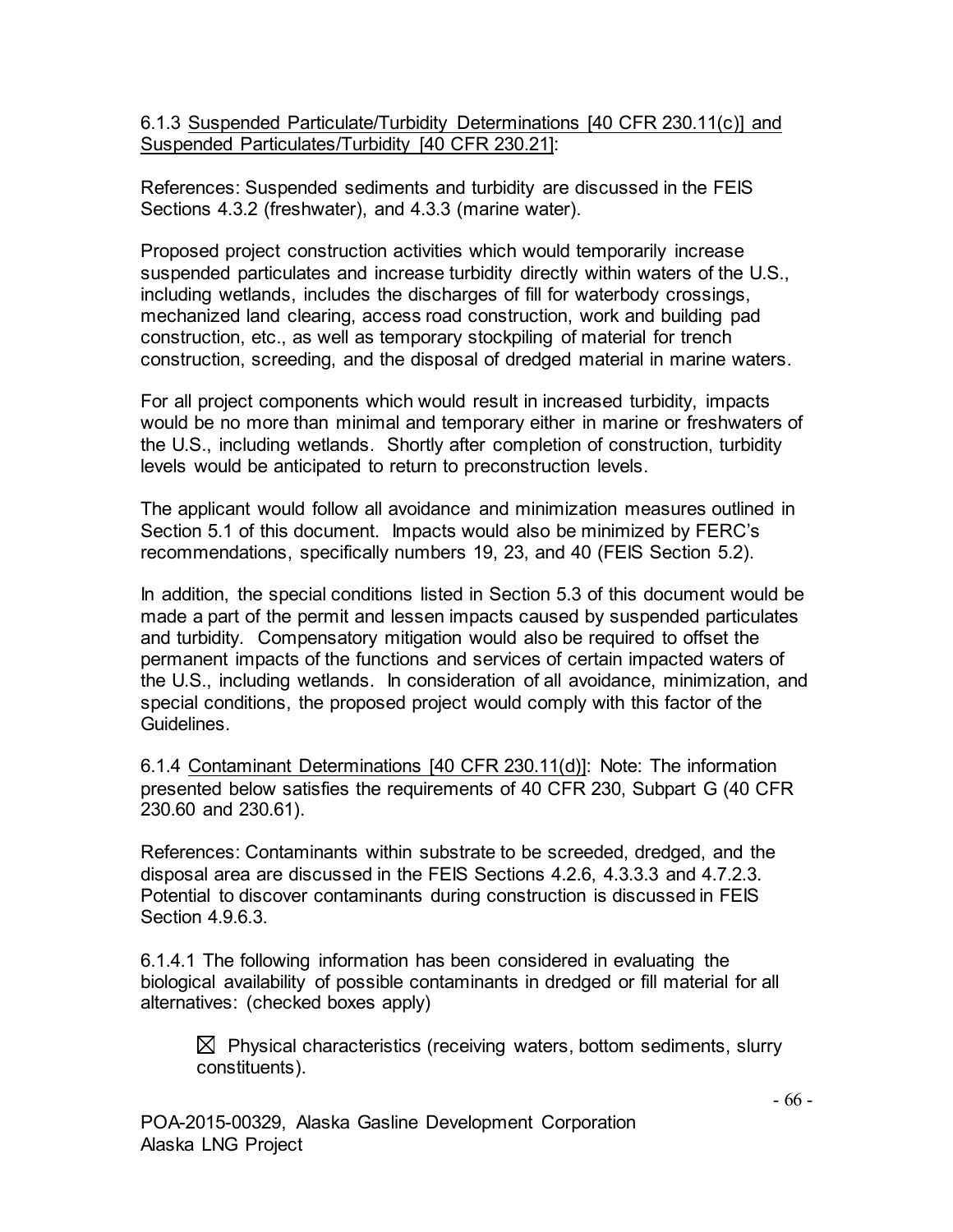$\Box$  Hydrograph in relation to known or anticipated sources of contaminants.

 $\boxtimes$  Results from previous testing of the material or similar material in the vicinity of the project.

 $\Box$  Known, significant, sources of persistent pesticides from land runoff or percolation.

 $\Box$  Spill records for petroleum products or designated (§311 of CWA) hazardous substances.

 $\Box$  Other public records of significant introduction of contaminants from industry, municipalities or other sources.

 $\Box$  Known existence of substantial material deposits of substances which could be released in harmful quantities to the aquatic environment by man-induced discharge activities.

6.1.4.2 An evaluation of the information above indicates that there is reason to believe the proposed dredged or fill material is not a carrier of contaminants, or that levels of contaminants are substantively similar at extraction and disposal sites. The material meets the testing exclusion criteria**.**

 $\boxtimes$  Yes  $\qquad \Box$  No  $\Box$  Unknown

6.1.4.3 Is the discharge site adjacent to the extraction site and subject to the same sources of contaminants, or are the materials at the two sites substantially similar?

 $\boxtimes$  Yes  $\Box$  No  $\Box$  Unknown

6.1.4.4 If there is a high probability that the material proposed for discharge is a carrier of contaminants are there constraints available that are acceptable to the permitting authority, and the Regional Administrator, to reduce potential contamination to acceptable levels at the disposal site?

This question is not applicable. There is not a high probability that the material proposed for discharge is a carrier of contaminants.

The applicant performed sampling and analysis of the proposed dredge area near the liquefaction facility and submitted the "Nikiski Capital Dredge Material and Characterization Sampling and Analysis Plan (SAP)," on September 21, 2017. The Corps determined on December 5, 2017, the proposed dredge location to be adequately characterized to meet the requirements of the Guidelines. Sediments were also tested in Prudhoe Bay, which found no evidence of contamination nor trace metals beyond background levels.

The applicant would follow all avoidance and minimization measures outlined in Section 5.1 of this document. Impacts would also be minimized by FERC's recommendations, specifically number 22 (FEIS Section 5.2).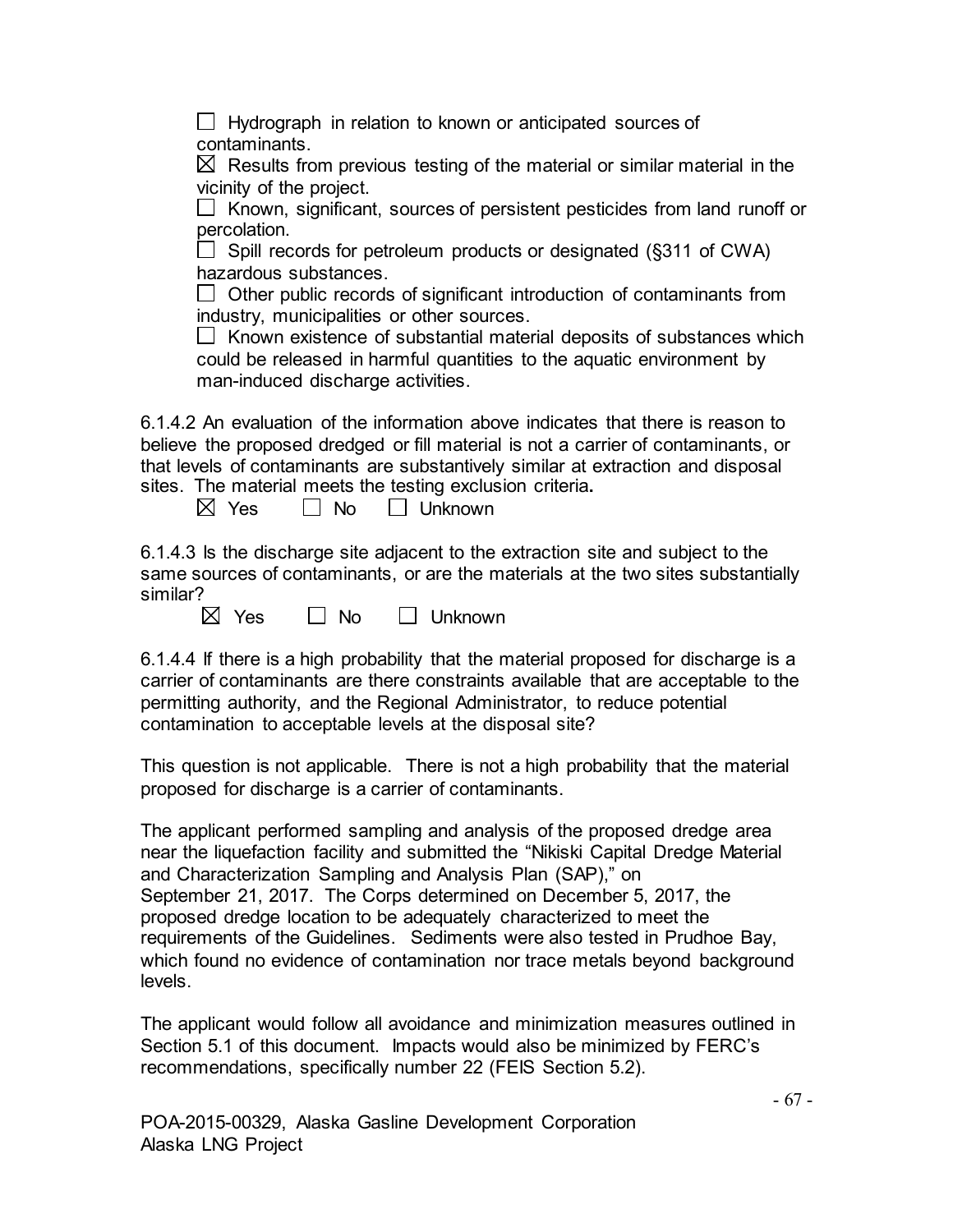In addition, the special conditions listed in Section 5.3 of this document would be made a part of the permit and lessen the probability of contamination occurring. Compensatory mitigation would also be required to offset the permanent impacts of the functions and services of certain impacted waters of the U.S., including wetlands. In consideration of all avoidance, minimization, and special conditions, the proposed project would comply with this factor of the Guidelines.

## 6.1.5 Aquatic Ecosystem and Organism Determinations [40 CFR 230.11(e)]:

For this factor, the determination of impacts should be "…on the structure and function of aquatic ecosystem and organisms. Consideration shall be given to the effect at the proposed disposal site of potential changes in substrate characteristics and elevation, water or substrate chemistry, nutrients, currents, circulation, fluctuation, and salinity, on the recolonization and existence of indigenous aquatic organisms or communities." Discussion of these considerations are found in Sections 6.1.6 (disposal sites), 6.1.1 (substrates), 6.1.2 (water quality, currents, circulation, fluctuation, and salinity), and 6.3.1, 6.3.2, 6.3.3 (aquatic organisms) of this document.

The proposed project would permanently impact 10,446 acres of aquatic ecosystem (waters of the U.S., including wetlands), replacing it with uplands, as well as temporarily impact 6,677 acres of aquatic ecosystem. The applicant would follow all avoidance and minimization measures outlined in Section 5.1 of this document. Impacts would also be minimized by FERC's recommendations. In addition, special conditions to ensure minimized impacts would be made a part of the permit. In consideration of all avoidance, minimization, and special conditions, including the specific discussions in the referenced parts of this document, the proposed project would comply with this factor of the Guidelines.

## 6.1.6 Proposed Disposal Site Determination [40 CFR 230.11(f)]:

References: An overview of the dredged material disposal site is discussed in Section 4.3.3.3 of the FEIS.

Two locations within Cook Inlet (DP1 and DP2) are proposed for the disposal of dredged material from the marine liquefaction facilities. The applicant provided sediment transport modeling for these areas, which is discussed in the above referenced section of the FEIS.

An evaluation of the appropriate factors below indicates that the disposal site and/or size of the mixing zone are acceptable.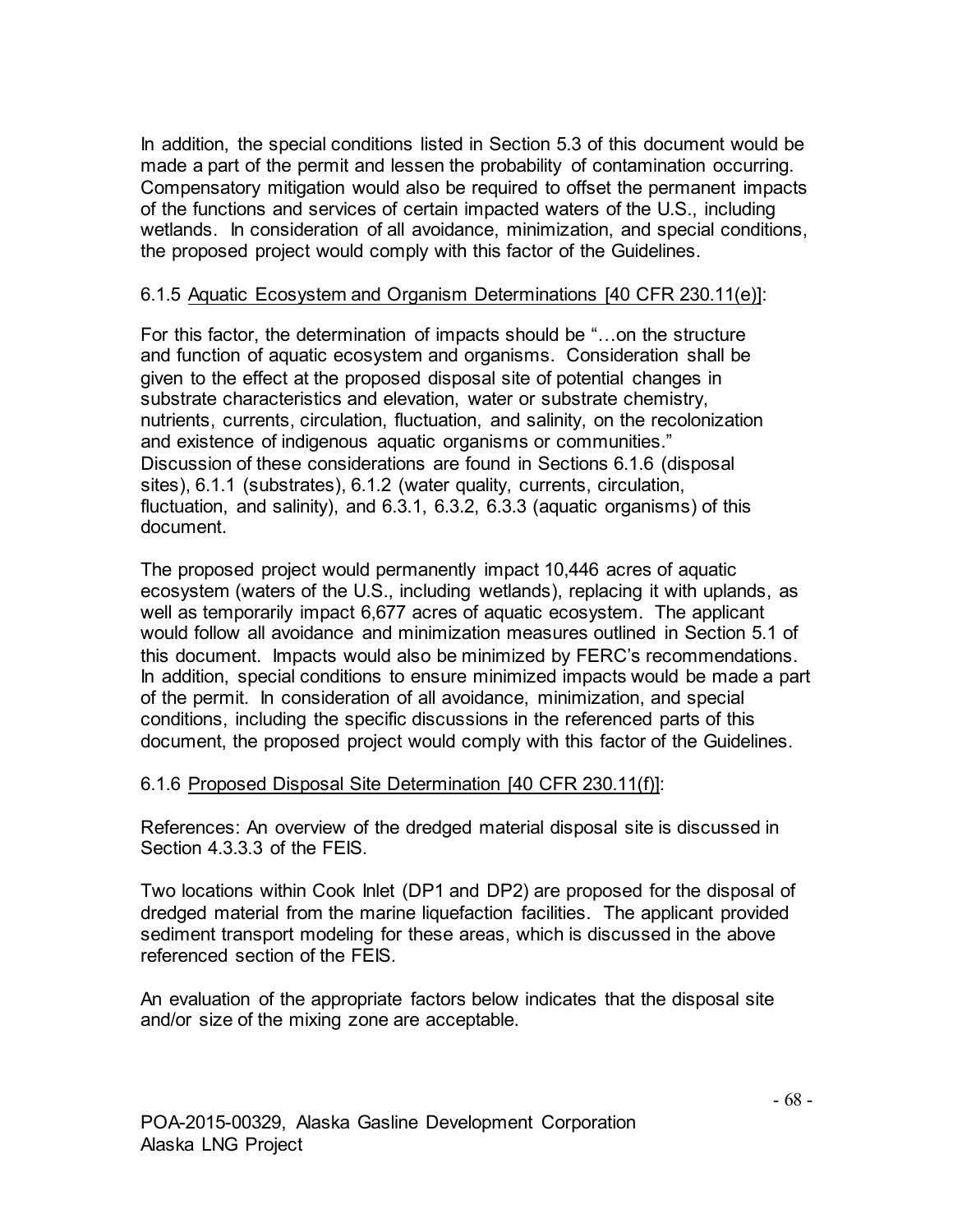$\boxtimes$  Depth of water - DP1 (preferred location) is an open-water site in state waters with water depths between -60 and -110 feet mean lower low water (MLLW). DP2 (alternative location) would be in deeper water, between -85 to -110 feet MLI W

 $\boxtimes$  Current velocity, direction, and variability - Modeling indicates that the strong tidal currents of Cook Inlet would naturally disperse the sediment from either proposed disposal site.

 $\boxtimes$  Degree of turbulence - Currents in Upper Cook Inlet are classified as reversing currents: as the flow changes to the opposite direction, it is briefly near zero velocity at each high and low tide. Upper Cook Inlet, therefore, experiences strong turbulence and vertical mixing during each tidal cycle, resulting in relatively uniform water properties throughout the water column. Strong tidal currents in Upper Cook Inlet can oppose wind-generated waves, making the waves steeper and more chaotic.

 $\boxtimes$  Water column stratification - Stratification attributable to causes such as obstructions, salinity or density profiles were not identified in the modeling the applicant performed.

 $\boxtimes$  Discharge vessel speed and direction - The initial dredging for the Marine Terminal MOF coffer cell would be disposed via two 5,000 cubic yard dump scows (the dump scows' effective capacity is 4,000 cubic yards). Dredging to -30 to -32 MLLW would be disposed via three 5,000-yd<sup>3</sup> dump scows or with pipeline disposal methods. Maintenance dredging would be disposed via two 5,000-yd3 dump scows.

 $\boxtimes$  Rate of discharge – Table 4.3.3-4 of the FEIS shows production rates (cubic yards/day) which would indicate disposal rates.

 $\boxtimes$  Dredged material characteristics - The dredged material is anticipated to be a heterogeneous mix of sandy silt and sand with hard-packed clay. Up to 800,000 cubic yards of dredged material would be discharged in the initial dredging effort, followed by two maintenance dredging operations in years three and seven of construction. Turbidity would exceed background levels after discharge for up to 100 minutes, as estimated by modeling.

 $\boxtimes$  Other factors affecting rates and patterns of mixing (natural sediment loads) -Cook Inlet is a naturally turbid marine water with measured turbidity ranging from 61 nephelometric turbidity units (NTU) to 983 NTU. The highest modeled NTU from dredging was 841 NTU, indicating that disposed dredged material may not result in increased turbidity.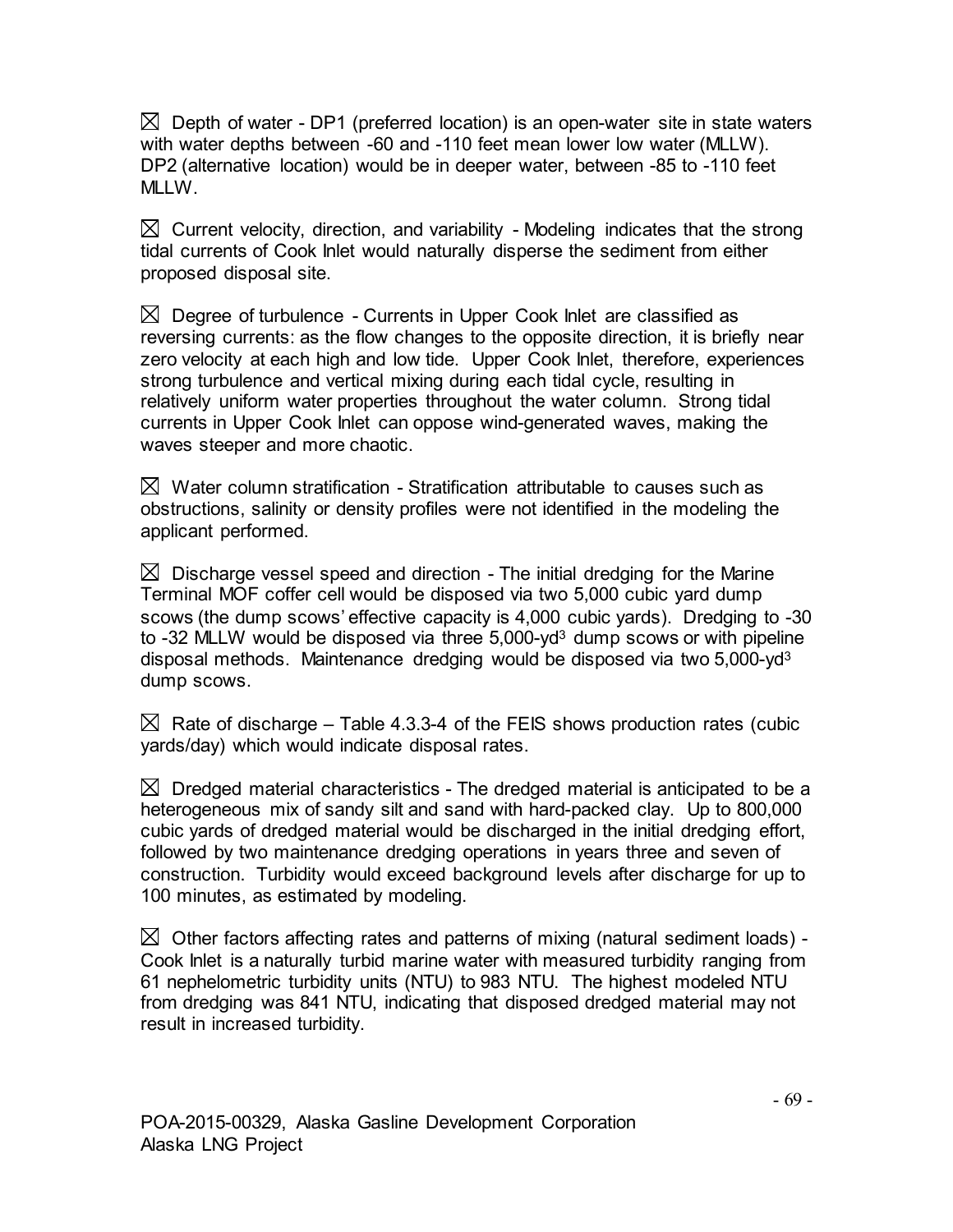The applicant would follow all avoidance and minimization measures outlined in Section 5.1 of this document. In consideration of all avoidance, minimization, and special conditions, the proposed project would comply with this factor of the **Guidelines** 

#### 6.1.7 Determination of Secondary Effects on the Aquatic Ecosystem [40 CFR 230.11(h)]:

References: Secondary impacts to the aquatic ecosystem are discussed in FEIS Sections 4.2.4 (soils and sediments), 4.3.2 (freshwater), 4.3.3 (marine waters), and 4.4.2 (wetlands).

The proposed project would permanently impact 10,446 acres and temporarily discharge fill material into 6,677 acres of waters of the U.S., including wetlands. Potential secondary impacts of the discharges would largely depend on where the discharges occur. In permafrost supported wetlands, secondary impacts could include permafrost thaw and fugitive dust deposition. Potential permafrost thaw and fugitive dust deposition are discussed at length in Sections 4.2.4 and 4.4.2 of the FEIS. In other wetlands, potential secondary impacts from the discharge of fill could include disruption of natural flow patterns, erosion and sedimentation into wetlands and open waters outside of the project area, and habitat fragmenting. Impacts to wetlands are discussed in Section 4.4.2 of the FEIS. In open waters, both fresh and marine, potential secondary impacts from the discharge of fill could include temporary increases in turbidity and sedimentation, as well as potential changes in currents. Impacts to open waters are discussed in Sections 4.3.2 and 4.3.3 of the FEIS. Secondary impacts that could occur in all types of waters of the U.S., including wetlands, includes the spread of invasive species, accidental spills or leaks of hazardous fluids from construction equipment, and the disturbance of the aquatic ecosystems outside of the proposed project footprint.

The applicant would follow all avoidance and minimization measures outlined in Section 5.1 of this document. Impacts would also be minimized by FERC's recommendations, specifically those aimed at reducing the environmental impact of the proposed project.

In addition, all special conditions regarding the discharge of fill material into waters of the U.S., including wetlands, would be made a part of the permit and minimize secondary impacts. Compensatory mitigation would also be required to offset the permanent impacts of the functions and services of certain impacted waters of the U.S., including wetlands. In consideration of all avoidance, minimization, and special conditions, the proposed project would comply with this factor of the Guidelines.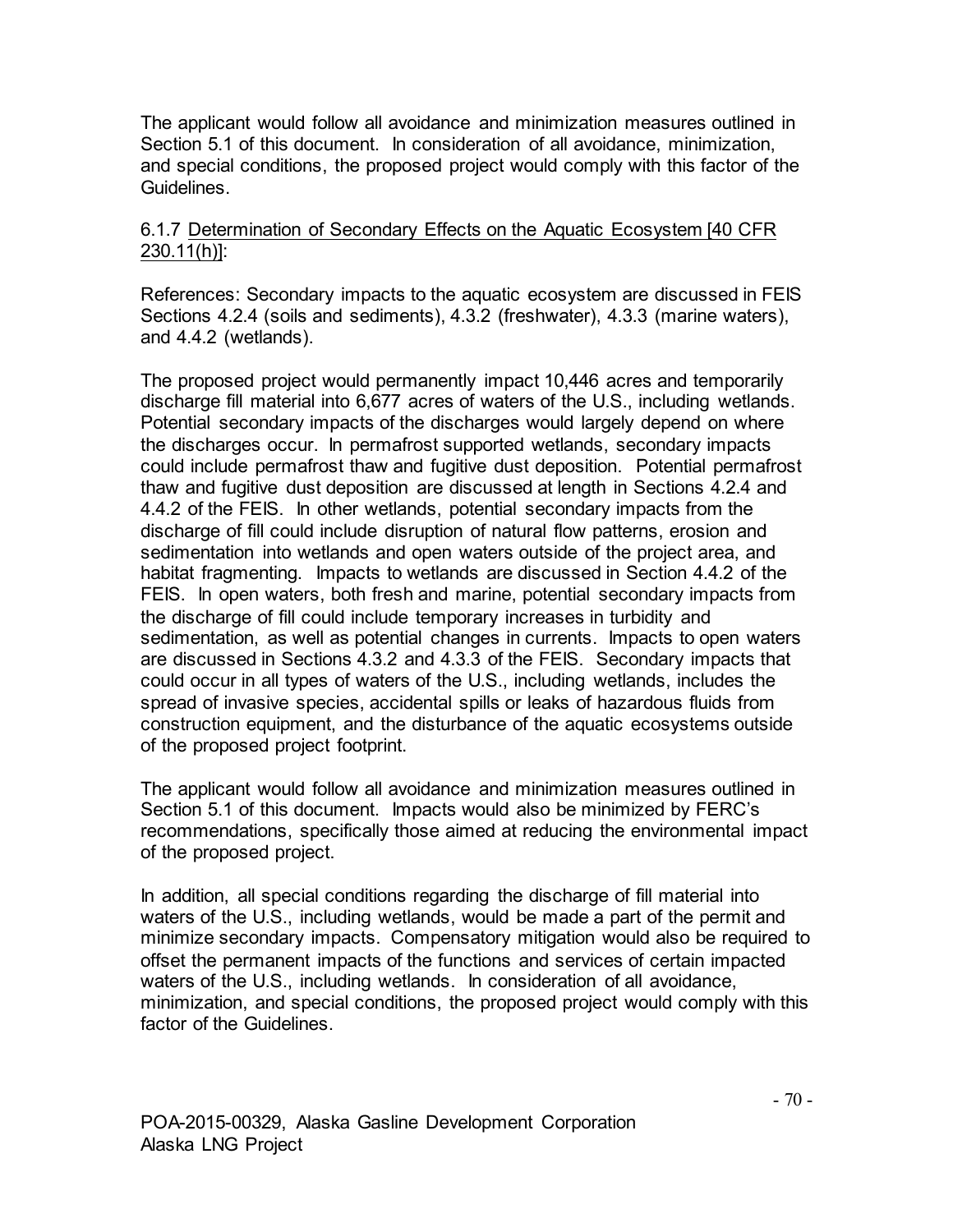6.1.8 Determination of Cumulative Effects on the Aquatic Ecosystem [40 CFR 230.11(g)]:

References: Cumulative impacts are discussed in FEIS Sections 4.19.4.3 and 4.19.4.4.

The proposed project's potential cumulative impacts, combined with other recent, current, or reasonably foreseeable actions, would include aquatic resource and marine impacts from oil and gas exploration and development, roads and railroads, community development, military infrastructure, scientific research, mining, and shipping. Section 4.19.3 and Appendix W of the FEIS list and describe actions that have been constructed, are currently being constructed, or are planned or proposed within the geographic scopes defined for the proposed project, and were considered in the cumulative impacts analysis of the FEIS.

Cumulative impacts on freshwater resources could result from the proposed project's waterbody crossings, the placement of fill for pads and access roads, and spills of fuel and hazardous materials. Proposed project components could result in cumulative temporary and permanent loss of vegetation and topsoil, increased erosion, alterations to stream flow and water level, increased turbidity and sedimentation, changes to water quality, and increased likelihood of the release of hazardous materials and fuel to surrounding waterbodies. These impacts are described in Section 4.19.4.3 of the FEIS in detail.

Future development at the in-state gas interconnections could result in wetland impacts to the extent that pipeline laterals and associated appurtenant facilities would be routed through or sited within wetlands. The locations of any such facilities are not known, so the extent of impacts cannot be fully assessed. A potential future lateral to Fairbanks from a point near the proposed project's proposed take-off, however, was analyzed in the FEIS for the Alaska Stand Alone Pipeline Project.

As has been discussed, permafrost thaw could occur within the same HUC12 watersheds as the proposed project, meaning that any such impacts would be cumulative to the proposed project's impacts, most notably loss of wetlands via fill placement for roads, and the temporary impacts of pipeline construction through wetlands. Cumulative impacts on wetlands are described in Section 4.19.4.4 of the FEIS in detail.

In addition to the existing shoreline and marine developments within the proposed project's defined geographic scopes for the cumulative impacts analysis, the FEIS identified other potential projects. However, many of these potential projects are oil and gas leasing projects, which have no specific development plans. Therefore, evaluating cumulative impacts is not possible, but additional shoreline development (structures and fills) would be expected.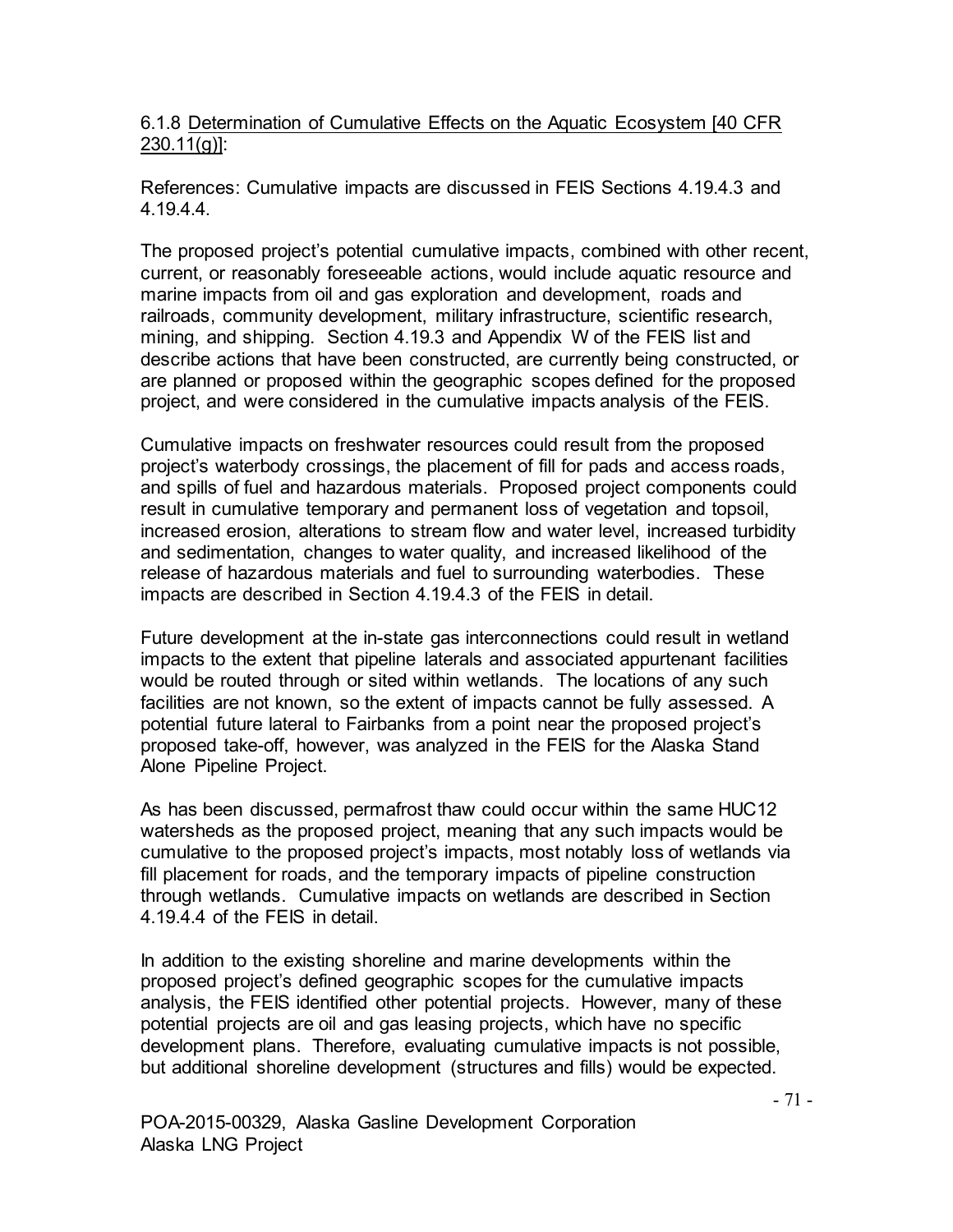Dredging operations for the proposed project could be cumulative to dredging operations performed by the Corps of Engineers in Cook Inlet. Both dredging operations would be in different locations with different disposal areas, so cumulative impacts would be limited, but there could be higher turbidity and sedimentation if the operations were to occur simultaneously. These impacts would be temporary, however.

Projects which would contribute cumulatively with the proposed project's impacts, would likely require a DA permit, as well. Therefore, these projects would also go through evaluation under Section 404 of the CWA, though may not require environmental impact statements, as the proposed project did. They would likely be subject to similar avoidance and minimization measures, special conditions, and, possibly, compensatory mitigation requirements. This, in consideration with the proposed project's avoidance and minimization measures outlined in Section 5.1 of this document, FERC's recommendations (specifically those aimed at reducing the environmental impact of the proposed project), and the special conditions in Section 5.3 of this document would minimize cumulative impacts. Compensatory mitigation would also be required to offset the permanent impacts of the functions and services of certain impacted waters of the U.S., including wetlands. In consideration of all avoidance, minimization, and special conditions, the proposed project would comply with this factor of the Guidelines.

#### 6.1.9 Findings of Compliance or Non-Compliance with the Restrictions on Discharge [40 CFR 230.12]:

| $\Box$ On the basis of these Guidelines (Subparts C through G), the proposed      |
|-----------------------------------------------------------------------------------|
| disposal site for discharge of dredged or fill material complies with the Section |
| $404(b)(1)$ Guidelines.                                                           |

 $\boxtimes$  On the basis of these Guidelines (Subparts C through G), the proposed disposal site for the discharge of dredged or fill material complies with the Section 404(b)(1) Guidelines with the inclusion of the appropriate and practicable discharge conditions to minimize pollution or adverse effects to the affected aquatic ecosystem. See Section 5.3 of this document for a list of Special Conditions.

| $\Box$ The proposed disposal site for discharge of dredged or fill material does not |  |  |  |  |
|--------------------------------------------------------------------------------------|--|--|--|--|
| comply with the Section 404(b)(1) Guidelines for the following reasons:              |  |  |  |  |

 $\Box$  There is a less damaging practicable alternative.

 $\Box$  The proposed discharge will result in significant degradation of the aquatic ecosystem.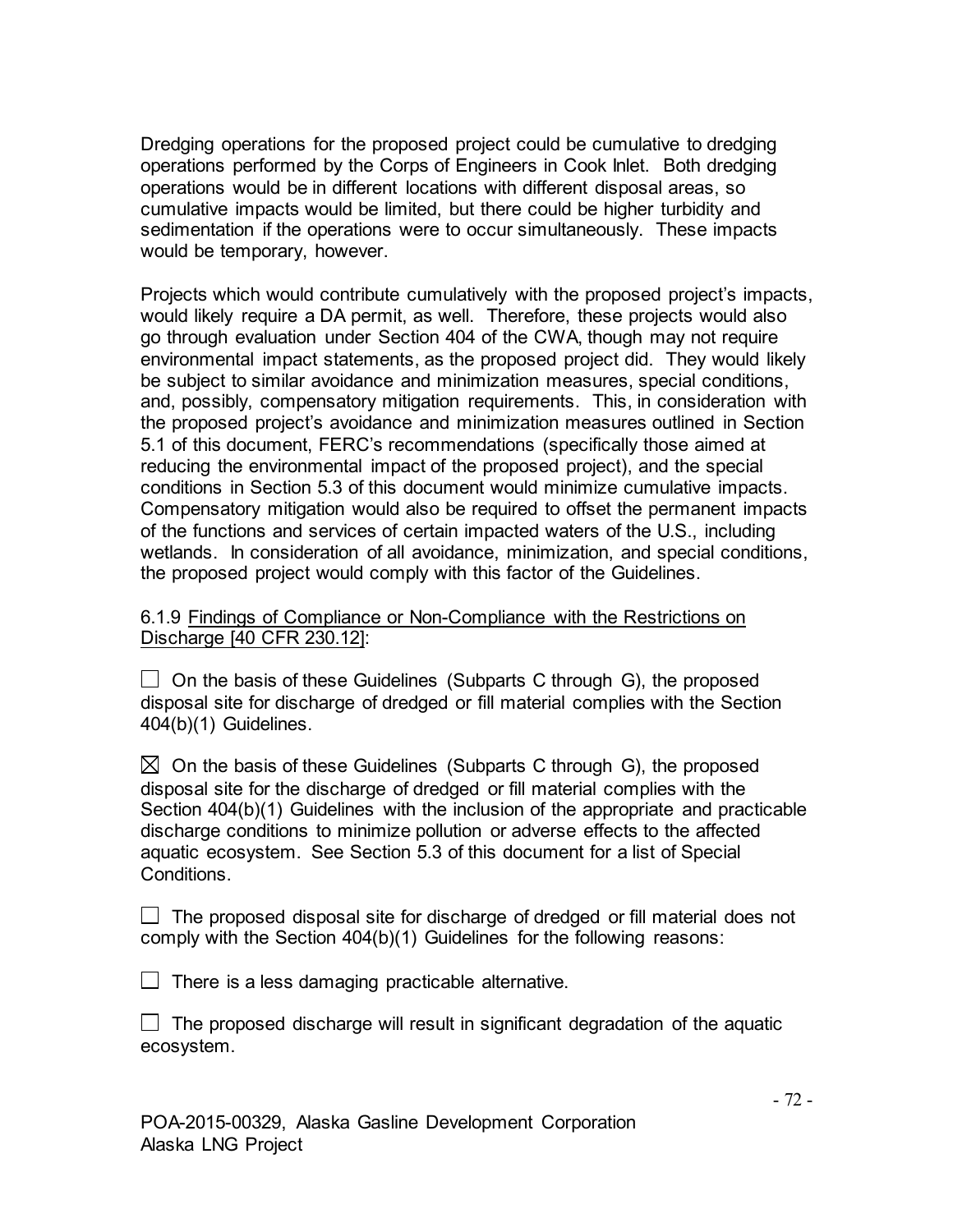$\Box$  The proposed discharge does not include all practicable and appropriate measures to minimize potential harm to the aquatic ecosystem.

 $\Box$  There does not exist sufficient information to make a reasonable judgment as to whether the proposed discharge will comply with these Guidelines

**6.2 SUBPART D - Potential Impacts on Biological Characteristics of the Aquatic Ecosystem:** The impacts described in this subpart were considered in making the factual determinations and the findings of compliance or non-compliance in Subpart B (see 6.1 above).) (40 CFR Section 230 Subpart D)

#### 6.2.1 Threatened and Endangered Species [40 CFR 230.30]:

References: Federally listed threatened and endangered species are discussed in Section 4.8.1 of the FEIS. The BA is provided in Appendix O of the FEIS. The Services' BOs are a part of the administrative record.

As the lead federal agency, FERC is responsible for making the determinations of effects the proposed project would have on species listed as threatened or endangered under the ESA. For any determination other than "no effect," FERC is responsible for conducting ESA Section 7 consultation with the USFWS and NMFS (the Services). Thirty-one (31) federally listed species, Distinct Population Segments (DPS), or Evolutionarily Significant Unit (ESU) species and one previous candidate species were identified as potentially occurring in the proposed project area. A full description of each federally listed species and impacts, avoidance, minimization, and mitigation measures for construction and operationrelated impacts is provided in the referenced BA.

FERC determined that proposed project construction and operation would have no effect on two species, would be not likely to adversely affect 23 species (DPSs or ESUs), and would be likely to adversely affect six (6) species (spectacled eider, polar bear, bearded seal, Cook Inlet beluga whale, humpback whale, and ringed seal). FERC also determined that the proposed project would be not likely to adversely affect designated critical habitat for five species and would be likely to adversely affect designated critical habitat for two species (polar bear and Cook Inlet beluga whale). A summary of the determinations for federally listed species and designated critical habitat is provided in Table 4.8.1-1 of the FEIS.

FERC initiated ESA Section 7 consultation with NMFS on June 28, 2019. Consultation with NMFS ended on June 3, 2020, by the issuance of their BO for the proposed project. In their BO, NMFS determined the proposed project is not likely to adversely affect seven (7) listed species (blue whale,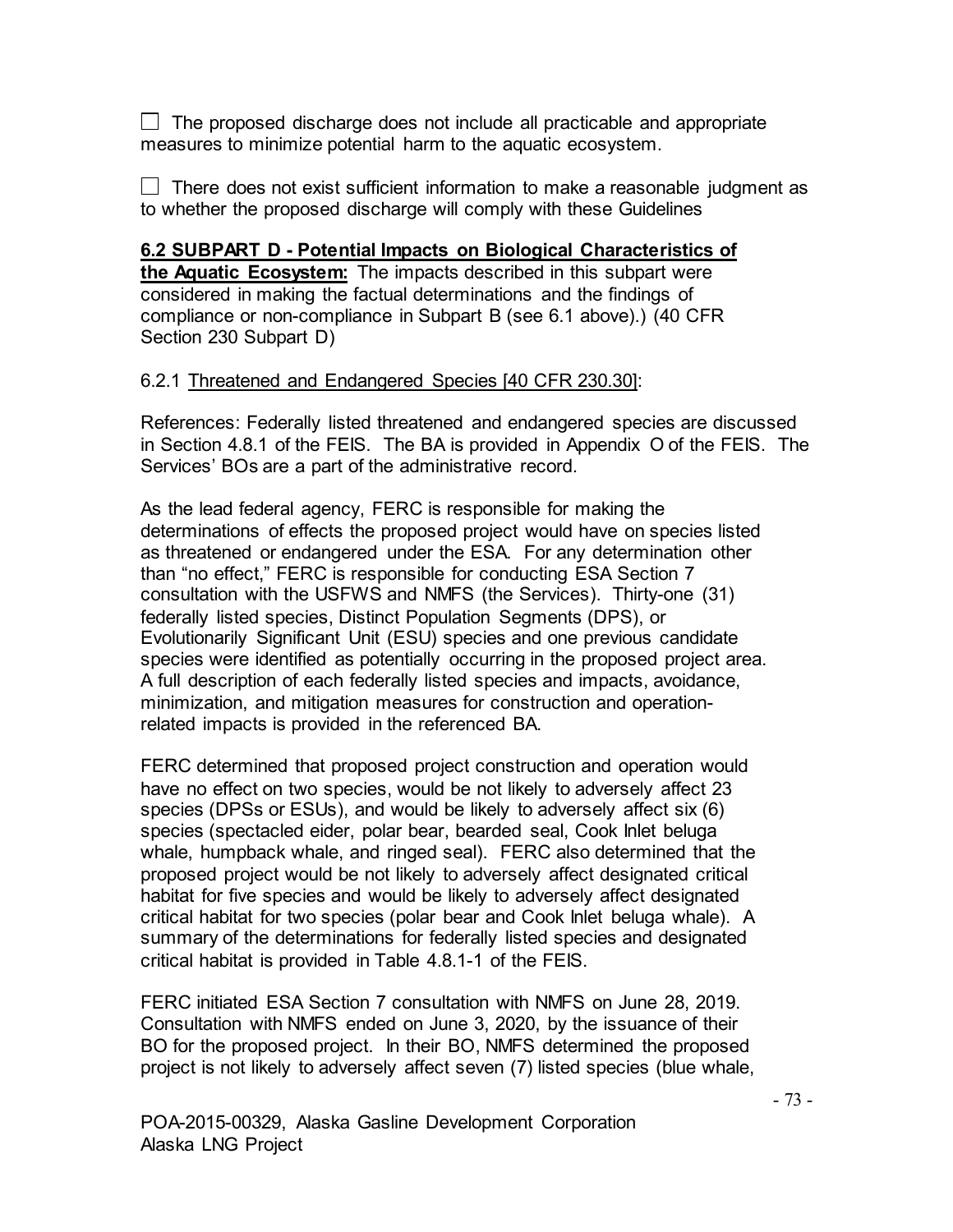North Pacific right whale, Western DPS Steller sea lion, Western North Pacific DPS gray whale, sei whale, Chinook salmon, and steelhead trout), and is likely to adversely affect eight (8) listed species (bowhead whale, fin whale, North Pacific DPS humpback whale, Mexico DPS humpback whale, sperm whale, Arctic subspecies ringed seal, Beringia DPS bearded seal, and Cook Inlet beluga whale). NMFS also determined that the proposed project would not be likely to destroy or adversely modify designated critical habitat for five (5) listed species (North Pacific right whale, Western DPS Steller sea lion, Cook Inlet beluga whale, Chinook salmon, and steelhead trout).

FERC initiated ESA Section 7 consultation with USFWS on July 11, 2019. Consultation with USFWS ended on June 17, 2020, by the issuance of their BO for their proposed project. In their BO, USFWS determined the proposed project is not likely to adversely affect three (3) listed species (Alaska-breeding Steller's eiders, short-tailed albatross, and northern sea otters), and is likely to adversely affect two (2) listed species (spectacled eiders and polar bears). USFWS also determined that the proposed project is not likely to adversely affect designated critical habitat for two (2) listed species (Steller's eiders and northern sea otters), and is not likely to destroy or adversely modify designated critical habitat for one (1) listed species (polar bears).

Impacts to listed species would be minimized by the implementation of many mitigation measures including, but not limited to, timing restrictions, non-lethal hazing (to clear areas of wildlife before blasting), the use of protected species observers, not installing overhead power lines, use of bird flight diverters on unavoidable guy wires and other bird-facility collision prevention measures, and observation and shutdown protocols and procedures. Minimization measures would also include protocols designed to avoid or minimize impacts during certain activities such as pile driving, anchor handling and positioning, pipelaying and trenching (in Cook Inlet), dredging and screeding, fill placement, operation of heavy and construction equipment, vessel operations, aircraft operations, and data collection and reporting requirements. In addition, other protocols would be implemented to prevent impacts to listed species, such as for waste handling, lighting, and personnel training.

NMFS has authorized incidental take for those species in which they determined adverse effects to be likely (bowhead whale; ringed seal, Arctic subspecies; bearded seal, Beringia DPS; humpback whale, Mexico DPS; humpback whale, Western North Pacific DPS; Cook Inlet beluga whale; fin whale; and sperm whale). USFWS authorized incidental take to spectacled eiders, but did not authorize any incidental take to polar bears, as such take will be authorized under the MMPA.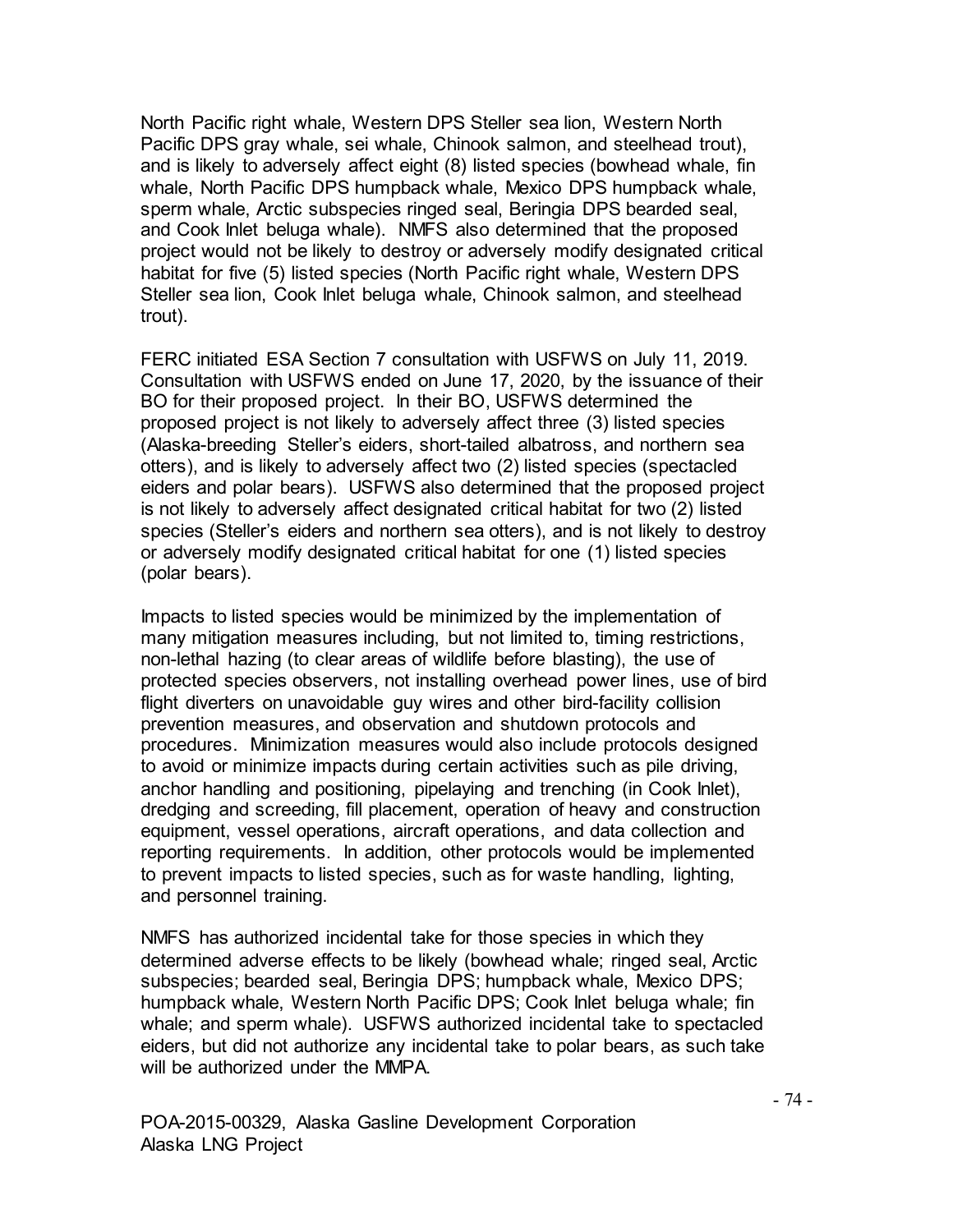The Corps has reviewed the Services' BOs, with special attention paid to the sections regarding the mitigation measures, action area, effects of the action, incidental take statements, including the reasonable and prudent measures, and determined that the BOs are sufficient for demonstrating compliance with the ESA for proposed project components which fall under the Corps' jurisdiction.

#### 6.2.2 Fish, Crustaceans, Mollusks, and Other Aquatic Organisms in the Food Web [40 CFR 230.31]:

References: Fisheries resources are discussed in FEIS Section 4.7.1; benthic invertebrate resources are discussed in FEIS Section 4.7.2; plankton resources are discussed in FEIS Section 4.7.3; and essential fish habitat (EFH) is discussed in FEIS Section 4.7.4. The EFH Assessment is provided in Appendix M of the FEIS.

Construction activities within or adjacent to streams and adjacent wetlands could affect aquatic organisms by increasing turbidity and sedimentation, altering stream channels or substrate composition, altering or removing cover, increasing erosion, or degrading habitat. Proposed jurisdictional activities would include pipeline crossings; VSM installation; mechanized land clearing; trenching and subsequent backfilling; access road construction, including installation of culverts and bridges; facility construction in Cook Inlet; West Dock expansion; screeding; dredged material disposal; and material site development. Impacts on fish and other aquatic organisms could include displacement; changes in feeding or breeding behaviors; interference with passage; and stress, injury, or mortality. Turbidity and sedimentation, alteration or removal of in-stream and streambank cover, streambank erosion, and introduction of water pollutants resulting from proposed project activities could increase stress, injury, and mortality of aquatic organisms in the proposed project area.

The applicant would be required to obtain Fish Habitat Permits from the ADF&G for each anadromous and resident fish waterbody crossing, which would be conditioned to avoid and/or minimize the potential impacts described above. The proposed project has also been coordinated by FERC with NMFS for impacts to EFH. The result of EFH coordination is recommendations to avoid and/or minimize the impacts to EFH and fish species in marine waters. See Section 8.4 of this document.

The applicant would follow all avoidance and minimization measures outlined in Section 5.1 of this document. The applicant has also agreed to FERC Recommendation Numbers 52, 53, 54, 56, and 57 (FEIS Appendix X) which would minimize impacts to fish. Impacts would also be minimized by FERC's recommendations, specifically number 26 (FEIS Section 5.2).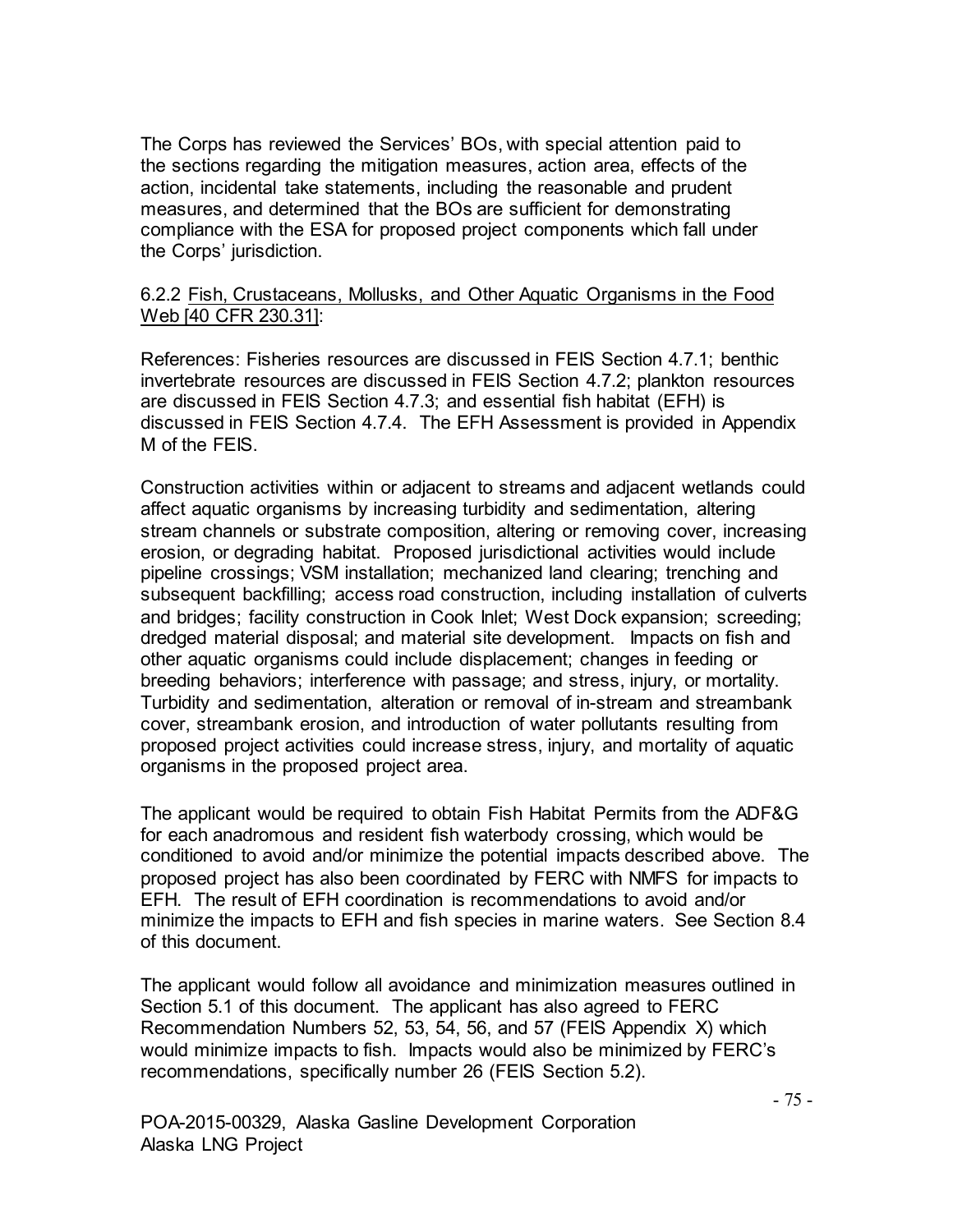In addition, the special conditions listed in Section 5.3 of this document would be made a part of the permit and lessen impacts to fish and other aquatic organisms in the food web. Compensatory mitigation would also be required to offset the permanent impact of the functions and services, including those which provide suitable habitat for such organisms, of certain impacted waters of the U.S., including wetlands.

#### 6.2.3 Other Wildlife [40 CFR 230.32]:

References: Terrestrial wildlife is discussed in FEIS Section 4.6.1; avian resources are discussed in FEIS Section 4.6.2; and marine mammals are discussed in FEIS Section 4.6.3.

Proposed project construction would affect aquatic resource habitat used by terrestrial wildlife, waterfowl, and marine mammals, such as wetlands, waterbodies, riparian areas, meadows, and bogs. Forest fragmentation from mainline pipeline and access road construction would occur throughout the proposed project area, but would have a greater impact in areas where forest stands are naturally small. Construction in wetlands would result in the loss and/or conversion of wetland habitat, and could result in mortality to individuals of smaller species, such as wood frogs, that could be crushed or buried during construction. Open pipeline trenches would also create a temporary physical barrier to wildlife movement. Smaller species could fall into the trench, become trapped, and experience mortality.

Proposed project construction would affect avian resources that depend on wetlands and waterbodies for certain life stages. Impacts on avian resources could occur as a result of habitat alteration, noise, lighting, and collisions. The discharge of fill material and ground-disturbing activities in wetlands during the summer nesting season could remove nesting habitat for birds and/or disturb active nesting birds, resulting in nestling/egg and adult mortality. Additionally, activity near active nests during incubation or brood rearing would likely result in bird disturbance and/or displacement and affect egg and young survival. Permanent habitat displacement for avian resources could lead to long-term impacts or otherwise resonate throughout the life cycle as carry-over effects. Impacts would be permanent for a small subset of ground nesting bird species in areas that would be permanently filled and/or where full recovery of vegetation is not possible, including functional loss to the underlying wetlands. The loss or conversion of wetlands could affect numerous bird species, such as waterbirds and seabirds, and would have an impact on passerines as well as tundra-nesting raptors.

Proposed project construction would affect marine mammals in Prudhoe Bay and Cook Inlet. Marine mammals could be affected by construction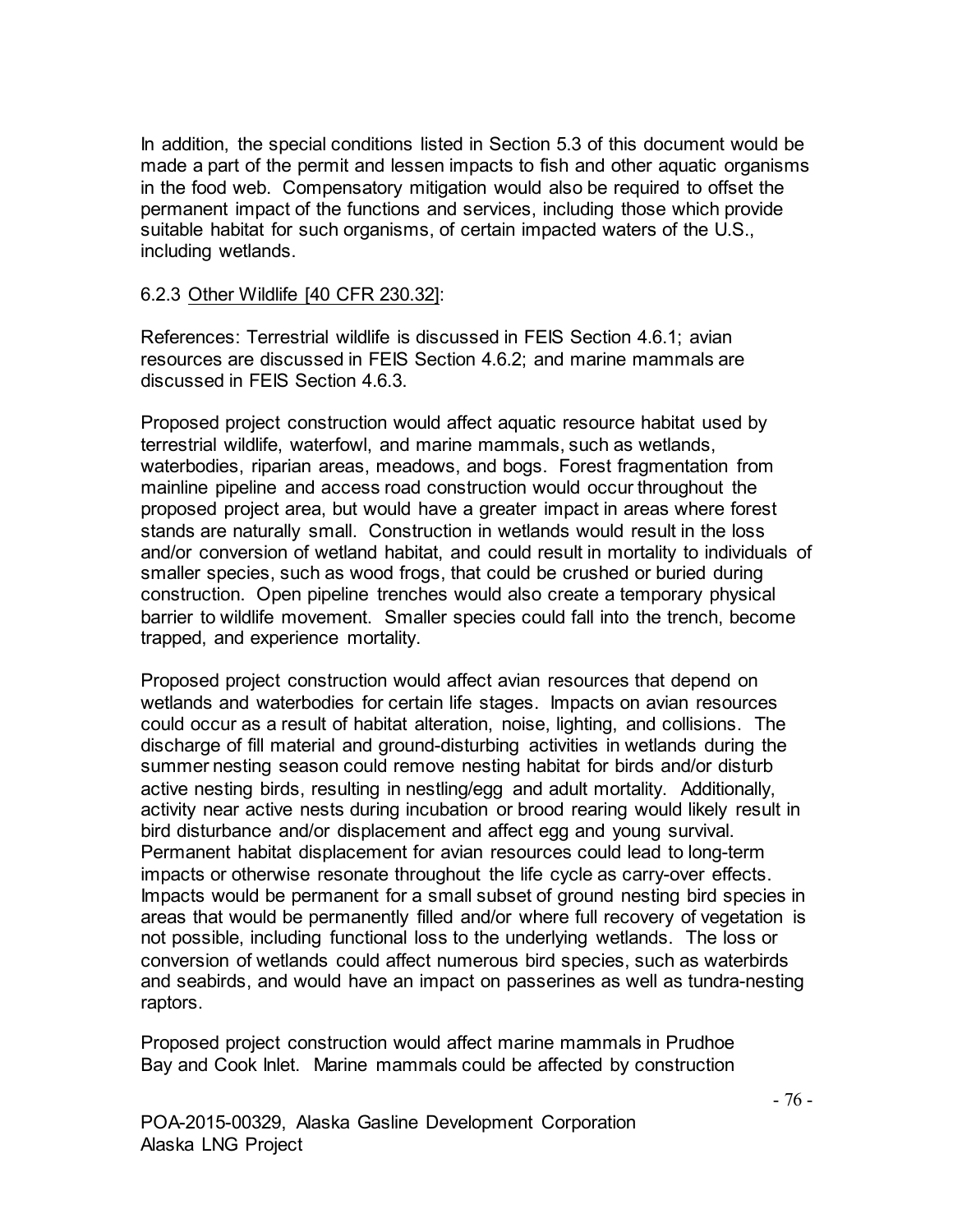noise and alterations to habitat, prey availability, vessel strikes, additional human presence, and invasive species introduced by the proposed project's construction. These impacts could affect foraging, mating, and migration behaviors in oceanic, coastal, and terrestrial habitats for marine mammals. The proposed project would affect marine mammal habitat through development of construction work surfaces, placement of fill material for marine offloading facilities, and expansion of West Dock. These activities would result in temporary and permanent loss or alteration of potential haulout habitat for harbor seals, northern fur seals, and spotted seals. Construction activities could make the habitat temporarily unsuitable during active construction periods. Proposed project facilities would cause permanent habitat loss in Prudhoe Bay and Cook Inlet. Prey habitat loss and alteration could occur from disturbance related to dredging in Cook Inlet, and screeding in Prudhoe Bay; facility construction (e.g., benthic construction and noise from construction equipment) at the West Dock Causeway, the Marine Terminal MOF, and the mainline pipeline. Impacts from proposed project construction activities on prey resources for marine mammals would be short term and localized.

The applicant would follow all avoidance and minimization measures outlined in Section 5.1 of this document. The applicant has also agreed to FERC Recommendation Numbers 48, and 49 (FEIS Appendix X) which would minimize impacts to wildlife. Impacts would also be minimized by FERC's recommendations, specifically numbers 24, 25, and 27 (FEIS Section 5.2).

In addition, the special conditions listed in Section 5.3 of this document would be made a part of the permit and lessen impacts to wildlife. Compensatory mitigation would also be required to offset the permanent impacts of the functions and services, including those which provide suitable habitat for wildlife, of certain impacted waters of the U.S., including wetlands.

#### **6.3 SUBPART E - Potential Impacts on Special Aquatic Sites:** The

impacts described in this subpart were considered in making the factual determinations and the findings of compliance or non-compliance in Subpart B (see 6.1 above). (40 CFR Section 230 Subpart E)

#### 6.3.1 Sanctuaries and Refuges [40 CFR 230.40]:

References: Federal and state refuges are discussed in FEIS Section 4.6.1.1.

The proposed project would traverse Denali National Park and Preserve (DNPP), Minto Flats State Game Refuge (SGR), and the Susitna Flats SGR. No other federal or state refuges would be impacted by the proposed project, however the proposed project area would range from 0.3-mile to 6 miles in proximity to other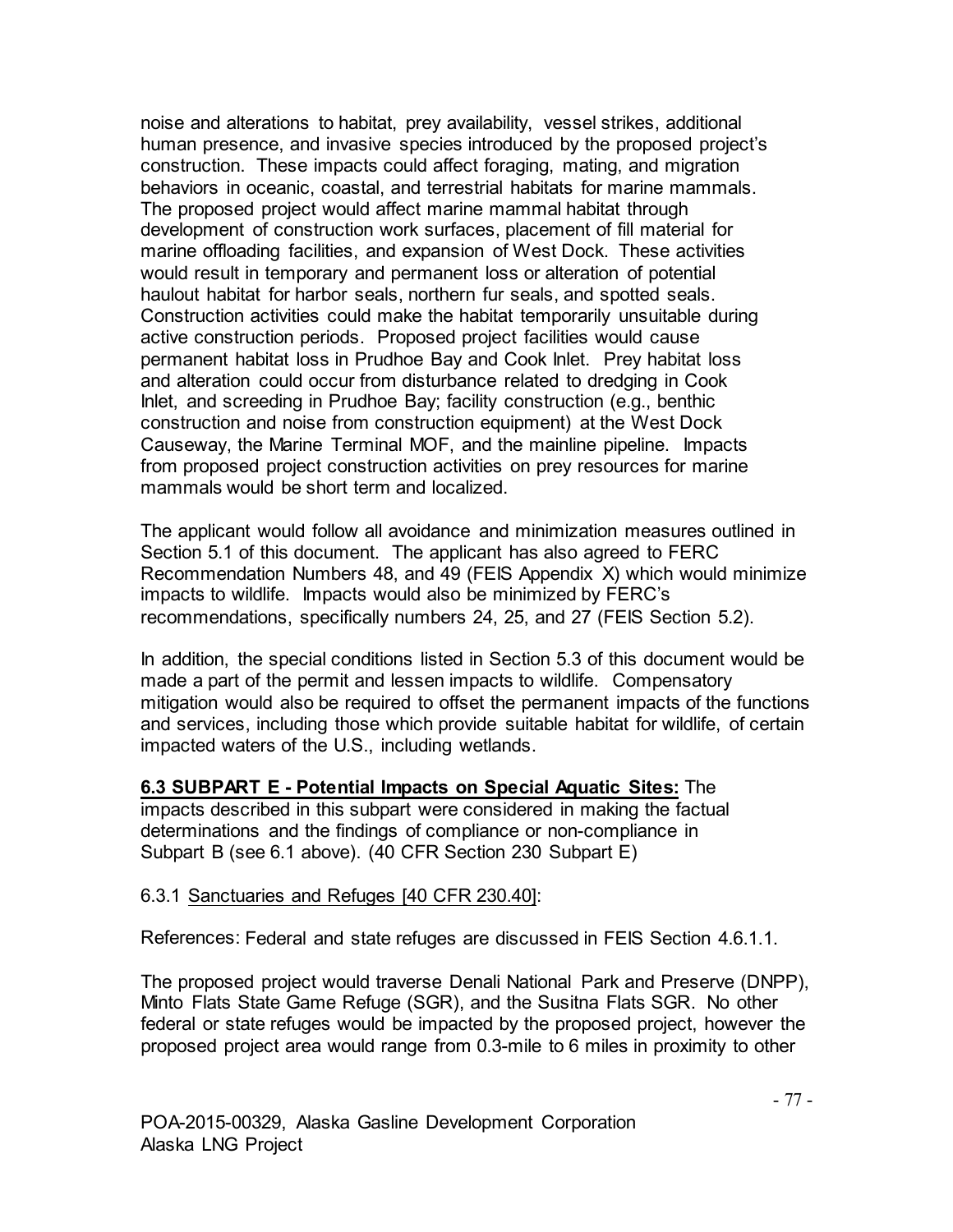federal refuges. Waters of the U.S., including wetlands, within refuges may be affected by discharges of fill material for proposed project construction.

Impacts to waters of the U.S., including wetlands, and the functions and values they provide for wildlife (habitat for breeding, spawning, migration, etc.), water balance (storage of flood waters, ground water recharge, etc.), and to any of the Guideline factors within federal and state refuges would be the same as those not situated within designated refuges.

It should be noted that in DNPP, impacts would be subject to further oversight, as authorization from the National Parks Service (NPS) and a CWA Section 401 WQC from the EPA are required. Furthermore, the NPS has their own wetland mitigation requirements outlined in Director's Order 77-1.

The proposed project's impacts in these designated areas would be subject to the same avoidance and minimization measures as anywhere else in the proposed project area. The applicant would follow all of these avoidance and minimization measures outlined in Section 5.1 of this document. Impacts would also be minimized by the applicant agreed FERC recommendations (FEIS Appendix X), as well as FERC recommendations listed in FEIS Section 5.2.

In addition, the special conditions listed in Section 5.3 of this document which would be made a part of the permit would help to minimize impacts to these specially designated areas. Compensatory mitigation would also be required to offset the permanent impacts of the functions and services of certain impacted waters of the U.S., including wetlands.

#### 6.3.2 Wetlands [40 CFR 230.41]:

References: Permafrost impacts are discussed in FEIS Sections 4.2.4. Wetland resources are discussed in FEIS Section 4.4.1, and impacts are discussed in Sections 4.4.2 and 4.4.3.

The FEIS analyzed two categories of impacts to wetland resources: temporary and permanent. The FERC's definitions of temporary and permanent impacts differ from the Corps' definitions for the proposed project (see "Background" section of this document). Despite these differences, the evaluation of impacts in the FEIS is adequate for the Corps' purposes.

For this discussion, only Cowardin classified palustrine forested, emergent, and scrub-shrub wetlands are discussed and quantified. Impacts to open waters are discussed within other Guideline factors sections, including Sections 6.1.2 through 6.1.6, 6.2.2, and 6.3.3 through 6.3.6 of this document.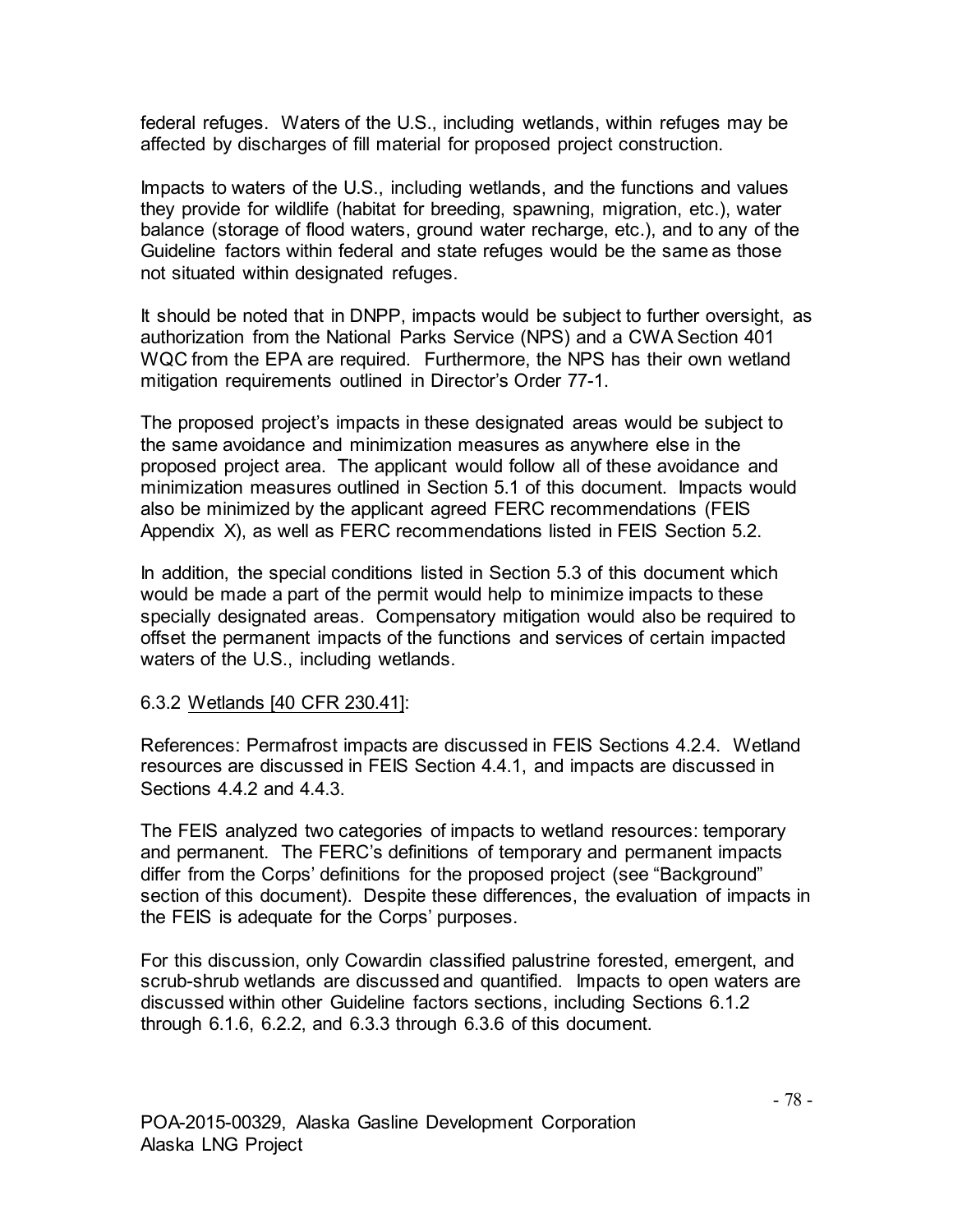The proposed project would result in 9,366.70 acres of palustrine wetlands permanently impacted and converted to uplands for access roads, construction pads, building foundations, etc. The greatest permanent impact would be on palustrine scrub-shrub wetlands (5,402.7 acres); palustrine emergent wetlands would receive the second greatest area of impact (2,653.22 acres).

| <b>Cowardin Classification</b> | <b>Acreage of Permanent Impacts</b> |  |  |
|--------------------------------|-------------------------------------|--|--|
| Palustrine emergent (PEM)      | 2,653.22                            |  |  |
| Palustrine scrub-shrub (PSS)   | 5.402.70                            |  |  |
| Palustrine forested (PFO)      | 1.310.78                            |  |  |
| Total                          | 9,366.70                            |  |  |

#### **Table 2. Permanent Wetland Impacts**

\*Open water impacts were not included for the purposes of this section's discussion. \*\*Acreages are from the applicant provided "Wetlands Impacts Table R2" dated January 30, 2020.

Impacts from proposed project construction to wetlands can be grouped into three categories depending on the wetland type affected, the construction method used, length of the growing season, and restoration method: (1) restored to pre-construction conditions (e.g., topography and hydrology); (2) wetland vegetation conversion (e.g., PFO to PEM); and (3) permanent loss of wetland from discharge of fill material.

Construction and installation of the mainline pipeline would result in only temporary impacts to wetlands. Excavated material for mainline pipeline construction would be temporarily discharged and used to backfill the trench after the pipeline is installed. No excavated material would be allowed to remain on site. Any remaining material would be taken to an upland disposal area (see Section 5 of this document). The mainline pipeline trench would be backfilled with a roach (or mound) to account for settling and to prevent channelization; however, the backfilled trench would be contoured to ensure that natural cross drainage patterns are restored.

Some wetlands would be converted to a different wetland type, or an open water. For example, along the mainline pipeline route, large woody vegetation would be removed and not allowed to grow back to help preserve pipeline integrity. In such a situation, palustrine forested wetlands would be converted to palustrine scrub-shrub or emergent wetlands. In the case of material site development, wetlands may be reclaimed to uplands, but many would likely become open waters. The Corps doesn't treat conversions of water types as permanent losses of waters of the U.S.

The discharge of fill material in a wetland, creating uplands, would result in localized and broad ecosystem impacts. The creation of uplands would result in a direct loss of wetland functions and services, such as water storage, ground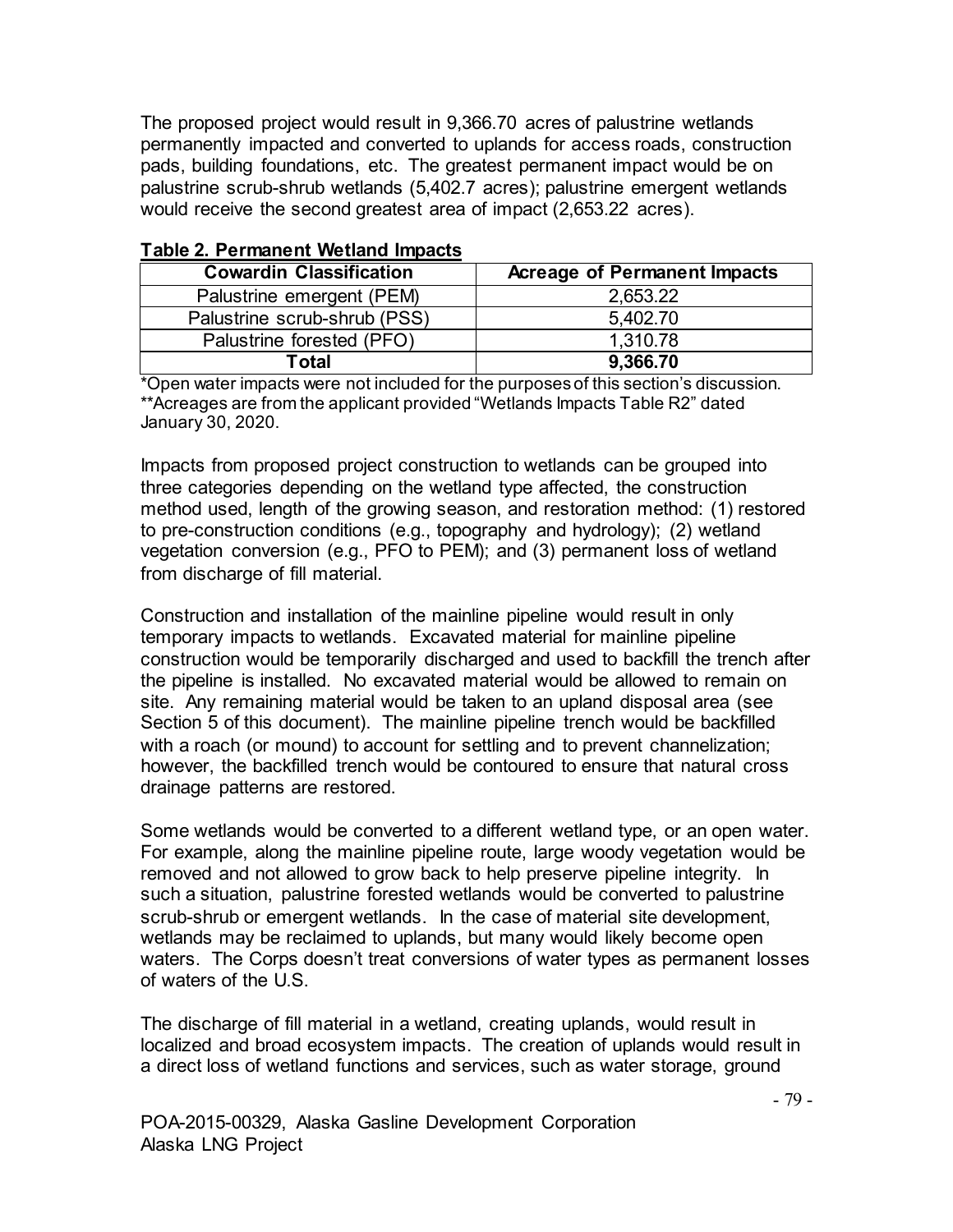water recharge, fish and wildlife habitat, shoreline stabilization, nutrient production, floodwater retention, and carbon sequestration. Linear features consisting of fill, such as access roads and work pads, left in place after construction could permanently modify natural drainage patterns within wetlands. Constructed access roads, work pads, etc. could intercept natural drainage, causing ponding on the up-gradient side of the filled area, and prevent water flow into the down-gradient side, which could adversely reduce wetland hydrology.

In permafrost supported wetlands, disruption of natural hydrology resulting in increased surface water or ponding could cause thermokarst and affect the accumulation and decomposition of soil organic matter. In addition, fill material would increase soil thermal conductivity that, when coupled with increased solar radiation, could lead to permafrost thaw, cumulatively adding to thermokarst and ponding as the fill material settles.

Adjacent to filled areas, related construction activities and usage of filled features (e.g., clearing, grading, traversing, etc.) could further degrade wetlands. These impacts could lead to the loss of wetland functions such as groundwater recharge and water storage by the compaction of substrates, fish and wildlife habitat, shoreline stabilization, and nutrient production. Other indirect impacts to adjacent wetlands could include, increased erosion and sedimentation from storm water runoff from not yet stable fills, sidecasted excavated material piles, and vegetation removal; fugitive dust deposition from use of and vehicle traversing constructed fills; incidental and accidental spills of hazardous construction equipment fluids; and the unintentional spread of invasive species.

The applicant would follow all avoidance and minimization measures outlined in Section 5.1 of this document. The applicant has also agreed to FERC Recommendation Numbers 38, 39, and 55 (FEIS Appendix X) which would minimize impacts to wetlands. Impacts would also be minimized by FERC's recommendations, specifically numbers 19, 23, and 40 (FEIS Section 5.2).

In addition, the special conditions listed in Section 5.3 of this document would be made a part of the permit and lessen impacts to wetlands. Compensatory mitigation would also be required to offset the permanent impacts of the functions and services of certain impacted waters of the U.S., including wetlands.

#### 6.3.3 Mud Flats [40 CFR 230.42]:

References: Mud flats are mentioned in the FEIS Section 4.4.1.1. However, intertidal estuary resources are discussed in FEIS Section 4.4.1.4 and impacts are discussed in FEIS Sections 4.4.2 and 4.4.3.

Mud flats within the proposed project area occur within intertidal estuarine areas of Cook Inlet and are exposed at low tides. Construction of the mainline pipeline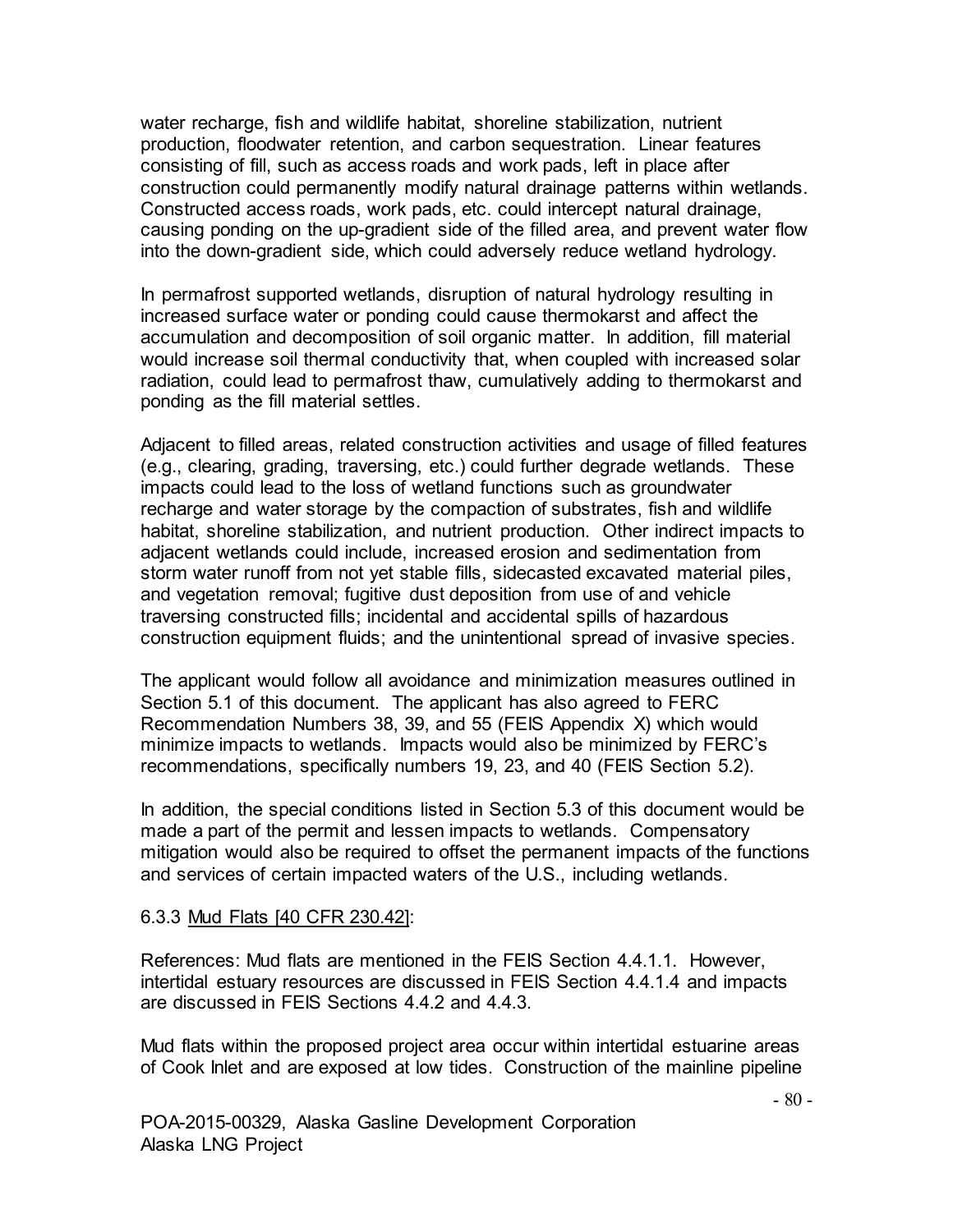Cook Inlet crossing would occur within mud flats. The mainline pipeline shore approaches would be open-cut trenched, and all impacts to the mudflats would be temporary. During construction of the shoreline approaches, mud flat sediments would be removed and replaced. During tidal fluctuations, the disturbed sediments would likely be resuspended in the water column, increasing turbidity. Turbidity levels would be expected to return to normal, background levels quickly. Backfilling of the shoreline approach trenches would be completed to restore natural contours, but it would be expected that contours would be naturally restored as well by the tidal fluctuations.

The applicant would follow all avoidance and minimization measures outlined in Section 5.1 of this document. Impacts would also be minimized by FERC's recommendations, specifically number 40 (FEIS Section 5.2).

In addition, the special conditions listed in Section 5.3 of this document would be made a part of the permit and lessen impacts to mudflats. Compensatory mitigation would also be required to offset the permanent impacts of the functions and services, including those provided by mud flats, of certain impacted waters of the U.S., including wetlands.

### 6.3.4 Vegetated Shallows [40 CFR 230.43]:

References: An overview of aquatic vegetation is discussed in FEIS Section 4.5.5.

No large beds of marine submerged aquatic vegetation are known to occur in the proposed project area. Freshwater aquatic vegetation would be permanently lost where any proposed project construction would fill vegetated open waters. Construction would temporarily affect freshwater aquatic vegetation, which would be expected to recover naturally. Impacts would include aquatic plant removal and increased turbidity and sedimentation from trenching activities and potential erosion from disturbed adjacent wetlands. In addition, incidental spills, such as fuel from construction and operation equipment, could reduce water quality. Reduced water quality resulting from these effects could detrimentally affect aquatic plant growth in the short term.

The applicant would follow all avoidance and minimization measures outlined in Section 5.1 of this document. The applicant agreed to FERC Recommendations (FEIS Appendix X), as well as FERC recommendations listed in FEIS Section 5.2, would also minimize impacts to any vegetated shallows.

In addition, the special conditions listed in Section 5.3 of this document would be made a part of the permit and lessen impacts to vegetated shallows. Compensatory mitigation would also be required to offset the permanent impacts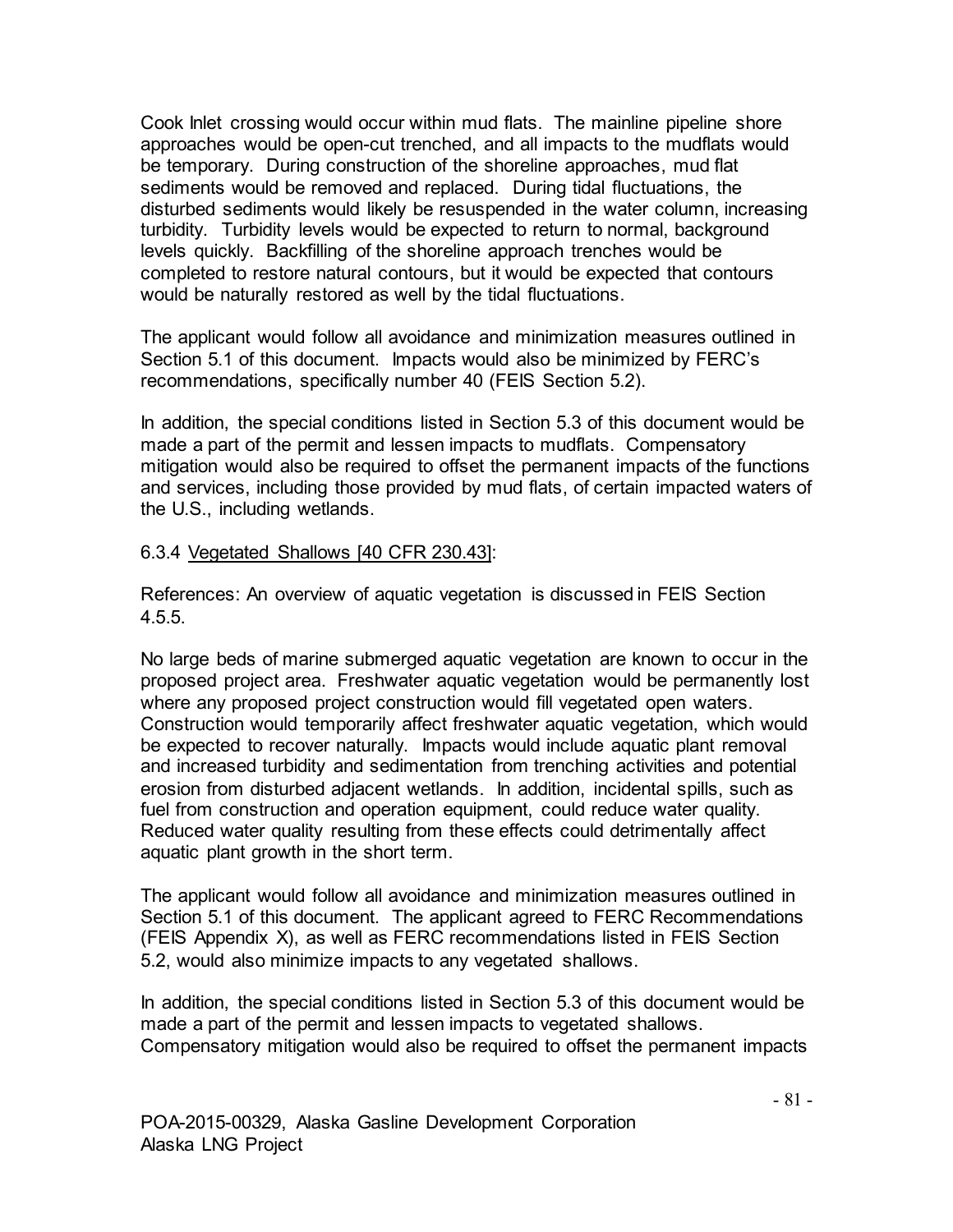of the functions and services, including those provided by vegetated shallows, of certain impacted waters of the U.S., including wetlands.

# 6.3.5 Coral Reefs [40 CFR 230.44]:

The FEIS Section 4.7.2.2 discloses that no coral reefs have been identified; therefore no impacts to coral reefs would be anticipated to occur as a result of the proposed project's construction.

# 6.3.6 Riffle and Pool Complexes [40 CFR 230.45]:

References: Aquatic resources, relating to riffle and pool complexes are discussed in FEIS Section 4.7.1.7.

Mainline pipeline installation across steep gradient sections of streams could affect the streambed and affect fish habitat. Large logs provide in-stream channel structures (i.e., riffles and pools) that are critical to salmon spawning and rearing. In areas where waterbodies are adjacent to forested areas, the reduction of large woody debris in streams and on land could affect salmon habitat use post-construction. Removal of forests that provide large woody debris to adjacent streams and the length of time for revegetation of those forests, could alter salmon use at affected crossings, but the affected area would be relatively small compared to the available habitat within the stream reach. In addition, the discharge of fill material into streams could eliminate riffle and pool areas by displacement, hydrologic modification, or sedimentation clogging the area.

The applicant would follow all avoidance and minimization measures outlined in Section 5.1 of this document. The applicant agreed to FERC Recommendations (FEIS Appendix X), as well as FERC recommendations listed in FEIS Section 5.2, would also minimize impacts to any riffle and pool complexes.

In addition, the special conditions listed in Section 5.3 of this document would be made a part of the permit and lessen impacts to riffle and pool complexes. Compensatory mitigation would also be required to offset the permanent impacts of the functions and services, including those provided by riffle and pool complexes, of certain impacted waters of the U.S., including wetlands.

#### **6.4 SUBPART F - Potential Effects on Human Use Characteristics:** The impacts described in this subpart were considered in making the factual determinations and the findings of compliance or non-compliance in Subpart B (see 6.1 above). (40 CFR Section 230, Subpart F)

# 6.4.1 Municipal and Private Water Supplies [40 CFR 230.50]: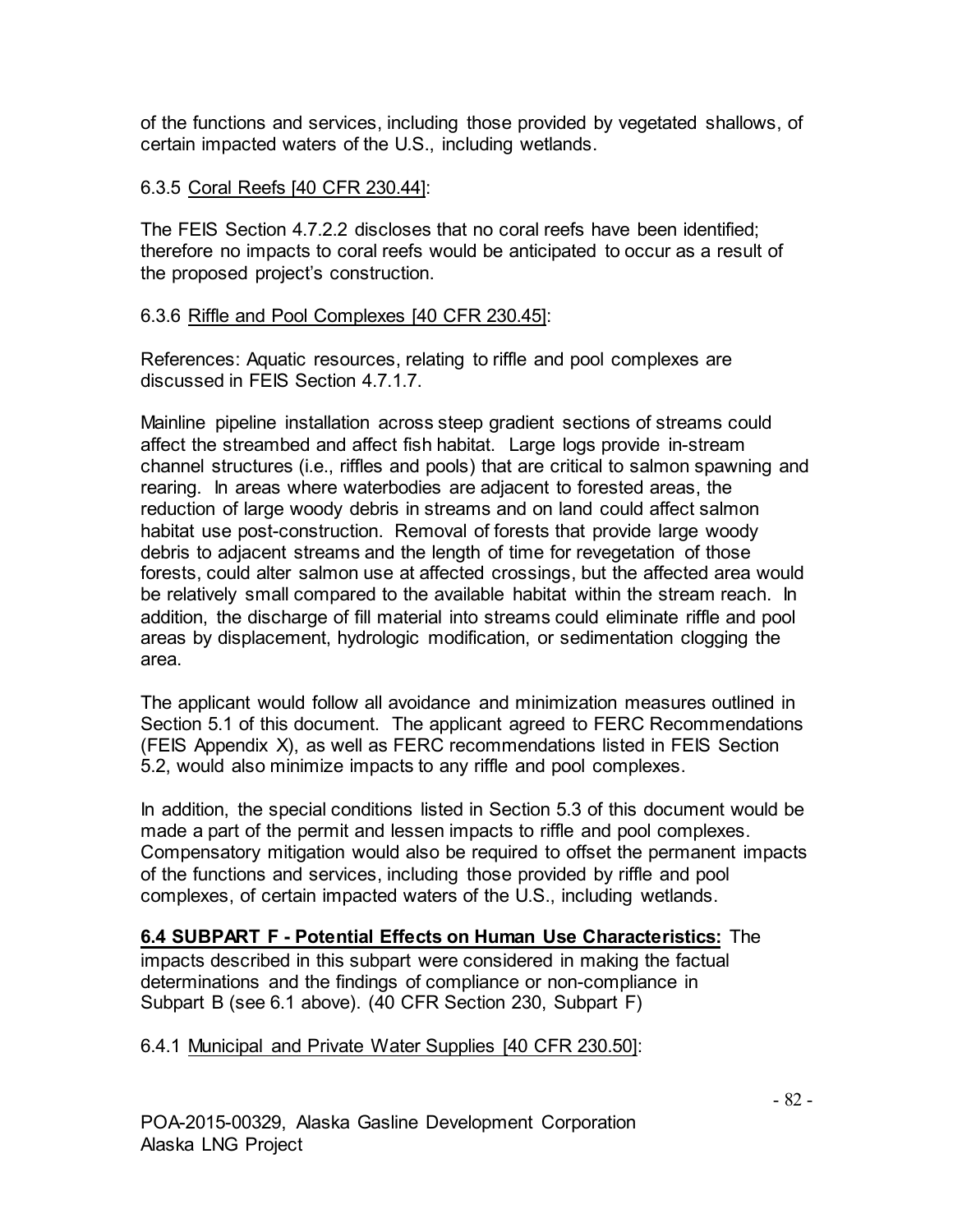References: Drinking water supply wells is discussed in FEIS Sections 4.3.1.3 and 4.3.1.5.

Municipal and private water supplies consist of surface water or groundwater, which is directed to the intake of a municipal or private water supply system. Impacts to drinking water availability resulting from the discharge of fill material could include a decrease in quality with respect to color, taste, odor, chemical content, and suspended particulate concentration, potentially making water supplies unfit for consumption. In addition, the discharge of fill material could potentially lead to a decrease in available water for consumption. To address and prevent impacts on nearby private or active public water supply (PWS) sources using groundwater due to construction of the proposed project, the applicant prepared a Water Well Monitoring Plan. According to this plan, the applicant would conduct pre- and postconstruction monitoring for active PWS sources using groundwater and private water wells and springs within 150 feet of the proposed project's footprint on a case-by-case basis in accordance to federal and state requirements.

The applicant would follow all avoidance and minimization measures outlined in Section 5.1 of this document. The applicant agreed to FERC Recommendations (FEIS Appendix X), as well as FERC recommendations listed in FEIS Section 5.2, would also minimize impacts to water supplies.

In addition, the special conditions listed in Section 5.3 of this document would be made a part of the permit and lessen impacts to water supply. Compensatory mitigation would also be required to offset the permanent loss impacts of the functions and services of certain impacted waters of the U.S., including wetlands.

#### 6.4.2 Recreational and Commercial Fisheries [40 CFR 230.51]:

References: An overview of commercial and recreational fisheries are discussed in FEIS Sections 4.7.1.5 and 4.7.1.6.

Seventy-seven commercial or recreational use fisheries would be crossed by the mainline pipeline centerline, and five recreational use fisheries would be crossed by the PTTL centerline. The proposed project footprint in Cook Inlet overlaps with commercial and recreational fishing areas, including four shore fishery leases at the mainline facilities.

Proposed project construction could impact commercial and recreational fisheries by modifying habitat, causing physical harm to individual fishes resulting in mortality or by adversely affecting their ability to carry out their life processes. Accidental introduction of harmful substances could adversely impact water quality and/or sediment quality resulting in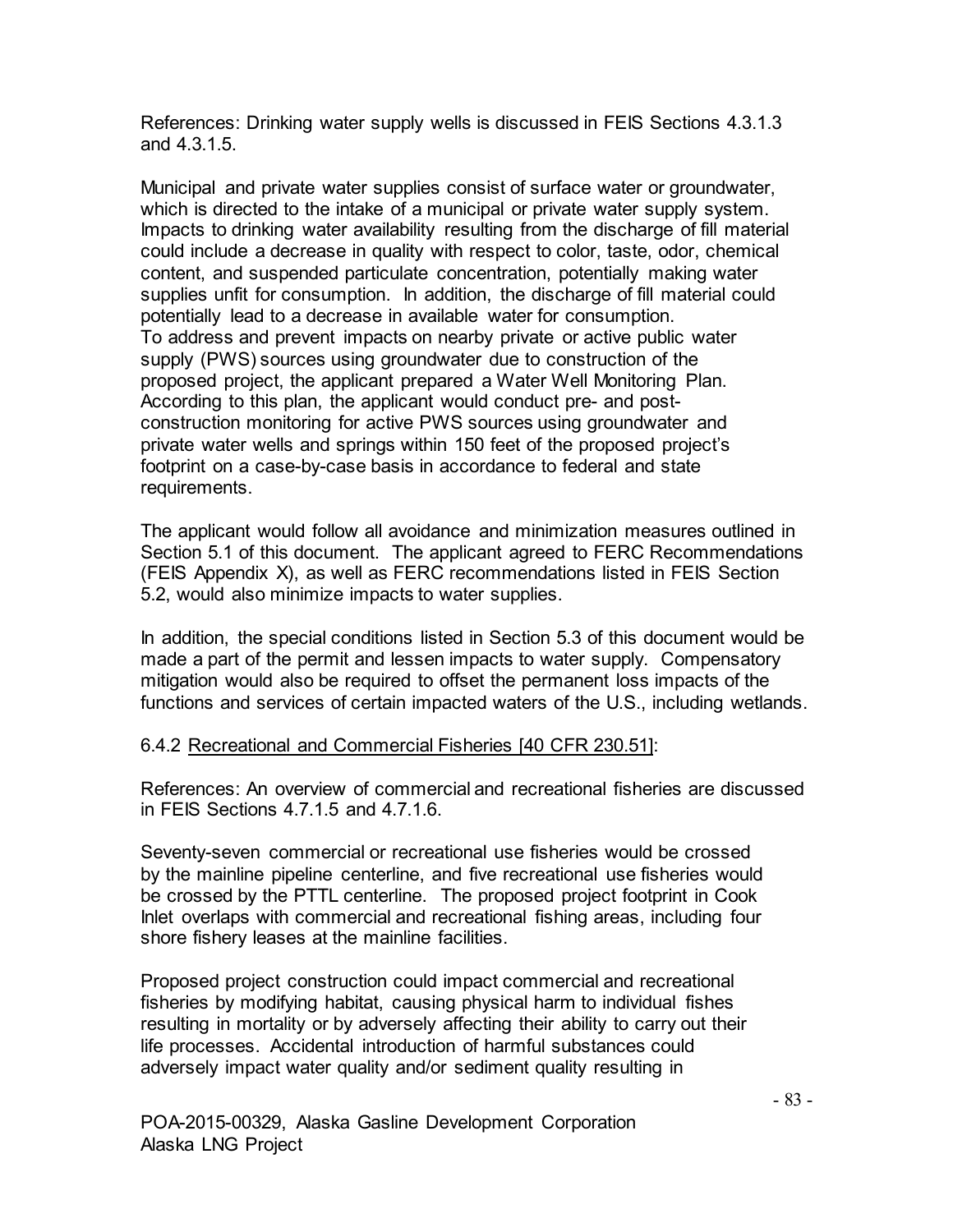decreases in individual fish health. Appendix N of the FEIS summarizes impacts to fisheries the proposed project would have. Furthermore, the proposed project's construction could occur at the same time commercial and recreational fishing typically happens and could directly prevent those from operating. Most impacts to commercial and recreational fisheries would be temporary, and, through negotiations with leaseholders, the ADF&G (the state agency with authority to issue fishing restrictions), and the ADNR, the applicant would identify mitigation measures to address fishing restrictions and ways to accommodate fishing activities during proposed project construction (e.g., safety setbacks and permanent exclusion areas).

The applicant would follow all avoidance and minimization measures outlined in Section 5.1 of this document. The applicant has also agreed to FERC Recommendation Numbers 52, 53, 54, 56, and 57 (FEIS Appendix X) which would minimize impacts to fish. Impacts would also be minimized by FERC's recommendations, specifically number 26 (FEIS Section 5.2).

In addition, the special conditions listed in Section 5.3 of this document would be made a part of the permit and lessen impacts to physical substrates. Compensatory mitigation would also be required to offset the permanent impacts of the functions and services, for all impacted waters of the U.S., including wetlands, within 500 feet of anadromous streams.

#### 6.4.3 Water-related Recreation [40 CFR 230.52]:

References: An overview of recreational areas is discussed in FEIS Section 4.9.4.

Table 4.9.4-1 of the FEIS summarizes the acreages of land located within recreational or special use areas. Within these areas, water-related recreation such as fishing, boating, floating, rafting, etc. is expected to occur. Open water use, such as canoeing down creeks, or snow machining along rivers, associated with hunting, hiking, camping, and other terrestrial recreation is expected to occur in these areas, as well.

During proposed project construction temporary land disturbance would occur and could prevent water-related recreation from taking place by blocking access or making conditions unsafe for public recreation. Disruptions to access and safety conditions would be localized and temporary. Proposed project construction could be disruptive to nearby water-related recreation due to machinery noise, dust, increases in traffic, etc., diminishing the experience. Disruptions to water-related recreation could be avoided by utilizing recreational areas outside of the proposed project area.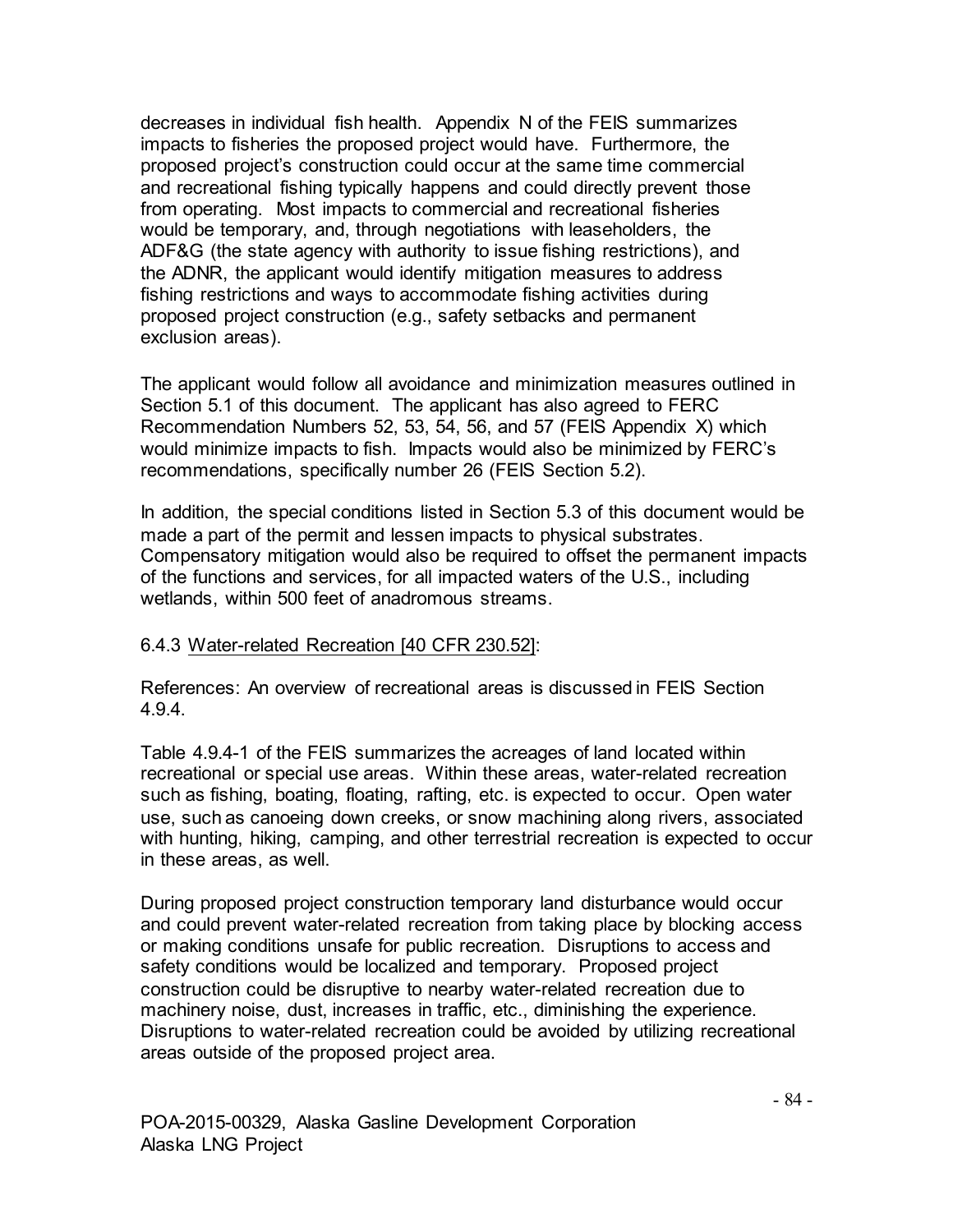For both federally and state managed recreational areas, the applicant intends to comply with all relevant management plans and required permits. The applicant intends to maintain access to public areas as much as possible, and in accordance with lease stipulations. In addition, the applicant has agreed to FERC Recommendation Number 61, which would also minimize impacts to recreation.

## 6.4.4 Aesthetics [40 CFR 230.53]:

References: Visual resource impacts are discussed in FEIS Section 4.10.2.2.

Aesthetics in the proposed project area would be impacted by new artificial lighting, construction of new permanent facilities, and clearing of vegetation, all of which would interrupt the natural landscape. In addition, much of the mainline pipeline route follows the existing byways used by the public to view aquatic resources. Therefore, much of the mainline facilities would be visible. The liquefaction facilities would also be visible from publicly accessible beaches. Although some facilities would be constructed in pristine areas, other facilities such as those proposed to be constructed on the North Slope and along Cook Inlet are similar in nature to existing facilities in the area.

Impacts to aesthetics during construction of the proposed project would likely be more severe, but temporary, due to the presence of more lighting in areas that wouldn't have permanent lighting (i.e., along the mainline pipeline route where permanent above ground facilities wouldn't exist), the presence of construction equipment, open, unreclaimed ground, etc. However, after completion, construction lighting would be removed, equipment would not be present, and the construction areas would be reclaimed. The applicant has agreed to FERC Recommendation Number 66, which would lessen impacts to aesthetics.

### 6.4.5 Parks, National and Historical Monuments, National Seashores, Wilderness Areas, Research Sites, and Similar Preserves [40 CFR 230.54]:

References: See discussion below.

The proposed project would travel through or cross the following areas: DNPP (FEIS Sections 1.2.3, 1.2.8, 1.1.16, 4.6.1.1, 4.9.4.1, and 5.1.9); George Parks Highway National Scenic Byway (FEIS Sections 4.9.4.1 and 5.1.9); Bureau of Land Management (BLM) public lands, including the Toolik Lake Research Natural Area and Galbraith Lake Outstanding Natural Area (FEIS Sections 4.5.7.1, 4.6.1.1., 4.6.1.3, 4.8.2, 4.9.4.1, and 4.9.5.1); Iditarod National Historic Trail (INHT; FEIS Sections 4.9.4.2 and 5.1.9); Denali State Park (FEIS Section 4.9.4.2 and 5.1.9); multiple Special Use Areas (SUA; FEIS Sections 4.9.4.2 and 5.1.9); Dalton Highway Scenic Byway (FEIS Sections 4.9.4.2 and 5.1.9); Alaska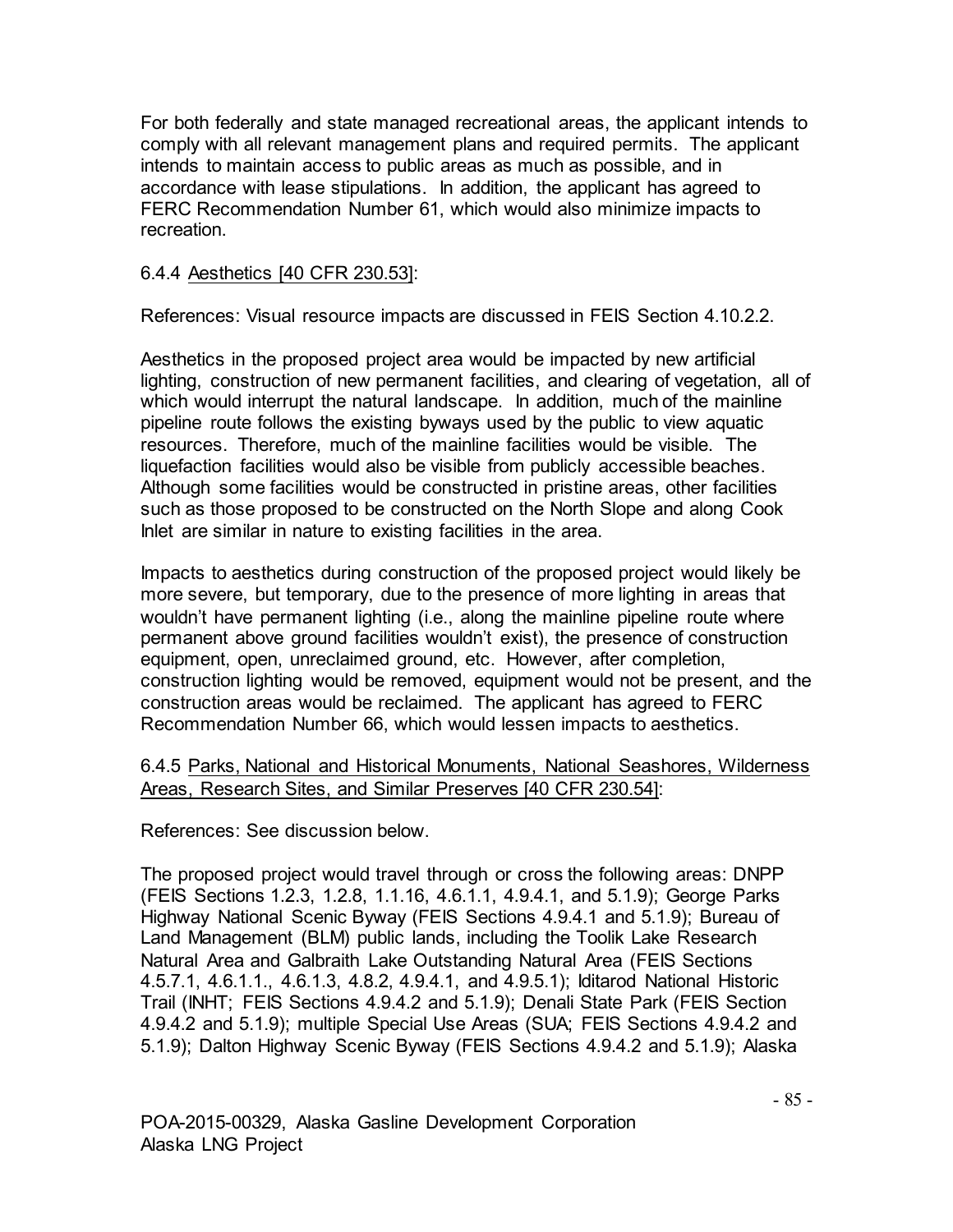Railroad (a state designated scenic byway; FEIS Section 4.9.4.2); and Tanana Valley State Forest (FEIS Section 4.9.4.2 and 5.1.9).

Physical, environmental impacts to these areas would be the same as any other area within the propose project; however, the proposed project in these areas may be subject to additional regulation depending on the agency which manages the land. Impacts to these areas, as well as the agencies that manage the lands, and their subject authorizations, are described in the above referenced FEIS sections.

The applicant would follow all avoidance and minimization measures outlined in Section 5.1 of this document. The applicant agreed FERC Recommendations and FERC recommendations listed in FEIS Section 5.2 would also minimize impacts to these areas.

In addition, the special conditions listed in Section 5.3 of this document would be made a part of the permit and lessen impacts to these areas. Compensatory mitigation would also be required to offset the permanent impacts of the functions and services of certain impacted waters of the U.S., including wetlands.

### **6.5 SUBPART H - Actions to Minimize Adverse Effects:** (40 CFR Section 230, Subpart H)

All avoidance and minimization measures (i.e., "actions to minimize adverse effects"), including required mitigation and permit special conditions are discussed in Section 5.0 of this document*.*

# **7.0 GENERAL POLICIES FOR EVALUATING SECTION 10 RHA AND SECTION 404 CWA PERMIT DECISIONS [33 CFR 320.4]**

**7.1 Public Interest ReviewGeneral Criteria [33 CFR 320.4(a)(2)]:** The decision whether to issue a permit will be based on an evaluation of the probable impacts, including cumulative impacts, of the proposed activity and its intended effect on the public interest.

The Corps has determined, after evaluation of the following general criteria (7.1.1 – 7.1.19, below) and the factors listed in Section 7.2 through 7.18, that the proposed AKLNG project would not be contrary to the public interest, as long as all permit special conditions listed in Section 5.3 of this ROD are implemented.

# i. The relative extent of the public and private need for the proposed work:

References: "USACE Permit Application Supplemental Information" (November 4, 2019), Section 5.1.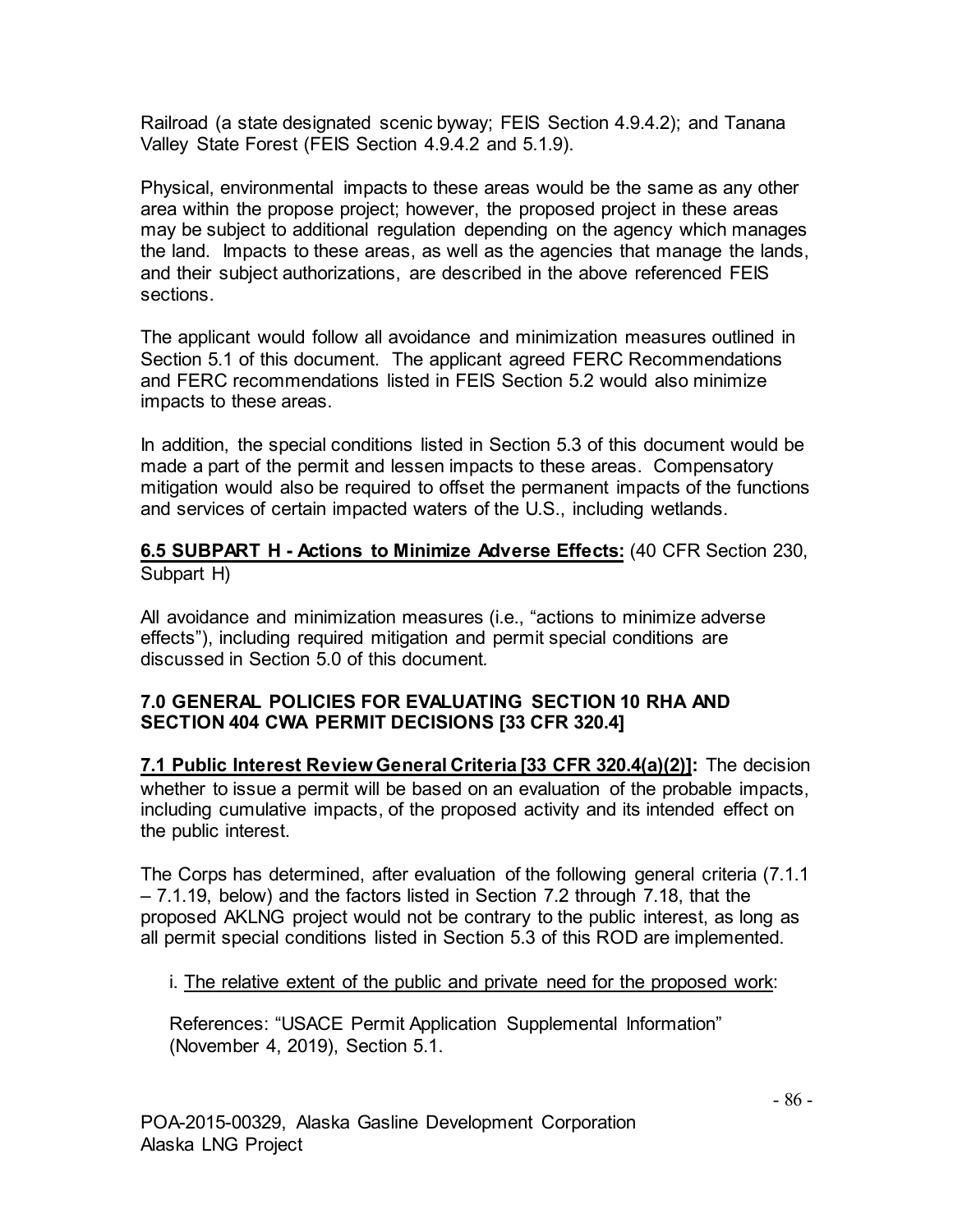The proposed project would commercialize natural gas on Alaska's North Slope for foreign markets, as well as in-state markets. As stated in the applicant's permit application, foreign demand for natural gas has increased, and the only way Alaska could provide for this market is through the export of LNG. Although the Department of Energy has conditionally approved an application for the proposed project to export 20 million metric tons per annum of LNG from Alaska for a 30-year period to foreign markets, no infrastructure to do so exists at this time. The proposed project would also make LNG available to in-state markets, by constructing the mainline pipeline with off-take connections. Though the applicant does not propose to construct these additional pipelines, by installing the infrastructure of the mainline pipeline facilities, bringing LNG to largely populated areas of the state would be much simpler, and could provide a means to less expensive natural gas supply to the public and could reduce air quality impacts in areas which typically use less clean energy for heating and power (such as coal and wood).

ii. The practicability of using reasonable alternative locations and/or methods to accomplish the objective of the proposed structure or work:

See Section 3 of this document. There are no unresolved conflicts as to resource use.

iii. The extent and permanence of the beneficial and/or detrimental effects that the proposed structures or work may have on the public and private uses which the area is suited:

The FEIS identified and addressed a range of potential adverse and beneficial impacts the proposed project could have. The proposed project, after construction, would have a 30 year lifespan. Impacts resulting from permanent facility construction, such as roads, work, and building pads, would have long-term, permanent detrimental impacts to the aquatic environment, as those impacted resources would never be restored. Facility construction would also have short-term, temporary detrimental impacts to the aquatic environment, as some restoration would occur, such as along stream crossings and the mainline pipeline trench.

The extent and permanence of these impacts on the public or private uses which the area is suited would depend mostly on where along the proposed project the impacts would occur. For example, permanent impacts on the North Slope, such as for GTP construction, would not be anticipated to have detrimental effects to the public and private uses of the area, as oil and gas development is common in that area of the state. Due to the remoteness of most of the proposed project area, neither beneficial nor detrimental effects to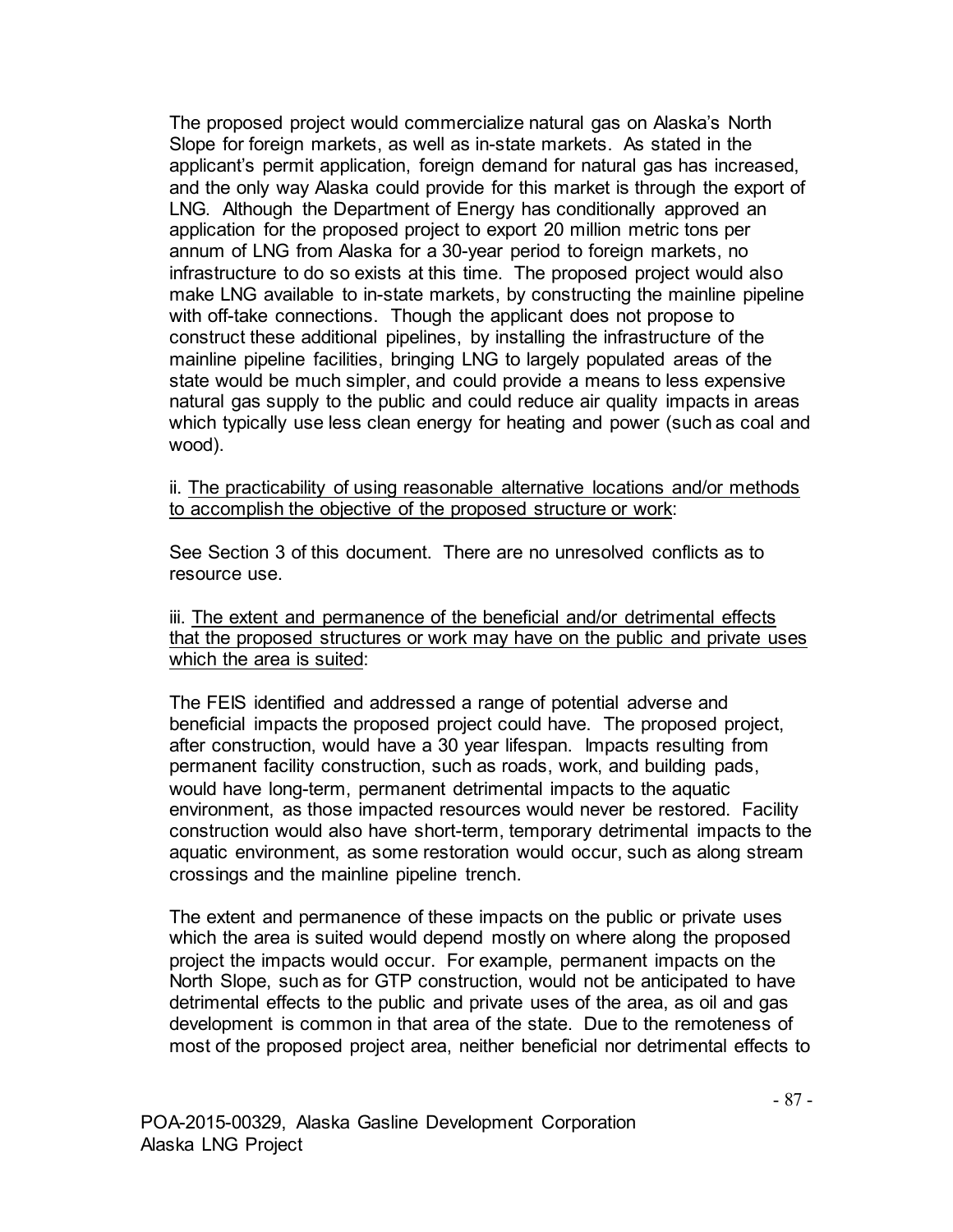the public and private use of the area would be anticipated, as use of the area is expected to be very minimal.

Active construction of the proposed project could temporarily detrimentally impact access to recreational opportunities, and fisheries access could be blocked or limited. These impacts are discussed in Sections 6.4.2 and 6.4.3 of this document, and after construction impacts would cease.

### 7.1.1 Conservation [33 CFR 320.4(a)(1)]:

a. Water Supply and Conservation [33 CFR 320.4(m)]:

References: Drinking water supply well impacts are discussed in FEIS Sections 4.3.1.3 and 4.3.1.5. Water use is discussed in FEIS Sections 4.3.4.3 and 4.3.4.4.

Municipal and private water supplies are discussed in Section 6.4.1 of this document.

For the proposed project construction water would be used for the following: ice road and ice pad construction; hydrostatic testing of the mainline pipeline, PTTL and PBTL; potable water for construction camps and permanent facilities; fugitive dust suppression; road maintenance; and concrete production. Water would be obtained for these purposes either by utilizing existing infrastructure, water withdrawals, or by construction of new wells. Water usage for the construction of the proposed project could temporarily and/or permanently reduce water availability for others, and have impacts to aquatic organisms, as well as recreational uses of water. Water withdrawals are subject to state permitting, and the applicant's Storm Water Pollution Protection Plan would also help to reduce impacts. The applicant would be required by the FERC to submit for approval a Water Use Plan prior to construction. This plan will identify the potential for reuse of hydrostatic test water, an action that will minimize impacts caused by water withdrawal.

The applicant would follow all avoidance and minimization measures outlined in Section 5.1 of this document.

Considering the findings of the FEIS, and the analysis in this ROD, the Corps has determined the proposed project is not contrary to the public interest with regard to this factor.

b. Energy Conservation and Development [33 CFR 320.4(n)] and Energy Needs [33 CFR 320.4(a)]: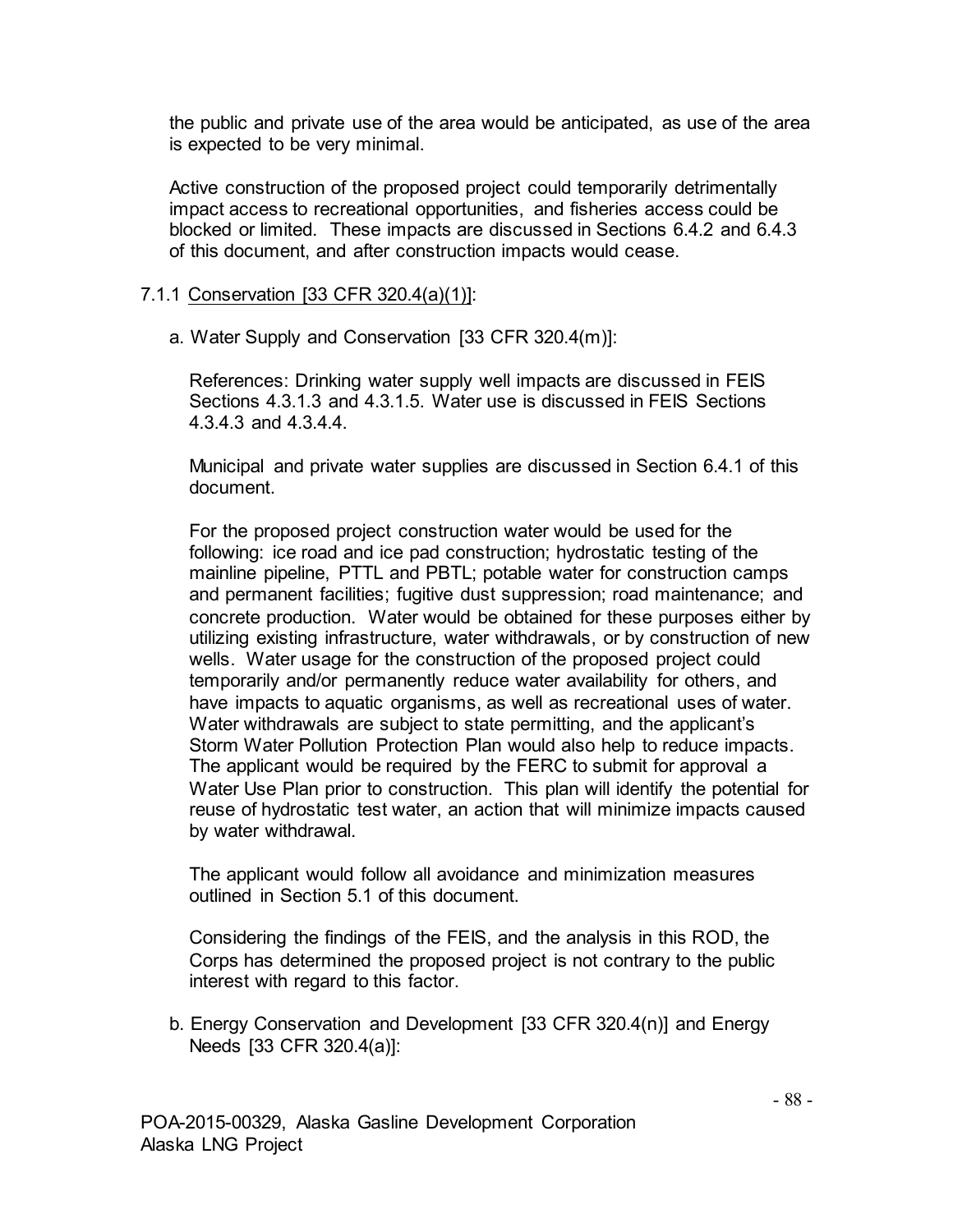The proposed project would develop a naturally occurring energy resource on the North Slope of Alaska for export to foreign markets, while providing the opportunity of a new energy source for some Alaskan communities. The Corps' regulations simply state that DA permit applications for energy conservation and development projects will be given high priority to their processing. The proposed project is an energy development project which has been on a prioritized timeline since the applicant's original submittal of a DA permit application.

c. Land Use [33 CFR 320.4(a)]:

References: Land use and impacts are discussed in Section 4.9.1.2 of the FEIS. Table 4.9.1-1 outlines the existing land uses in the proposed project area which would be impacted.

Of the proposed project, 93% would be located in open lands. The remaining 7% would be located on agricultural, industrial, commercial, and residential lands. The proposed project's impacts on industrial lands would generally be in-line with the existing land usage. Facilities such as the GTP and the liquefaction facility would be located on industrial and/or commercial lands. Less than one percent of the proposed project would be located on agricultural lands, impacts to which are considered minor and temporary. Commercial lands would be more highly impacted due to the proposed project's construction potentially blocking access to commercial businesses and increasing construction noise and traffic in the vicinity of businesses, which could hamper patronage. These impacts could potentially be significant to business owners, but would only last during local construction. The applicant would negotiate use agreements with such business owners, minimizing impacts. More residential than industrial or commercial lands would be impacted. The applicant would implement general mitigation measures to minimize impacts to residential lands. Access to residential lands would be maintained and coordinated throughout construction. Impacts to residential lands would be minimal and temporary.

Open land usage includes activities such as recreation, impacts to which are discussed in Sections 6.4.2 and 6.4.3 of this document. Other open lands not used for recreation could have other uses, such as logging or mining, are subject to the management plans and/or regulations of the land owner. Open land owners include federal agencies, the State of Alaska, and local governmental agencies. The proposed project in these areas would be subject to those agencies' management plans and necessary authorizations.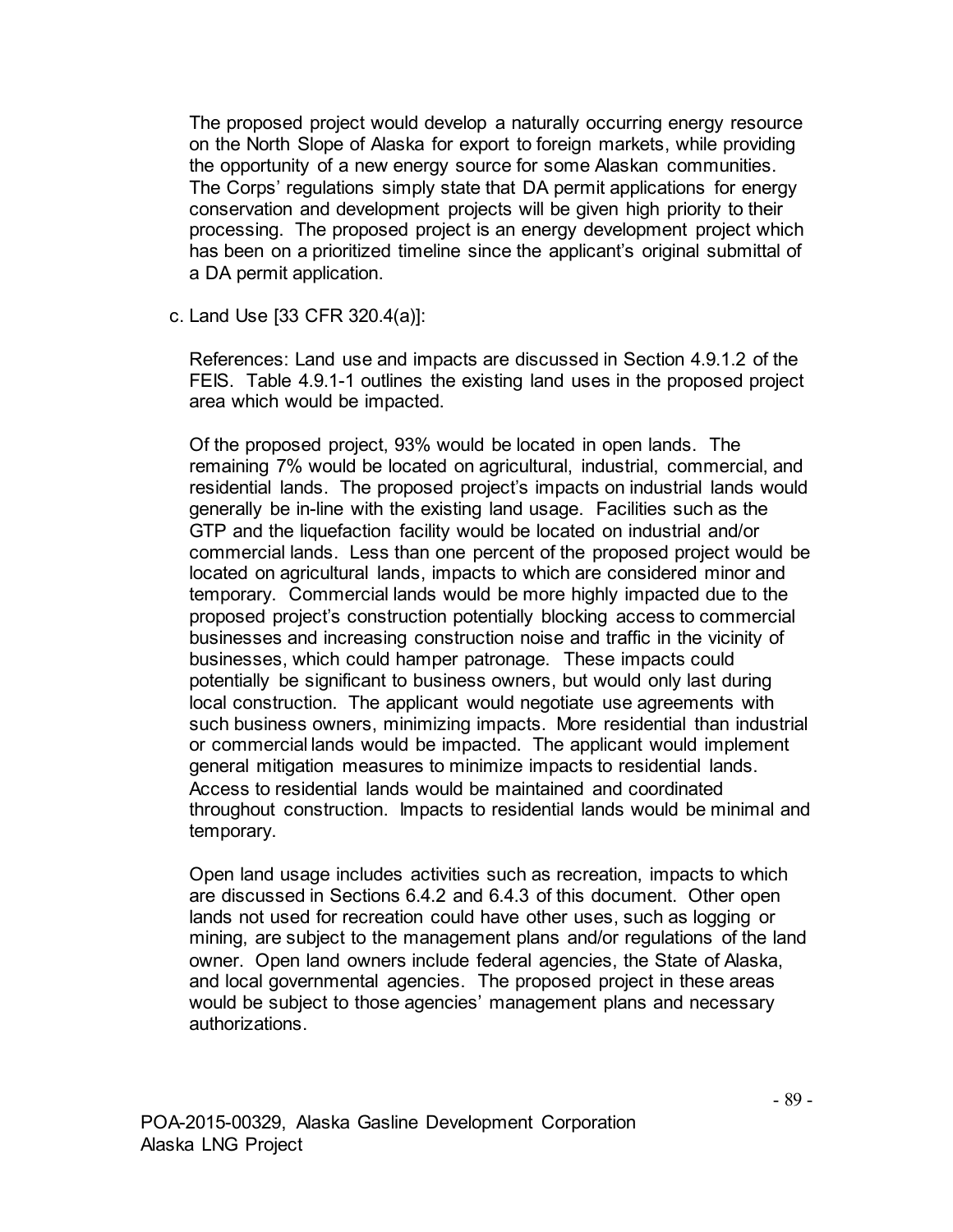Considering the findings of the FEIS, and the analysis in this ROD, the Corps has determined the proposed project is not contrary to the public interest with regard to this factor.

d. Food and Fiber Production [33 CFR 320.4(a)]:

References: Impacts to agricultural lands are discussed in the FEIS Section 4.9.1.2.

As stated above, impacts to agricultural lands would be temporary and minimal. The applicant would minimize impacts to agricultural lands by monitoring soil compaction, segregate topsoil, and maintain natural surface water flow patterns. No fiber production is known to occur within the proposed project area.

Considering the findings of the FEIS, and the analysis in this ROD, the Corps has determined the proposed project is not contrary to the public interest with regard to this factor.

e. Mineral Needs [33 CFR 320.4(a)]:

References: Impacts to mining operations is discussed in Section 4.1.2.3 of the FEIS.

According to the applicant's DA permit application, the proposed project would require up to 19,835,633 cubic yards of gravel fill material discharged into waters of the U.S., including wetlands. The applicant has identified 59 mineral material sources within 250 feet of the construction workplace. Those sources used for the proposed project would be operated in accordance with landowner requirements, as well as federal and state law, as applicable. Up to 153 off right-of-way sites would be sourced for additional fill material requirements. New material sites to be developed would be done so following site-specific mining and reclamation plans developed in coordination with the appropriate land management agency, and environmental mitigation measures would be implemented through this process.

Rare earth elements, tin, and base metal deposits are present within the proposed project area. The applicant would not allow for mining to occur within the proposed project footprint, and access to these resources which may be facilitated by the proposed project (i.e., with access road construction) would be permanently blocked in order to protect the proposed project. Impacts to mining would be subject to State of Alaska mining laws, and the applicant would need to work with existing mining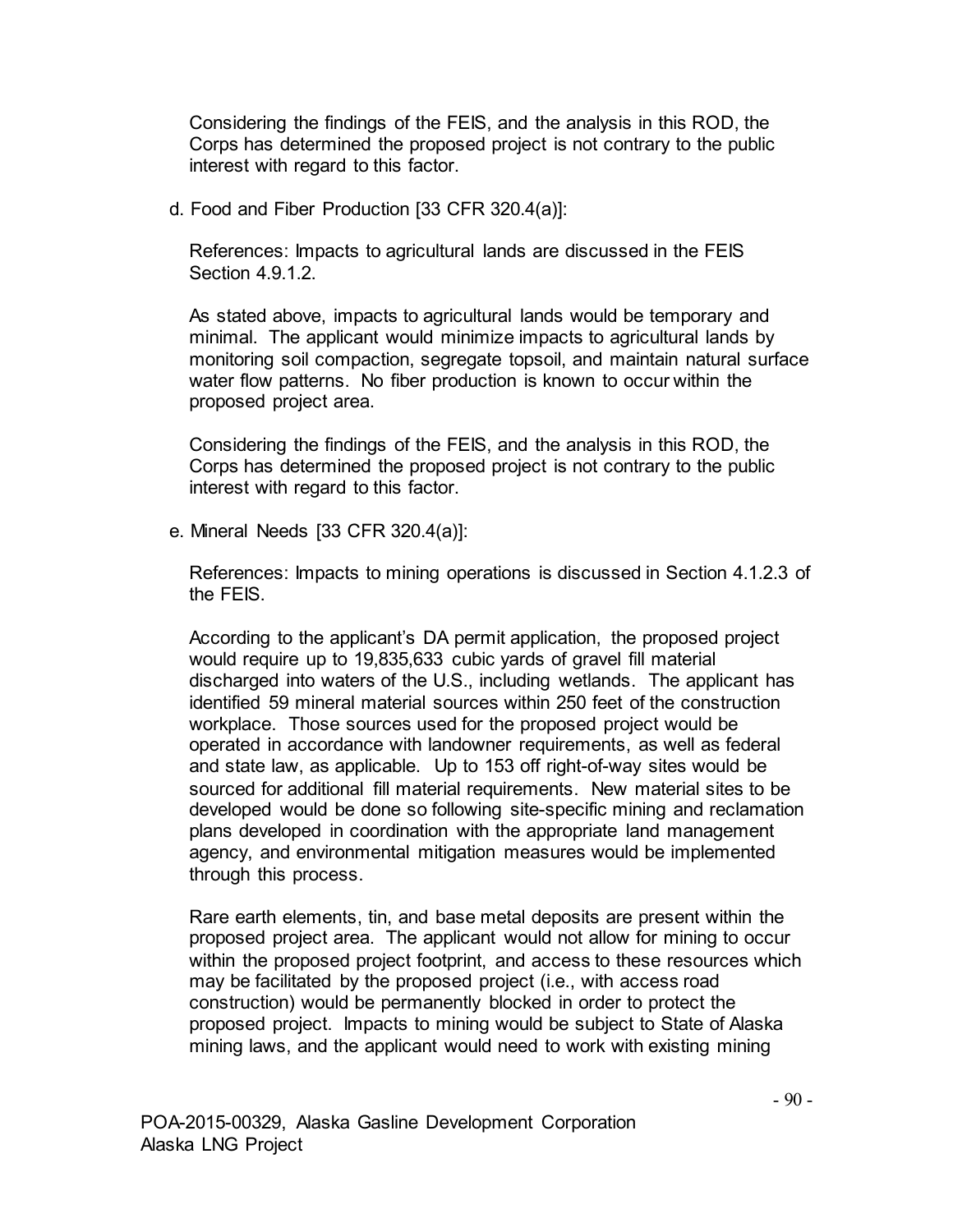claim holders to mitigate impacts the proposed project may have on operations.

Considering the findings of the FEIS, and the analysis in this ROD, the Corps has determined the proposed project is not contrary to the public interest with regard to this factor.

# 7.1.2 Needs and Welfare of the People [33 CFR 320.4(a)]:

References: Impacts to subsistence are discussed in Section 4.14.2 of the FEIS. Public health impacts are discussed in Section 4.17.3.

Factors which influence the needs and welfare of the people, such as economics, safety, and environmental justice are discussed specifically in Sections 7.1.18, 7.1.13, and 8.14 of this document, respectively. This section will discuss the impact to subsistence and public health.

Impacts to subsistence resulting from the proposed project could include a decrease in the availability of subsistence resources such as wildlife, fish, and vegetation, increased costs and greater travel to harvest resources, reduction in physical access to resources, increased competition for resources, and contamination of resources. In addition, wildlife may be disturbed by proposed project construction, and may move away from typical subsistence areas. Impacts resulting from construction of the proposed project would be expected to be temporary, while there may be impacts which remain due to operation of the proposed project. For example, constructed access roads would allow for easier access to traditional subsistence areas, and converted vegetation may provide new forage for moose.

The applicant would minimize impacts to subsistence by prohibiting project employees from subsistence activities at construction camps; coordinating with local impacted communities; minimizing access into undeveloped areas; coordinating with whaling associations; requiring mandatory subsistence related training for the proposed project workforce; and establishing a "Local Subsistence Implementation Committee."

Impacts to public health resulting from the proposed project could include an increase to the spread of infectious diseases due to the increase in populations from workers of the proposed project; changes in food and nutrition due to disruptions of subsistence use areas; and increased potential of accidents and injuries due to increased vehicle, rail, and marine traffic. Table 4.17.3-1 of the FEIS describes mitigation measures to minimize impacts to public health.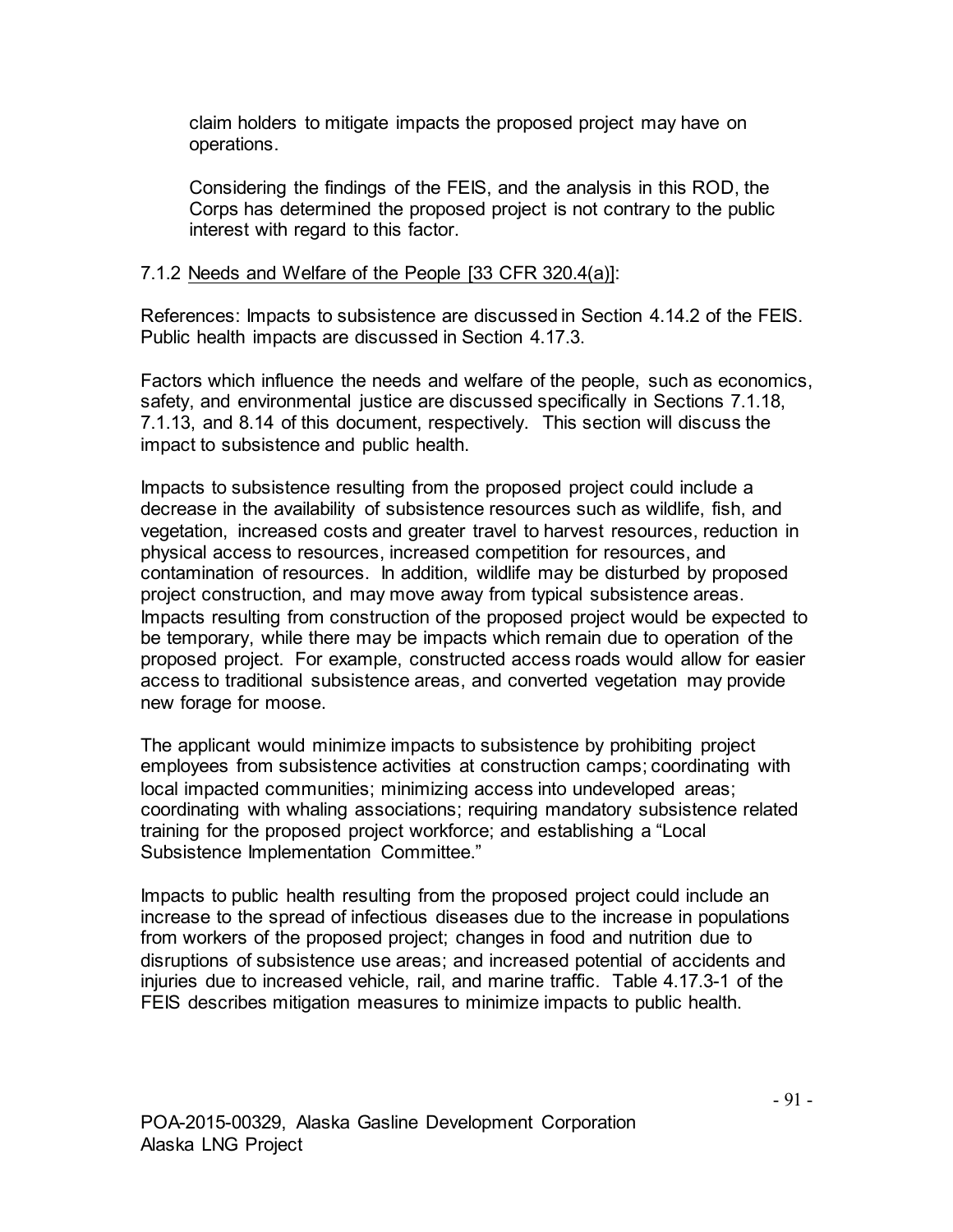Considering the findings of the FEIS, and the analysis in this ROD, the Corps has determined the proposed project is not contrary to the public interest with regard to these factors.

### 7.1.3 General Environmental Concerns [33 CFR 320.4(a)]:

References: Noise impacts are discussed in Section 4.16.3, 4.6.3.2, and 4.7.1.6 of the FEIS. Climate change is discussed in Section 4.19.4.18 of the FEIS.

Factors that are not specifically listed in 33 CFR 320.4(a) through (r) are addressed under "general environmental concerns." For the proposed project, this includes noise impacts and climate change impacts.

For the duration of construction, anywhere that active construction is taking place within the proposed project area, noise levels would be increased. Increased noise levels have the potential to disturb or even injure wildlife, as well as disrupt subsistence by disturbing subsistence species. Increased noise levels would be mitigated by the applicant by implementing consistent construction times (for example, work would occur from 7:00 am to 10:00 pm, six days a week); implement monitoring and an exclusion zone for marine species during pile driving activity; implementing pile driving soft starts; restricting blasting activities during sensitive wildlife stages and subsistence hunting periods; using blasting mats; and by the development of a "Noise Mitigation Plan."

In regard to climate change, the proposed project construction would increase the atmospheric concentration of greenhouse gases (GHG), thus contributing cumulatively to climate change. FERC determined in the FEIS that there was not a reliable methodology for assessing GHG-related impacts attributable to the proposed project's construction. The Corps has no authority to regulate emissions. The proposed project would be subject to emission regulations under the Clean Air Act and/or the Corporate Average Fuel Economy Program, which would minimize impacts.

Considering the findings of the FEIS, and the analysis in this ROD, the Corps has determined the proposed project is not contrary to the public interest with regard to these factors.

#### 7.1.4 Wetlands [33 CFR 320.4(b)]:

Impacts to wetlands are discussed in Section 6.3.2 of this document. Considering the findings of the FEIS, and the analysis in this ROD, the Corps has determined the proposed project is not contrary to the public interest with regard to this factor.

# 7.1.5 Fish and Wildlife Values [33 CFR 320.4(c)]: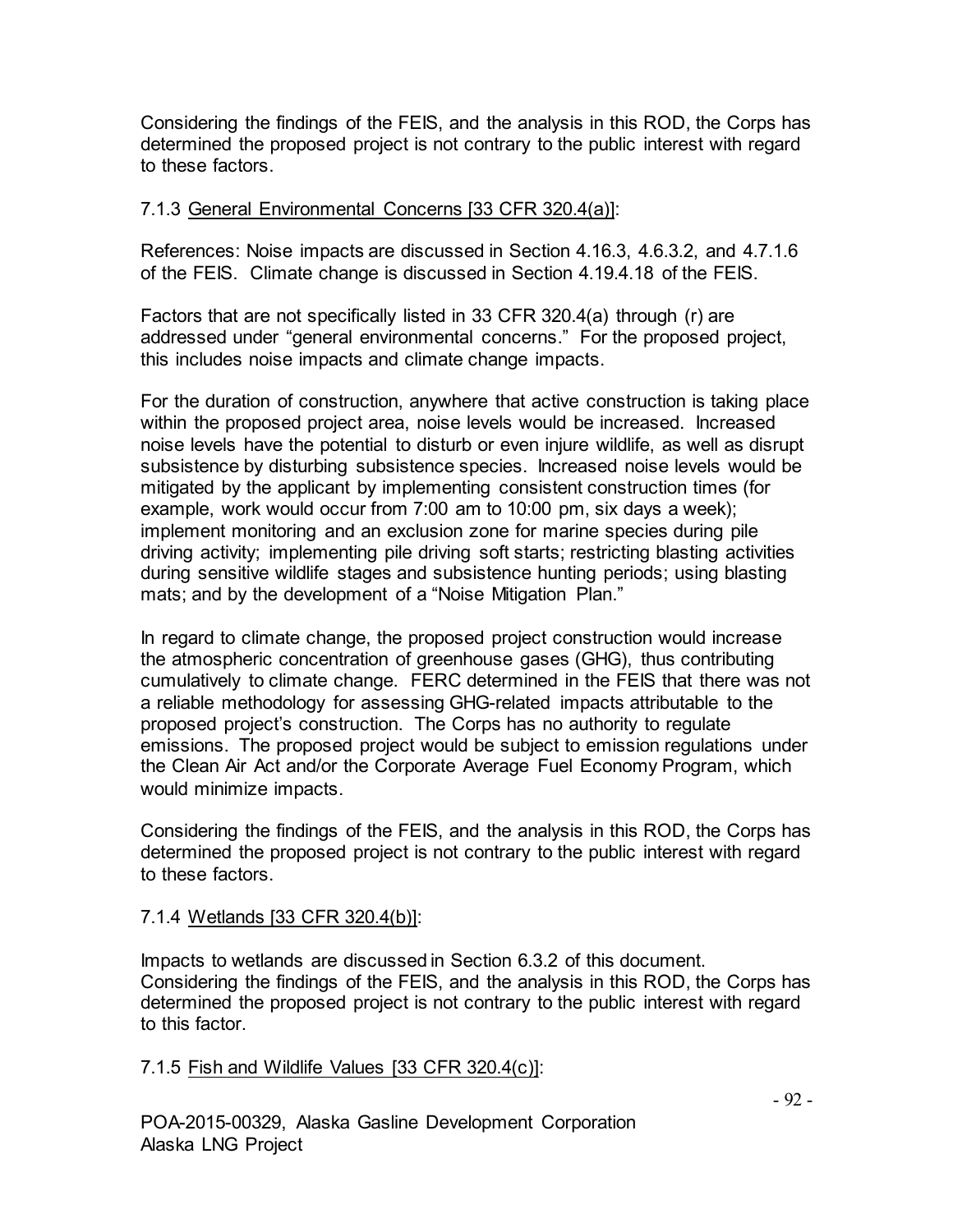Impacts to fish and wildlife values are discussed in Sections 6.1.5, 6.2.1, 6.2.2, 6.2.3, and 6.4.2 of this document. Considering the findings of the FEIS, and the analysis in this ROD, the Corps has determined the proposed project is not contrary to the public interest with regard to this factor.

### 7.1.6 Water Quality [33 CFR 320.4(d)]:

Impacts to water quality are discussed in Sections 6.1.2, 6.1.3, 6.1.4, and 8.1 of this document. Considering the findings of the FEIS, and the analysis in this ROD, the Corps has determined the proposed project is not contrary to the public interest with regard to this factor.

### 7.1.7 Historic, Cultural, Scenic, and Recreational Values [33 CFR 320.4(e)]:

References: Impacts to historic and cultural resources are discussed in Section 4.13.5 of the FEIS. Wild and scenic rivers are discussed in Section 4.3.2.6 of the **FFIS** 

Impacts to some historic properties are discussed in Section 6.4.5 of this document. Impacts to historic and cultural properties resulting from the construction of the proposed project could include destruction of and/or damage to, alteration of, removal of a historic or cultural property. A property's use could also be changed, or the area surrounding the property could change. The proposed project would be required to comply with Section 106 of the NHPA. FERC established a Programmatic Agreement (PA) with the applicant, federal land management agencies (Bureau of Land Management (BLM), and NPS), the Alaska State Historic Preservation Officer (SHPO), the Alaska Department of Natural Resources (ADNR) and the Advisory Council on Historic Preservation (ACHP), with other consulting parties (federally recognized tribes) for the treatment of historic and cultural properties. This PA was fully executed on June 24, 2020, per a letter from ACHP dated the same, and demonstrates compliance with Section 106 of the NHPA. See Section 8.7 of this document for more information. This PA would help to minimize impacts on known and discovered properties.

The proposed project would not cross any designated wild and scenic rivers, but would cross two waterways listed on the National Rivers Inventory, noted for their recreational, fish, cultural, and scenic values. One river, the Deshka River, would be crossed by DMT, and is not considered a navigable water, so the Corps would not regulate this crossing. The other, Alexander Creek, would be crossed using dry-ditch construction in the winter. Winter construction would avoid impacts on the creek's summer recreational values, and any impact to winter time recreation would be temporary during construction. Impacts to the creek's scenic value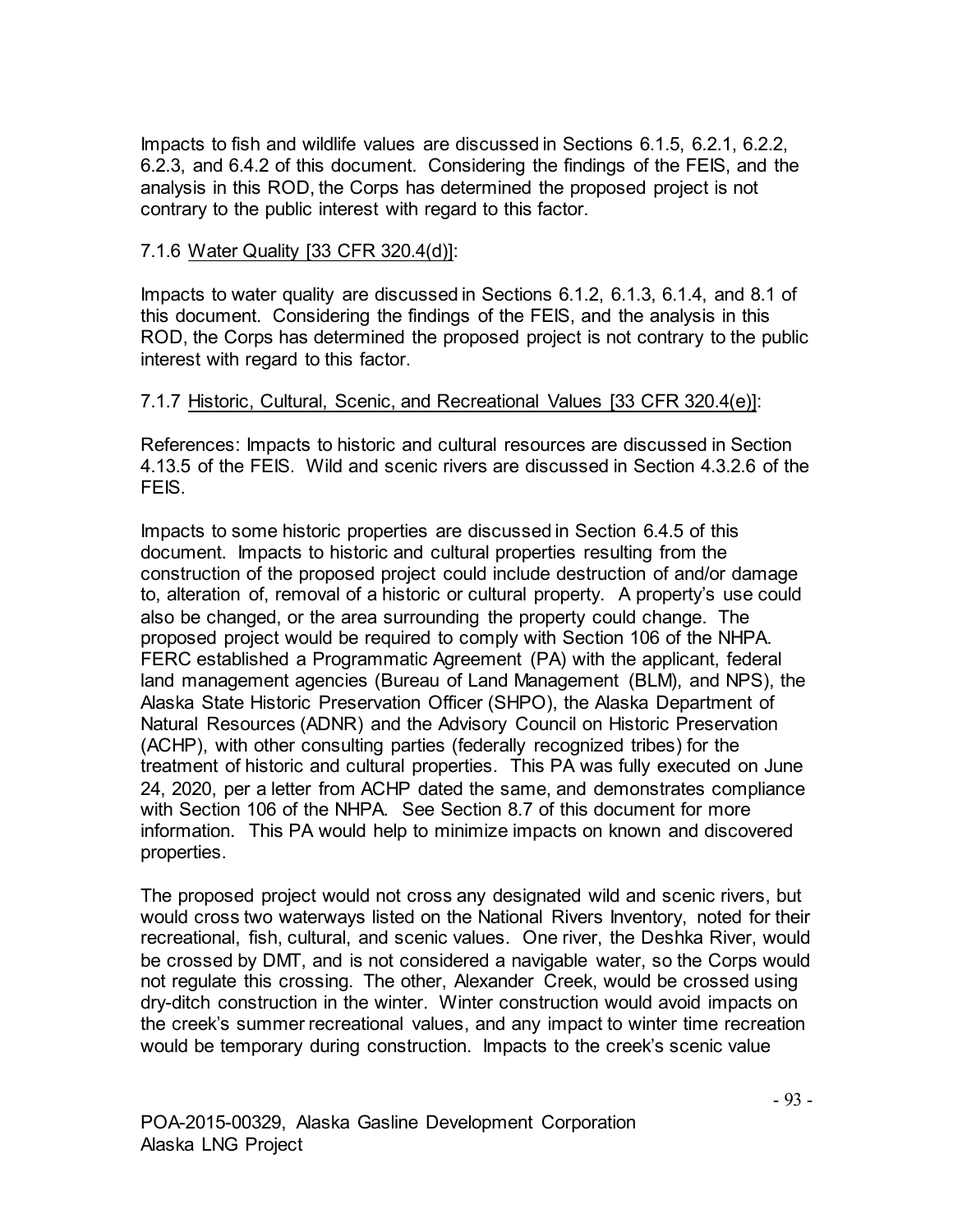would be minimized by maintaining vegetative screening and restoring the creek bank.

Impacts to recreation are discussed in Sections 6.4.2, 6.4.3, and 6.4.5 of this document.

Considering the findings of the FEIS, and the analysis in this ROD, the Corps has determined the proposed project is not contrary to the public interest with regard to this factor.

# 7.1.8 Effects on Limits of the Territorial Sea [33 CFR 320.4(f)]:

Territorial seas are measured 3 nautical miles from a baseline (mean lower low water elevation) off the coastal state. The proposed project would involve components constructed along the coast of Alaska, in Prudhoe Bay and Cook Inlet. No proposed project components would affect the baseline or the limits of the territorial seas. The Corps has determined the proposed project is not contrary to the public interest in regard to this factor.

### 7.1.9 Consideration of Property Ownership [33 CFR 320.4(g)]:

References: Land ownership impacts are discussed in Section 4.9.2.1 of the FEIS.

The proposed project would be located on lands owned or managed by the federal or state governments, boroughs, cities, Alaska Native Corporations, or other Alaska Native entries, or private landowners. For lands owned by governments the proposed project would be subject to the applicable laws and authorizations from those entities. For private lands, and lands owned by Alaska Native Corporations, the applicant would negotiate easement agreements. If agreements cannot be agreed upon, eminent domain processes would take place. A DA permit does not convey property rights, nor authorize injury to property or invasion of other rights. Any disputes regarding land ownership or rights would be outside of the Corps' authorities and would need be resolved through other means, involving the land owner and the applicant.

Considering the findings of the FEIS, and the analysis in this ROD, the Corps has determined the proposed project is not contrary to the public interest with regard to this factor.

#### 7.1.10 Activities Affecting Coastal Zones [33 CFR 320.4(h)]:

See Section 8.2 of this document.

7.1.11 Activities in Marine Sanctuaries [33 CFR 320.4(i)]: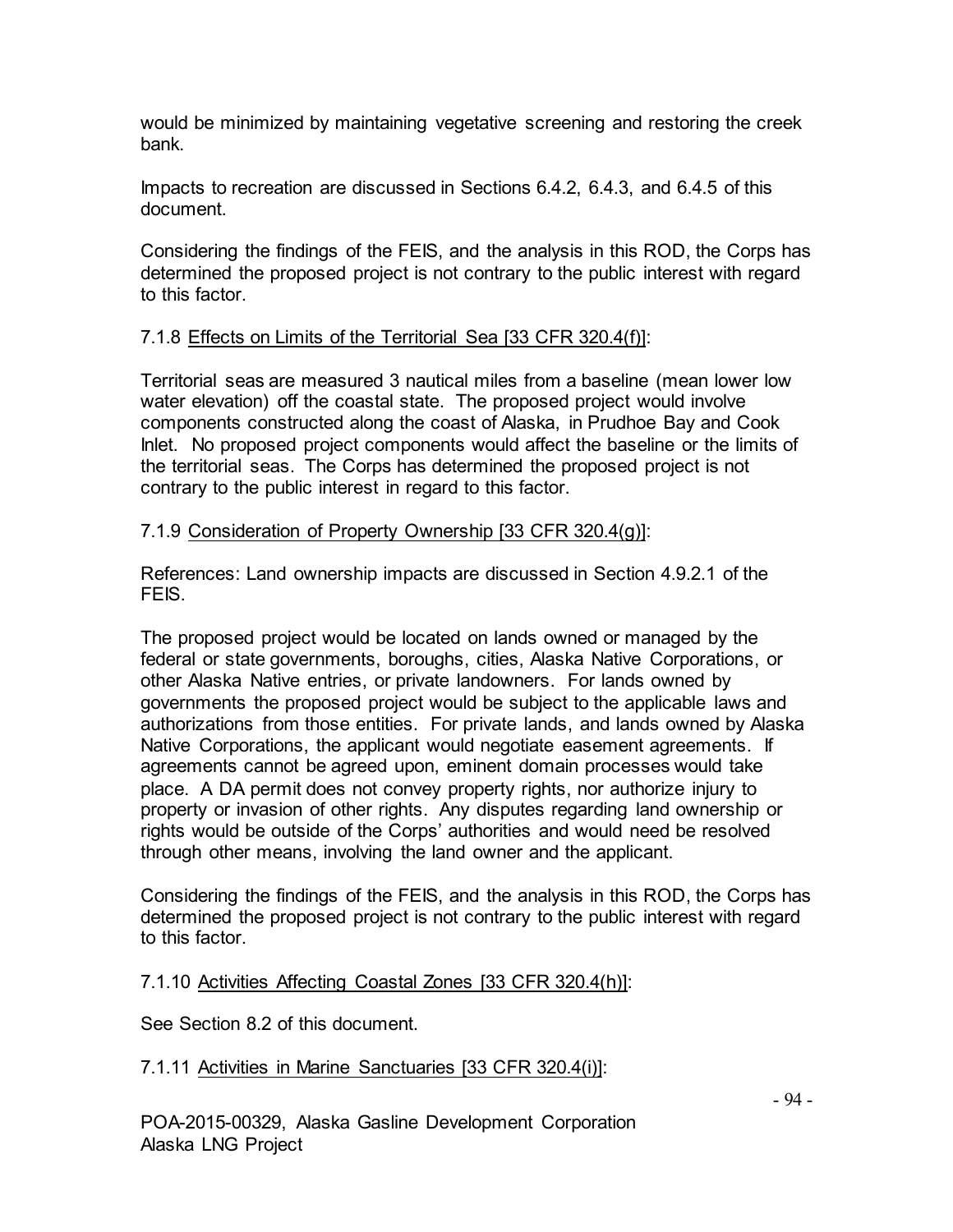There are no marine sanctuaries located in Alaska, and therefore the proposed project would have no impact to this public interest factor.

### 7.1.12 Other Federal, State, and Local Requirements [33 CFR 320.4(j)]:

Section 1.2 of the FEIS describes the other federal agencies with authority to regulate the proposed project. FEIS Section 1.6 describes the other acts, and regulations in which the proposed project is subject. In addition, the proposed project would be subject to state and local laws. The applicant is solely responsible for obtaining all necessary authorizations and complying with federal, state, and local laws.

### 7.1.13 Safety of Impoundment Structures [33 CFR 320.4(k)] and Safety [33 CFR 320.4(a)]:

References: Section 1.2.2 of the FEIS describes the federal safety regulatory process in which the proposed project is subject.

The PHMSA is the federal agency responsible for implementing federal safety regulations. PHMSA issued four special permits for the proposed project on September 9, 2019. PHMSA special permits include terms and conditions intended to ensure safety or environmental protection. The proposed project does not include any permanent impoundments of waters (i.e., dams). Considering the findings of the FEIS, and the analysis in this ROD, the Corps has determined the proposed project is not contrary to the public interest with regard to this factor.

#### 7.1.14 Floodplain Management [33 CFR 320.4(l), Flood Hazards [33 CFR 320.4(a)], and Floodplain Values [33 CFR 320.4(a)]:

References: Floodplains are discussed in Section 4.3.2.7 of the FEIS.

Impacts to floodplains which could result from the proposed project could include changes in surface and subsurface flow patterns, decreases in filtering capacity, and reductions in flood attenuation and storage capacity. The applicant would minimize impacts to floodplains by contouring discharged fill (for pads or roads) after construction to restore hydrological connectivity through floodplains. Culverts in access roads would be sized appropriately for flood events, and then removed from roads not needed for project operations. In addition, for construction within certain boroughs, the local government may require the applicant to obtain floodplain development permits, which would also help to ensure minimal impacts to floodplains. In addition, the applicant has agreed to FERC Recommendation Number 35, and FERC recommendation number 32 would further minimize impacts to floodplains. Considering the findings of the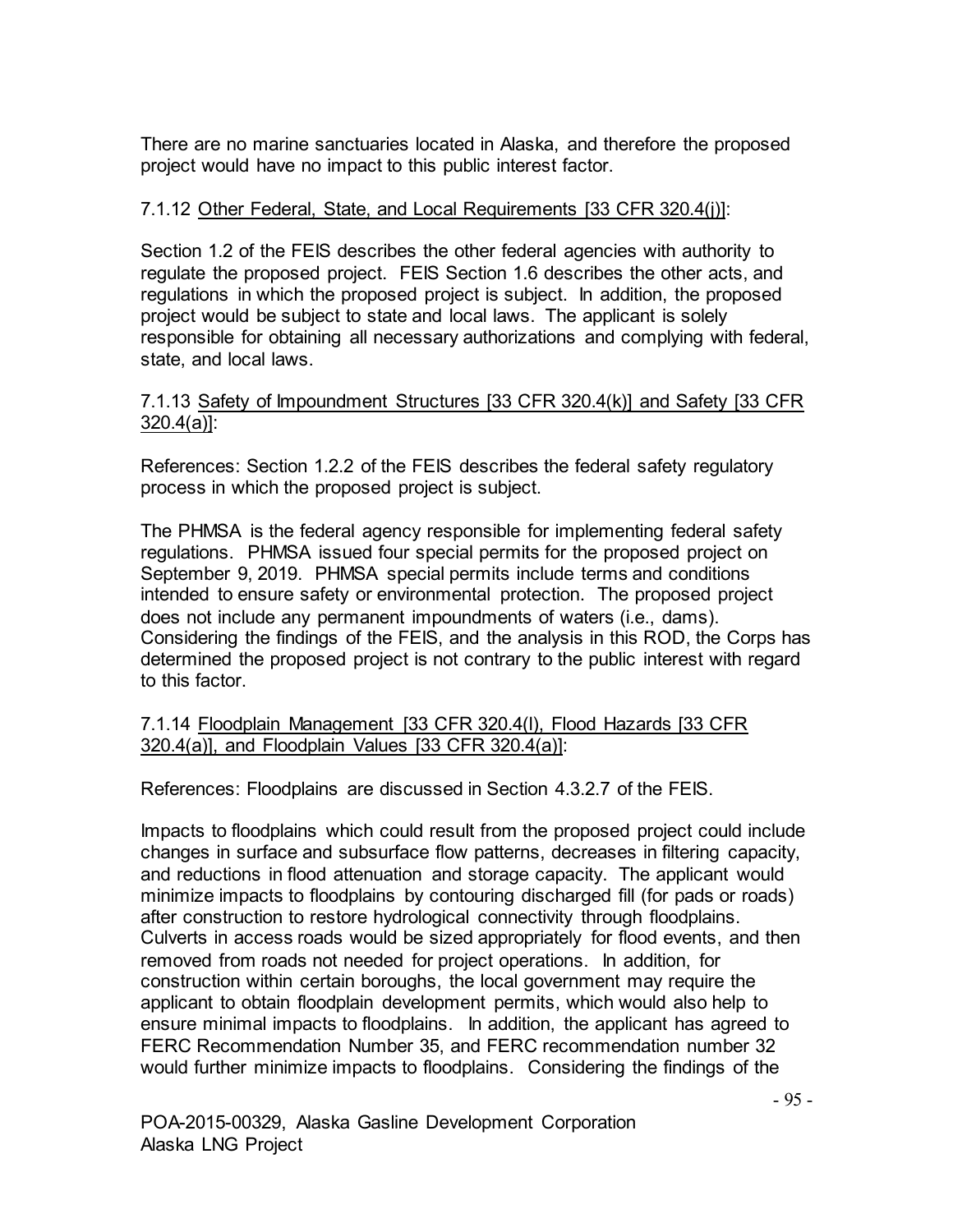FEIS, and the analysis in this ROD, the Corps has determined the proposed project is not contrary to the public interest with regard to this factor.

# 7.1.15 Shoreline Erosion and Accretion [33 CFR 320.4(a)]:

References: Accretion is discussed in Section 4.3.3.1 of the FEIS.

Erosion is discussed in Section 6.1.3 of this document.

The proposed project would involve many waterway crossings and components along coastal shoreline. Accretion is not typical in Prudhoe Bay, and it would not be anticipated that proposed project construction at West Dock would cause accretion. Marine facilities in Cook Inlet are also not anticipated to have a major impact to shoreline accretion, though any fill structure could cause accretion by blocking the movement of sediment down the shoreline with the current. Disturbance of waterways for crossings of both the mainline pipeline and access roads could also cause accretion. Pipeline crossings would disturb sediment, and if not restored properly, sediment could be transported downstream faster than normal processes and cause accretion. Accretion could also occur around culverts, if not properly installed and sized.

The applicant would minimize these impacts by restoring waterway crossings and minimizing in water work. The Corps has determined the proposed project is not contrary to the public interest with regard to this factor.

# 7.1.16 Navigation [33 CFR 320.4(o)]:

The proposed project would involve the expansion of West Dock in Prudhoe Bay, two marine offloading facilities in Cook Inlet (one near Beluga, one near Nikiski), a product loading facility in Cook Inlet, and the mainline pipeline would cross Cook Inlet. None of these structures or fills would be anticipated to impede navigation. The proposed project would not be anticipated to hamper navigation on any navigable rivers. Navigable rivers in which the applicant would construct a bridge are subject to Section 9 of the RHA, which the U.S. Coast Guard would evaluate and authorize. The Corps has determined the proposed project is not contrary to the public interest with regard to this factor.

# 7.1.17 Environmental Benefits [33 CFR 320.4(p)]:

No environmental benefits have been identified as potentially resulting from the proposed project's construction. Once in operation, there may be an overall improvement to GHG emissions with a reduction in coal or wood burning for heat and energy. However, there is no methodology to quantify this potential benefit.

# 7.1.18 Economics [33 CFR 320.4(q)]: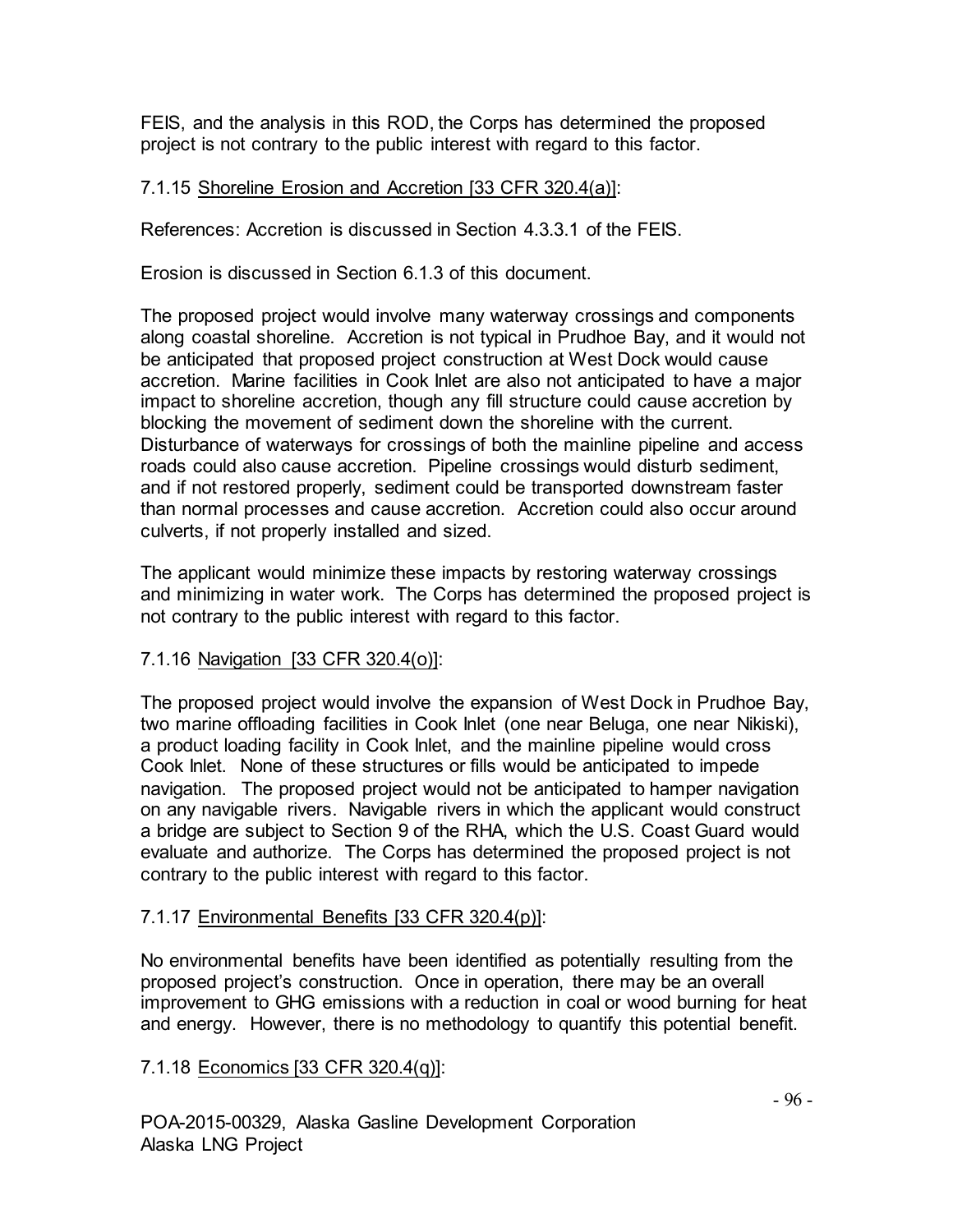References: Impacts to economics are discussed in Section 4.11 of the FEIS.

The applicant expects to purchase \$7.1 billion of materials and services within the state of Alaska during proposed project construction, with most of the purchases occurring with Anchorage and Fairbanks, and smaller purchases throughout the proposed project area. This expenditure would be beneficial to the state and local economies. However, most of the proposed project materials would be purchased from outside the state, and most of the workforce would likely come from out of state. The applicant also anticipates that the proposed project's construction would induce employment in industries outside of the proposed project such as oil and gas, mining support services, transportation, professional, scientific, and technical services, as well as tourism. These impacts to the economy would be beneficial, but would only last during construction. During operation of the proposed project, up to 980 people would be employed for the life of the project, all along the proposed project footprint.

In addition to providing employment opportunities, the proposed project construction would increase taxes collected by state and local governments through material purchases, payroll expenditures, and property and other taxes. Once constructed, proposed project operation would generate more tax revenue by production taxes, royalties, and income taxes to the state.

Considering the findings of the FEIS, and the analysis in this ROD, the Corps has determined the proposed project is not contrary to the public interest with regard to this factor.

# 7.1.19 Mitigation [33 CFR 320.4(r)]:

Mitigation is discussed in Section 5.0 of this document.

#### **8.0 COMPLIANCE WITH ENVIRONMENTAL REQUIREMENTS [33 CFR 320.3 Related Laws]:**

### **8.1 Clean Water Act (33 USC Section 1341) Section 401 Certificate of Reasonable Assurance [33 CFR 320.4(d)]:**

| Alaska Department of Environmental Conservation:<br>Date Issued: June 19, 2020<br>Special Conditions: $\boxtimes$ Yes | $\boxtimes$ Issued<br>l No       | $\Box$ Denied     | Waived |
|-----------------------------------------------------------------------------------------------------------------------|----------------------------------|-------------------|--------|
| <b>Environmental Protection Agency:</b><br>Date Issued: June 22, 2020<br>Special Conditions: ⊠Yes                     | $\boxtimes$ Issued<br><b>INo</b> | □ Denied ■ Waived |        |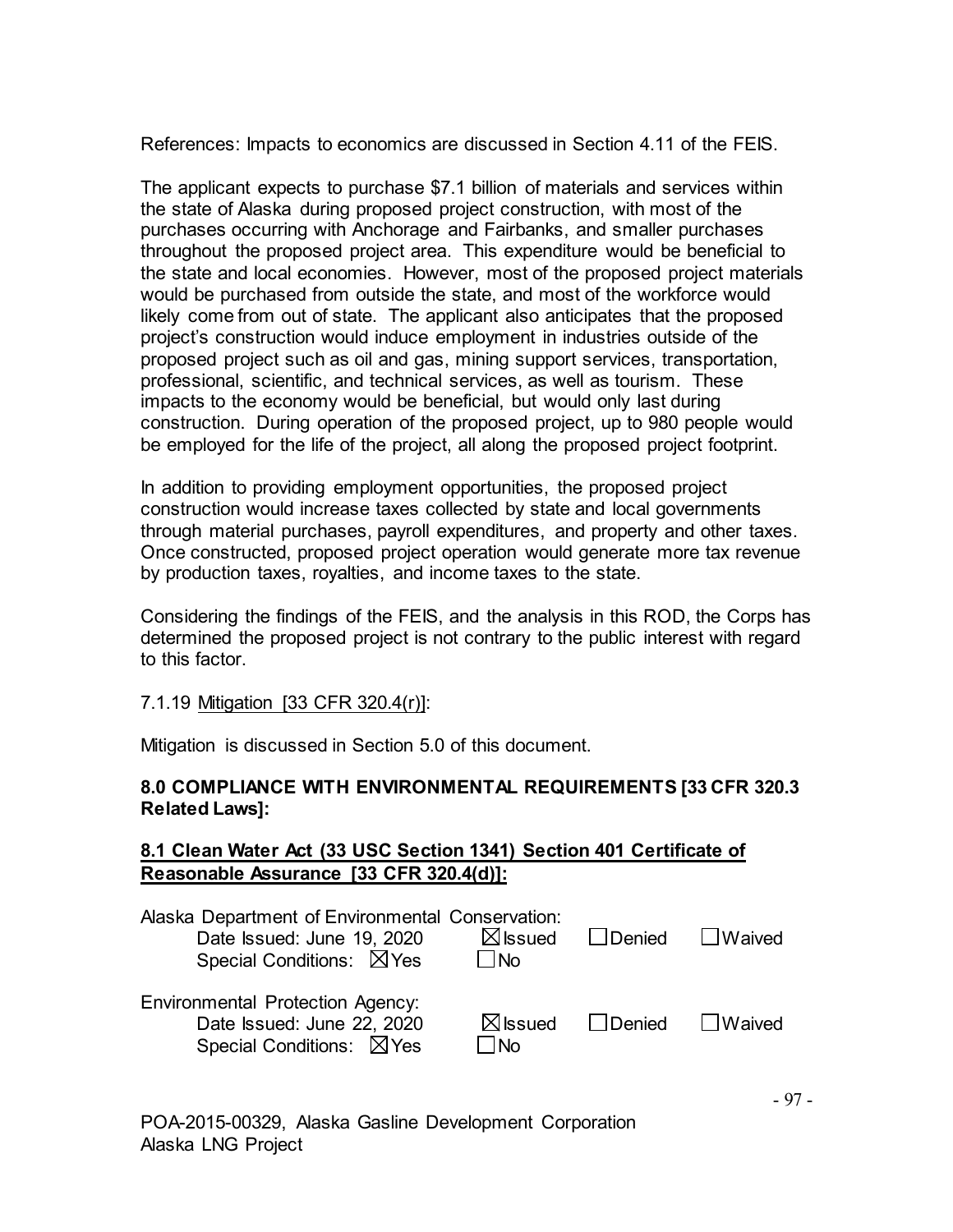# **8.2 Coastal Zone Management Consistency Determination [33 CFR 320.4(h)]:**

By operation of Alaska State law, the federally approved Alaska Coastal Management Program expired on July 1, 2011, resulting in a withdrawal from participation in the Coastal Zone Management Act's (CZMA) National Coastal Management Program. The CZMA Federal consistency provision, section 307, no longer applies in Alaska. Federal Register Notice published July 7, 2011, Volume 76 N. 130, page 39857.

# **8.3 Endangered Species Act of 1973 [16 U.S.C. 1531]:**

As lead federal agency, FERC initiated ESA Section 7 consultation with NMFS on June 28, 2019, and with the USFWS on July 11, 2019. A BA for the proposed project is included as Appendix O of the FEIS. The Corps has reviewed the BA and subsequent BOs from the Services (NMFS and USFWS), and determined they are sufficient for the Corps' purposes. See Section 6.2.1 of this document for more information. ESA Section 7 consultation was completed with the NMFS on June 3, 2020, and on June 17, 2020, with the USFWS. In light of the Services' BOs, the proposed project complies with the ESA.

# **8.4 Magnuson-Stevens Fishery Conservation and Management Act:**

As lead federal agency, FERC completed consultation for impacts to EFH under the Magnuson-Stevens Fishery Conservation and Management Act on September 23, 2019. An EFH assessment for the proposed project is included as Appendix M of the FEIS. Impacts to EFH are summarized in Section 4.7.4 of the FEIS. The Corps has reviewed the EFH assessment and determined it is sufficient for the Corps' permit evaluation purposes. FERC determined the proposed project would not significantly affect benthic invertebrates, and would have minor impacts on plankton and freshwater EFH. Through the EFH coordination process, the applicant agreed to six recommendations which would minimize impacts to EFH (see FEIS Appendix M).

# **8.5 National Environmental Policy Act of 1969 [42 U.S.C. 4321 - 4347]:**

The Corps participated as a cooperating agency in the development of the FEIS for the proposed project, with FERC as the lead federal agency. Signature of this ROD by the authorizing official completes the Corps' NEPA requirements and responsibilities.

# **8.6 National Historic Preservation Act of 1966 [16 U.S.C. 470 et seq.]:**

As the lead federal agency, FERC is responsible for ensuring compliance with Section 106 of the NHPA. FERC developed a PA with the applicant, federal land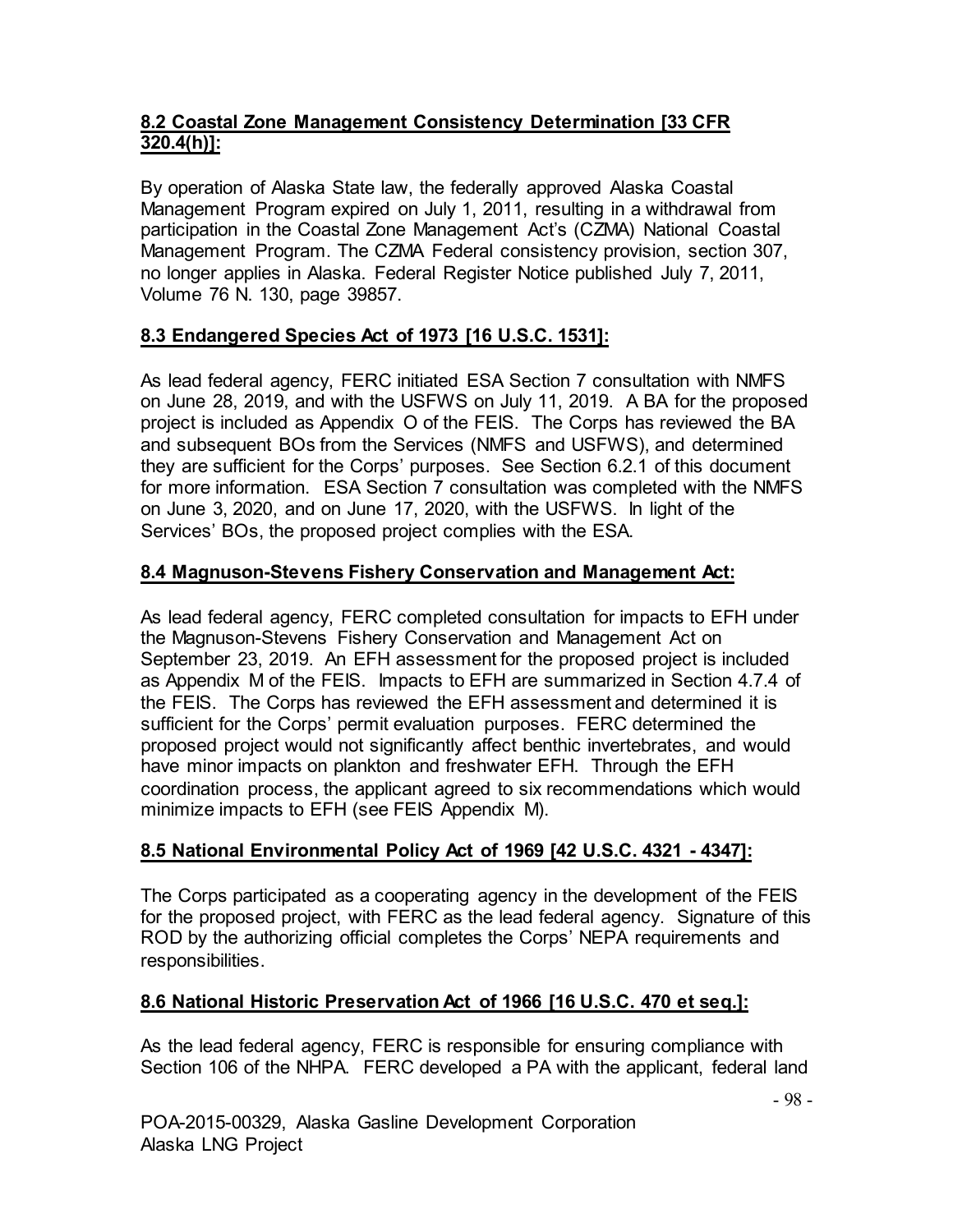management agencies (BLM and NPS), Alaska SHPO, ADNR, and the ACHP, as well as other consulting parties (federally recognized tribes) for the treatment of historic and cultural properties. The PA was fully executed on June 24, 2020, and has been reviewed by the Corps. The Corps has determined the PA satisfies the Corps' requirements for Section 106 compliance.

# **8.7 Executive Order 13175 Consultation and Coordination with Indian Tribal Governments:**

The Corps' PN for the proposed project was sent to the following federally recognized tribes: Alatna Village; Allakaket Village; Arctic Village; Beaver Traditional Council; Birch Creek Tribal Council; Cheesh-Na Tribarl Council; Chickaloon Native Village; Circle Tribal Council; Eklutna Native Village; Evansville Tribal Council; Gulkana Village; Inupiat Community of the Arctic Slope; Kaktovik Village; Kenaitze Indian Tribe; Knik Tribal Council; Manley Hot Springs Traditional Council; Native Village of Barrow Inupiat Traditional Government; Native Village of Cantwell; Chenega IRA Council; Native Village of Eyak; Native Village of Fort Yukon; Native Village of Gakona; Native Village of Kluti-Kaah; Minto Traditional Council; Native Village of Nanwalek; Native Village of Nuiqsut; Native Village of Port Graham; Stevens Village IRA Council; Native Village of Tanana; Native Village of Tatitlek; Native Village of Tyonek; Nenana Native Association; Ninilchik Traditional Council; Rampart Traditional Council; Seldovia Village Tribe; Village of Anaktuvuk Pass; Village of Salamotof; and Native Village of Venetie Tribal Government. Only the Chickaloon Native Village responded by requesting additional information about the proposed project, and submitted comments with Earthjustice (see Section 4.0 of this document).

FERC conducted government-to-government consultation with 38 federally recognized tribes. Comments from the tribes are summarized in Section 4.13.2 of the FEIS.

# **8.8 Clean Air Act [42 U.S.C. 7401 - 7671 Section 176(c)]:**

Impacts to air quality are discussed in Section 4.15 of the FEIS. None of the proposed project's emissions would occur within a nonattainment area, and the maximum annual emissions generated would not exceed general conformity applicability thresholds, therefore, a general conformity analysis would not be required.

# **8.9 Executive Order 12898 (Environmental Justice):**

Environmental justice impacts are discussed in Section 4.11.8 of the FEIS. In the FEIS, it was determined that there would be disproportionate subsistence impacts to minority and low-income residents of Minto, Nenana, Four Mile Road, Alexander Creek/Susitna, and Beluga, but that those impacts are not expected to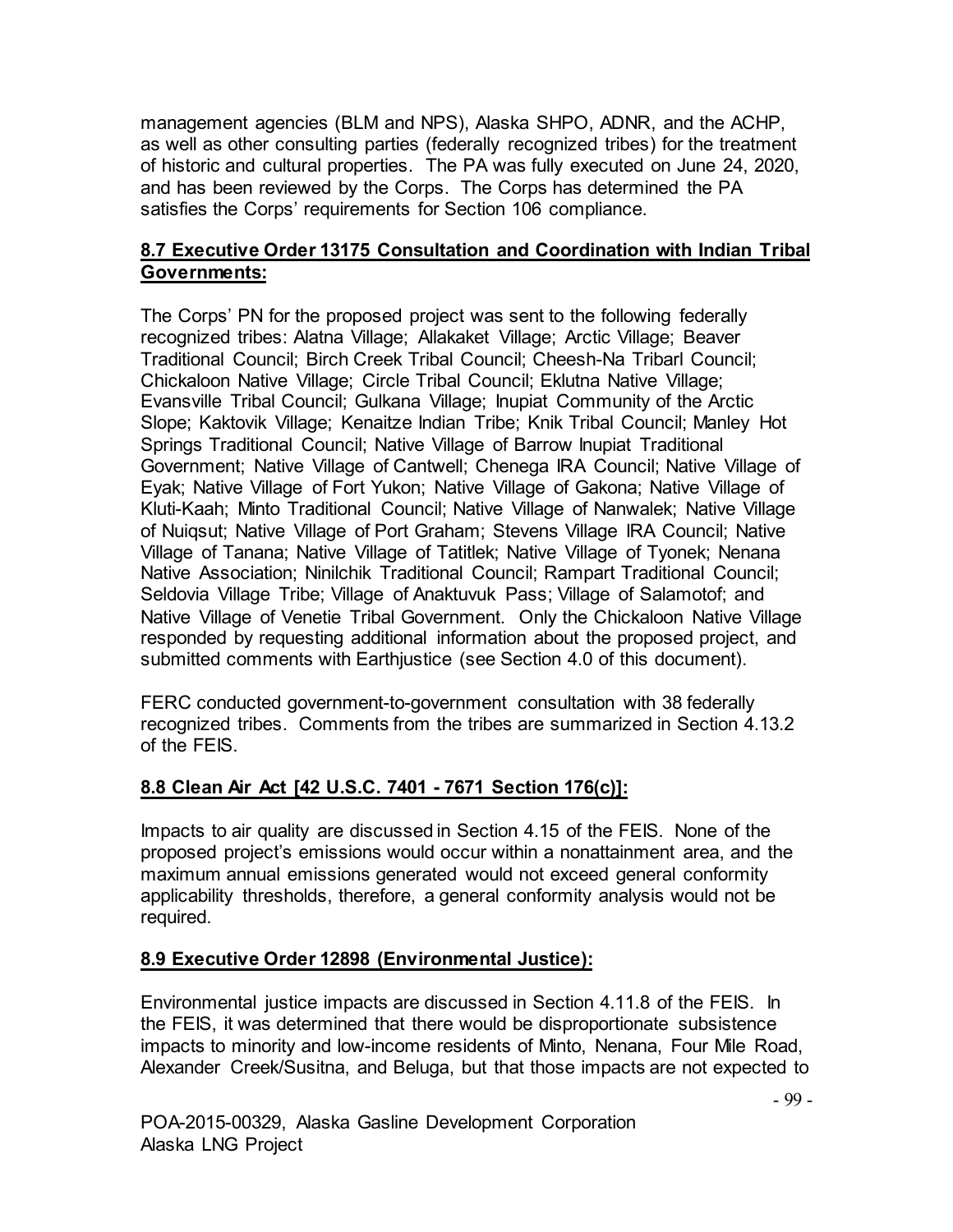be high, and these impacts would be mitigated by the applicant, as outlined in the referenced section of the FEIS.

### **8.10 Executive Order 11988 (Flood Plain Management):**

See Section 7.14 of this document. The proposed project has been designed to avoid and minimize impacts to floodplains to the extent practicable. Completion of the process and analysis contained within this ROD and signature by the authorizing official completes the Corps EO 11988 requirements.

#### **8.11 Executive Order 13112, Invasive Species:**

References: Section 4.5.8 of the FEIS discusses invasive species impacts.

 $\boxtimes$  The evaluation above included invasive species concerns in the analysis of impacts at the project site and associated compensatory mitigation projects.

 $\Box$  Through special conditions, the permittee will be required to control the introduction and spread of exotic species.

# **8.12 Executive Orders 13212 and 13302, Energy Supply and Availability:**

 $\boxtimes$  The review was expedited and/or other actions were taken to the extent permitted by law and regulation to accelerate completion of this energy-related (including pipeline safety) project while maintaining safety, public health, and environmental protections.

The proposed project has been reviewed under the Fixing America's Surface Transportation Act (FAST-41), which established a strict timeline for completion of the FEIS and federal authorization decisions.

#### **8.13 Significant National Issues [33 CFR 325.2(a)(6)]:**

This decision document and final decision is not contrary to state or local decisions.

#### **9.0 Decision:**

I find that the issuance of the DA permit, as described by regulations published in 33 CFR Parts 320 through 332, with the scope of work as described in this document is based on a thorough analysis and evaluation of all issues set forth in this ROD. There are no less environmentally damaging, practicable alternatives available to the Alaska Gasline Development Corporation to construct the Alaska LNG Project. The issuance of this permit is consistent with National Policy, statutes, and administrative directives; and on balance, issuance of a DA permit